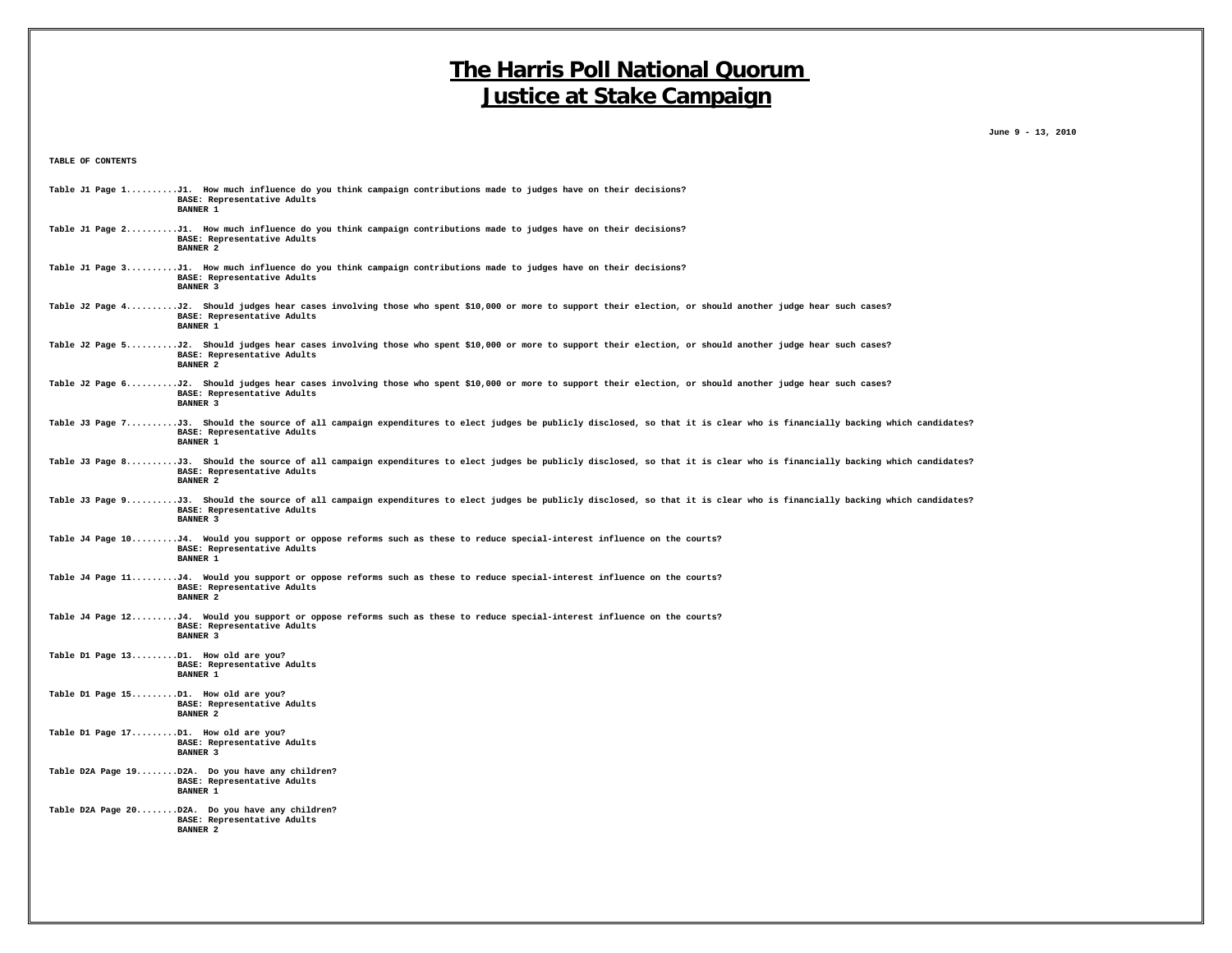**TABLE OF CONTENTS**

 **June 9 - 13, 2010**

| Table D2A Page 21D2A. Do you have any children?                                                                                                                                 |
|---------------------------------------------------------------------------------------------------------------------------------------------------------------------------------|
| BASE: Representative Adults<br><b>BANNER 3</b>                                                                                                                                  |
| Table D2B Page 22D2B. What ages are your children?<br>BASE: Representative Adults who have children<br><b>BANNER 1</b>                                                          |
| Table D2B Page 23D2B. What ages are your children?<br>BASE: Representative Adults who have children<br>BANNER <sub>2</sub>                                                      |
| Table D2B Page 24D2B. What ages are your children?<br>BASE: Representative Adults who have children<br><b>BANNER 3</b>                                                          |
| Table D3 Page 25D3. What is the highest level of school you have completed or the highest degree you have received?<br>BASE: Representative Adults<br><b>BANNER 1</b>           |
| Table D3 Page 26D3. What is the highest level of school you have completed or the highest degree you have received?<br>BASE: Representative Adults<br>BANNER <sub>2</sub>       |
| Table D3 Page 27D3. What is the highest level of school you have completed or the highest degree you have received?<br>BASE: Representative Adults<br><b>BANNER 3</b>           |
| Table D4 Page 28D4. In politics today, do you usually think of yourself as a Republican, a Democrat, an Independent, or what?<br>BASE: Representative Adults<br>BANNER 1        |
| Table D4 Page 29D4. In politics today, do you usually think of yourself as a Republican, a Democrat, an Independent, or what?<br>BASE: Representative Adults<br><b>BANNER 2</b> |
| Table D4 Page 30D4. In politics today, do you usually think of yourself as a Republican, a Democrat, an Independent, or what?<br>BASE: Representative Adults<br><b>BANNER 3</b> |
| Table D7 Page 31D7. Was your 2009 household income less than \$50,000 or \$50,000 or more?<br>BASE: Representative Adults<br><b>BANNER 1</b>                                    |
| Table D7 Page 33D7. Was your 2009 household income less than \$50,000 or \$50,000 or more?<br>BASE: Representative Adults<br><b>BANNER 2</b>                                    |
| Table D7 Page 35D7. Was your 2009 household income less than \$50,000 or \$50,000 or more?<br>BASE: Representative Adults<br><b>BANNER 3</b>                                    |
| Table D8A Page 37D8A/B. Do you consider yourself to be of Hispanic, Latino or Spanish origin? What is your race?<br>BASE: Representative Adults<br><b>BANNER 1</b>              |
| Table D8A Page 38D8A/B. Do you consider yourself to be of Hispanic, Latino or Spanish origin? What is your race?<br>BASE: Representative Adults<br>BANNER <sub>2</sub>          |
| Table D8A Page 39D8A/B. Do you consider yourself to be of Hispanic, Latino or Spanish origin? What is your race?<br>BASE: Representative Adults<br><b>BANNER 3</b>              |
| Table D9 Page 40D9. Are you married, separated, divorced, or single and never been married?<br>BASE: Representative Adults<br>BANNER 1                                          |
|                                                                                                                                                                                 |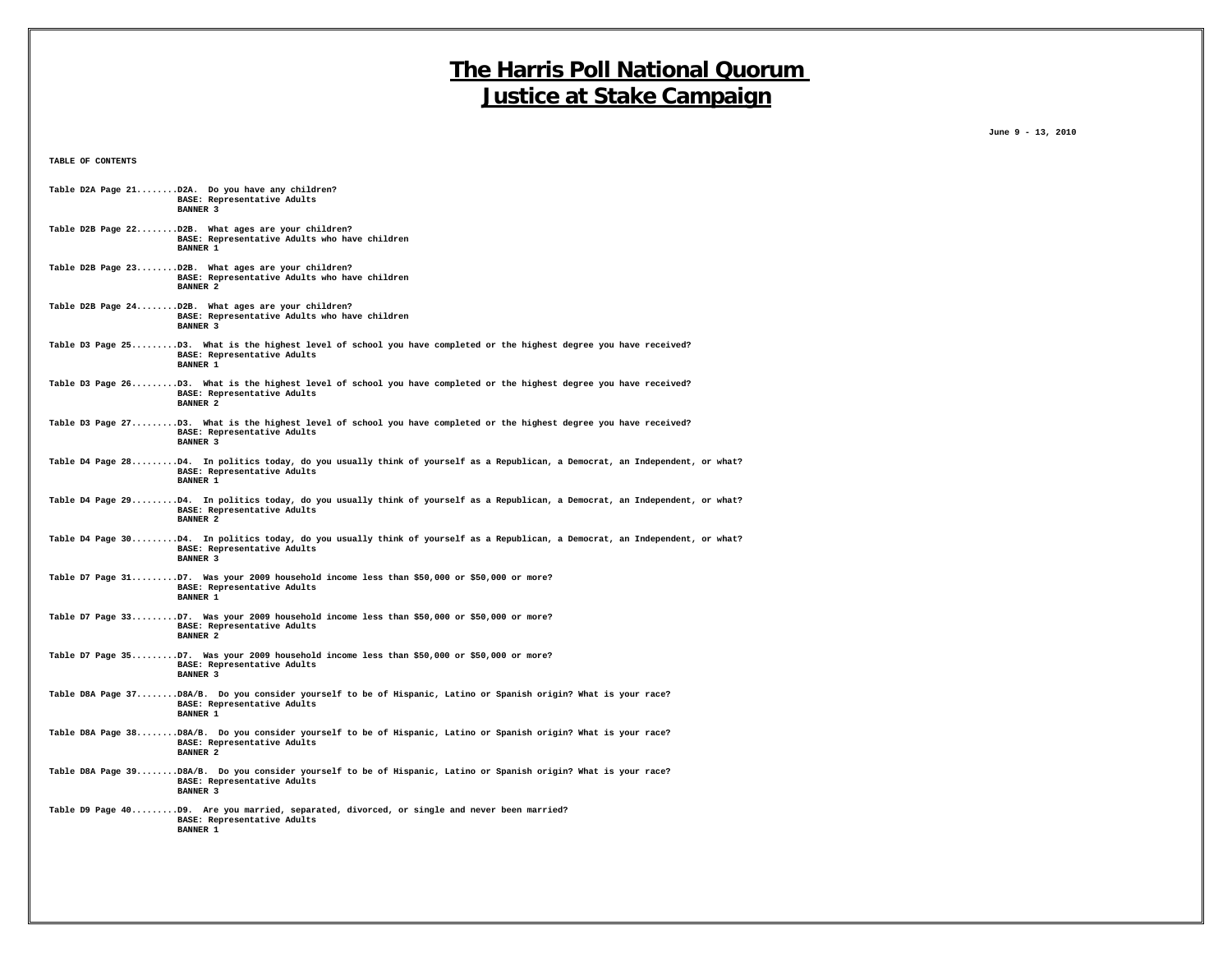**TABLE OF CONTENTS**

 **June 9 - 13, 2010**

|                              | Table D9 Page 41D9. Are you married, separated, divorced, or single and never been married?<br>BASE: Representative Adults<br><b>BANNER 2</b>                                                                         |
|------------------------------|-----------------------------------------------------------------------------------------------------------------------------------------------------------------------------------------------------------------------|
|                              | Table D9 Page 42D9. Are you married, separated, divorced, or single and never been married?<br>BASE: Representative Adults<br><b>BANNER 3</b>                                                                         |
|                              | Table D9A Page 43D9A. Are you currently employed, either full time or part time?<br>BASE: Representative Adults<br><b>BANNER 1</b>                                                                                    |
|                              | Table D9A Page 44D9A. Are you currently employed, either full time or part time?<br>BASE: Representative Adults<br><b>BANNER 2</b>                                                                                    |
|                              | Table D9A Page 45D9A. Are you currently employed, either full time or part time?<br>BASE: Representative Adults<br><b>BANNER 3</b>                                                                                    |
|                              | Table D9B Page 46D9B. Are you a full-time student, a homemaker, retired, or something else?<br>BASE: Representative Adults who are not employed<br><b>BANNER 1</b>                                                    |
|                              | Table D9B Page 47D9B. Are you a full-time student, a homemaker, retired, or something else?<br>BASE: Representative Adults who are not employed<br><b>BANNER 2</b>                                                    |
|                              | Table D9B Page 48D9B. Are you a full-time student, a homemaker, retired, or something else?<br>BASE: Representative Adults who are not employed<br><b>BANNER 3</b>                                                    |
| Table D11 Page 49D11. Gender | BASE: Representative Adults<br><b>BANNER 1</b>                                                                                                                                                                        |
| Table D11 Page 50D11. Gender | BASE: Representative Adults<br><b>BANNER 2</b>                                                                                                                                                                        |
| Table D11 Page 51D11. Gender | BASE: Representative Adults<br><b>BANNER 3</b>                                                                                                                                                                        |
|                              | Table D12 Page 52D12. How many separate telephone landlines with different telephone numbers do you have in the home you are in now, which can receive phone calls?<br>BASE: Representative Adults<br><b>BANNER 1</b> |
|                              | Table D12 Page 53D12. How many separate telephone landlines with different telephone numbers do you have in the home you are in now, which can receive phone calls?<br>BASE: Representative Adults<br><b>BANNER 2</b> |
|                              | Table D12 Page 54D12. How many separate telephone landlines with different telephone numbers do you have in the home you are in now, which can receive phone calls?<br>BASE: Representative Adults<br><b>BANNER 3</b> |
|                              | Table D12A Page 55D12A. And what type of phone did we reach you on today?<br>BASE: Representative Adults who have zero landlines<br><b>BANNER 1</b>                                                                   |
|                              | Table D12A Page 56D12A. And what type of phone did we reach you on today?<br>BASE: Representative Adults who have zero landlines<br><b>BANNER 2</b>                                                                   |
|                              | Table D12A Page 57D12A. And what type of phone did we reach you on today?<br>BASE: Representative Adults who have zero landlines<br><b>BANNER 3</b>                                                                   |
|                              |                                                                                                                                                                                                                       |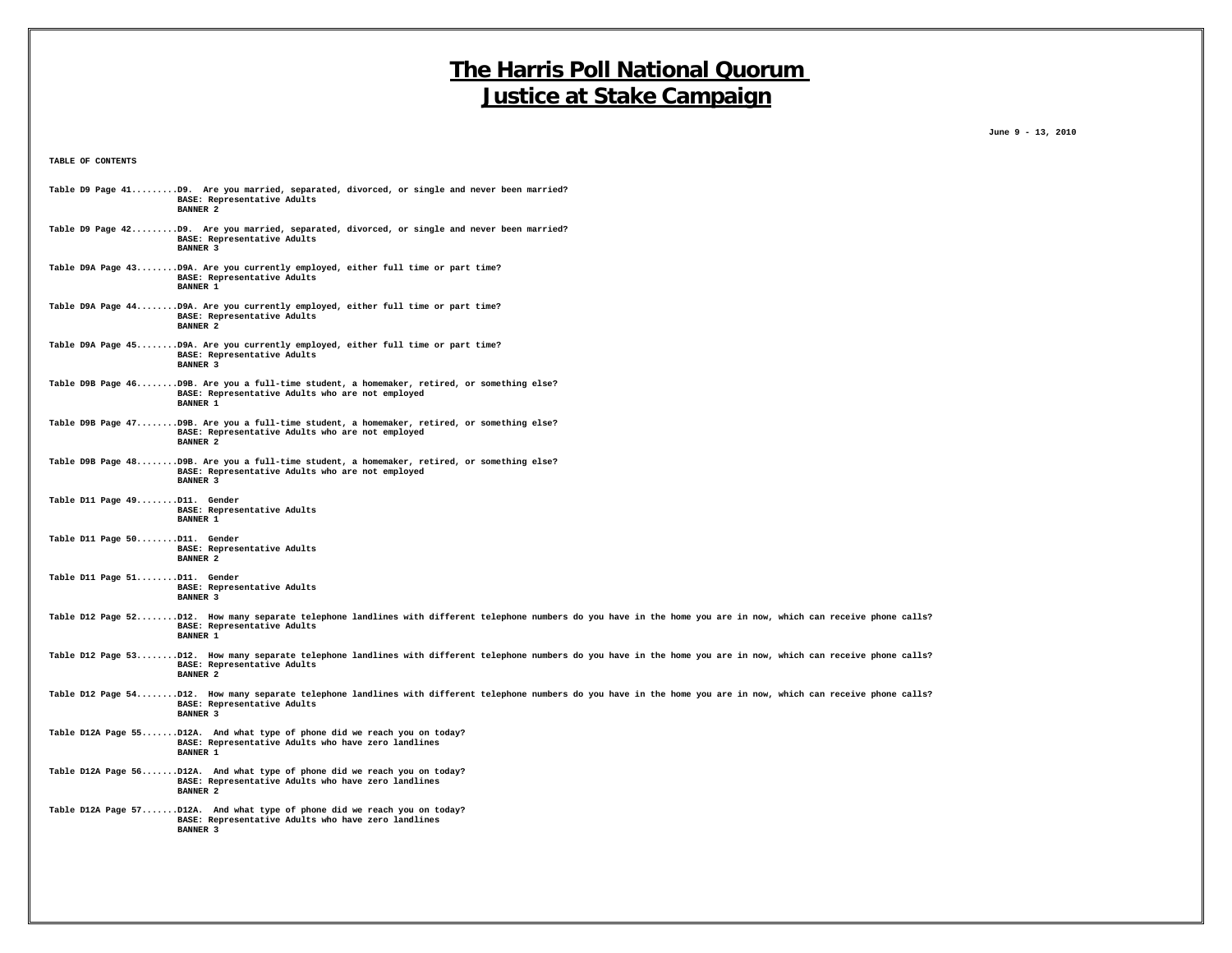**June 9 - 13, 2010**

**TABLE OF CONTENTS**

| Table D13 Page 58D13. At any time during the last two years, have you lived somewhere without a landline phone?<br>BASE: Representative Adults<br><b>BANNER 1</b> |  |
|-------------------------------------------------------------------------------------------------------------------------------------------------------------------|--|
| Table D13 Page 59D13. At any time during the last two years, have you lived somewhere without a landline phone?<br>BASE: Representative Adults<br><b>BANNER 2</b> |  |
| Table D13 Page 60D13. At any time during the last two years, have you lived somewhere without a landline phone?<br>BASE: Representative Adults<br><b>BANNER 3</b> |  |
| Table D14 Page 61D14. Including you, how many adults, 18 or over, live in this household?<br>BASE: Representative Adults<br><b>BANNER 1</b>                       |  |
| Table D14 Page 62D14. Including you, how many adults, 18 or over, live in this household?<br>BASE: Representative Adults<br><b>BANNER 2</b>                       |  |
| Table D14 Page 63D14. Including you, how many adults, 18 or over, live in this household?<br>BASE: Representative Adults<br><b>BANNER 3</b>                       |  |
| Table D16 Page 64D16. Do you have access to the internet at work, at home, at both places or at neither place?<br>BASE: Representative Adults<br><b>BANNER 1</b>  |  |
| Table D16 Page 65D16. Do you have access to the internet at work, at home, at both places or at neither place?<br>BASE: Representative Adults<br><b>BANNER 2</b>  |  |
| Table D16 Page 66D16. Do you have access to the internet at work, at home, at both places or at neither place?<br>BASE: Representative Adults<br><b>BANNER 3</b>  |  |
| Table STATE Page 67STATE. State.<br>BASE: Representative Adults<br><b>BANNER 1</b>                                                                                |  |
| Table STATE Page 71STATE. State.<br>BASE: Representative Adults<br><b>BANNER 2</b>                                                                                |  |
| Table STATE Page 75STATE. State.<br>BASE: Representative Adults<br><b>BANNER 3</b>                                                                                |  |
| Table GE04 Page 78GE04. Four-Point Region.<br>BASE: Representative Adults<br><b>BANNER 1</b>                                                                      |  |
| Table GEO4 Page 79GEO4. Four-Point Region.<br>BASE: Representative Adults<br><b>BANNER 2</b>                                                                      |  |
| Table GEO4 Page 80GEO4. Four-Point Region.<br>BASE: Representative Adults<br><b>BANNER 3</b>                                                                      |  |
| Table GEO8 Page 81GEO8. Eight-Point Region.<br>BASE: Representative Adults<br><b>BANNER 1</b>                                                                     |  |
| Table GEO8 Page 82GEO8. Eight-Point Region.<br>BASE: Representative Adults<br><b>BANNER 2</b>                                                                     |  |
|                                                                                                                                                                   |  |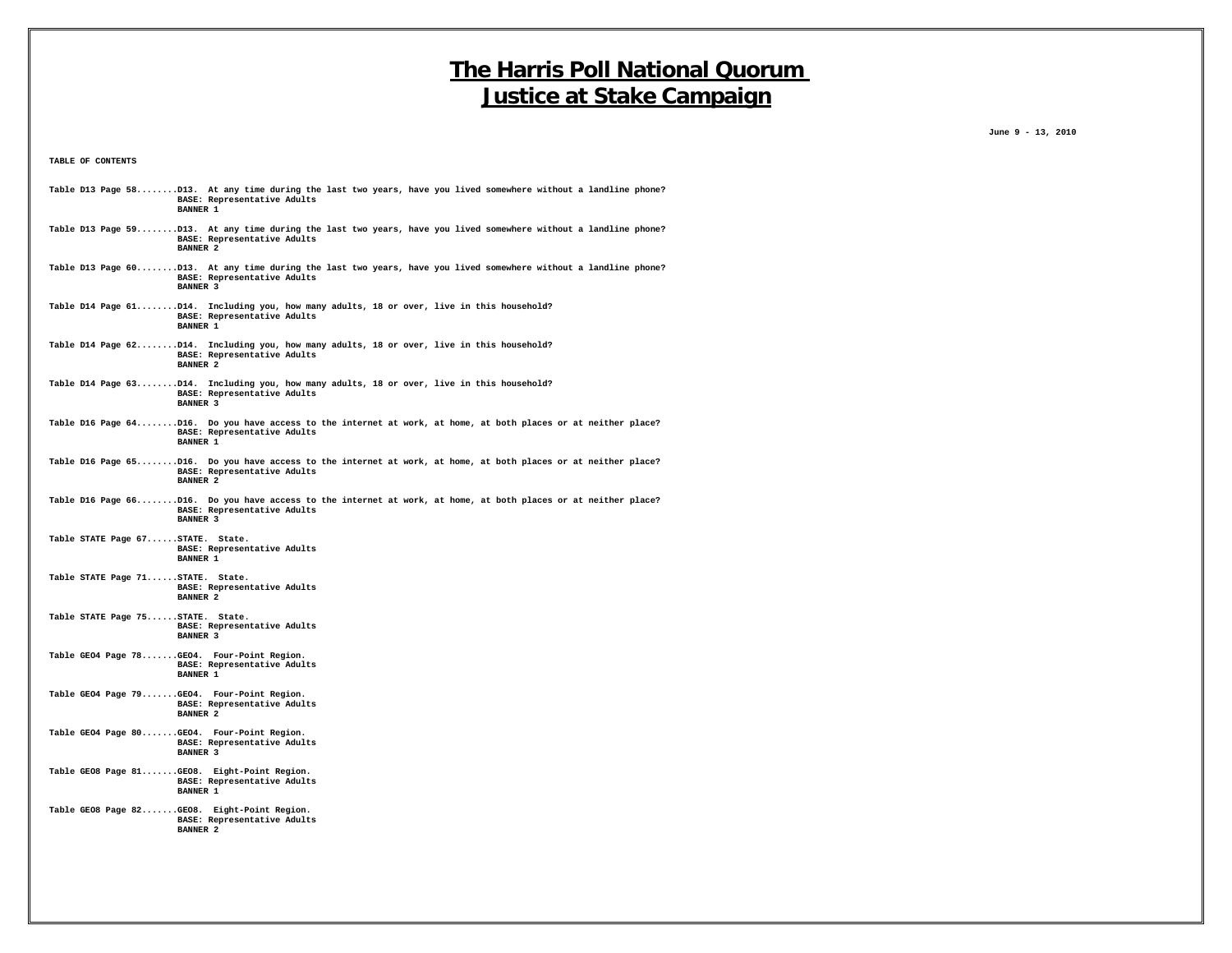**June 9 - 13, 2010**

**TABLE OF CONTENTS**

- **Table GEO8 Page 83.......GEO8. Eight-Point Region. BASE: Representative Adults BANNER 3**
- **Table GEO9 Page 84.......GEO9. Nine-Point Region. BASE: Representative Adults BANNER 1**
- **Table GEO9 Page 85.......GEO9. Nine-Point Region. BASE: Representative Adults BANNER 2**
- **Table GEO9 Page 86.......GEO9. Nine-Point Region. BASE: Representative Adults BANNER 3**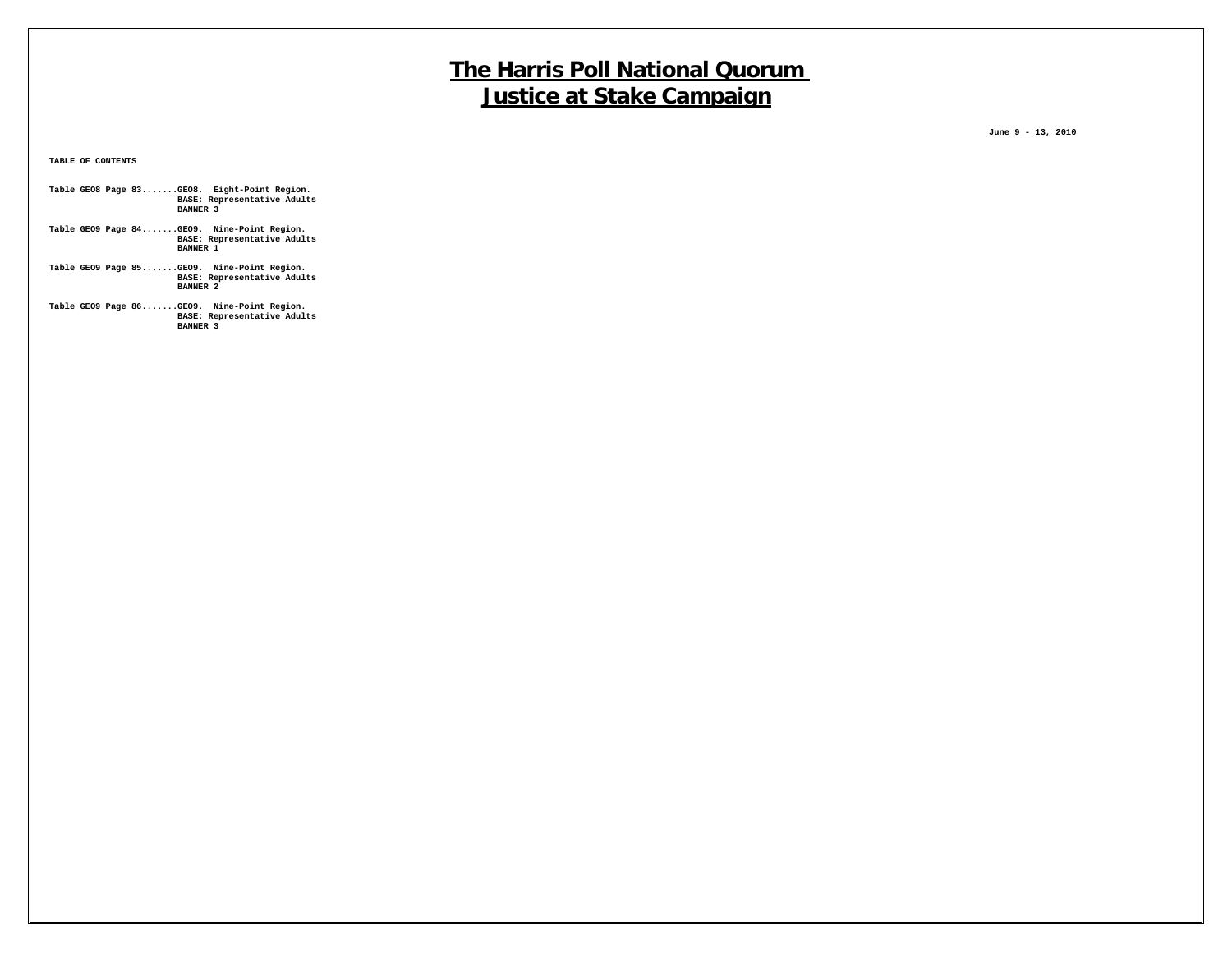**Table J1 Page 1**

 **June 9 - 13, 2010**

**J1. How much influence do you think campaign contributions made to judges have on their decisions? BASE: Representative Adults BANNER 1**

|                                  |                |                      | Age (Collapsed)<br>Gender |             |             |               |             | Age             |             |                |                      |                             | ----------------------- | Gender / Age         |               |                                     |                       |                      |                         | Education   |                      |                 |                  |
|----------------------------------|----------------|----------------------|---------------------------|-------------|-------------|---------------|-------------|-----------------|-------------|----------------|----------------------|-----------------------------|-------------------------|----------------------|---------------|-------------------------------------|-----------------------|----------------------|-------------------------|-------------|----------------------|-----------------|------------------|
|                                  | Total          | Male                 | Female                    | $35$        | $35 - 54$   | $55+$         | $18 - 24$   | $25 - 34$       | $35 - 44$   | $45 - 54$      | $55 - 64$            | $65+$                       | Male<br>$18 - 34$       | Male<br>$35 - 54$    | Male<br>$55+$ | Female<br>$18 - 34$                 | Female<br>$35 - 54$   | Female<br>$55+$      | Some HS HS grad College |             | Some                 | College<br>Grad | Post<br>Grad     |
|                                  | -------<br>(A) | (B)                  | (C)                       | (D)         | (E)         | (F)           | (G)         | (H)             | (I)         | (J)            | (K)                  | (L)                         | (M)                     | (N)                  | (0)           | (P)                                 | (Q)                   | (R)                  | (S)                     | (T)         | (U)                  | (V)             | .<br>(W)         |
| WEIGHTED 'N'                     | 1,004<br>100%  | 489<br>100%          | 515<br>100%               | 302<br>100% | 359<br>100% | 304<br>100%   | 134<br>100% | 167<br>100%     | 181<br>100% | 178<br>100%    | 149<br>100%          | 155<br>100%                 | 162<br>100%             | 179<br>100%          | 134<br>100%   | 139<br>100%                         | 180<br>100%           | 170<br>100%          | 89<br>100%              | 368<br>100% | 273<br>100%          | 192<br>100%     | 70<br>100%       |
| UNWEIGHTED TOTAL                 | 1,004          | 483                  | 521                       | 153         | 329         | 484           | 55          | 98              | 140         | 189            | 202                  | 282                         | 86                      | 176                  | 204           | 67                                  | 153                   | 280                  | 52                      | 235         | 327                  | 213             | 162              |
| 4 - A great deal of<br>influence | 363<br>36%     | 178<br>36%           | 185<br>36%                | 108<br>36%  | 139<br>39%  | 101<br>33%    | 34<br>25%   | 74<br>44%<br>G  | 65<br>36%   | 74<br>42%<br>G | 50<br>33%            | 52<br>33%                   | 63<br>39%               | 65<br>36%            | 43<br>32%     | 45<br>33%                           | 74<br>41%             | 58<br>34%            | 33<br>37%               | 133<br>36%  | 109<br>40%<br>W      | 66<br>34%       | 20<br>29%        |
| 3 - Some influence               | 347<br>35%     | 178<br>36%           | 169<br>33%                | 109<br>36%  | 122<br>34%  | 107<br>35%    | 54<br>40%   | 55<br>33%       | 66<br>36%   | 56<br>31%      | 48<br>32%            | 59<br>38%                   | 60<br>37%               | 67<br>37%            | 46<br>34%     | 49<br>35%                           | 55<br>30%             | 61<br>36%            | 23<br>26%               | 122<br>33%  | 90<br>33%            | 79<br>41%       | 32<br>45%<br>STU |
| 2 - Only a little<br>influence   | 138<br>14%     | 67<br>14%            | 70<br>14%                 | 43<br>14%   | 42<br>12%   | 42<br>14%     | 27<br>20%   | 16<br>$9\%$     | 23<br>13%   | 19<br>10%      | 22<br>15%            | 20<br>13%                   | 22<br>13%               | 23<br>13%            | 22<br>16%     | 21<br>15%                           | 19<br>11%             | 20<br>12%            | 15<br>17%               | 49<br>13%   | 36<br>13%            | 21<br>11%       | 10<br>14%        |
| 1 - No influence at all          | 91<br>9%       | 37<br>8 <sup>8</sup> | 54<br>11%                 | 21<br>$7\%$ | 41<br>11%   | 28<br>9%      | 9<br>$7\%$  | 12<br>$7\%$     | 22<br>12%   | 19<br>11%      | 18<br>12%            | 10<br>6%                    | 9<br>5%                 | 16<br>9 <sup>°</sup> | 12<br>9%      | $12 \overline{ }$<br>9 <sup>°</sup> | 25<br>14%             | 16<br>9 <sup>°</sup> | 8<br>8 <sup>°</sup>     | 37<br>10%   | 25<br>9 <sup>°</sup> | 14<br>$7\%$     | 5<br>$7\%$       |
| Don't know/Refused               | 65<br>6%       | 29<br>6%             | 36<br>$7\%$               | 21<br>$7\%$ | 15<br>4%    | 26<br>9%<br>E | 10<br>$7\%$ | $11\,$<br>$7\%$ | 5<br>3%     | 10<br>6%       | 11<br>8 <sup>°</sup> | 15<br>$9\%$<br>$\mathbf{I}$ | 9<br>5%                 | 8<br>5%              | 12<br>9%      | 12<br>9%                            | $7\phantom{.0}$<br>4% | 14<br>8 <sup>°</sup> | 10<br>12%               | 26<br>7%    | 13<br>5%             | 13<br>$7\%$     | 3<br>4%          |
| A Great Deal/Some<br>Influence   | 710<br>71%     | 356<br>73%           | 354<br>69%                | 217<br>72%  | 261<br>73%  | 208<br>68%    | 88<br>66%   | 129<br>77%      | 131<br>72%  | 130<br>73%     | 98<br>66%            | 110<br>71%                  | 123<br>76%              | 132<br>74%           | 89<br>66%     | 94<br>68%                           | 129<br>72%            | 119<br>70%           | 55<br>62%               | 256<br>69%  | 199<br>73%           | 144<br>75%      | 51<br>74%        |
| Little/No Influence              | 229<br>23%     | 104<br>21%           | 125<br>24%                | 63<br>21%   | 83<br>23%   | 70<br>23%     | 36<br>27%   | 27<br>16%       | 45<br>25%   | 38<br>21%      | 40<br>27%            | 30<br>19%                   | 31<br>19%               | 39<br>22%            | 34<br>25%     | 33<br>23%                           | 44<br>24%             | 36<br>21%            | 23<br>26%               | 86<br>23%   | 61<br>22%            | 35<br>18%       | 15<br>22%        |
| <b>MEAN</b>                      | 3.05           | 3.08                 | 3.01                      | 3.09        | 3.04        | 3.01          | 2.91        | 3.22            | 2.99        | 3.10           | 2.94                 | 3.08                        | 3.15                    | 3.06                 | 2.98          | 3.00                                | 3.03                  | 3.04                 | 3.03                    | 3.03        | 3.09                 | 3.10            | 2.99             |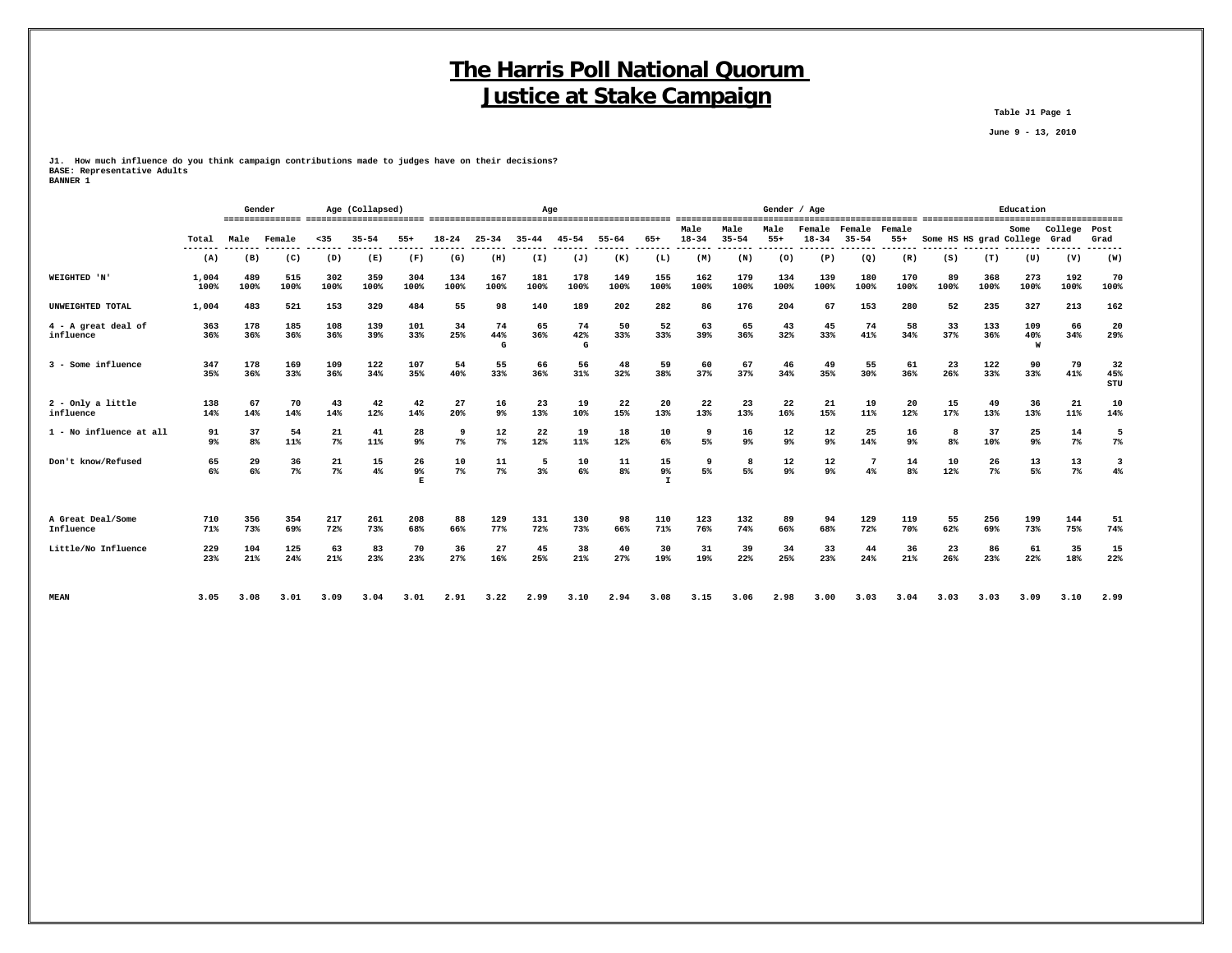**Table J1 Page 2**

 **June 9 - 13, 2010**

**J1. How much influence do you think campaign contributions made to judges have on their decisions? BASE: Representative Adults BANNER 2**

|                                  |               |                          |                          | Income                |                          |                           |                      |                      |                      | Emploved    |                |               |                 | Marital status  |                  |                                       |                      |
|----------------------------------|---------------|--------------------------|--------------------------|-----------------------|--------------------------|---------------------------|----------------------|----------------------|----------------------|-------------|----------------|---------------|-----------------|-----------------|------------------|---------------------------------------|----------------------|
|                                  | Total         | $15K$                    |                          |                       | 15-<35K 35-<50K 50-<75K  | $75 -$<br>$<$ 100 $<$     | $100K +$             | Yes                  | No                   | Retired     | Home-<br>maker | Work<br>Women | Work<br>Women / |                 | Single/<br>never | Child Married married Div/Sep Widowed |                      |
|                                  | (A)           | (B)                      | (C)                      | (D)                   | (E)                      | (F)                       | (G)                  | (H)                  | (I)                  | (J)         | (K)            | (L)           | (M)             | (N)             | (0)              | (P)                                   | (Q)                  |
| WEIGHTED 'N'                     | 1,004<br>100% | 113<br>100%              | 206<br>100%              | 107<br>100%           | 138<br>100%              | 113<br>100%               | 144<br>100%          | 536<br>100%          | 454<br>100%          | 182<br>100% | 92<br>100%     | 226<br>100%   | 118<br>100%     | 569<br>100%     | 240<br>100%      | 112<br>100%                           | 69<br>100%           |
| UNWEIGHTED TOTAL                 | 1,004         | 84                       | 175                      | 104                   | 143                      | 119                       | 175                  | 511                  | 478                  | 277         | 78             | 224           | 98              | 567             | 165              | 138                                   | 117                  |
| 4 - A great deal of<br>influence | 363<br>36%    | 38<br>34%                | 80<br>39%                | 41<br>39%             | 36<br>26%                | 49<br>43%<br>$\mathbf{E}$ | 65<br>45%<br>Е       | 201<br>37%           | 159<br>35%           | 62<br>34%   | 34<br>37%      | 86<br>38%     | 46<br>39%       | 218<br>38%      | 73<br>30%        | 44<br>39%                             | 24<br>35%            |
| 3 - Some influence               | 347<br>35%    | 36<br>32%                | 63<br>30%                | 40<br>37%             | 53<br>38%                | 44<br>39%                 | 50<br>35%            | 179<br>33%           | 164<br>36%           | 64<br>35%   | 33<br>36%      | 67<br>30%     | 35<br>30%       | 210<br>37%      | 84<br>35%        | 28<br>25%                             | 22<br>32%            |
| $2$ - Only a little<br>influence | 138<br>14%    | 20<br>18%                | 29<br>14%                | 16<br>15%             | 25<br>18%<br>G           | 9<br>8 <sup>8</sup>       | 10<br>7%             | 77<br>14%            | 59<br>13%            | 24<br>13%   | 14<br>15%      | 30<br>13%     | 16<br>14%       | 71<br>12%       | 40<br>17%        | 14<br>12%                             | 13<br>19%            |
| 1 - No influence at all          | 91<br>9%      | 15<br>13%<br>D           | 25<br>12%<br>D           | 3<br>3%               | 12<br>8%                 | 7<br>6%                   | 11<br>8 <sup>°</sup> | 48<br>9 <sup>°</sup> | 39<br>9 <sup>°</sup> | 15<br>8%    | 5<br>6%        | 24<br>11%     | 13<br>11%       | 33<br>6%        | 28<br>12%        | 19<br>17%<br>N                        | 6<br>9%              |
| Don't know/Refused               | 65<br>6%      | 4<br>3%                  | 9<br>4%                  | $7\phantom{.0}$<br>6% | 13<br>9 <sup>°</sup>     | $\overline{4}$<br>4%      | $\overline{7}$<br>5% | 31<br>6%             | 33<br>7%             | 17<br>9%    | 6<br>6%        | 18<br>8%      | 7<br>6%         | 37<br>$7\%$     | 14<br>6%         | 8<br>$7\%$                            | $\overline{4}$<br>5% |
| A Great Deal/Some<br>Influence   | 710<br>71%    | 74<br>66%                | 143<br>69%               | 81<br>76%             | 88<br>64%                | 93<br>82%<br>BE           | 115<br>80%<br>Е      | 380<br>71%           | 323<br>71%           | 126<br>69%  | 67<br>73%      | 154<br>68%    | 82<br>69%       | 428<br>75%      | 157<br>65%       | 72<br>64%                             | 46<br>67%            |
| Little/No Influence              | 229<br>23%    | 35<br>31%<br>$_{\rm FG}$ | 54<br>26%<br>$_{\rm FG}$ | 19<br>18%             | 37<br>27%<br>$\mathbf F$ | 16<br>14%                 | 22<br>15%            | 125<br>23%           | 97<br>21%            | 40<br>22%   | 19<br>21%      | 54<br>24%     | 29<br>25%       | 104<br>18%      | 69<br>29%<br>N   | 33<br>29%<br>N                        | 19<br>27%            |
| <b>MEAN</b>                      | 3.05          | 2.89                     | 3.01                     | 3.19                  | 2.90                     | 3.25<br><b>BE</b>         | 3.24<br><b>BE</b>    | 3.06                 | 3.05                 | 3.05        | 3.11           | 3.04          | 3.04            | 3.15<br>$\circ$ | 2.89             | 2.93                                  | 2.99                 |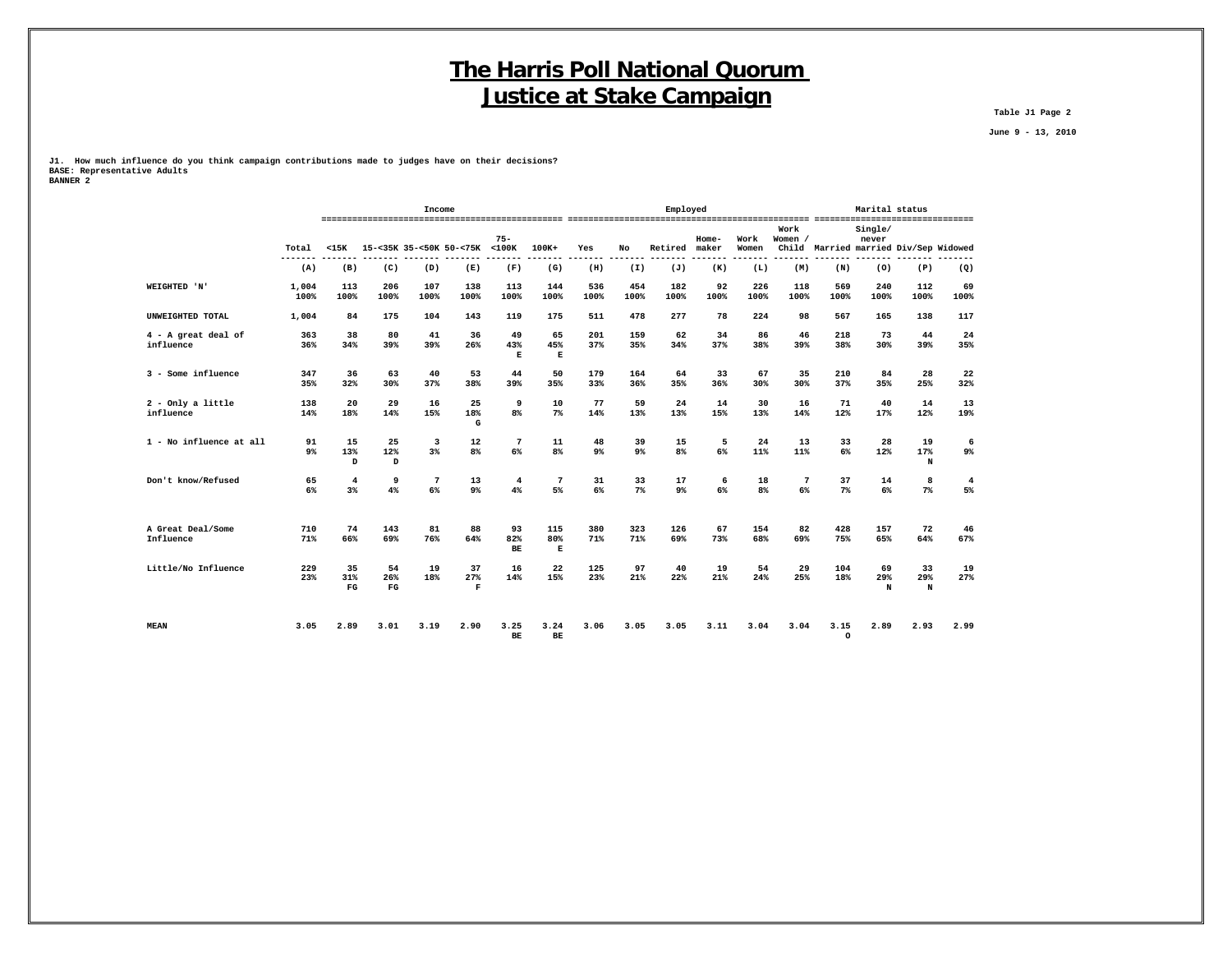**Table J1 Page 3**

 **June 9 - 13, 2010**

**J1. How much influence do you think campaign contributions made to judges have on their decisions? BASE: Representative Adults**

| <b>BANNER 3</b> |  |
|-----------------|--|
|                 |  |

|                                    |                     |                 | Region                   |                            |                           |                           | Ethnicity           |                    |            |             | Party ID            |             |
|------------------------------------|---------------------|-----------------|--------------------------|----------------------------|---------------------------|---------------------------|---------------------|--------------------|------------|-------------|---------------------|-------------|
|                                    | Total<br>---------- | North-<br>East  | Midwest                  | South                      | West                      | White                     | Black               | Hispanic           | Other      | Total GOP   | Total DEM Total IND | ----        |
|                                    | (A)                 | (B)             | (C)                      | (D)                        | (E)                       | (F)                       | (G)                 | (H)                | (I)        | (J)         | (K)                 | (L)         |
| WEIGHTED 'N'                       | 1,004<br>100%       | 218<br>100%     | 225<br>100%              | 334<br>100%                | 227<br>100%               | 681<br>100%               | 110<br>100%         | 127<br>100%        | 56<br>100% | 261<br>100% | 291<br>100%         | 349<br>100% |
| UNWEIGHTED TOTAL                   | 1,004               | 225             | 232                      | 330                        | 217                       | 793                       | 65                  | 54                 | 58         | 283         | 298                 | 334         |
| $4 - A$ great deal of<br>influence | 363<br>36%          | 80<br>37%       | 61<br>27%                | 134<br>40%<br>$\mathtt{C}$ | 89<br>39%<br>$\mathtt{C}$ | 234<br>34%                | 38<br>35%           | 63<br>49%          | 20<br>36%  | 92<br>35%   | 98<br>34%           | 137<br>39%  |
| 3 - Some influence                 | 347<br>35%          | 90<br>41%       | 69<br>31%                | 108<br>32%                 | 80<br>35%                 | 252<br>37%                | 30<br>28%           | 32<br>25%          | 21<br>37%  | 91<br>35%   | 106<br>37%          | 121<br>35%  |
| $2$ - Only a little<br>influence   | 138<br>14%          | 27<br>12%       | 49<br>22%<br>${\tt BDE}$ | 36<br>11%                  | 25<br>11%                 | 87<br>13%                 | 18<br>17%           | 23<br>18%          | 5<br>8%    | 33<br>13%   | 34<br>12%           | 51<br>15%   |
| 1 - No influence at all            | 91<br>9%            | 5<br>2%         | 32<br>14%<br>BE          | 39<br>12%<br>$\mathbf{B}$  | 15<br>$7\%$               | 67<br>10%<br>$\, {\bf H}$ | 14<br>13%<br>$\,$ H | $\mathbf{2}$<br>2% | 6<br>11%   | 26<br>10%   | 30<br>10%           | 25<br>$7\%$ |
| Don't know/Refused                 | 65<br>6%            | 17<br>8%        | 14<br>6%                 | 17<br>5%                   | 18<br>8%                  | 43<br>6%                  | 9<br>8%             | 8<br>6%            | 5<br>8%    | 19<br>$7\%$ | 23<br>8%            | 15<br>4%    |
| A Great Deal/Some<br>Influence     | 710<br>71%          | 169<br>78%<br>c | 130<br>58%               | 242<br>72%<br>с            | 169<br>74%<br>c           | 486<br>71%                | 69<br>62%           | 95<br>74%          | 41<br>73%  | 182<br>70%  | 204<br>70%          | 258<br>74%  |
| Little/No Influence                | 229<br>23%          | 32<br>15%       | 81<br>36%<br><b>BDE</b>  | 75<br>23%                  | 41<br>18%                 | 153<br>22%                | 33<br>30%           | 25<br>20%          | 11<br>19%  | 59<br>23%   | 64<br>22%           | 75<br>22%   |
| <b>MEAN</b>                        | 3.05                | 3.21<br>c       | 2.75                     | 3.06<br>c                  | 3.16<br>c                 | 3.02                      | 2.91                | 3.29               | 3.05       | 3.03        | 3.02                | 3.11        |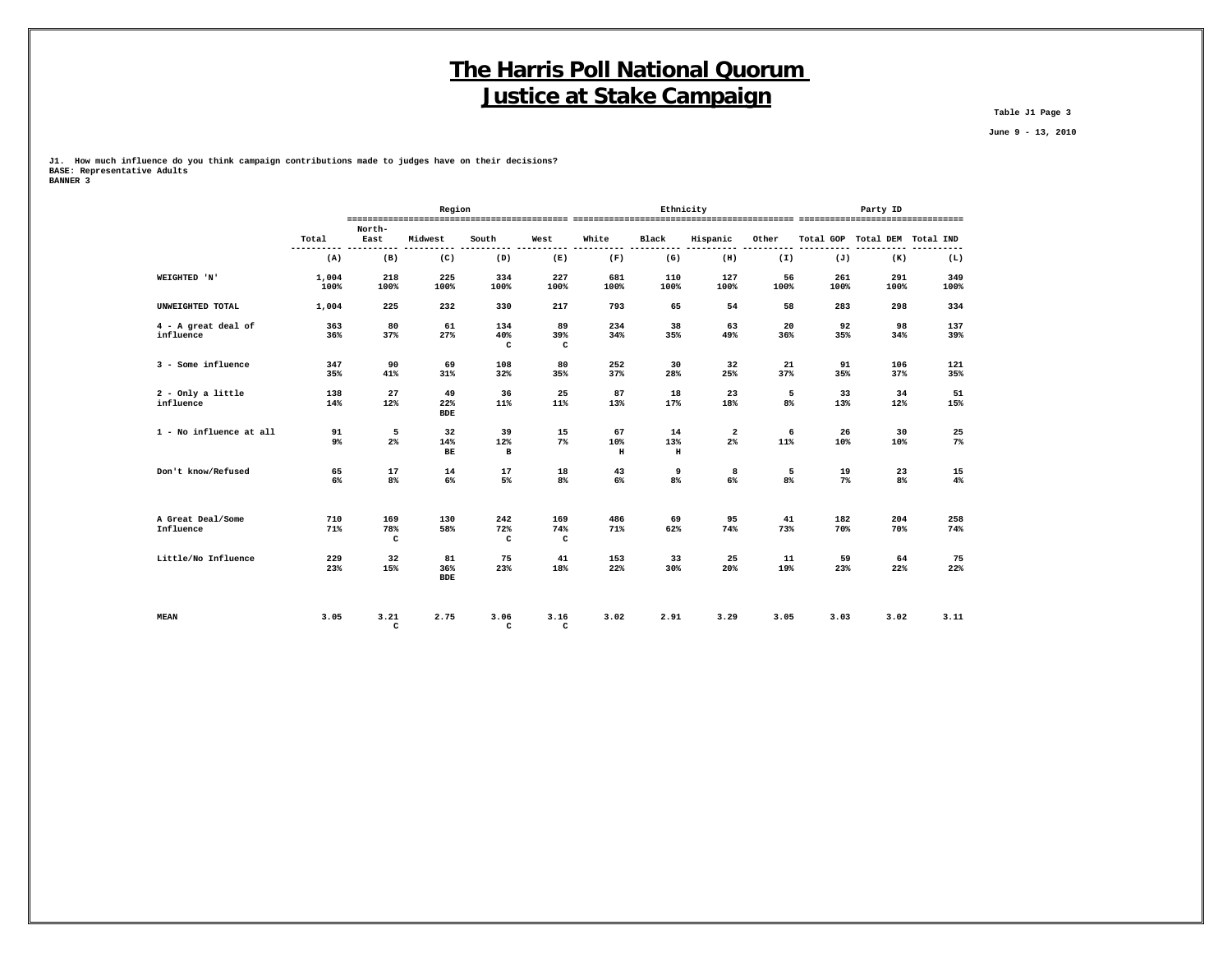**Table J2 Page 4**

 **June 9 - 13, 2010**

**J2. Should judges hear cases involving those who spent \$10,000 or more to support their election, or should another judge hear such cases? BASE: Representative Adults BANNER 1**

|                                                                                                 |                  |                      | Gender      |                 | Age (Collapsed)  |             |                 |             |                 | Age                      |                      |                  |                              |                                       |                 | Gender / Age   |                                   |                      |                         |                           |                          | Education            |                |  |
|-------------------------------------------------------------------------------------------------|------------------|----------------------|-------------|-----------------|------------------|-------------|-----------------|-------------|-----------------|--------------------------|----------------------|------------------|------------------------------|---------------------------------------|-----------------|----------------|-----------------------------------|----------------------|-------------------------|---------------------------|--------------------------|----------------------|----------------|--|
|                                                                                                 | Total<br>------- | Male                 | Female      | < 35            | $35 - 54$        | $55+$       | $18 - 24$       | $25 - 34$   | $35 - 44$       | $45 - 54$                | 55-64                | 65+              | Male<br>$18 - 34$<br>------- | Male<br>$35 - 54$<br>-------- ------- | Male<br>$55+$   | $18 - 34$      | Female Female Female<br>$35 - 54$ | $55+$                | Some HS HS grad College |                           | Some                     | College Post<br>Grad | Grad           |  |
|                                                                                                 | (A)              | (B)                  | (C)         | (D)             | (E)              | (F)         | (G)             | (H)         | (I)             | (J)                      | (K)                  | (L)              | (M)                          | (N)                                   | (0)             | (P)            | (Q)                               | (R)                  | (S)                     | (T)                       | (U)                      | (V)                  | (W)            |  |
| WEIGHTED 'N'                                                                                    | 1,004<br>100%    | 489<br>100%          | 515<br>100% | 302<br>100%     | 359<br>100%      | 304<br>100% | 134<br>100%     | 167<br>100% | 181<br>100%     | 178<br>100%              | 149<br>100%          | 155<br>100%      | 162<br>100%                  | 179<br>100%                           | 134<br>100%     | 139<br>100%    | 180<br>100%                       | 170<br>100%          | 89<br>100%              | 368<br>100%               | 273<br>100%              | 192<br>100%          | 70<br>100%     |  |
| UNWEIGHTED TOTAL                                                                                | 1,004            | 483                  | 521         | 153             | 329              | 484         | 55              | 98          | 140             | 189                      | 202                  | 282              | 86                           | 176                                   | 204             | 67             | 153                               | 280                  | 52                      | 235                       | 327                      | 213                  | 162            |  |
| Another judge should<br>hear these cases                                                        | 813<br>81%       | 393<br>80%           | 420<br>82%  | 228<br>76%      | 311<br>87%<br>DF | 242<br>79%  | 91<br>68%       | 137<br>82%  | 151<br>84%<br>G | 159<br>89%<br><b>GKL</b> | 120<br>81%           | 121<br>78%       | 126<br>77%                   | 153<br>86%<br>$\circ$                 | 103<br>77%      | 102<br>74%     | 158<br>87%<br>OP                  | 138<br>81%           | 64<br>73%               | 281<br>76%                | 225<br>82%               | 173<br>90%<br>STU    | 62<br>89%<br>т |  |
| Should hear cases<br>involving those who<br>spent \$10,000 or more to<br>support their election | 83<br>8%         | 39<br>8 <sup>8</sup> | 43<br>8%    | 42<br>14%<br>EF | 23<br>7%         | 16<br>5%    | 23<br>17%<br>JL | 18<br>11%   | 20<br>11%<br>JL | 2%                       | 10<br>7 <sup>8</sup> | 6<br>4%          | 19<br>12%                    | 10<br>$6\%$                           | 9<br>7%         | 22<br>16%<br>R | 13<br>7%                          |                      | 6%                      | 40<br>11%                 | 22<br>8 <sup>8</sup>     | 11<br>6%             | 3<br>5%        |  |
| Don't know/Refused                                                                              | 109<br>11%       | 57<br>12%            | 51<br>10%   | 32<br>11%       | 25<br>$7\%$      | 47<br>15%   | 20<br>15%       | 12<br>$7\%$ | 9<br>5%         | 16<br>9%                 | 19<br>13%            | 28<br>18%<br>HIJ | 18<br>11%                    | 15<br>9%                              | 22<br>16%<br>NQ | 15<br>10%      | 10<br>5%                          | 25<br>15%<br>$\circ$ | 19<br>21%               | 47<br>13%<br>$\mathbf{v}$ | 26<br>10%<br>$\mathbf v$ | 8<br>4%              | 6%             |  |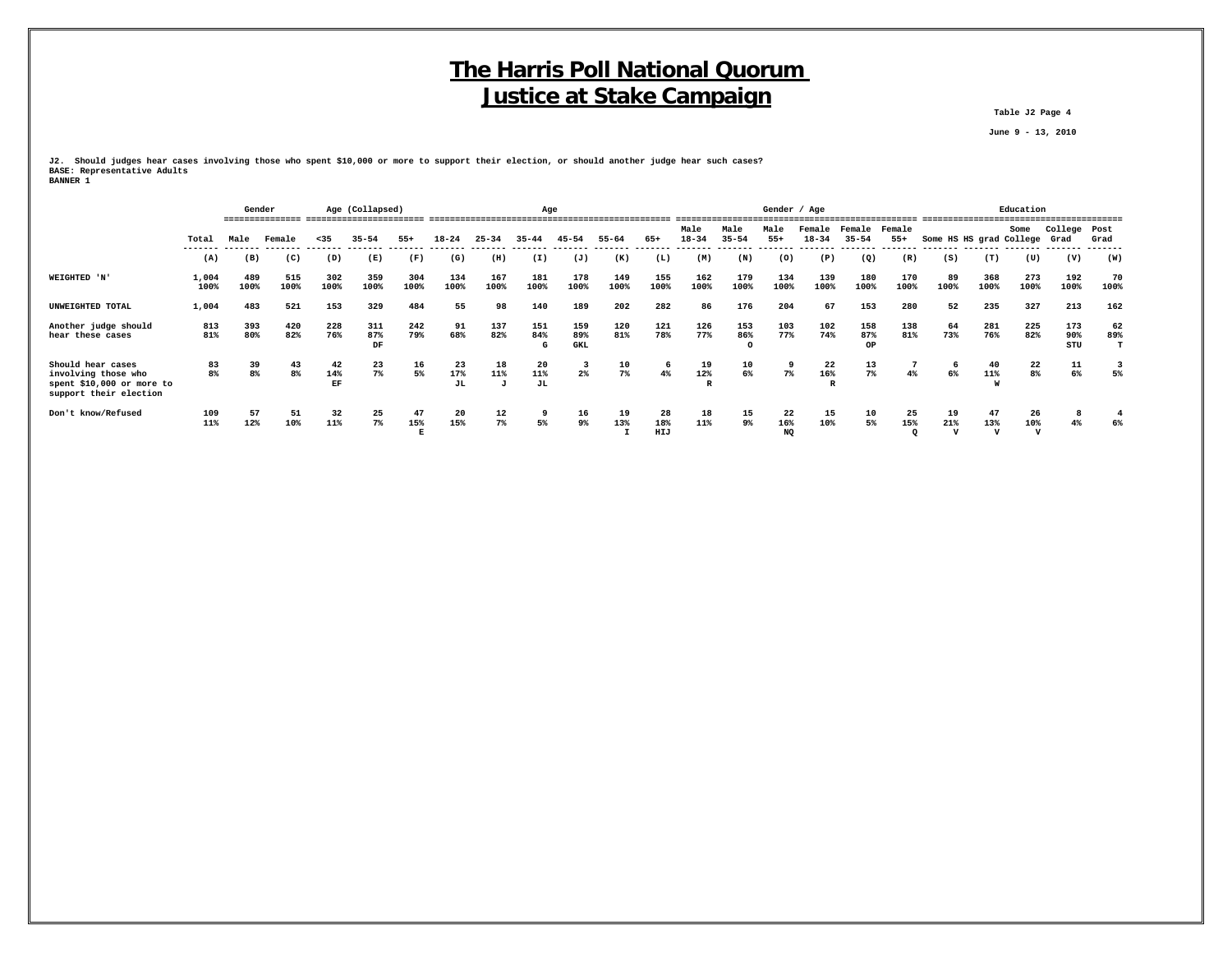**Table J2 Page 5**

 **June 9 - 13, 2010**

**J2. Should judges hear cases involving those who spent \$10,000 or more to support their election, or should another judge hear such cases? BASE: Representative Adults BANNER 2**

|                                                                                                 |                      |                                                                      |                 | Income         |             |                  |                  |                       |                         | Employed                |                |                       |                        | Marital status   |                  | --------------                        |            |
|-------------------------------------------------------------------------------------------------|----------------------|----------------------------------------------------------------------|-----------------|----------------|-------------|------------------|------------------|-----------------------|-------------------------|-------------------------|----------------|-----------------------|------------------------|------------------|------------------|---------------------------------------|------------|
|                                                                                                 | Total                | $75 -$<br>$<$ 100 $<$<br>15-<35K 35-<50K 50-<75K<br>$100K+$<br>$15K$ |                 |                |             |                  |                  | Yes                   | No                      | Retired                 | Home-<br>maker | Work<br>Women         | Work<br>Women /        |                  | Single/<br>never | Child Married married Div/Sep Widowed |            |
|                                                                                                 | (A)                  | (B)                                                                  | (C)             | (D)            | (E)         | (F)              | (G)              | (H)                   | (I)                     | (J)                     | (K)            | (L)                   | (M)                    | (N)              | (0)              | (P)                                   | (Q)        |
| WEIGHTED 'N'                                                                                    | 1,004<br>100%        | 113<br>100%                                                          | 206<br>100%     | 107<br>100%    | 138<br>100% | 113<br>100%      | 144<br>100%      | 536<br>100%           | 454<br>100%             | 182<br>100%             | 92<br>100%     | 226<br>100%           | 118<br>100%            | 569<br>100%      | 240<br>100%      | 112<br>100%                           | 69<br>100% |
| UNWEIGHTED TOTAL                                                                                | 1,004                | 175<br>84                                                            | 104             | 143            | 119         | 175              | 511              | 478                   | 277                     | 78                      | 224            | 98                    | 567                    | 165              | 138              | 117                                   |            |
| Another judge should<br>hear these cases                                                        | 813<br>81%           | 81<br>72%                                                            | 163<br>79%      | 93<br>87%<br>B | 115<br>84%  | 104<br>92%<br>BC | 125<br>86%<br>в  | 446<br>83%            | 357<br>79%              | 145<br>80%              | 78<br>84%      | 192<br>85%            | 99<br>84%              | 484<br>85%<br>OP | 179<br>74%       | 85<br>76%                             | 55<br>80%  |
| Should hear cases<br>involving those who<br>spent \$10,000 or more to<br>support their election | 83<br>8 <sup>8</sup> | 15<br>14%                                                            | 15<br>7%        | $7\%$          | 15<br>11%   | 6%               | 9<br>6%          | 48<br>9%<br><b>JK</b> | 32<br>7%<br><b>JK</b>   | 6<br>3%                 | $1\%$          | 19<br>8%<br><b>JK</b> | 14<br>12%<br><b>JK</b> | 29<br>5%         | 34<br>14%<br>NQ  | 14<br>12%<br><b>NQ</b>                | 3<br>5%    |
| Don't know/Refused                                                                              | 109<br>11%           | 16<br>15%<br>F                                                       | 28<br>14%<br>EF | 6<br>$6\%$     | 7<br>5%     | $1\%$            | 10<br>$7\%$<br>F | 42<br>8%              | 65<br>14%<br><b>HLM</b> | 31<br>17%<br><b>HLM</b> | 14<br>15%      | 16<br>$7\%$           | 5<br>4%                | 56<br>10%        | 27<br>11%        | 13<br>12%                             | 11<br>15%  |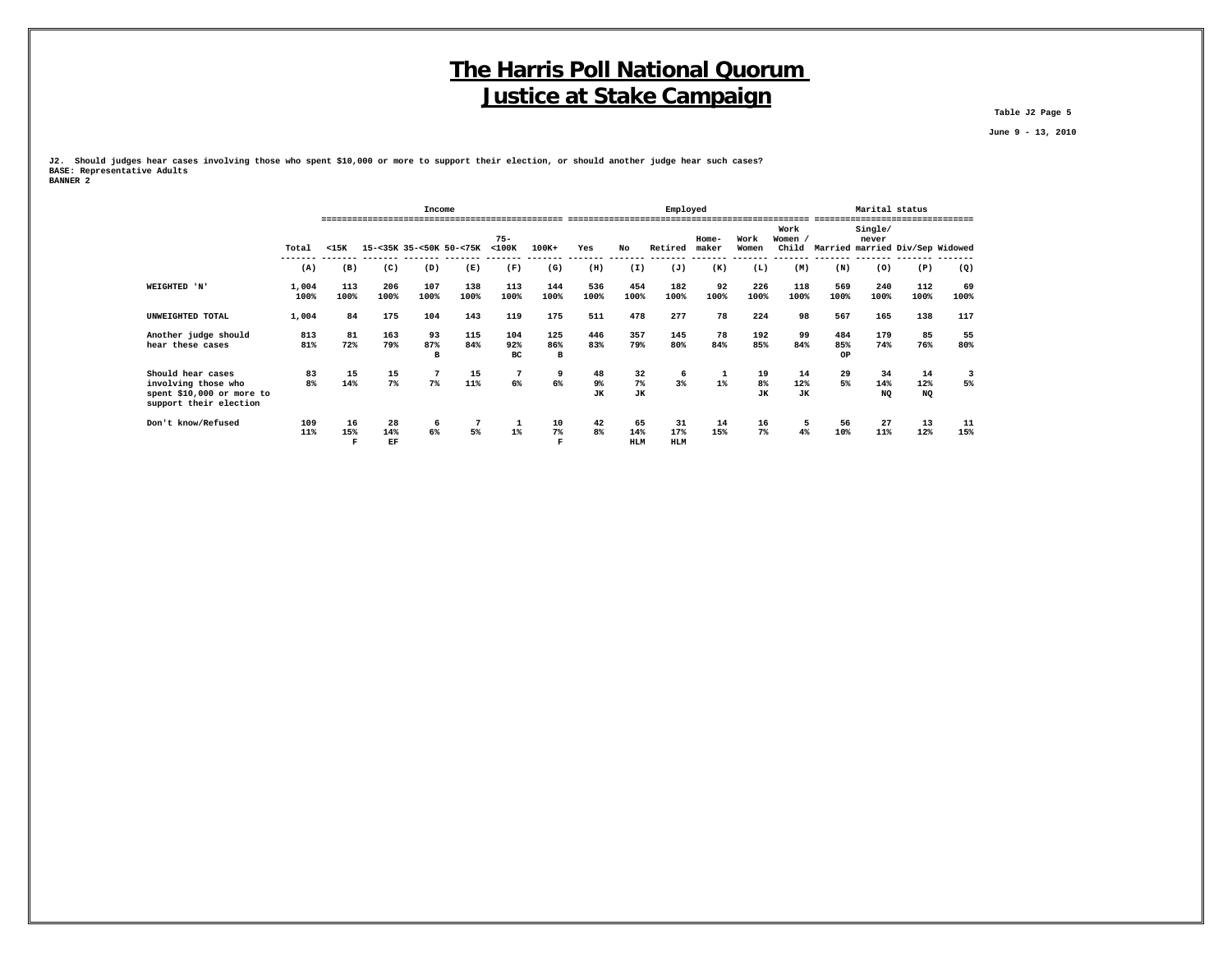**Table J2 Page 6**

 **June 9 - 13, 2010**

**J2. Should judges hear cases involving those who spent \$10,000 or more to support their election, or should another judge hear such cases? BASE: Representative Adults BANNER 3**

|                                                                            |            |           | Region    |          |           |           |           | Ethnicity |                        |                     | Party ID  |                      |
|----------------------------------------------------------------------------|------------|-----------|-----------|----------|-----------|-----------|-----------|-----------|------------------------|---------------------|-----------|----------------------|
|                                                                            |            |           |           |          |           |           |           |           |                        |                     |           |                      |
|                                                                            |            | North-    |           |          | West      |           |           |           |                        |                     |           |                      |
|                                                                            | Total      | East      | Midwest   | South    |           | White     | Black     | Hispanic  | Other                  | Total GOP Total DEM |           | Total IND            |
|                                                                            | (A)        | (B)       | (C)       | (D)      | (E)       | (F)       | (G)       | (H)       | (I)                    | (J)                 | (K)       | (L)                  |
| WEIGHTED 'N'                                                               | 1,004      | 218       | 225       | 334      | 227       | 681       | 110       | 127       | 56                     | 261                 | 291       | 349                  |
|                                                                            | 100%       | 100%      | 100%      | 100%     | 100%      | 100%      | 100%      | 100%      | 100%                   | 100%                | 100%      | 100%                 |
| UNWEIGHTED TOTAL                                                           | 1,004      | 225       | 232       | 330      | 217       | 793       | 65        | 54        | 58                     | 283                 | 298       | 334                  |
| Another judge should                                                       | 813        | 178       | 170       | 280      | 185       | 563       | 85        | 100       | 41                     | 214                 | 231       | 296                  |
| hear these cases                                                           | 81%        | 81%       | 76%       | 84%      | 81%       | 83%       | 77%       | 79%       | 73%                    | 82%                 | 79%       | 85%                  |
| Should hear cases                                                          | 83         | 16        | 24        | 27       | 15        | 44        | 13        | 15        | 8                      | 17                  | 27        | 25                   |
| involving those who<br>spent \$10,000 or more to<br>support their election | 8%         | $7\%$     | 11%       | 8%       | $7\%$     | 6%        | 12%       | 12%       | 15%                    | 6%                  | 9%        | $7\%$                |
| Don't know/Refused                                                         | 109<br>11% | 24<br>11% | 30<br>13% | 27<br>8% | 28<br>12% | 74<br>11% | 12<br>11% | 12<br>10% | $7\phantom{.0}$<br>12% | 30<br>12%           | 33<br>11% | 27<br>8 <sup>°</sup> |
|                                                                            |            |           |           |          |           |           |           |           |                        |                     |           |                      |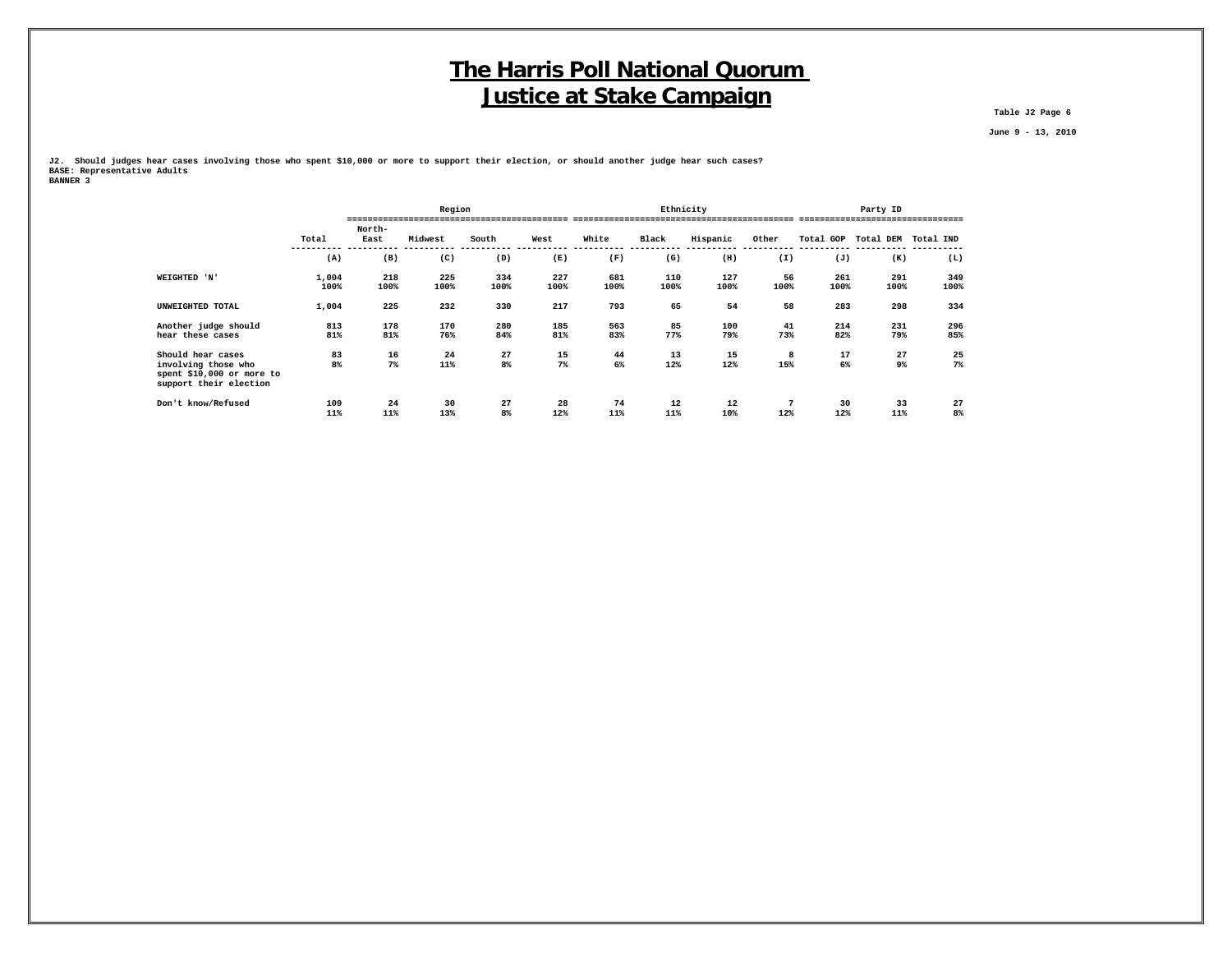**Table J3 Page 7**

 **June 9 - 13, 2010**

**J3. Should the source of all campaign expenditures to elect judges be publicly disclosed, so that it is clear who is financially backing which candidates? BASE: Representative Adults BANNER 1**

|                    |                  | Gender               |             | Age (Collapsed) |             |                  |                 |                                     | Age              |                  |                  |                |                   |                   |                        | Gender / Age        |                     |                 |                              |                         | Education   |                  |                         |
|--------------------|------------------|----------------------|-------------|-----------------|-------------|------------------|-----------------|-------------------------------------|------------------|------------------|------------------|----------------|-------------------|-------------------|------------------------|---------------------|---------------------|-----------------|------------------------------|-------------------------|-------------|------------------|-------------------------|
|                    | Total<br>------- | Male                 | Female      | < 35            | $35 - 54$   | $55+$            | $18 - 24$       | $25 - 34$<br>$35 - 44$<br>$45 - 54$ |                  |                  | 55-64            | 65+            | Male<br>$18 - 34$ | Male<br>$35 - 54$ | Male<br>$55+$          | Female<br>$18 - 34$ | Female<br>$35 - 54$ | Female<br>$55+$ | Some HS HS grad College Grad |                         | Some        | College Post     | Grad                    |
|                    | (A)              | (B)                  | (C)         | (D)             | (E)         | (F)              | (G)             | (H)                                 | (I)              | (J)              | (K)              | (L)            | (M)               | (N)               | (0)                    | (P)                 | (Q)                 | (R)             | (S)                          | (T)                     | (U)         | (V)              | (W)                     |
| WEIGHTED 'N'       | 1,004<br>100%    | 489<br>100%          | 515<br>100% | 302<br>100%     | 359<br>100% | 304<br>100%      | 134<br>100%     | 167<br>100%                         | 181<br>100%      | 178<br>100%      | 149<br>100%      | 155<br>100%    | 162<br>100%       | 179<br>100%       | 134<br>100%            | 139<br>100%         | 180<br>100%         | 170<br>100%     | 89<br>100%                   | 368<br>100%             | 273<br>100% | 192<br>100%      | 70<br>100%              |
| UNWEIGHTED TOTAL   | 1,004            | 483                  | 521         | 153             | 329         | 484              | 55              | 98                                  | 140              | 189              | 202              | 282            | 86                | 176               | 204                    | 67                  | 153                 | 280             | 52                           | 235                     | 327         | 213              | 162                     |
| Yes                | 873<br>87%       | 425<br>87%           | 447<br>87%  | 252<br>83%      | 321<br>89%  | 265<br>87%       | 104<br>77%      | 148<br>89%                          | 161<br>89%       | 161<br>90%       | 132<br>89%       | 133<br>86%     | 135<br>83%        | 166<br>93%        | 114<br>85%             | 117<br>84%          | 155<br>86%          | 151<br>89%      | 62<br>70%                    | 314<br>85%              | 244<br>90%  | 177<br>92%<br>ST | 66<br>94%<br>ST         |
| No                 | 82<br>8%         | 41<br>8 <sup>8</sup> | 42<br>8%    | 37<br>12%       | 22<br>$6\%$ | $\frac{22}{7\%}$ | $\frac{24}{18}$ | $\frac{12}{7\%}$                    | $\frac{12}{7\%}$ | $\frac{10}{6\%}$ | $\frac{10}{7\%}$ | $\frac{12}{8}$ | $\frac{20}{12\%}$ | 6<br>$3\%$        | 14<br>10%<br><b>NR</b> | 16<br>12%           | 17<br>9%            | 8<br>5%         | 12<br>14%                    | 40<br>11%<br><b>TTW</b> | 14<br>5%    | 14<br>$7\%$      | $\overline{2}$<br>$3\%$ |
| Don't know/Refused | 49<br>5%         | 23<br>5%             | 26<br>5%    | 13<br>4%        | 15<br>4%    | 17<br>6%         | 6<br>5%         | 4%                                  | 8<br>5%          | 4%               | 5%               | 10<br>6%       | 8<br>5%           | 4%                | -6<br>5%               | 6<br>$4\%$          | 5%                  | 11<br>6%        | 14<br>16%<br>VW              | 15<br>4%                | 14<br>5%    | $1\%$            | $3\%$                   |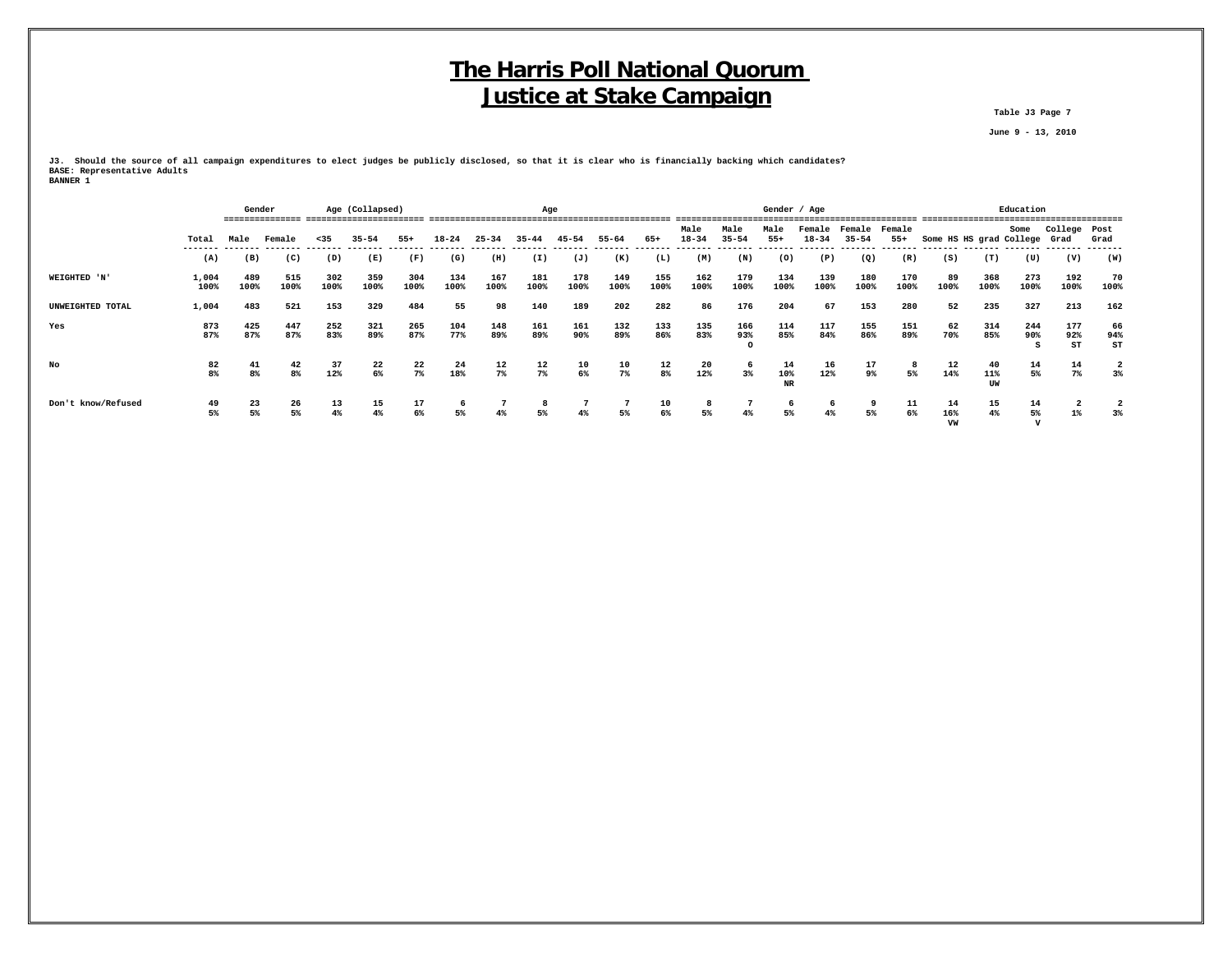**Table J3 Page 8**

 **June 9 - 13, 2010**

**J3. Should the source of all campaign expenditures to elect judges be publicly disclosed, so that it is clear who is financially backing which candidates? BASE: Representative Adults BANNER 2**

|                    |               |                      |                 | Income           |                         |                       |                  |                            |                          | Employed                                 |                |                     |                            |                  | Marital status   |                                       | .          |
|--------------------|---------------|----------------------|-----------------|------------------|-------------------------|-----------------------|------------------|----------------------------|--------------------------|------------------------------------------|----------------|---------------------|----------------------------|------------------|------------------|---------------------------------------|------------|
|                    | Total         | $15K$                |                 |                  | 15-<35K 35-<50K 50-<75K | $75 -$<br>$<$ 100 $K$ | $100K+$          | Yes                        | No                       | Retired                                  | Home-<br>maker | Work<br>Women       | Work<br>Women /            |                  | Single/<br>never | Child Married married Div/Sep Widowed |            |
|                    | (A)           | (B)                  | (C)             | (D)              | (E)                     | (F)                   | (G)              | (H)                        | (I)                      | (J)                                      | (K)            | (L)                 | (M)                        | (N)              | (0)              | (P)                                   | (Q)        |
| WEIGHTED 'N'       | 1,004<br>100% | 113<br>100%          | 206<br>100%     | 107<br>100%      | 138<br>100%             | 113<br>100%           | 144<br>100%      | 536<br>100%                | 454<br>100%              | 182<br>100%                              | 92<br>100%     | 226<br>100%         | 118<br>100%                | 569<br>100%      | 240<br>100%      | 112<br>100%                           | 69<br>100% |
| UNWEIGHTED TOTAL   | 1,004         | 84                   | 175             | 104              | 143                     | 119                   | 175              | 511                        | 478                      | 277                                      | 78             | 224                 | 98                         | 567              | 165              | 138                                   | 117        |
| Yes                | 873<br>87%    | 92<br>81%            | 171<br>83%      | 94<br>88%        | 128<br>93%<br>c         | 102<br>90%            | 135<br>93%<br>вc | 485<br>90%<br>$\mathbf{I}$ | 379<br>84%               | 156<br>85%                               | 82<br>89%      | 207<br>92%          | 109<br>92%<br>$\mathbf{I}$ | 521<br>92%<br>OP | 196<br>82%       | 90<br>80%                             | 57<br>84%  |
| No                 | 82<br>8%      | 14<br>12%            | 26<br>13%<br>DE | 5<br>4%          | 5<br>4%                 | 10<br>9%              | 9<br>6%          | 34<br>6%                   | 44<br>10%                | 15<br>8%                                 | 7<br>8%        | 13<br>6%            | -6<br>5%                   | 30<br>5%         | 29<br>12%<br>N   | 15<br>13%<br>N                        | 5<br>8%    |
| Don't know/Refused | 49<br>5%      | $\overline{7}$<br>6% | 8<br>4%         | 8<br>$7\%$<br>FG | 5<br>4%                 | $1\%$                 | л.<br>$*$        | $\frac{17}{3}$             | 30<br>$7\%$<br><b>HL</b> | $\begin{array}{c} 11 \\ 6\% \end{array}$ | 3<br>3%        | 5<br>2 <sup>°</sup> | 3<br>3%                    | 19<br>3%         | 15<br>$6\%$      | 8<br>$7\%$                            | 6<br>9%    |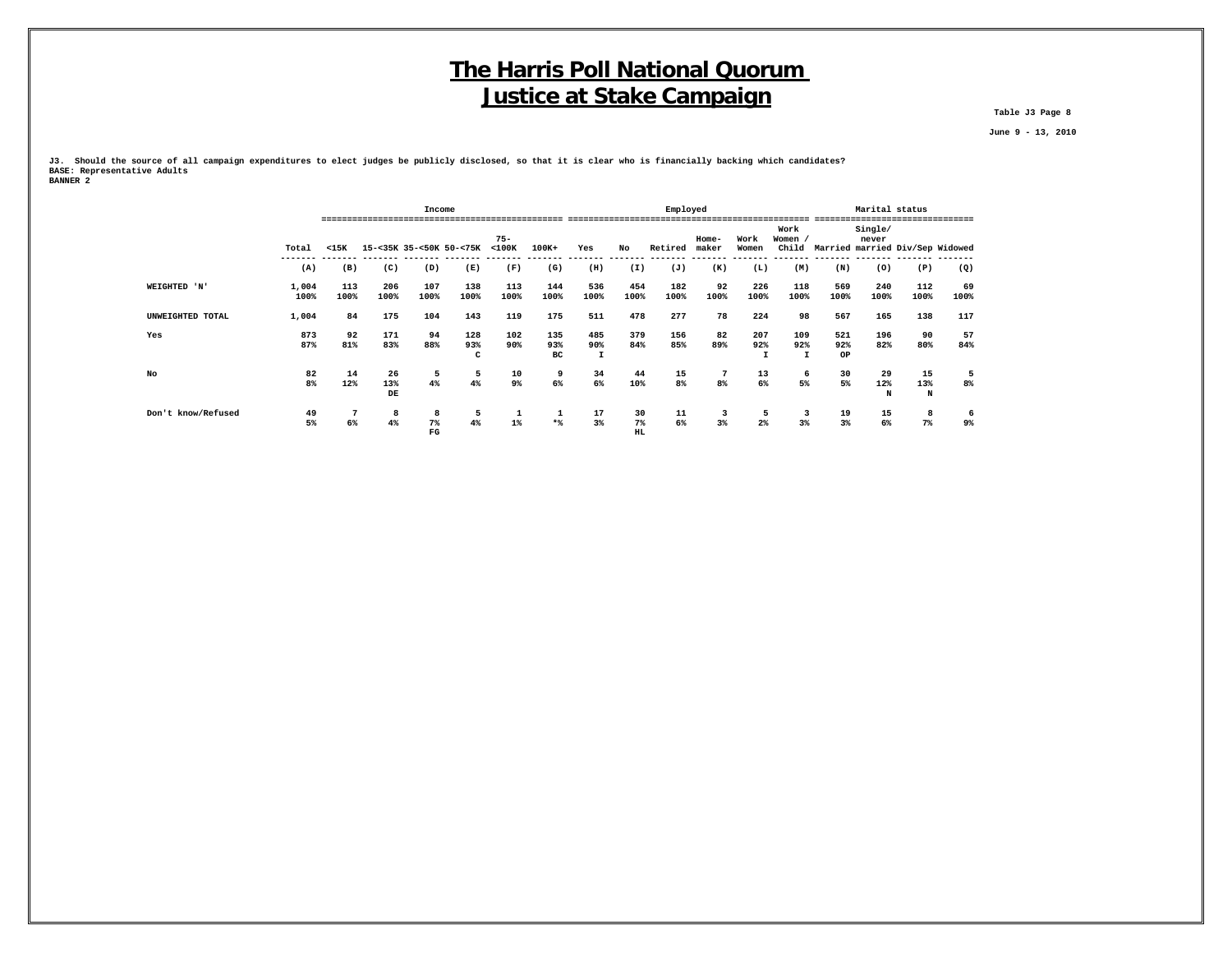**Table J3 Page 9**

 **June 9 - 13, 2010**

**J3. Should the source of all campaign expenditures to elect judges be publicly disclosed, so that it is clear who is financially backing which candidates? BASE: Representative Adults BANNER 3**

|                    |       |        | Region  |          |      |       | Ethnicity       |          |       |                     | Party ID |             |
|--------------------|-------|--------|---------|----------|------|-------|-----------------|----------|-------|---------------------|----------|-------------|
|                    |       |        |         |          |      |       |                 |          |       |                     |          | -----       |
|                    |       | North- |         |          |      |       |                 |          |       |                     |          |             |
|                    | Total | East   | Midwest | South    | West | White | Black           | Hispanic | Other | Total GOP Total DEM |          | Total IND   |
|                    | (A)   | (B)    | (C)     | (D)      | (E)  | (F)   | (G)             | (H)      | (I)   | (J)                 | (K)      | (L)         |
| WEIGHTED 'N'       | 1,004 | 218    | 225     | 334      | 227  | 681   | 110             | 127      | 56    | 261                 | 291      | 349         |
|                    | 100%  | 100%   | 100%    | 100%     | 100% | 100%  | 100%            | 100%     | 100%  | 100%                | 100%     | 100%        |
| UNWEIGHTED TOTAL   | 1,004 | 225    | 232     | 330      | 217  | 793   | 65              | 54       | 58    | 283                 | 298      | 334         |
| Yes                | 873   | 192    | 187     | 288      | 205  | 607   | 85              | 106      | 49    | 229                 | 249      | 307         |
|                    | 87%   | 88%    | 83%     | 86%      | 90%  | 89%   | 77%             | 83%      | 87%   | 88%                 | 86%      | 88%         |
| No                 | 82    | 15     | 20      | 38       | 10   | 47    | 19              | 13       | 3     | 21                  | 18       | 35          |
|                    | 8%    | $7\%$  | 9%      | 11%<br>Е | 4%   | $7\%$ | 17%             | 10%      | 5%    | 8%                  | 6%       | 10%         |
| Don't know/Refused | 49    | 11     | 18      | 8        | 12   | 27    | $7\phantom{.0}$ | 8        | 5     | 11                  | 23       | $7^{\circ}$ |
|                    | 5%    | 5%     | 8%      | $2\%$    | 5%   | 4%    | 6%              | 6%       | 9%    | 4%                  | 8%       | $2\%$       |
|                    |       |        | D       |          |      |       |                 |          |       |                     | r        |             |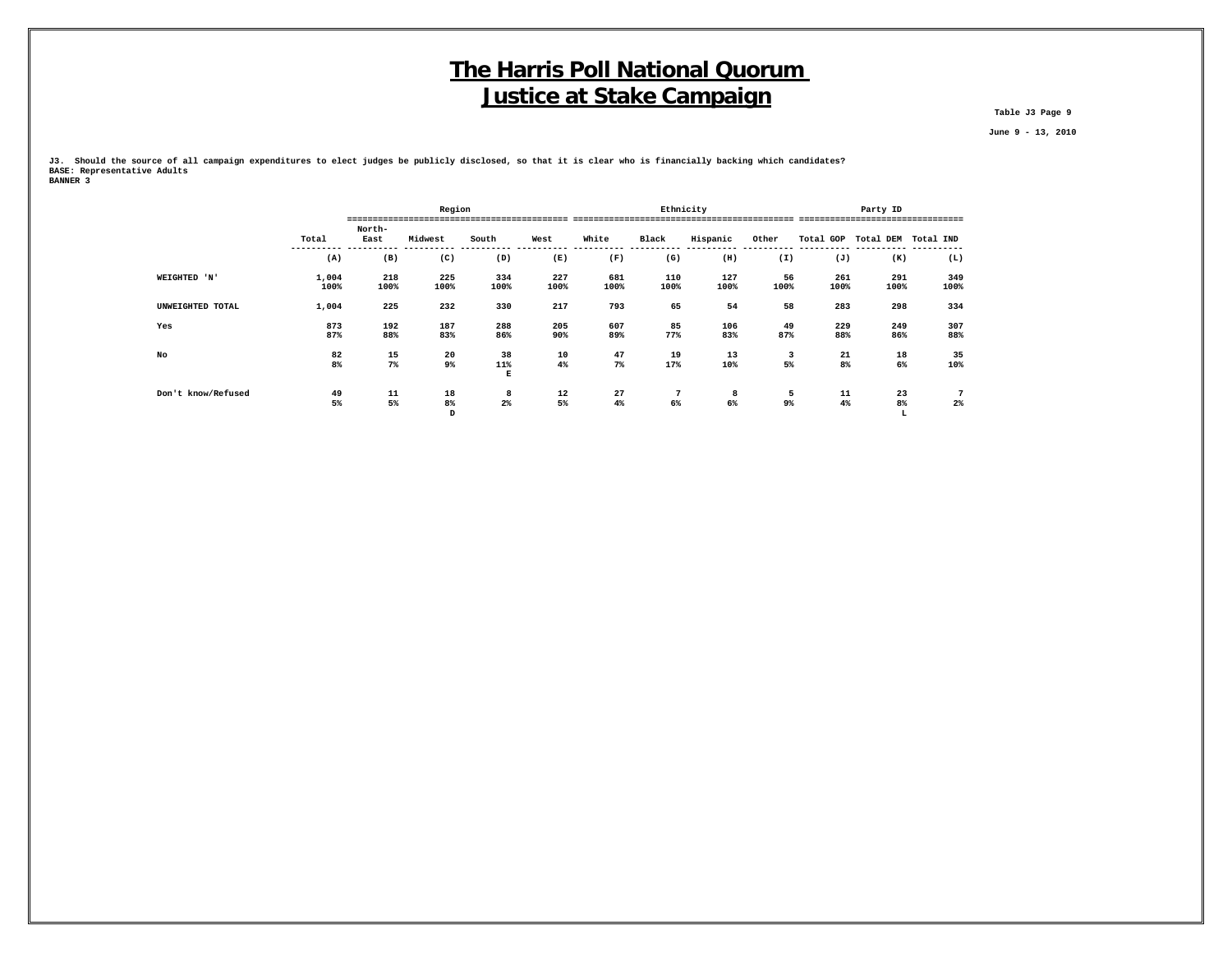**Table J4 Page 10**

 **June 9 - 13, 2010**

**J4. Would you support or oppose reforms such as these to reduce special-interest influence on the courts? BASE: Representative Adults BANNER 1**

|                    |                 |             | Gender      |             | Age (Collapsed) |             |             |             | Age         |             |                  |             |                   | Gender / Age      |               |                     |                     |                      |                              | Education   |                           |                  |            |
|--------------------|-----------------|-------------|-------------|-------------|-----------------|-------------|-------------|-------------|-------------|-------------|------------------|-------------|-------------------|-------------------|---------------|---------------------|---------------------|----------------------|------------------------------|-------------|---------------------------|------------------|------------|
|                    | Total<br>------ | Male        | Female      | $35$        | $35 - 54$       | $55+$       | $18 - 24$   | $25 - 34$   | $35 - 44$   | 45-54       | $55 - 64$        | 65+         | Male<br>$18 - 34$ | Male<br>$35 - 54$ | Male<br>$55+$ | Female<br>$18 - 34$ | Female<br>$35 - 54$ | Female<br>$55+$      | Some HS HS grad College Grad |             | Some                      | College Post     | Grad       |
|                    | (A)             | (B)         | (C)         | (D)         | (E)             | (F)         | (G)         | (H)         | (I)         | (J)         | (K)              | (L)         | (M)               | (N)               | (0)           | (P)                 | (Q)                 | (R)                  | (S)                          | (T)         | (U)                       | (V)              | (W)        |
| WEIGHTED 'N'       | 1,004<br>100%   | 489<br>100% | 515<br>100% | 302<br>100% | 359<br>100%     | 304<br>100% | 134<br>100% | 167<br>100% | 181<br>100% | 178<br>100% | 149<br>100%      | 155<br>100% | 162<br>100%       | 179<br>100%       | 134<br>100%   | 139<br>100%         | 180<br>100%         | 170<br>100%          | 89<br>100%                   | 368<br>100% | 273<br>100%               | 192<br>100%      | 70<br>100% |
| UNWEIGHTED TOTAL   | 1,004           | 483         | 521         | 153         | 329             | 484         | 55          | 98          | 140         | 189         | 202              | 282         | 86                | 176               | 204           | 67                  | 153                 | 280                  | 52                           | 235         | 327                       | 213              | 162        |
| Support            | 697<br>69%      | 347<br>71%  | 349<br>68%  | 215<br>71%  | 244<br>68%      | 216<br>71%  | 99<br>74%   | 116<br>69%  | 118<br>65%  | 127<br>71%  | 116<br>78%<br>IL | 100<br>65%  | 126<br>78%        | 119<br>66%        | 96<br>72%     | 89<br>64%           | 126<br>70%          | 120<br>71%           | 51<br>58%                    | 258<br>70%  | 184<br>67%                | 149<br>78%<br>SU | 50<br>72%  |
| Oppose             | 195<br>19%      | 98<br>20%   | 97<br>19%   | 57<br>19%   | 74<br>21%       | 57<br>19%   | 23<br>17%   | 34<br>20%   | 41<br>22%   | 34<br>19%   | 22<br>15%        | 35<br>22%   | 23<br>14%         | 41<br>23%         | 30<br>22%     | 34<br>24%           | 33<br>18%           | 27<br>16%            | 23<br>26%                    | 78<br>21%   | 56<br>21%<br>$\mathbf{v}$ | 23<br>12%        | 14<br>20%  |
| Don't know/Refused | 113<br>11%      | 44<br>9%    | 68<br>13%   | 29<br>10%   | 41<br>11%       | 31<br>10%   | 12<br>9%    | 17<br>10%   | 23<br>13%   | 18<br>10%   | 10<br>7%         | 21<br>13%   | 13<br>8%          | 19<br>11%         | 6%            | 16<br>11%           | 21<br>12%           | 23<br>14%<br>$\circ$ | 15<br>17%                    | 32<br>9%    | 33<br>12%                 | 20<br>10%        | 7%         |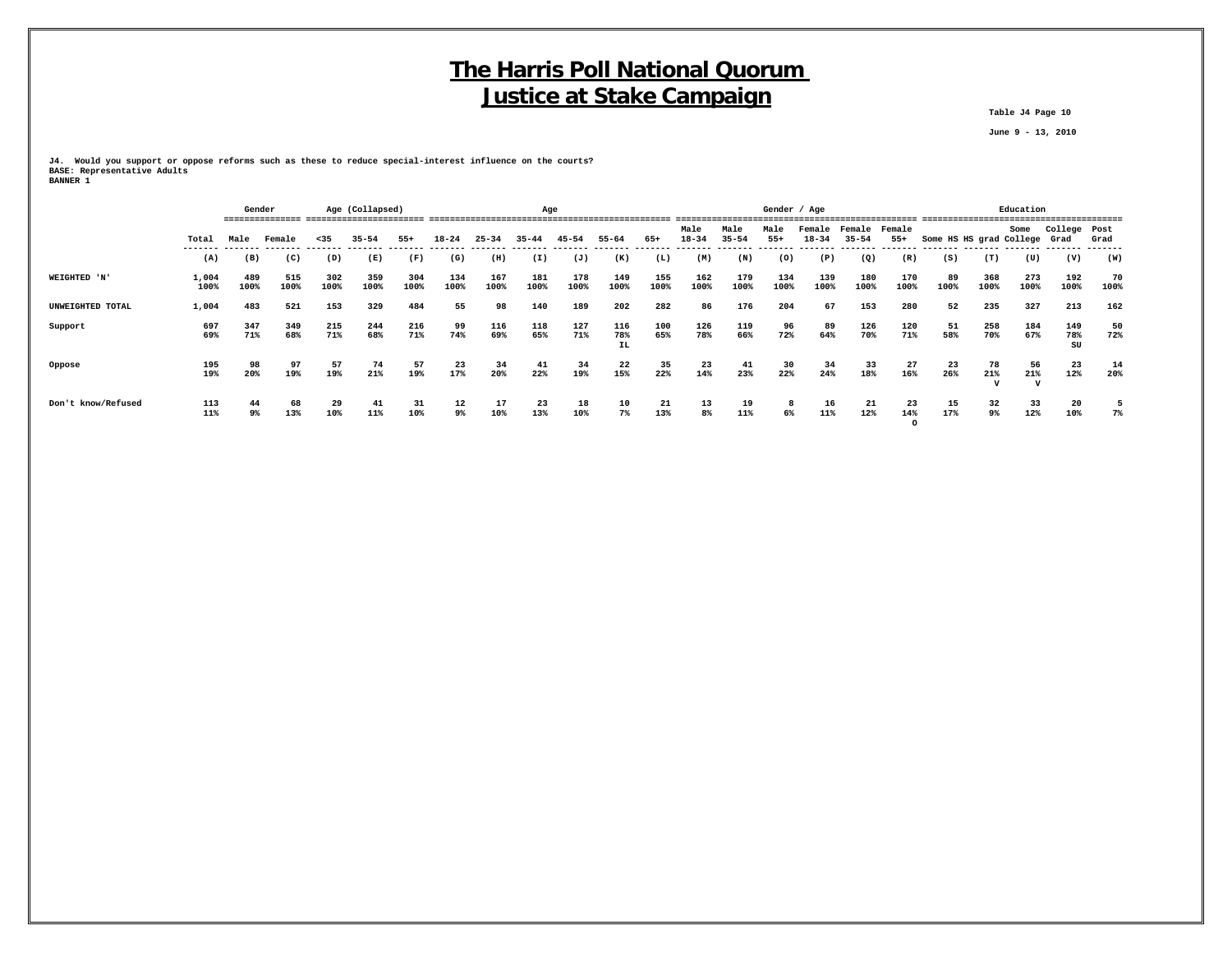**Table J4 Page 11**

 **June 9 - 13, 2010**

**J4. Would you support or oppose reforms such as these to reduce special-interest influence on the courts? BASE: Representative Adults BANNER 2**

|                    |               |             |             |             | Income                   |                       |                  |             |             | Employed    |                  |               |               |                           | Marital status   | -----------------                     |            |
|--------------------|---------------|-------------|-------------|-------------|--------------------------|-----------------------|------------------|-------------|-------------|-------------|------------------|---------------|---------------|---------------------------|------------------|---------------------------------------|------------|
|                    | Total         | $15K$       |             |             | 15-<35K 35-<50K 50-<75K  | $75 -$<br>$<$ 100 $<$ | $100K+$          | Yes         | No          | Retired     | $Home-$<br>maker | Work<br>Women | Work<br>Women |                           | Single/<br>never | Child Married married Div/Sep Widowed |            |
|                    | -----<br>(A)  | (B)         | (C)         | (D)         | (E)                      | (F)                   | (G)              | (H)         | (I)         | (J)         | (K)              | (L)           | (M)           | (N)                       | (0)              | (P)                                   | (Q)        |
| WEIGHTED 'N'       | 1,004<br>100% | 113<br>100% | 206<br>100% | 107<br>100% | 138<br>100%              | 113<br>100%           | 144<br>100%      | 536<br>100% | 454<br>100% | 182<br>100% | 92<br>100%       | 226<br>100%   | 118<br>100%   | 569<br>100%               | 240<br>100%      | 112<br>100%                           | 69<br>100% |
| UNWEIGHTED TOTAL   | 1,004         | 84          | 175         | 104         | 143                      | 119                   | 175              | 511         | 478         | 277         | 78               | 224           | 98            | 567                       | 165              | 138                                   | 117        |
| Support            | 697<br>69%    | 70<br>62%   | 149<br>73%  | 76<br>71%   | 89<br>64%                | 90<br>80%<br>BE       | 117<br>81%<br>BE | 381<br>71%  | 307<br>68%  | 117<br>64%  | 67<br>72%        | 155<br>69%    | 76<br>64%     | 408<br>72%<br>$\mathbf Q$ | 163<br>68%       | 78<br>69%                             | 39<br>57%  |
| Oppose             | 195<br>19%    | 29<br>26%   | 41<br>20%   | 20<br>19%   | 29<br>21%                | 18<br>16%             | 22<br>15%        | 102<br>19%  | 88<br>19%   | 40<br>22%   | 16<br>17%        | 46<br>20%     | 27<br>22%     | 105<br>19%                | 45<br>19%        | 20<br>18%                             | 19<br>28%  |
| Don't know/Refused | 113<br>11%    | 14<br>12%   | 15<br>7%    | 11<br>10%   | 20<br>14%<br>$_{\rm FG}$ | 5<br>4%               | 5<br>4%          | 53<br>10%   | 59<br>13%   | 26<br>14%   | 10<br>11%        | 25<br>11%     | 16<br>14%     | 56<br>10%                 | 31<br>13%        | 14<br>13%                             | 11<br>16%  |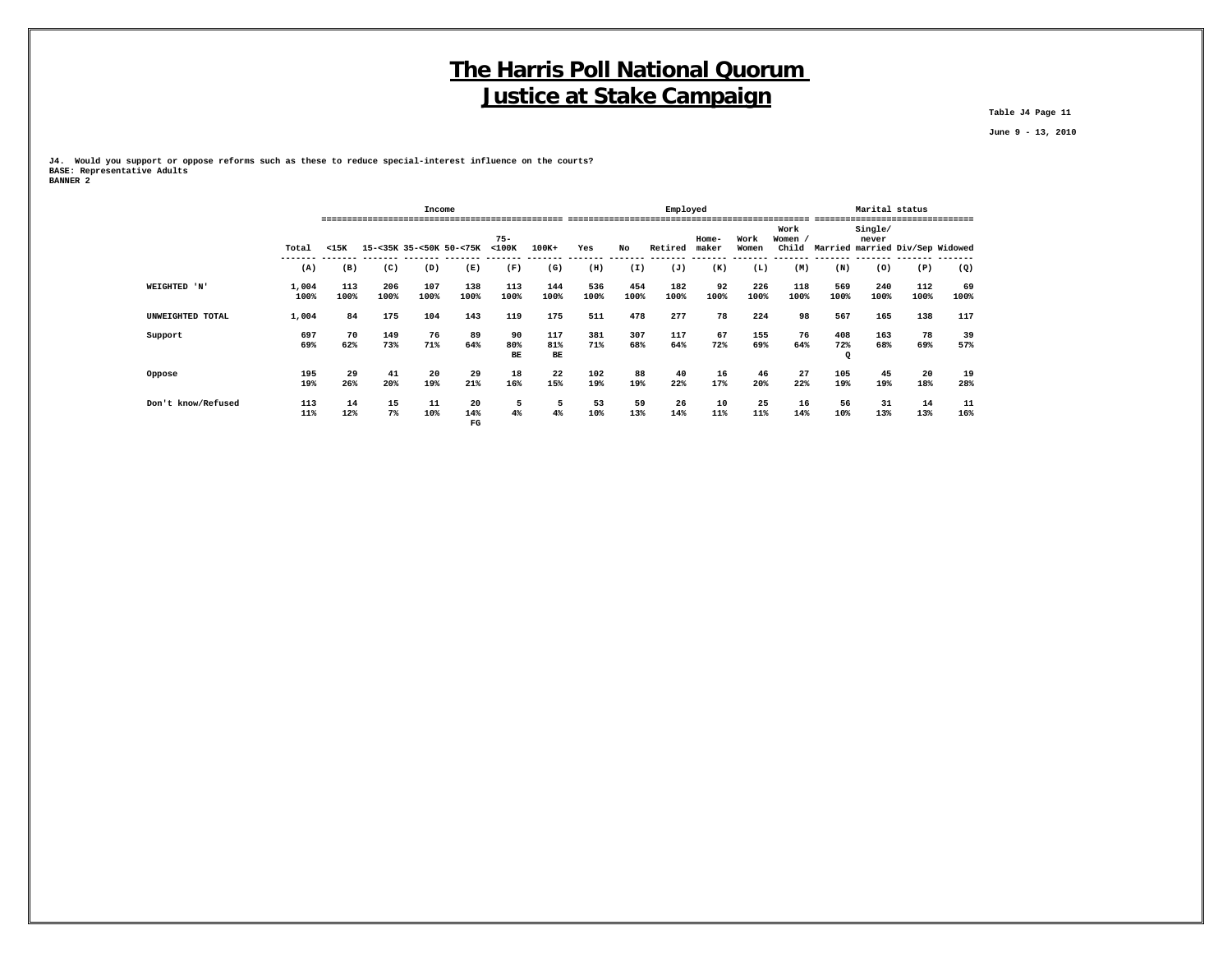**Table J4 Page 12**

 **June 9 - 13, 2010**

**J4. Would you support or oppose reforms such as these to reduce special-interest influence on the courts? BASE: Representative Adults BANNER 3**

|                    |               |                | Region         |             |             |                |                 | Ethnicity   |            |             | Party ID            |                                 |
|--------------------|---------------|----------------|----------------|-------------|-------------|----------------|-----------------|-------------|------------|-------------|---------------------|---------------------------------|
|                    | Total         | North-<br>East | Midwest        | South       | West        | White          | Black           | Hispanic    | Other      |             | Total GOP Total DEM | ------------------<br>Total IND |
|                    | (A)           | (B)            | (C)            | (D)         | (E)         | (F)            | (G)             | (H)         | (I)        | (J)         | (K)                 | (L)                             |
| WEIGHTED 'N'       | 1,004<br>100% | 218<br>100%    | 225<br>100%    | 334<br>100% | 227<br>100% | 681<br>100%    | 110<br>100%     | 127<br>100% | 56<br>100% | 261<br>100% | 291<br>100%         | 349<br>100%                     |
| UNWEIGHTED TOTAL   | 1,004         | 225            | 232            | 330         | 217         | 793            | 65              | 54          | 58         | 283         | 298                 | 334                             |
| Support            | 697<br>69%    | 160<br>74%     | 148<br>66%     | 230<br>69%  | 159<br>70%  | 475<br>70%     | 65<br>59%       | 93<br>73%   | 43<br>75%  | 191<br>73%  | 190<br>65%          | 242<br>69%                      |
| Oppose             | 195<br>19%    | 42<br>19%      | 42<br>19%      | 70<br>21%   | 41<br>18%   | 116<br>17%     | 42<br>38%<br>FI | 26<br>20%   | 8<br>15%   | 42<br>16%   | 69<br>24%           | 69<br>20%                       |
| Don't know/Refused | 113<br>11%    | 16<br>$7\%$    | 35<br>15%<br>в | 35<br>10%   | 27<br>12%   | 90<br>13%<br>G | 3<br>$3\%$      | 8<br>6%     | 6<br>10%   | 28<br>11%   | 32<br>11%           | 38<br>11%                       |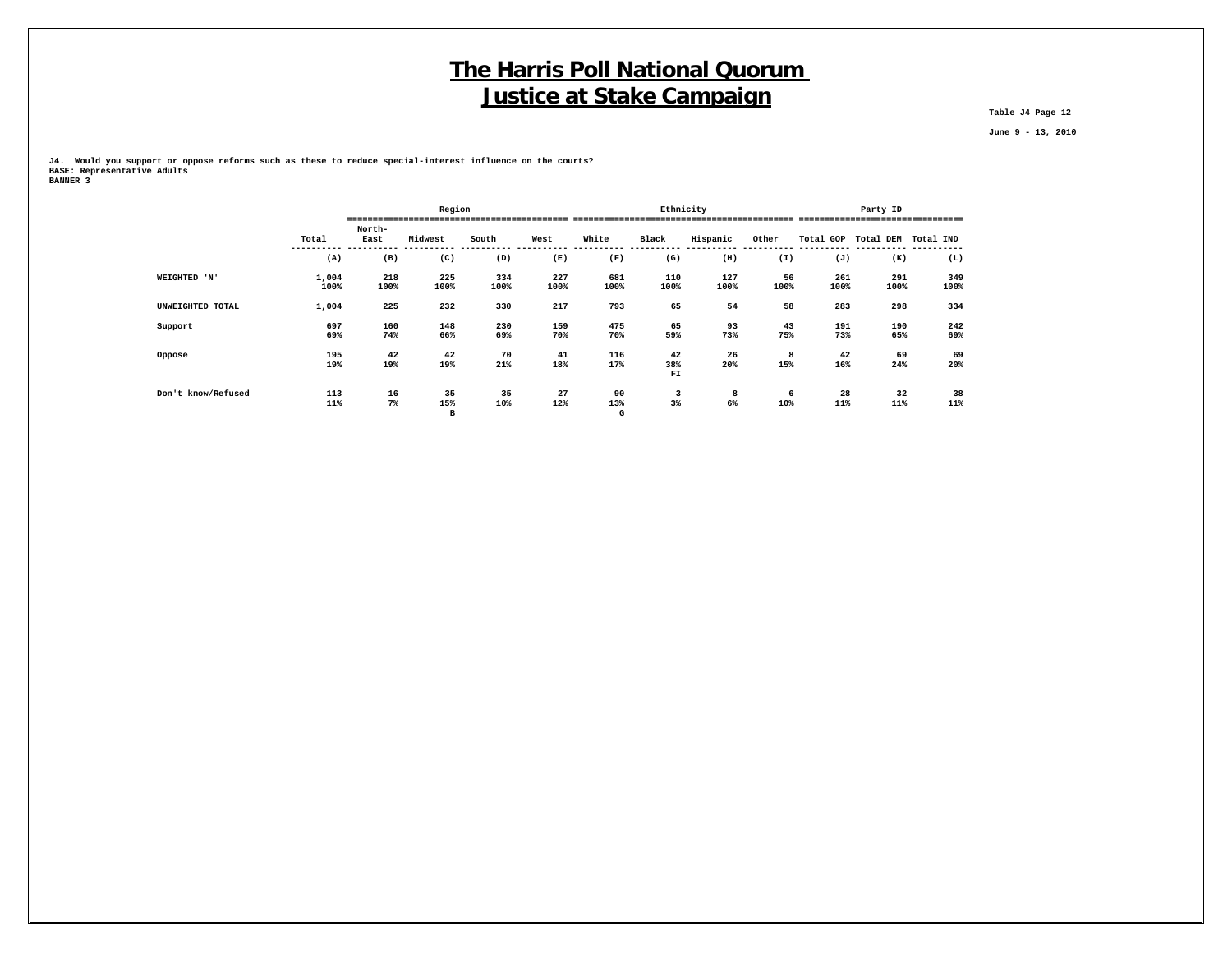**Table D1 Page 13**

 **June 9 - 13, 2010**

|                  |                |                | Gender               |             | Age (Collapsed) |             | Age<br>$18 - 24$<br>$25 - 34$<br>$35 - 44$<br>$55 - 64$<br>65+<br>45-54<br>-----<br>(G)<br>(H)<br>(I)<br>(J)<br>(K)<br>(L)<br>167<br>181<br>178<br>155<br>134<br>149<br>100%<br>100%<br>100%<br>100%<br>100%<br>100%<br>55<br>98<br>140<br>189<br>202<br>282<br>134<br>100% |             |             |             |             |  |                   |                   | Gender / Age  |                 |                     |                 |                                  |                 | Education                 |                 |                           |
|------------------|----------------|----------------|----------------------|-------------|-----------------|-------------|-----------------------------------------------------------------------------------------------------------------------------------------------------------------------------------------------------------------------------------------------------------------------------|-------------|-------------|-------------|-------------|--|-------------------|-------------------|---------------|-----------------|---------------------|-----------------|----------------------------------|-----------------|---------------------------|-----------------|---------------------------|
|                  | Total          | Male           | Female               | $35$        | $35 - 54$       | $55+$       |                                                                                                                                                                                                                                                                             |             |             |             |             |  | Male<br>$18 - 34$ | Male<br>$35 - 54$ | Male<br>$55+$ | Female<br>18-34 | Female<br>$35 - 54$ | Female<br>$55+$ | Some HS HS grad College          |                 | Some                      | College<br>Grad | Post<br>Grad              |
|                  | -------<br>(A) | (B)            | $- - -$<br>(C)       | ----<br>(D) | ----<br>(E)     | (F)         |                                                                                                                                                                                                                                                                             |             |             |             |             |  | -----<br>(M)      | -------<br>(N)    | ------<br>(0) | .<br>(P)        | -------<br>(Q)      | .<br>(R)        | -------<br>(S)                   | -------<br>(T)  | ---<br>(U)                | (V)             | .<br>(W)                  |
| WEIGHTED 'N'     | 1,004<br>100%  | 489<br>100%    | 515<br>100%          | 302<br>100% | 359<br>100%     | 304<br>100% |                                                                                                                                                                                                                                                                             |             |             |             |             |  | 162<br>100%       | 179<br>100%       | 134<br>100%   | 139<br>100%     | 180<br>100%         | 170<br>100%     | 89<br>100%                       | 368<br>100%     | 273<br>100%               | 192<br>100%     | 70<br>100%                |
| UNWEIGHTED TOTAL | 1,004          | 483            | 521                  | 153         | 329             | 484         |                                                                                                                                                                                                                                                                             |             |             |             |             |  | 86                | 176               | 204           | 67              | 153                 | 280             | 52                               | 235             | 327                       | 213             | 162                       |
| 18-24 (NET)      | 134<br>13%     | 75<br>15%<br>c | 59<br>12%            | 134<br>45%  |                 |             |                                                                                                                                                                                                                                                                             |             |             |             |             |  | 75<br>46%         |                   |               | 59<br>43%       |                     |                 | 18<br>20%<br>$\mathbf v$         | 77<br>21%<br>UV | 27<br>10%                 | 13<br>7%        | $\overline{\phantom{a}}$  |
| $18 - 20$        | 80<br>$8\%$    | 43<br>9%       | 37<br>$7\%$          | 80<br>26%   |                 |             | 80<br>59%                                                                                                                                                                                                                                                                   |             |             |             |             |  | 43<br>26%         |                   |               | 37<br>27%       |                     |                 | 10<br>11%<br>$\mathbf{v}$        | 61<br>17%<br>UV | 8<br>$3\%$<br>$\mathbf v$ | 1<br>$*$ $\ast$ | $\blacksquare$            |
| $21 - 24$        | 54<br>5%       | 32<br>$7\%$    | 22<br>$4\%$          | 54<br>18%   |                 |             | 54<br>41%                                                                                                                                                                                                                                                                   |             |             |             |             |  | 32<br>20%         |                   |               | 22<br>16%       |                     |                 | -8<br>9%                         | 16<br>4%        | 19<br>$7\%$               | 12<br>6%        |                           |
| 25-34 (NET)      | 167<br>17%     | 87<br>18%      | 80<br>16%            | 167<br>55%  |                 |             |                                                                                                                                                                                                                                                                             | 167<br>100% |             |             |             |  | 87<br>54%         |                   |               | 80<br>57%       |                     |                 | 19<br>21%                        | 50<br>14%       | 48<br>17%<br>W            | 44<br>23%<br>TW | $\overline{7}$<br>10%     |
| $25 - 29$        | 76<br>$8\%$    | 37<br>8%       | 39<br>8%             | 76<br>25%   |                 |             |                                                                                                                                                                                                                                                                             | 76<br>46%   |             |             |             |  | 37<br>23%         |                   |               | 39<br>28%       |                     |                 | 5<br>6%                          | 23<br>6%<br>W   | 23<br>8%<br>W             | 25<br>13%<br>TW | 1<br>$1\%$                |
| $30 - 34$        | 91<br>9%       | 50<br>10%      | 41<br>8%             | 91<br>30%   |                 |             |                                                                                                                                                                                                                                                                             | 91<br>54%   |             |             |             |  | 50<br>31%         |                   |               | 41<br>29%       |                     |                 | 14<br>15%                        | 27<br>$7\%$     | 25<br>9%                  | 19<br>10%       | 6<br>9%                   |
| 35-44 (NET)      | 181<br>18%     | 83<br>17%      | 98<br>19%            |             | 181<br>50%      |             |                                                                                                                                                                                                                                                                             |             | 181<br>100% |             |             |  |                   | 83<br>47%         |               |                 | 98<br>54%           |                 | 17<br>19%                        | 55<br>15%       | 52<br>19%                 | 43<br>22%       | 15<br>21%                 |
| $35 - 39$        | 81<br>8%       | 39<br>8%       | 41<br>8 <sup>8</sup> |             | 81<br>23%       |             |                                                                                                                                                                                                                                                                             |             | 81<br>45%   |             |             |  |                   | 39<br>22%         |               |                 | 41<br>23%           |                 | 12<br>13%                        | 18<br>5%        | 21<br>8%                  | 23<br>12%<br>т  | 6<br>9%                   |
| $40 - 44$        | 100<br>10%     | 44<br>9%       | 56<br>11%            |             | 100<br>28%      |             |                                                                                                                                                                                                                                                                             |             | 100<br>55%  |             |             |  |                   | 44<br>25%         |               |                 | 56<br>31%           |                 | 5<br>6%                          | 37<br>10%       | 30<br>11%                 | 19<br>10%       | 8<br>12%                  |
| 45-54 (NET)      | 178<br>18%     | 96<br>20%      | 83<br>16%            |             | 178<br>50%      |             |                                                                                                                                                                                                                                                                             |             |             | 178<br>100% |             |  |                   | 96<br>53%         |               |                 | 83<br>46%           |                 | $\overline{\mathbf{4}}$<br>4%    | 64<br>17%<br>s  | 52<br>19%<br>s            | 43<br>23%<br>s  | 14<br>21%<br>$\mathtt{s}$ |
| $45 - 49$        | 93<br>$9\%$    | 50<br>10%      | 43<br>8%             |             | 93<br>26%       |             |                                                                                                                                                                                                                                                                             |             |             | 93<br>52%   |             |  |                   | 50<br>28%         |               |                 | 43<br>24%           |                 | 1<br>$1\%$                       | 38<br>10%<br>s  | 23<br>9%<br>s             | 25<br>13%<br>s  | 5<br>$7\%$                |
| $50 - 54$        | 85<br>9%       | 45<br>9%       | 40<br>8%             |             | 85<br>24%       |             |                                                                                                                                                                                                                                                                             |             |             | 85<br>48%   |             |  |                   | 45<br>25%         |               |                 | 40<br>22%           |                 | -3<br>$3\%$                      | 26<br>$7\%$     | 29<br>10%<br>s            | 18<br>10%       | 10<br>14%<br>S            |
| 55-64 (NET)      | 149<br>15%     | 67<br>14%      | 82<br>16%            |             |                 | 149<br>49%  |                                                                                                                                                                                                                                                                             |             |             | ٠           | 149<br>100% |  |                   |                   | 67<br>50%     |                 |                     | 82<br>48%       | $7\phantom{.0}$<br>8%            | 53<br>14%       | 45<br>16%                 | 30<br>16%       | 13<br>19%                 |
| $55 - 59$        | 70<br>7%       | 32<br>6%       | 38<br>7 <sup>8</sup> |             |                 | 70<br>23%   |                                                                                                                                                                                                                                                                             |             |             |             | 70<br>47%   |  |                   |                   | 32<br>24%     |                 |                     | 38<br>22%       | $\overline{a}$<br>2 <sup>8</sup> | 27<br>7%        | 20<br>$7\%$               | 14<br>$7\%$     | 6<br>9%                   |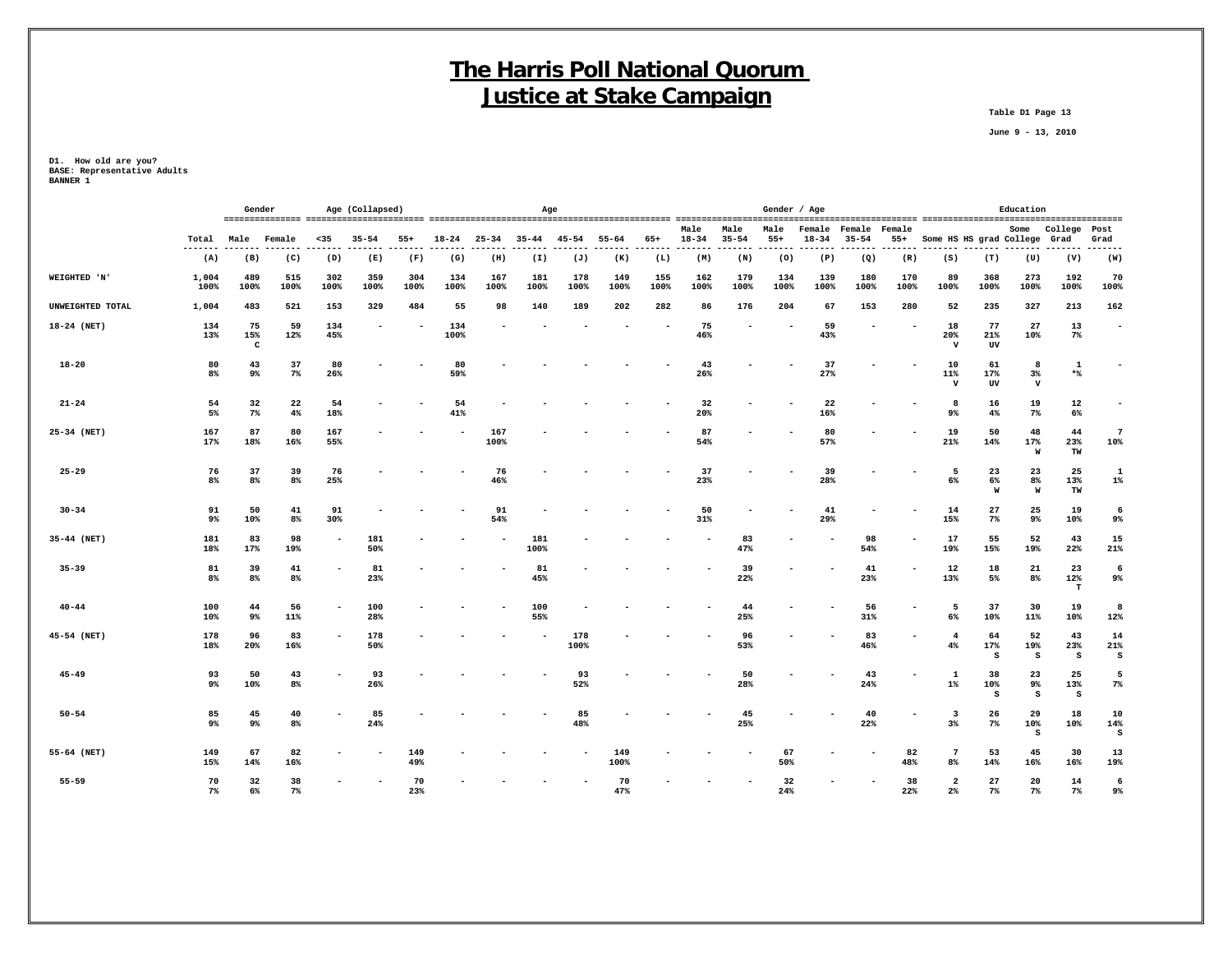**Table D1 Page 14 Table D1 Page 14<br>(Continued)<br>June 9 - 13, 2010 June 9 - 13, 2010**

|                    |               | Gender      |                  |                          | Age (Collapsed) |                      | Age       |            |                                 |              |               |                |                   |                   | Gender / Age         |                          |                     |                      |                              |                  | Education                                |                      |                          |
|--------------------|---------------|-------------|------------------|--------------------------|-----------------|----------------------|-----------|------------|---------------------------------|--------------|---------------|----------------|-------------------|-------------------|----------------------|--------------------------|---------------------|----------------------|------------------------------|------------------|------------------------------------------|----------------------|--------------------------|
|                    | Total         | Male        | Female           | $35$                     | $35 - 54$       | $55+$                | $18 - 24$ | $25 - 34$  | $35 - 44$                       | $45 - 54$    | $55 - 64$     | $65+$          | Male<br>$18 - 34$ | Male<br>$35 - 54$ | Male<br>$55+$        | Female<br>$18 - 34$      | Female<br>$35 - 54$ | Female<br>$55+$      | Some HS HS grad College Grad |                  | Some                                     | College Post         | Grad                     |
|                    | ------<br>(A) | (B)         | (C)              | (D)                      | (E)             | (F)                  | (G)       | (H)        | (I)                             | (J)          | (K)           | (L)            | (M)               | (N)               | (0)                  | (P)                      | (Q)                 | (R)                  | (S)                          | (T)              | (U)                                      | (V)                  | (W)                      |
| $60 - 64$          | 79<br>8%      | 36<br>$7\%$ | 44<br>9%         |                          |                 | 79<br>26%            |           |            |                                 |              | 79<br>53%     |                |                   |                   | 36<br>26%            | $\overline{\phantom{0}}$ |                     | 44<br>26%            | 5<br>6%                      | 26<br>$7\%$      | 25<br>9%                                 | 16<br>8%             | $7\phantom{.0}$<br>11%   |
| 65+ (NET)          | 155<br>15%    | 67<br>14%   | 88<br>17%        | $\overline{\phantom{a}}$ |                 | 155<br>51%           |           |            |                                 |              |               | 155<br>100%    |                   |                   | 67<br>50%            | ۰                        |                     | 88<br>52%            | 21<br>24%                    | 60<br>16%        | 42<br>15%                                | 14<br>7%             | 18<br>26%<br>UV          |
| 65-69              | 45<br>5%      | 20<br>4%    | 26<br>5%         | ۰                        |                 | 45<br>15%            |           |            |                                 |              |               | 45<br>29%      |                   |                   | 20<br>15%            | -                        |                     | 26<br>15%            | 6<br>7%                      | 13<br>4%         | $\begin{array}{c} 17 \\ 6\% \end{array}$ | $\overline{4}$<br>2% | 6<br>9%                  |
| $70 - 74$          | 39<br>4%      | 17<br>3%    | 22<br>4%         | ۰                        |                 | 39<br>13%            |           |            |                                 |              |               | 39<br>25%      |                   |                   | 17<br>12%            | -                        |                     | 22<br>13%            | 6<br>7%                      | 15<br>4%         | 9<br>$3\%$                               | 5<br>2%              | $7\%$                    |
| 75 and older       | 71<br>$7\%$   | 31<br>$6\%$ | 40<br>8%         | $\overline{\phantom{a}}$ |                 | 71<br>23%            |           |            |                                 |              |               | 71<br>46%      |                   |                   | 31<br>23%            | ۰                        |                     | 40<br>24%            | 9<br>10%                     | 32<br>9%         | 17<br>$6\%$                              | 6<br>$3\%$           | 8<br>11%<br>$\mathbf{v}$ |
| Don't know/Refused | 39<br>4%      | 14<br>$3\%$ | $\frac{25}{5\%}$ |                          |                 |                      |           |            |                                 |              |               |                |                   |                   |                      |                          |                     |                      | 4<br>5%                      | $\frac{10}{3\%}$ | 8<br>3%                                  | 5<br>3%              | $\mathbf{2}$<br>3%       |
| <b>MEAN</b>        | 45.61         | 44.37       | 46.81            | 25.38                    | 44.28<br>D      | 67.23<br>$_{\rm DE}$ | 20.20     | 29.54<br>G | 39.58<br>$\mathbf{G}\mathbf{H}$ | 49.04<br>GHI | 59.50<br>GHIJ | 74.67<br>GHIJK | 25.41             | 44.62<br>MP       | 66.99<br><b>MNPQ</b> | 25.36                    | 43.94<br>MP         | 67.42<br><b>MNPQ</b> | 43.50                        | 44.60            | 46.57                                    | 43.88                | 54.30<br>STUV            |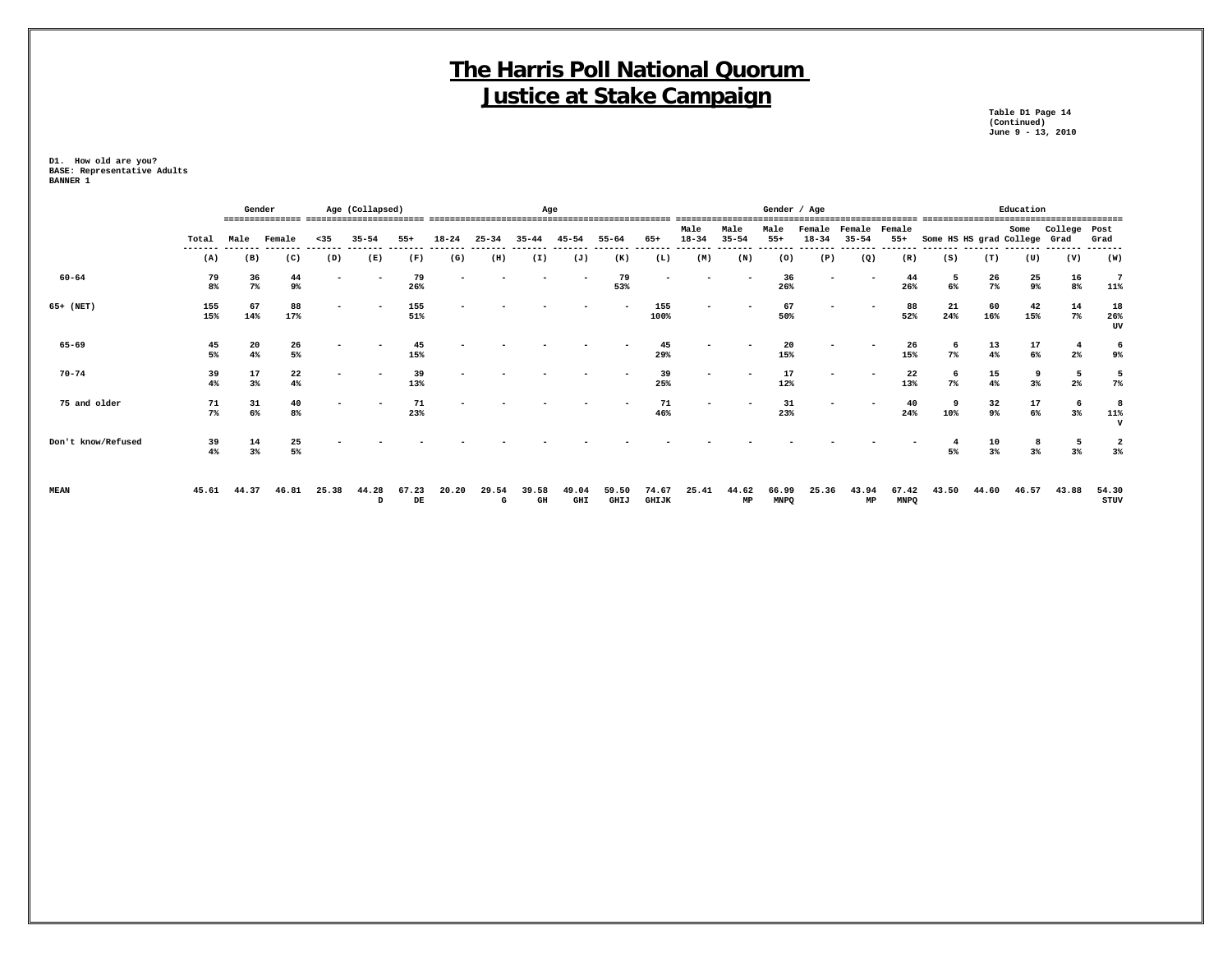**Table D1 Page 15**

 **June 9 - 13, 2010**

|                  |                    |                                          |                                    | Income                           |                           |                           |                           |                          |                  | Employed                |                          |                           |                           |                                       | Marital status             |                           |                          |
|------------------|--------------------|------------------------------------------|------------------------------------|----------------------------------|---------------------------|---------------------------|---------------------------|--------------------------|------------------|-------------------------|--------------------------|---------------------------|---------------------------|---------------------------------------|----------------------------|---------------------------|--------------------------|
|                  | Total<br>$- - - -$ |                                          | <15K 15-<35K 35-<50K 50-<75K <100K |                                  |                           | $75 -$                    | 100K+                     | Yes                      | No               | Retired maker           | Home-                    | Work<br>Women             | Work<br>Women /           | Child Married married Div/Sep Widowed | Single/<br>never           |                           |                          |
|                  | (A)                | (B)                                      | (C)                                | (D)                              | (E)                       | (F)                       | (G)                       | (H)                      | (I)              | (J)                     | (K)                      | (L)                       | (M)                       | (N)                                   | (0)                        | (P)                       | (Q)                      |
| WEIGHTED 'N'     | 1,004<br>100%      | 113<br>100%                              | 206<br>100%                        | 107<br>100%                      | 138<br>100%               | 113<br>100%               | 144<br>100%               | 536<br>100%              | 454<br>100%      | 182<br>100%             | 92<br>100%               | 226<br>100%               | 118<br>100%               | 569<br>100%                           | 240<br>100%                | 112<br>100%               | 69<br>100%               |
| UNWEIGHTED TOTAL | 1,004              | 84                                       | 175                                | 104                              | 143                       | 119                       | 175                       | 511                      | 478              | 277                     | 78                       | 224                       | 98                        | 567                                   | 165                        | 138                       | 117                      |
| 18-24 (NET)      | 134<br>13%         | 17<br>15%<br>$\mathbf G$                 | 43<br>21%<br><b>DEFG</b>           | 13<br>13%<br>G                   | 14<br>10%<br>${\bf G}$    | 9<br>8 <sup>8</sup>       | $7\phantom{.0}$<br>5%     | 74<br>14%<br>LM          | 60<br>13%<br>M   |                         | $\overline{\phantom{a}}$ | 22<br>10%                 | 8<br>$6\%$                | 14<br>$2\%$                           | 120<br>50%<br>$_{\rm NP}$  | 1<br>$1\%$                | $\overline{\phantom{a}}$ |
| $18 - 20$        | 80<br>8%           | 15<br>13%<br>$\mathbf G$                 | 20<br>10%<br>G                     | 11<br>10%<br>G                   | 11<br>8%<br>G             | 6<br>5%                   | 6<br>$4\%$                | 39<br>7%<br>М            | 40<br>9%<br>LM   |                         | $\overline{\phantom{a}}$ | 13<br>6%                  | 3<br>2%                   | $\overline{\phantom{a}}$              | 79<br>33%<br>$\, {\bf P}$  | 1<br>$1\%$                | $\overline{\phantom{a}}$ |
| $21 - 24$        | 54<br>5%           | 3<br>$2\%$                               | 23<br>11%<br><b>BDEFG</b>          | $\overline{\mathbf{2}}$<br>$2\%$ | 3<br>$2\%$                | 3<br>3%                   | 2<br>$1\%$                | 35<br>6%                 | 20<br>$4\%$      |                         | ۰                        | 9<br>4%                   | 5<br>4%                   | 14<br>$2\%$                           | 41<br>17%<br>N             | $\overline{\phantom{a}}$  |                          |
| 25-34 (NET)      | 167<br>17%         | 24<br>22%                                | 43<br>21%                          | 14<br>13%                        | 25<br>18%                 | 25<br>22%                 | 23<br>16%                 | 114<br>21%<br>I          | 52<br>11%        |                         | 16<br>18%                | 51<br>22%<br>$\mathbf{I}$ | 36<br>31%<br>$\mathbf{I}$ | 84<br>15%<br>$\mathbf{Q}$             | 53<br>22%<br>Q             | 27<br>24%<br>NQ           | $\overline{2}$<br>3%     |
| $25 - 29$        | 76<br>8%           | 9<br>8%                                  | 30<br>14%<br>EG                    | 9<br>9%                          | 9<br>$6\%$                | 10<br>8 <sup>8</sup>      | $7\phantom{.0}$<br>5%     | 49<br>9%                 | 27<br>$6\%$      |                         | $\overline{4}$<br>4%     | 19<br>8%                  | 10<br>9%                  | 33<br>6%<br>$\mathbf{Q}$              | 33<br>14%<br>NQ            | 9<br>8%<br>$\mathbf{Q}$   | 1<br>2 <sup>°</sup>      |
| $30 - 34$        | 91<br>$9\%$        | 16<br>14%<br>$\, {\scriptstyle {\rm D}}$ | 13<br>6%                           | 5<br>5%                          | 16<br>12%                 | 16<br>14%<br>D            | 16<br>11%                 | 65<br>12%<br>$\mathbf I$ | 24<br>5%         |                         | 12<br>13%<br>$\mathbf T$ | 32<br>14%<br>$\mathtt I$  | 26<br>22%<br>HI           | 50<br>9%<br>$\mathbf{Q}$              | 20<br>$8\%$<br>$\mathbf Q$ | 18<br>16%<br>NQ           | 1<br>$1\%$               |
| 35-44 (NET)      | 181<br>18%         | 23<br>20%                                | 24<br>11%                          | 19<br>18%                        | 34<br>25%<br>c            | 26<br>23%<br>$\mathtt{C}$ | 38<br>26%<br>c            | 117<br>22%<br>IJ         | 59<br>13%<br>J   | $\overline{a}$<br>$1\%$ | 28<br>31%<br>IJ          | 54<br>24%<br>IJ           | 41<br>35%<br>HIJ          | 132<br>23%<br>OQ                      | 22<br>9%                   | 19<br>17%<br>$\mathbf Q$  | $\overline{2}$<br>3%     |
| $35 - 39$        | 81<br>8%           | 11<br>10%                                | 13<br>6%                           | 6<br>6%                          | 16<br>11%                 | 10<br>9%                  | 19<br>13%<br>C            | 51<br>9%<br>J            | 29<br>6%<br>J    | 1<br>$1\%$              | 19<br>20%<br>HIJ         | 26<br>11%<br>IJ           | 17<br>15%<br>IJ           | 57<br>10%                             | 14<br>6%                   | 10<br>9%                  | $\overline{\phantom{a}}$ |
| $40 - 44$        | 100<br>10%         | 12<br>10%                                | 11<br>5%                           | $12 \overline{ }$<br>12%         | 19<br>14%<br>с            | 15<br>14%<br>c            | 19<br>13%<br>c            | 67<br>12%<br>IJ          | 30<br>$7\%$<br>J | 1<br>$1\%$              | 10<br>10%<br>J           | 28<br>13%<br>IJ           | 24<br>20%<br>IJ           | 75<br>13%<br>OQ                       | 8<br>$3\%$                 | 9<br>8%                   | $\overline{a}$<br>3%     |
| 45-54 (NET)      | 178<br>18%         | 17<br>15%                                | 25<br>12%                          | 16<br>15%                        | 28<br>20%                 | 27<br>24%                 | 33<br>23%<br>c            | 122<br>23%<br>IJ         | 55<br>12%        | 14<br>8%                | 15<br>17%                | 50<br>22%<br>IJ           | 24<br>20%<br>J            | 132<br>23%<br>OQ                      | 27<br>11%                  | 17<br>15%<br>$\mathbf{Q}$ | $\overline{a}$<br>$3\%$  |
| $45 - 49$        | 93<br>$9\%$        | 9<br>8%                                  | 9<br>4%                            | 9<br>8 <sup>°</sup>              | 17<br>13%<br>$\mathtt{C}$ | 17<br>15%<br>$\mathtt{C}$ | 18<br>13%<br>$\mathtt{C}$ | 66<br>12%<br>IJ          | 27<br>6%<br>J    | $\overline{4}$<br>$2\%$ | $7\phantom{.0}$<br>7%    | 26<br>12%<br>IJ           | 16<br>14%<br>J            | 69<br>12%<br>PQ                       | 17<br>7%                   | 5<br>4%                   | $\mathbf{1}$<br>2%       |
| $50 - 54$        | 85<br>$9\%$        | 8<br>$7\%$                               | 16<br>8%                           | $7\phantom{.0}$<br>$7\%$         | 10<br>7%                  | 10<br>8 <sup>8</sup>      | 15<br>10%                 | 56<br>10%                | 28<br>6%         | 10<br>6%                | 9<br>$9\%$               | 24<br>10%                 | 8<br>6%                   | 62<br>11%<br>OQ                       | 9<br>4%                    | 13<br>11%<br>$\mathbf Q$  | 1<br>$1\%$               |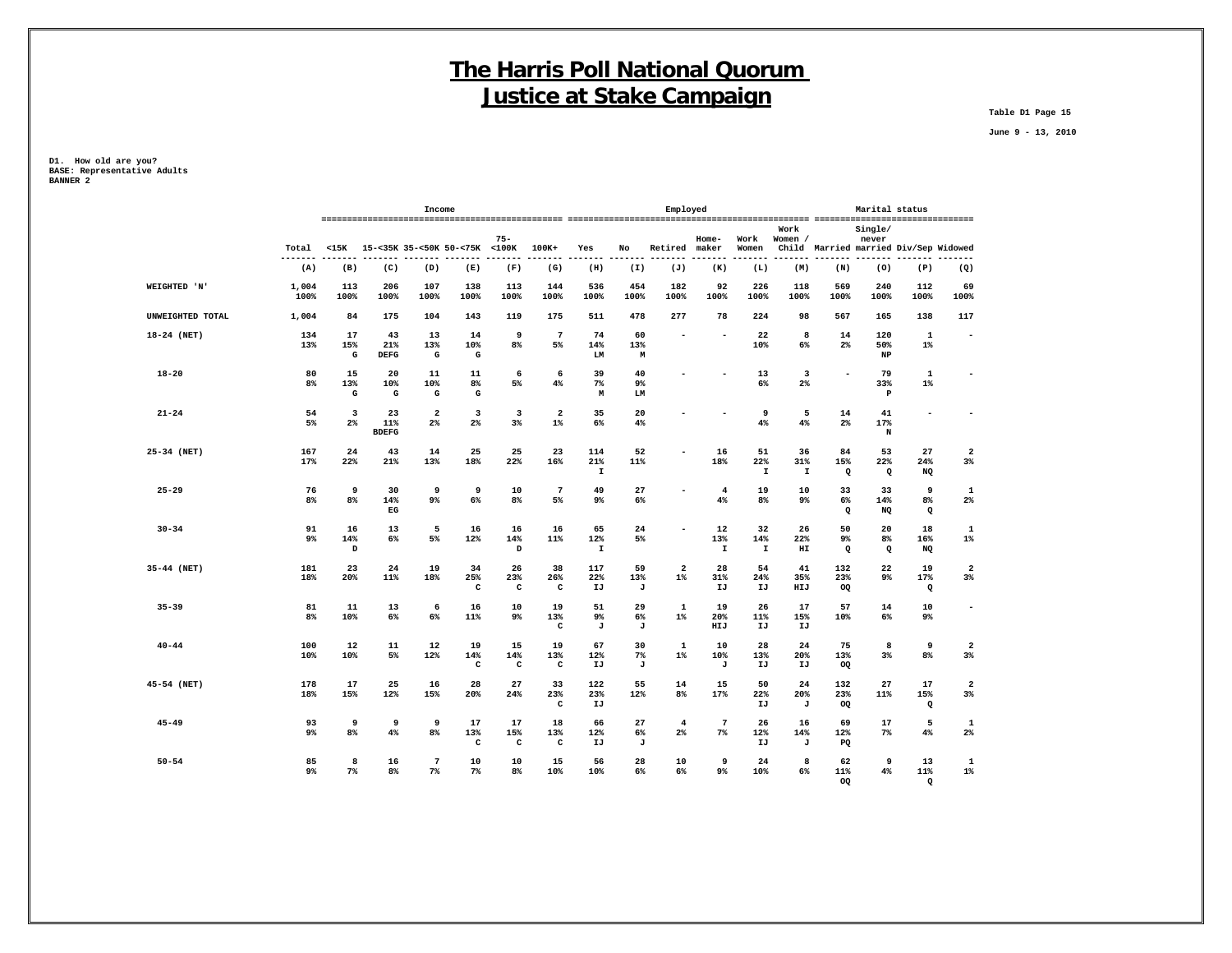**Table D1 Page 16 (Continued) June 9 - 13, 2010**

|                                |                          |                | Income               |                                  |                       |                      |                          |                           | Employed                   |                                     |                      |                      |                        | Marital status                   |                                       |                               |
|--------------------------------|--------------------------|----------------|----------------------|----------------------------------|-----------------------|----------------------|--------------------------|---------------------------|----------------------------|-------------------------------------|----------------------|----------------------|------------------------|----------------------------------|---------------------------------------|-------------------------------|
| Total                          | $15K$                    |                |                      | 15-<35K 35-<50K 50-<75K          | $75 -$<br>$<$ 100 $K$ | 100K+                | Yes                      | No                        | Retired                    | $Home-$<br>maker                    | Work<br>Women        | Work<br>Women /      |                        | Single/<br>never                 | Child Married married Div/Sep Widowed |                               |
| (A)                            | (B)                      | (C)            | (D)                  | (E)                              | (F)                   | (G)                  | (H)                      | (I)                       | (J)                        | (K)                                 | (L)                  | (M)                  | (N)                    | (0)                              | (P)                                   | (Q)                           |
| 55-64 (NET)<br>149<br>15%      | 15<br>14%                | 19<br>9%       | 27<br>26%<br>CF      | 19<br>14%                        | 12<br>11%             | 31<br>22%<br>C       | 70<br>13%                | 77<br>17%<br>M            | 45<br>25%<br><b>HLM</b>    | 13<br>15%                           | 29<br>13%            | 6<br>5%              | 94<br>16%<br>$\circ$   | 8<br>3%                          | 35<br>31%<br><b>NOQ</b>               | 12<br>17%<br>$\circ$          |
| $55 - 59$<br>70<br>$7\%$       | 8<br>$7\%$               | 10<br>5%       | 13<br>12%            | 6<br>5%                          | 8<br>$7\%$            | 14<br>10%            | 42<br>8%                 | 25<br>6%                  | 8<br>4%                    | $\overline{4}$<br>4%                | 18<br>8%             | 6<br>5%              | 40<br>$7\%$            | 5<br>2 <sup>8</sup>              | 22<br>19%<br><b>NOQ</b>               | 3<br>5%                       |
| $60 - 64$<br>79<br>8%          | $\overline{7}$<br>$7\%$  | 9<br>4%        | 14<br>13%            | 12<br>9%                         | 5<br>4%               | 17<br>12%            | 28<br>5%                 | 52<br>11%<br><b>HLM</b>   | 37<br>20%<br><b>HILM</b>   | 9<br>10%<br>M                       | 11<br>5%             | 1<br>$1\%$           | 54<br>10%<br>$\circ$   | $\overline{\mathbf{3}}$<br>$1\%$ | 14<br>12%<br>$\circ$                  | 8<br>12%<br>$\circ$           |
| 65+ (NET)<br>155<br>15%        | 16<br>14%                | 42<br>20%<br>G | 17<br>16%            | 16<br>12%                        | 12<br>10%             | 11<br>$7\%$          | 28<br>5%                 | 127<br>28%<br><b>HKLM</b> | 108<br>59%<br><b>HIKLM</b> | 12<br>13%                           | 17<br>8%             | 3<br>3%              | 91<br>16%<br>$\circ$   | 5<br>2 <sup>8</sup>              | 10<br>9%                              | 48<br>70%<br><b>NOP</b>       |
| $65 - 69$<br>45<br>5%          | 3<br>3%                  | 6<br>3%        | 8<br>7%              | 6<br>4%                          | 5<br>5%               | 5<br>4%              | 13<br>$2\%$              | 33<br>7%<br>$\mathbf H$   | 28<br>15%<br><b>HIKLM</b>  | $\overline{\mathbf{2}}$<br>$2\%$    | 10<br>4%             | $\overline{a}$<br>2% | 30<br>5%<br>$\circ$    | 1<br>$*$                         | 5<br>4%                               | 9<br>14%<br>$\circ$           |
| $70 - 74$<br>39<br>4%          | 3<br>$3\%$               | 15<br>7%       | $\overline{4}$<br>4% | $\overline{4}$<br>3%             | 2<br>$2\%$            | 2<br>$1\%$           | 9<br>$2\%$               | 30<br>7%<br>HM            | 25<br>14%<br><b>HIKLM</b>  | $\overline{4}$<br>4%                | $\overline{4}$<br>2% | 1<br>$*$             | 23<br>4%               | $\overline{\mathbf{2}}$<br>$1\%$ | 4<br>$3\%$                            | 11<br>16%<br><b>NOP</b>       |
| 75 and older<br>71<br>$7\%$    | 9<br>8%                  | 20<br>10%      | 4<br>4%              | 6<br>5%                          | $\overline{4}$<br>3%  | $\overline{4}$<br>3% | 6<br>$1\%$               | 65<br>14%<br><b>HLM</b>   | 55<br>30%<br><b>HIKLM</b>  | 6<br>7%                             | 4<br>2%              | $\mathbf 0$<br>$*$   | 38<br>$7\%$<br>$\circ$ | 2<br>$1\%$                       | 2<br>$2\%$                            | 28<br>41%<br><b>NOP</b>       |
| Don't know/Refused<br>39<br>4% | $\overline{\phantom{a}}$ | 10<br>5%       |                      | $\overline{\mathbf{2}}$<br>$1\%$ | 2<br>$2\%$            | 1<br>$1\%$           | $11\,$<br>2 <sup>°</sup> | 24<br>5%<br><b>HLM</b>    | 12<br>$7\%$<br><b>HLM</b>  | $7\phantom{.0}$<br>$7\%$<br>M       | $\overline{4}$<br>2% | $\mathbf 0$<br>$*$   | 23<br>4%               | 5<br>2 <sup>8</sup>              | $\mathbf{2}$<br>2 <sup>°</sup>        | $\overline{\mathbf{3}}$<br>4% |
| MEAN<br>45.61                  | 43.89                    | 43.85          | 47.37                | 44.47                            | 43.27                 | 46.17                | 41.17                    | 51.04<br><b>HLM</b>       | 69.02<br><b>HIKLM</b>      | 47.36<br>$\mathop{\rm HM}\nolimits$ | 42.39                | 38.88                | 49.21<br>$\circ$       | 29.30                            | 47.85<br>$\circ$                      | 70.88<br><b>NOP</b>           |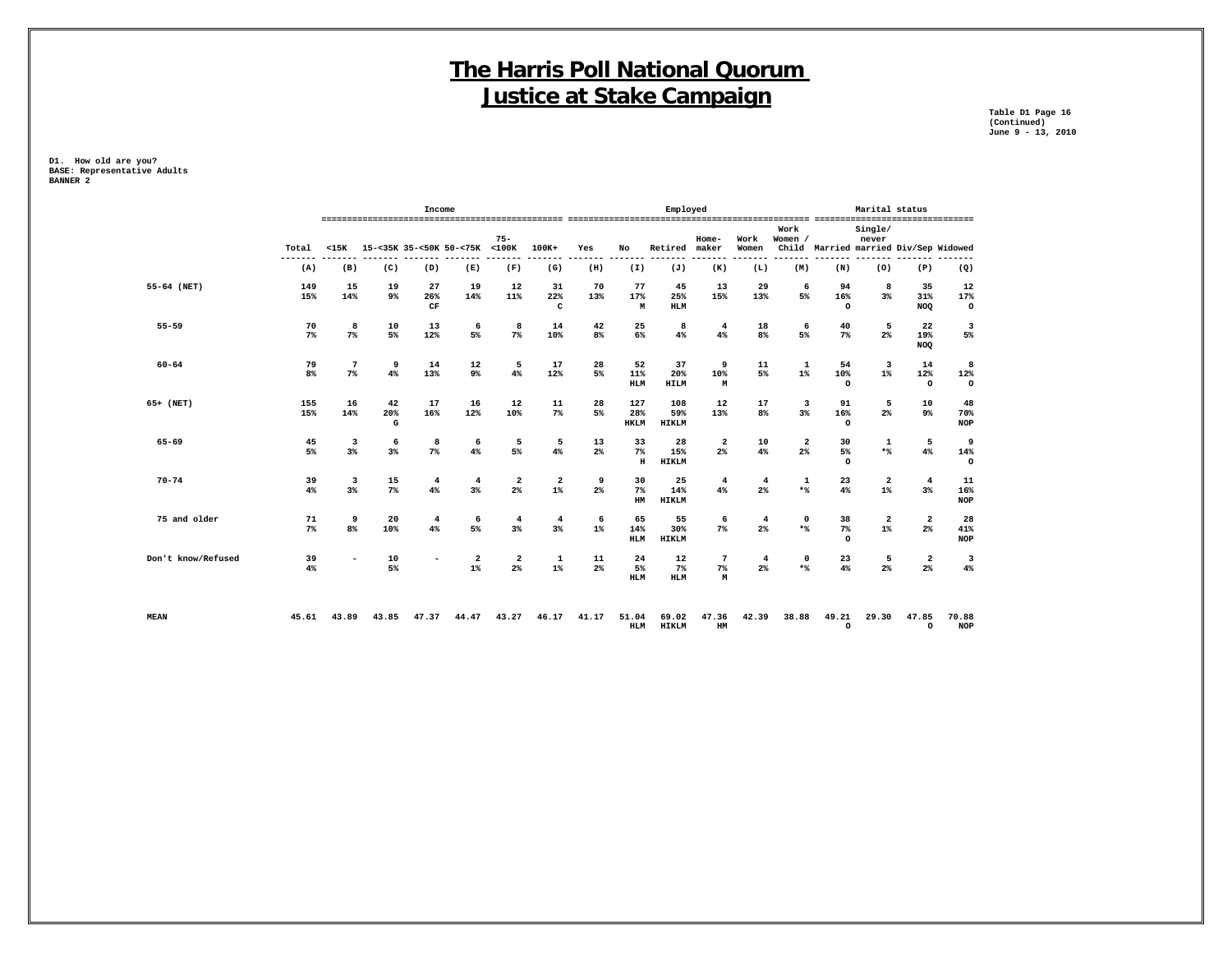**Table D1 Page 17**

 **June 9 - 13, 2010**

**D1. How old are you? BASE: Representative Adults BANNER 3**

|                  |                   |                           | Region                   |                                  |                           |             |                           | Ethnicity        |                               |                | Party ID                      |                 |
|------------------|-------------------|---------------------------|--------------------------|----------------------------------|---------------------------|-------------|---------------------------|------------------|-------------------------------|----------------|-------------------------------|-----------------|
|                  | Total             | North-<br>East            | Midwest                  | South                            | West                      | White       | Black                     | Hispanic         | Other                         |                | Total GOP Total DEM Total IND |                 |
|                  | ----------<br>(A) | (B)                       | (C)                      | (D)                              | (E)                       | (F)         | (G)                       | ----<br>(H)      | (I)                           | (J)            | (K)                           | -----<br>(L)    |
| WEIGHTED 'N'     | 1,004<br>100%     | 218<br>100%               | 225<br>100%              | 334<br>100%                      | 227<br>100%               | 681<br>100% | 110<br>100%               | 127<br>100%      | 56<br>100%                    | 261<br>100%    | 291<br>100%                   | 349<br>100%     |
| UNWEIGHTED TOTAL | 1,004             | 225                       | 232                      | 330                              | 217                       | 793         | 65                        | 54               | 58                            | 283            | 298                           | 334             |
| 18-24 (NET)      | 134<br>13%        | 37<br>17%<br>CE           | 17<br>$7\%$              | 54<br>$16\%$<br>$\mathtt{c}$     | 26<br>12%                 | 69<br>10%   | 18<br>17%<br>$\mathbf{I}$ | 42<br>33%<br>FGI | $\overline{\mathbf{3}}$<br>5% | 21<br>8%       | 21<br>$7\%$                   | 71<br>20%<br>JK |
| $18 - 20$        | 80<br>8%          | 23<br>11%<br>$\mathtt{C}$ | 8<br>3%                  | 25<br>8%<br>c                    | 24<br>10%<br>c            | 33<br>5%    | 10<br>9%                  | 33<br>26%<br>FGI | $\overline{\mathbf{3}}$<br>5% | 11<br>$4\%$    | 15<br>5%                      | 37<br>11%<br>JК |
| $21 - 24$        | 54<br>5%          | 14<br>6%<br>$\mathbf E$   | 9<br>4%<br>$\mathbf E$   | 29<br>9%<br>$\mathbf C\mathbf E$ | $\mathbf{2}$<br>$1\%$     | 36<br>5%    | 8<br>$7\%$                | 9<br>$7\%$       | $\overline{\phantom{a}}$      | 9<br>4%        | 6<br>$2\%$                    | 33<br>10%<br>JК |
| 25-34 (NET)      | 167<br>17%        | 32<br>15%                 | 40<br>18%                | 65<br>19%                        | 30<br>13%                 | 99<br>15%   | 22<br>20%                 | 28<br>22%        | 14<br>25%                     | 36<br>14%      | 47<br>16%                     | 63<br>18%       |
| $25 - 29$        | 76<br>8%          | 13<br>6%                  | 17<br>$7\%$              | 31<br>9%                         | 15<br>$7\%$               | 46<br>7%    | 8<br>$7\%$                | 16<br>12%        | $7\overline{ }$<br>12%        | 21<br>8%       | 26<br>9%                      | 25<br>$7\%$     |
| $30 - 34$        | 91<br>9%          | 19<br>9%                  | 23<br>10%                | 34<br>10%                        | 15<br>$7\%$               | 53<br>8%    | 14<br>13%                 | 12<br>10%        | 8<br>13%                      | 14<br>$6\%$    | 21<br>7%                      | 39<br>11%<br>J  |
| 35-44 (NET)      | 181<br>18%        | 40<br>19%                 | 49<br>22%<br>$\mathbf E$ | 63<br>19%                        | 29<br>13%                 | 124<br>18%  | 21<br>19%                 | 20<br>$16\%$     | 15<br>27%                     | 57<br>22%      | 48<br>16%                     | 58<br>17%       |
| $35 - 39$        | 81<br>8%          | 16<br>$7\%$               | 17<br>$7\%$              | 33<br>10%                        | 15<br>$7\%$               | 57<br>$8\%$ | $7\phantom{.0}$<br>6%     | 9<br>$7\%$       | $7\overline{ }$<br>12%        | 30<br>11%<br>L | 24<br>8%                      | 19<br>5%        |
| $40 - 44$        | 100<br>10%        | 24<br>11%                 | 32<br>14%<br>Е           | 30<br>9%                         | 14<br>6%                  | 66<br>10%   | 14<br>12%                 | 11<br>9%         | 8<br>15%                      | 27<br>10%      | 23<br>8%                      | 39<br>11%       |
| 45-54 (NET)      | 178<br>18%        | 42<br>19%                 | 29<br>13%                | 54<br>16%                        | 54<br>24%<br>$\mathtt{C}$ | 116<br>17%  | 27<br>25%                 | 22<br>17%        | 8<br>14%                      | 59<br>23%      | 60<br>21%                     | 53<br>15%       |
| $45 - 49$        | 93<br>9%          | 31<br>14%<br>CD           | $7\phantom{.0}$<br>$3\%$ | 23<br>$7\%$                      | 32<br>14%<br>CD           | 58<br>9%    | 21<br>19%<br>$\mathbf I$  | 9<br>$7\%$       | $\overline{\mathbf{3}}$<br>5% | 27<br>10%      | 36<br>12%                     | 28<br>8%        |
| $50 - 54$        | 85<br>9%          | 11<br>5%                  | 21<br>10%                | 31<br>9%                         | 22<br>10%                 | 58<br>8%    | $7\phantom{.0}$<br>6%     | 13<br>10%        | 5<br>8%                       | 32<br>12%      | 24<br>8%                      | 24<br>$7\%$     |
| 55-64 (NET)      | 149<br>15%        | 27<br>13%                 | 31<br>14%                | 45<br>13%                        | 46<br>20%                 | 116<br>17%  | 13<br>12%                 | 9<br>$7\%$       | 8<br>15%                      | 31<br>12%      | 61<br>21%                     | 43<br>12%       |

 **H J**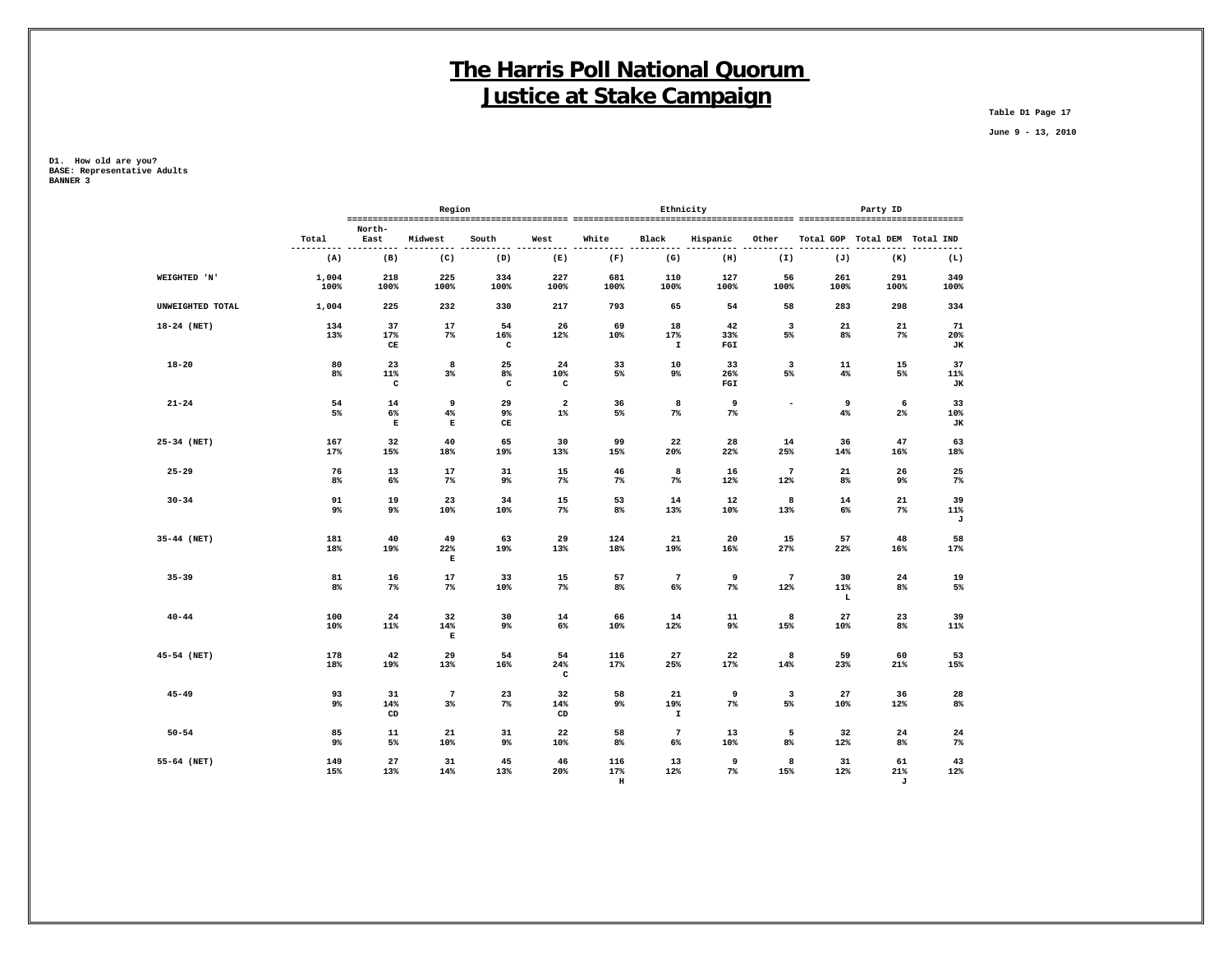**Table D1 Page 18 Table D1 Page 18<br>(Continued)<br>June 9 - 13, 2010 June 9 - 13, 2010**

|                    |             |                       | Region                                |                                          |                                          |                                   | Ethnicity                                      |                                             |                                  |                  | Party ID             |                                    |
|--------------------|-------------|-----------------------|---------------------------------------|------------------------------------------|------------------------------------------|-----------------------------------|------------------------------------------------|---------------------------------------------|----------------------------------|------------------|----------------------|------------------------------------|
| Total              |             | North-<br>East        | Midwest                               | South                                    | West                                     | White                             | Black                                          | Hispanic                                    | Other                            | Total GOP        | Total DEM Total IND  | ---------------------------------- |
|                    | (A)         | (B)                   | (C)                                   | (D)                                      | (E)                                      | (F)                               | (G)                                            | (H)                                         | (I)                              | (J)              | (K)                  | (L)                                |
| $55 - 59$          | 70<br>$7\%$ | 13<br>6%              | 17<br>7%                              | 20<br>$6\%$                              | 19<br>9%                                 | 52<br>$8\%$                       | 9<br>8%                                        | 3<br>$2\%$                                  | 5<br>8%                          | 15<br>$6\%$      | 31<br>10%            | 15<br>$4\%$                        |
| $60 - 64$          | 79<br>8%    | 14<br>6%              | 15<br>$7\%$                           | $\bf{^{24}}$<br>$7\%$                    | 26<br>12%                                | 64<br>9%                          | 3<br>3%                                        | 6<br>5%                                     | $\overline{\mathbf{4}}$<br>$7\%$ | 16<br>6%         | 30<br>10%            | 28<br>8%                           |
| 65+ (NET)          | 155<br>15%  | 33<br>15%             | 45<br>20%                             | 43<br>13%                                | 34<br>15%                                | 134<br>20%<br>$\,$ GH             | 8<br>7%                                        | $\overline{4}$<br>3%                        | 7<br>13%                         | 49<br>19%        | 49<br>17%            | 49<br>14%                          |
| $65 - 69$          | 45<br>5%    | $7\phantom{.0}$<br>3% | 9<br>$4\%$                            | 20<br>$6\%$                              | 9<br>$4\%$                               | $\bf 42$<br>$6\%$<br>$\mathbf{I}$ | $\frac{2}{2}$                                  | $\begin{smallmatrix}2\2\3\end{smallmatrix}$ | 0<br>$1\%$                       | 17<br>7%         | 12<br>$4\%$          | 14<br>$4\,$                        |
| $70 - 74$          | 39<br>4%    | 11<br>5%              | 9<br>4%                               | $7\phantom{.0}$<br>$2\%$                 | $\begin{array}{c} 11 \\ 5\% \end{array}$ | $34$<br>5%                        | $\begin{smallmatrix} 1\\1\% \end{smallmatrix}$ | $\begin{smallmatrix}1\\1\end{smallmatrix}$  | $\frac{1}{2\%}$                  | $\frac{10}{4\%}$ | 13<br>4%             | 13<br>$\mathbf{4}\mathbf{\$}$      |
| 75 and older       | 71<br>$7\%$ | 15<br>$7\%$           | 27<br>12%                             | 16<br>5%                                 | 14<br>$6\%$                              | 58<br>9%<br>$\, {\rm H}$          | $\begin{array}{c} 5 \\ 5\% \end{array}$        | $\begin{smallmatrix}1\\1\end{smallmatrix}$  | 6<br>10%                         | 22<br>9%         | $\frac{24}{8}$       | $\frac{22}{6\%}$                   |
| Don't know/Refused | 39<br>4%    | $7\phantom{.0}$<br>3% | 14<br>$6\%$                           | $\begin{array}{c} 10 \\ 3\% \end{array}$ | 8<br>$4\%$                               | 23<br>3%                          | $\begin{smallmatrix}1\\1\end{smallmatrix}$     | 3<br>2%                                     | 0<br>$1\%$                       | 8<br>3%          | $\frac{5}{2\%}$      | 11<br>3%                           |
| <b>MEAN</b>        | 45.61       | 44.41                 | 48.57<br>$\, {\scriptstyle\mathrm D}$ | 43.05                                    | 47.69<br>D                               | 48.35<br>$\mathbf{G}\mathbf{H}$   | 41.62                                          | 34.50                                       | 45.23<br>$_{\rm H}$              | 47.92<br>L       | 48.57<br>$\mathbf L$ | 43.10                              |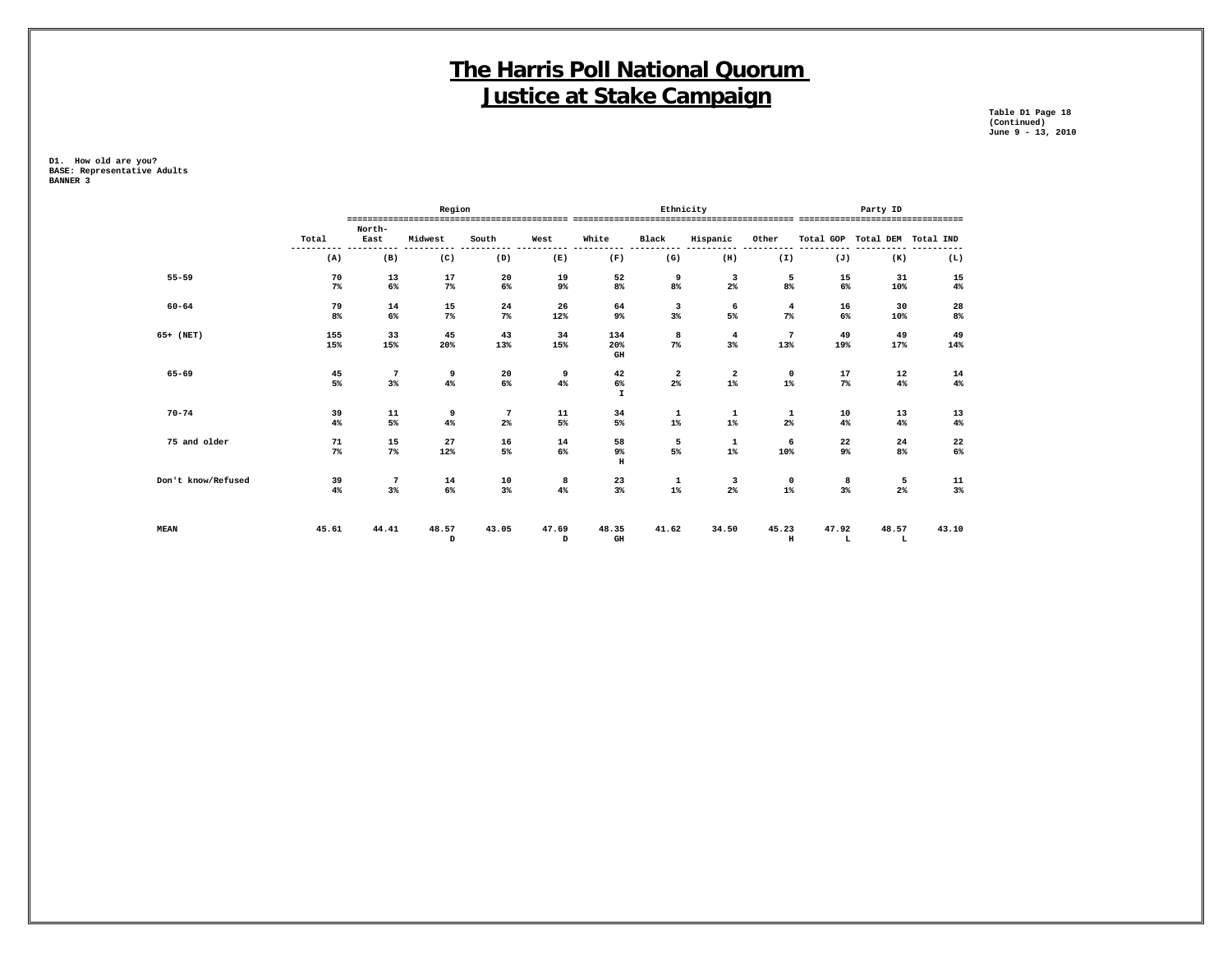**Table D2A Page 19**

 **June 9 - 13, 2010**

**D2A. Do you have any children? BASE: Representative Adults BANNER 1**

|                                                       |                | Gender               |             |                  | Age (Collapsed)            |                  |                     |                          | Age                       |                         |                   |                            |                           |                          |                          | Gender / Age                     |                     |                           |                           |                              | Education       |                 |                           |
|-------------------------------------------------------|----------------|----------------------|-------------|------------------|----------------------------|------------------|---------------------|--------------------------|---------------------------|-------------------------|-------------------|----------------------------|---------------------------|--------------------------|--------------------------|----------------------------------|---------------------|---------------------------|---------------------------|------------------------------|-----------------|-----------------|---------------------------|
|                                                       | Total          | Male                 | Female      | $35$             | $35 - 54$                  | $55+$            | $18 - 24$           | $25 - 34$                | $35 - 44$                 | $45 - 54$               | $55 - 64$         | 65+                        | Male<br>$18 - 34$         | Male<br>$35 - 54$        | Male<br>$55+$            | Female<br>$18 - 34$              | Female<br>$35 - 54$ | Female<br>$55+$           | Some HS HS grad College   |                              | Some            | College<br>Grad | Post<br>Grad              |
|                                                       | -------<br>(A) | (B)                  | (C)         | (D)              | (E)                        | (F)              | (G)                 | (H)                      | (I)                       | (J)                     | (K)               | (L)                        | (M)                       | (N)                      | (0)                      | (P)                              | (Q)                 | (R)                       | (S)                       | (T)                          | (U)             | (V)             | (W)                       |
| WEIGHTED 'N'                                          | 1,004<br>100%  | 489<br>100%          | 515<br>100% | 302<br>100%      | 359<br>100%                | 304<br>100%      | 134<br>100%         | 167<br>100%              | 181<br>100%               | 178<br>100%             | 149<br>100%       | 155<br>100%                | 162<br>100%               | 179<br>100%              | 134<br>100%              | 139<br>100%                      | 180<br>100%         | 170<br>100%               | 89<br>100%                | 368<br>100%                  | 273<br>100%     | 192<br>100%     | 70<br>100%                |
| UNWEIGHTED TOTAL                                      | 1,004          | 483                  | 521         | 153              | 329                        | 484              | 55                  | 98                       | 140                       | 189                     | 202               | 282                        | 86                        | 176                      | 204                      | 67                               | 153                 | 280                       | 52                        | 235                          | 327             | 213             | 162                       |
| Have Children (NET)                                   | 680<br>68%     | 309<br>63%           | 372<br>72%  | 118<br>39%       | 276<br>77%<br><sub>D</sub> | 261<br>86%<br>DE | 20<br>15%           | 98<br>59%                | 139<br>77%<br>GH          | 137<br>77%<br>GH        | 126<br>85%<br>GH  | 134<br>87%<br>GHJ          | 54<br>33%                 | 135<br>76%<br>MP         | 114<br>85%<br>MP         | 64<br>46%                        | 140<br>78%<br>MP    | 147<br>86%<br>MNP         | 62<br>70%                 | 245<br>66%                   | 191<br>70%      | 118<br>61%      | 56<br>81%<br>TUV          |
| Yes, have children and<br>living at home              | 360<br>36%     | 169<br>35%           | 190<br>37%  | 104<br>34%       | 197<br>55%<br>DF           | 48<br>16%        | 14<br>10%           | 90<br>54%<br><b>GKL</b>  | 116<br>64%<br><b>GJKL</b> | 81<br>45%<br><b>GKL</b> | 38<br>25%<br>GL   | 10<br>7%                   | 42<br>26%                 | 104<br>58%<br><b>MOR</b> | 23<br>17%                | 62<br>44%<br>MOR                 | 93<br>52%<br>MOR    | 25<br>15%                 | 23<br>26%                 | 117<br>32%                   | 104<br>38%      | 78<br>40%       | 31<br>45%<br>ST           |
| Yes, have children,<br>but none living at<br>home     | 321<br>32%     | 139<br>28%           | 181<br>35%  | 14<br>5%         | 79<br>22%                  | 213<br>70%<br>DE | 6<br>5%             | 5%                       | 23<br>13%<br>H            | 56<br>31%<br><b>GHI</b> | 89<br>60%<br>GHIJ | 124<br>80%<br><b>GHIJK</b> | 12<br>$7\%$               | 31<br>18%<br>MP          | 91<br>68%<br><b>MNPO</b> | $\overline{\mathbf{2}}$<br>$2\%$ | 47<br>26%<br>MP     | 122<br>71%<br><b>MNPO</b> | 39<br>44%<br>$\mathbf{v}$ | 128<br>35%<br>$\overline{v}$ | 86<br>32%<br>77 | 40<br>21%       | 25<br>36%<br>$\mathbf{v}$ |
| No, do not have any<br>children/never had<br>children | 316<br>31%     | 175<br>36%<br>$\sim$ | 141<br>27%  | 184<br>61%<br>EF | 83<br>23%                  | 42<br>14%        | 115<br>85%<br>HIJKL | 69<br>41%<br><b>LJKL</b> | 42<br>23%                 | 42<br>23%               | 21<br>14%         | 21<br>13%                  | 108<br>67%<br><b>NOOR</b> | 43<br>24%<br>OR          | 19<br>14%                | 75<br>54%<br><b>NOOR</b>         | 40<br>22%           | 23<br>13%                 | 25<br>28%                 | 123<br>33%                   | 80<br>29%       | 74<br>39%<br>W  | 13<br>19%                 |
| Refused                                               |                |                      |             | ۰                |                            |                  |                     |                          |                           |                         |                   |                            |                           |                          |                          |                                  |                     |                           |                           |                              |                 |                 |                           |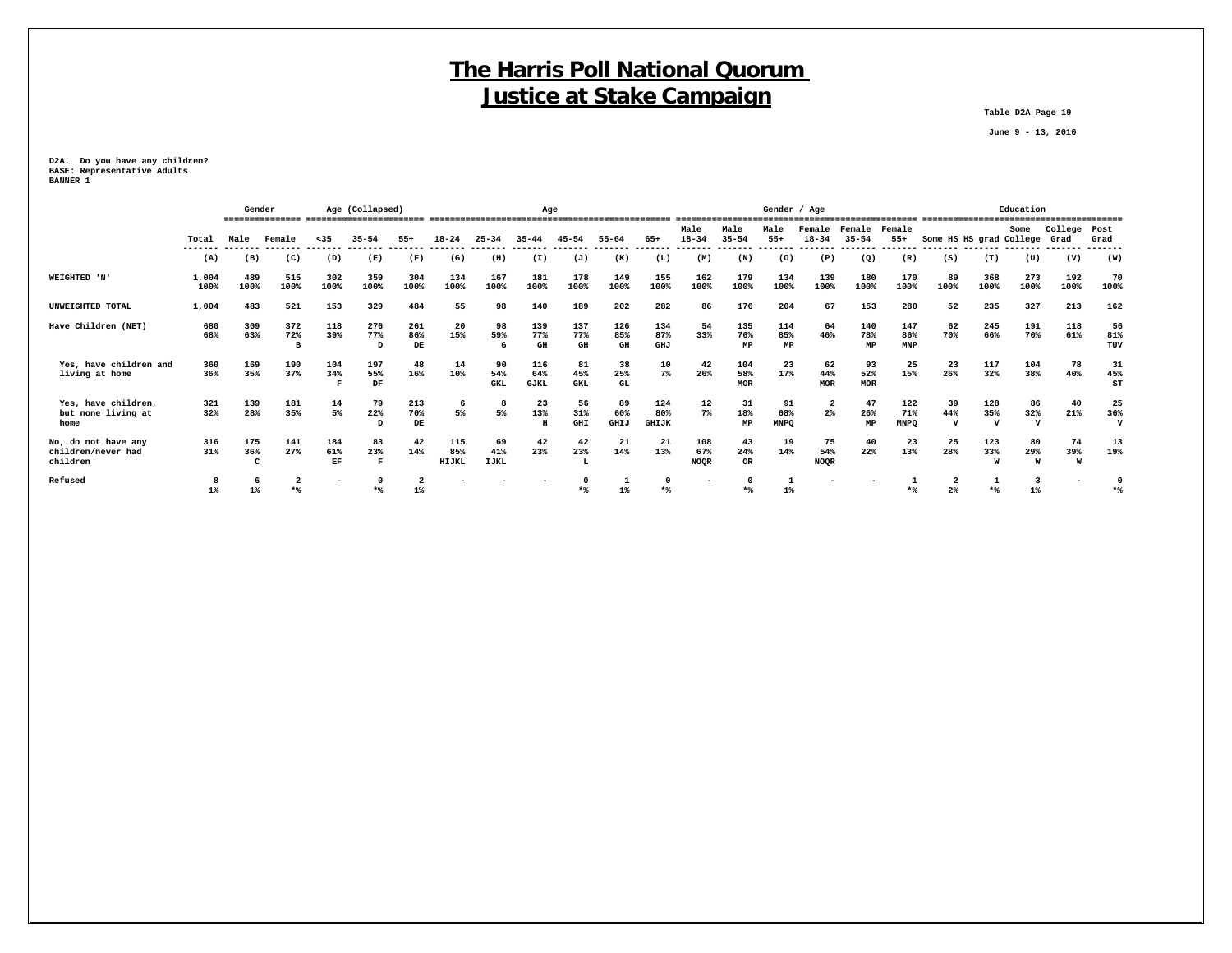**Table D2A Page 20**

 **June 9 - 13, 2010**

**D2A. Do you have any children? BASE: Representative Adults BANNER 2**

|                        |       |                    |             | Income                  |      |                       |            |      |           | Employed    |                        |               |                        |                                 | Marital status          |                    |            |
|------------------------|-------|--------------------|-------------|-------------------------|------|-----------------------|------------|------|-----------|-------------|------------------------|---------------|------------------------|---------------------------------|-------------------------|--------------------|------------|
|                        | Total | $15K$              |             | 15-<35K 35-<50K 50-<75K |      | $75 -$<br>$<$ 100 $K$ | 100K+      | Yes  | No        | Retired     | Home-<br>maker         | Work<br>Women | Work<br>Women<br>Child | Married married Div/Sep Widowed | Single/<br>never        | ------------------ |            |
|                        | (A)   | (B)                | (C)         | (D)                     | (E)  | (F)                   | (G)        | (H)  | (I)       | (J)         | (K)                    | (L)           | (M)                    | (N)                             | (0)                     | (P)                | (Q)        |
|                        |       |                    |             |                         |      |                       |            |      |           |             |                        |               |                        |                                 |                         |                    |            |
| WEIGHTED 'N'           | 1,004 | 113                | 206         | 107                     | 138  | 113                   | 144        | 536  | 454       | 182         | 92                     | 226           | 118                    | 569                             | 240                     | 112                | 69         |
|                        | 100%  | 100%               | 100%        | 100%                    | 100% | 100%                  | 100%       | 100% | 100%      | 100%        | 100%                   | 100%          | 100%                   | 100%                            | 100%                    | 100%               | 100%       |
| UNWEIGHTED TOTAL       | 1,004 | 84                 | 175         | 104                     | 143  | 119                   | 175        | 511  | 478       | 277         | 78                     | 224           | 98                     | 567                             | 165                     | 138                | 117        |
| Have Children (NET)    | 680   | 63                 | 136         | 69                      | 99   | 77                    | 113        | 370  | 306       | 151         | 79                     | 172           | 118                    | 475                             | 55                      | 87                 | 58         |
|                        | 68%   | 56%                | 66%         | 65%                     | 72%  | 68%                   | 78%        | 69%  | 67%       | 83%         | 85%                    | 76%           | 100%                   | 83%                             | 23%                     | 77%                | 84%        |
|                        |       |                    |             |                         |      |                       | <b>BCD</b> |      |           | HI          | $\mathbf{H}\mathbf{I}$ |               | HIJKL                  | $\circ$                         |                         | $\circ$            | $\circ$    |
| Yes, have children and | 360   | 23                 | 65          | 33                      | 63   | 56                    | 70         | 253  | 105       | 24          | 45                     | 118           | 118                    | 280                             | 26                      | 35                 | 15         |
| living at home         | 36%   | 21%                | 31%         | 31%                     | 46%  | 50%                   | 49%        | 47%  | 23%       | 13%         | 48%                    | 52%           | 100%                   | 49%                             | 11%                     | 31%                | 22%        |
|                        |       |                    |             |                         | BC   | <b>BCD</b>            | <b>BCD</b> | IJ   | J         |             | IJ                     | IJ            | HIJKL                  | OPQ                             |                         | $\circ$            | $\circ$    |
| Yes, have children,    | 321   | 40                 | 71          | 36                      | 36   | 21                    | 43         | 117  | 201       | 127         | 34                     | 53            |                        | 196                             | 29                      | 52                 | 42         |
| but none living at     | 32%   | 36%                | 35%         | 34%                     | 26%  | 18%                   | 30%        | 22%  | 44%       | 70%         | 37%                    | 24%           |                        | 34%                             | 12%                     | 46%                | 62%        |
| home                   |       | $\mathbf{F}% _{0}$ | $\mathbf F$ |                         |      |                       |            |      | HL.       | <b>HIKL</b> | $\,$ H                 |               |                        | $\Omega$                        |                         | $\circ$            | <b>NOP</b> |
| No, do not have any    | 316   | 49                 | 70          | 38                      | 38   | 36                    | 31         | 165  | 145       | 31          | 14                     | 54            |                        | 92                              | 183                     | 25                 | 10         |
| children/never had     | 31%   | 43%                | 34%         | 35%                     | 28%  | 32%                   | 22%        | 31%  | 32%       | 17%         | 15%                    | 24%           |                        | 16%                             | 76%                     | 22%                | 15%        |
| children               |       | G                  | G           | G                       |      |                       |            | JK   | <b>JK</b> |             |                        |               |                        |                                 | <b>NPQ</b>              |                    |            |
| Refused                | 8     |                    |             |                         |      |                       |            | 2    | 3         |             |                        |               |                        | 2                               | $\overline{\mathbf{2}}$ |                    |            |
|                        | 1%    | $1\%$              |             |                         |      | $*$                   |            | $*$  | $1\%$     | $*$         |                        | $*$           |                        | $*$                             | $1\%$                   | $1\%$              | $1\%$      |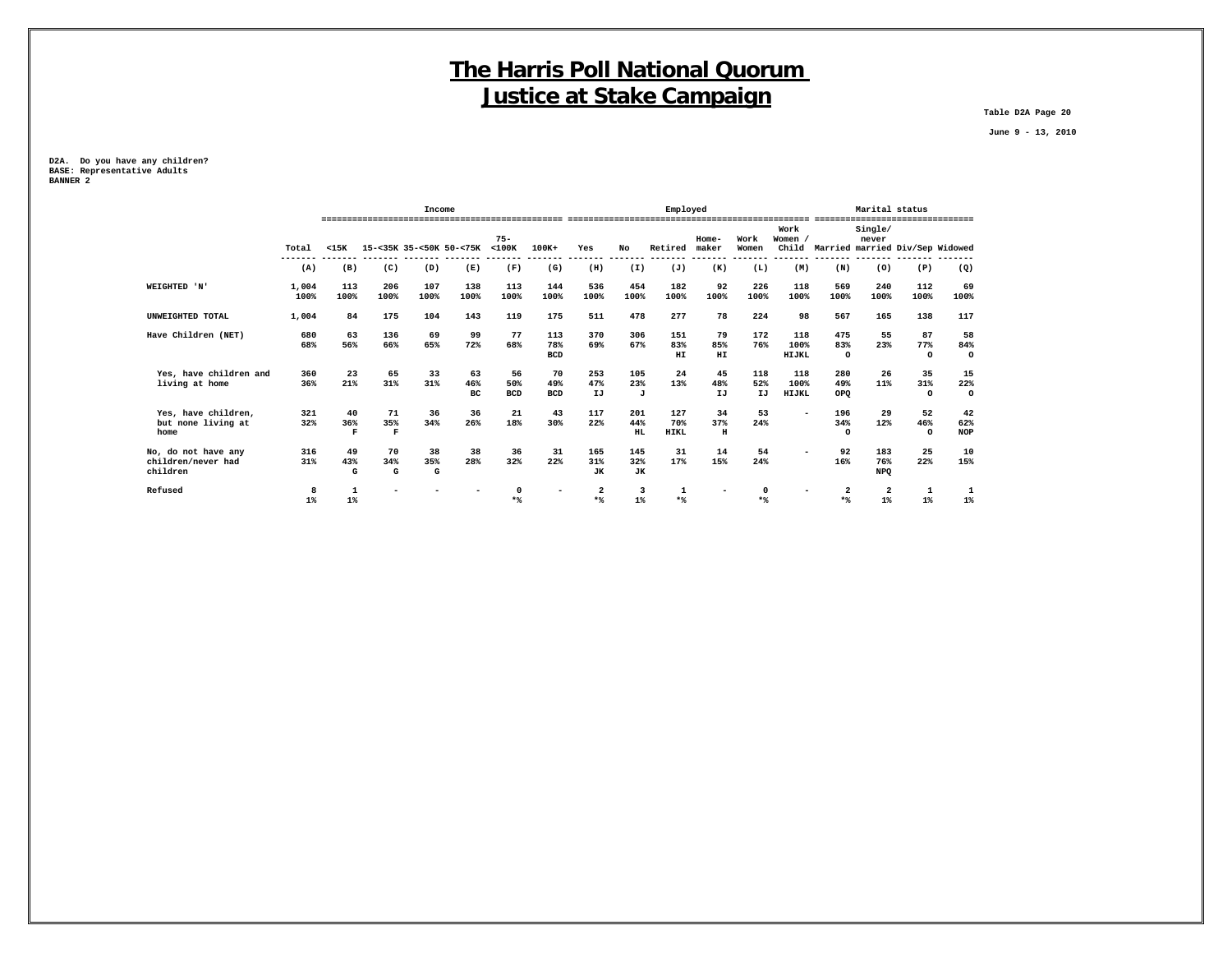**Table D2A Page 21**

 **June 9 - 13, 2010**

**D2A. Do you have any children? BASE: Representative Adults BANNER 3**

|                                |       |                     | Region             |                         |          |                |       | Ethnicity |                          |                         | Party ID                      |                         |
|--------------------------------|-------|---------------------|--------------------|-------------------------|----------|----------------|-------|-----------|--------------------------|-------------------------|-------------------------------|-------------------------|
|                                |       | North-              |                    |                         |          |                |       |           |                          |                         |                               |                         |
|                                | Total | East                | Midwest            | South                   | West     | White          | Black | Hispanic  | Other                    |                         | Total GOP Total DEM Total IND |                         |
|                                | (A)   | (B)                 | (C)                | (D)                     | (E)      | (F)            | (G)   | (H)       | (I)                      | (J)                     | (K)                           | ----<br>(L)             |
| WEIGHTED 'N'                   | 1,004 | 218                 | 225                | 334                     | 227      | 681            | 110   | 127       | 56                       | 261                     | 291                           | 349                     |
|                                | 100%  | 100%                | 100%               | 100%                    | 100%     | 100%           | 100%  | 100%      | 100%                     | 100%                    | 100%                          | 100%                    |
| UNWEIGHTED TOTAL               | 1,004 | 225                 | 232                | 330                     | 217      | 793            | 65    | 54        | 58                       | 283                     | 298                           | 334                     |
| Have Children (NET)            | 680   | 141                 | 168                | 230                     | 141      | 484            | 65    | 75        | 41                       | 189                     | 198                           | 230                     |
|                                | 68%   | 65%                 | 75%<br>$\mathbf E$ | 69%                     | 62%      | 71%            | 59%   | 59%       | 72%                      | 72%                     | 68%                           | 66%                     |
| Yes, have children and         | 360   | 89                  | 81                 | 116                     | 74       | 243            | 32    | 52        | 25                       | 104                     | 102                           | 128                     |
| living at home                 | 36%   | 41%                 | 36%                | 35%                     | 33%      | 36%            | 29%   | 41%       | 44%                      | 40%                     | 35%                           | 37%                     |
| Yes, have children,            | 321   | 52                  | 87                 | 114                     | 67       | 241            | 32    | 23        | 16                       | 84                      | 97                            | 102                     |
| but none living at<br>home     | 32%   | 24%                 | 39%<br>в           | 34%                     | 30%      | 35%<br>H       | 29%   | 18%       | 28%                      | 32%                     | 33%                           | 29%                     |
| No, do not have any            | 316   | 77                  | 54                 | 102                     | 83       | 194            | 45    | 53        | 16                       | 69                      | 92                            | 117                     |
| children/never had<br>children | 31%   | 35%<br>$\mathtt{C}$ | 24%                | 31%                     | 37%<br>c | 28%            | 41%   | 41%       | 28%                      | 27%                     | 32%                           | 34%                     |
| Refused                        | 8     | $\mathbf 0$         | $\overline{a}$     | $\overline{\mathbf{2}}$ | 3        | $\overline{4}$ |       |           | $\overline{\phantom{a}}$ | $\overline{\mathbf{2}}$ | 1                             | $\overline{\mathbf{2}}$ |
|                                | $1\%$ | $*$                 | $1\%$              | $1\%$                   | $1\%$    | $1\%$          |       |           |                          | $1\%$                   | $*$                           | $1\%$                   |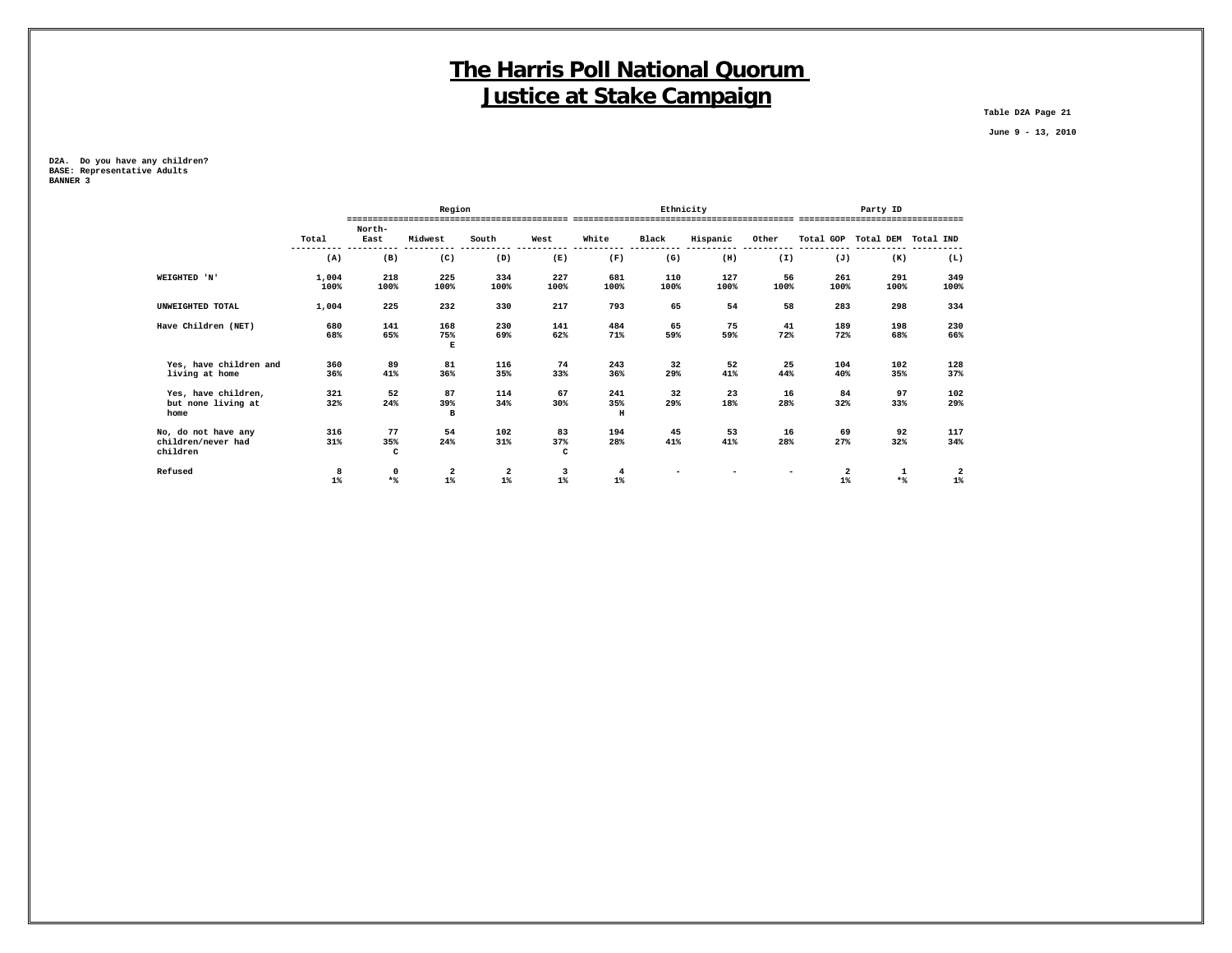**Table D2B Page 22**

 **June 9 - 13, 2010**

**D2B. What ages are your children? BASE: Representative Adults who have children BANNER 1**

|                                |                 | Gender               |                              |                           | Age (Collapsed)          |                          |                    |                        | Age                      |                           |                         |                  |                          |                          | Gender / Age                     |                            | ------------------------ |                                  |                         |                  | Education                        |                 |                                  |
|--------------------------------|-----------------|----------------------|------------------------------|---------------------------|--------------------------|--------------------------|--------------------|------------------------|--------------------------|---------------------------|-------------------------|------------------|--------------------------|--------------------------|----------------------------------|----------------------------|--------------------------|----------------------------------|-------------------------|------------------|----------------------------------|-----------------|----------------------------------|
|                                | Total<br>------ | Male                 | Female                       | $35$                      | $35 - 54$                | $55+$                    | $18 - 24$          | $25 - 34$              | $35 - 44$                | $45 - 54$                 | $55 - 64$               | $65+$            | Male<br>$18 - 34$        | Male<br>$35 - 54$        | Male<br>$55+$                    | <b>Temale</b><br>$18 - 34$ | Female<br>$35 - 54$      | Female<br>$55+$                  | Some HS HS grad College |                  | Some                             | College<br>Grad | Post<br>Grad<br>------           |
|                                | (A)             | (B)                  | (C)                          | (D)                       | (E)                      | (F)                      | (G)                | (H)                    | (I)                      | (J)                       | (K)                     | (L)              | (M)                      | -----<br>(N)             | (0)                              | (P)                        | (Q)                      | (R)                              | (S)                     | (T)              | (U)                              | (V)             | (W)                              |
| WEIGHTED 'N'                   | 680<br>100%     | 309<br>100%          | 372<br>100%                  | 118<br>100%               | 276<br>100%              | 261<br>100%              | 20<br>100%         | 98<br>100%             | 139<br>100%              | 137<br>100%               | 126<br>100%             | 134<br>100%      | 54<br>100%               | 135<br>100%              | 114<br>100%                      | 64<br>100%                 | 140<br>100%              | 147<br>100%                      | 62<br>100%              | 245<br>100%      | 191<br>100%                      | 118<br>100%     | 56<br>100%                       |
| UNWEIGHTED TOTAL               | 734             | 329                  | 405                          | 66                        | 249                      | 398                      | $\overline{7}$     | 59                     | 108                      | 141                       | 162                     | 236              | 27                       | 128                      | 168                              | 39                         | 121                      | 230                              | 37                      | 174              | 244                              | 142             | 129                              |
| Under 10 years of age<br>(NET) | 205<br>30%      | 105<br>34%           | 101<br>27%                   | 105<br>89%<br>EF          | 95<br>34%<br>F           | $\overline{4}$<br>2%     | 20<br>100%<br>HIJK | 85<br>87%<br>IJK       | 71<br>51%<br><b>JK</b>   | 24<br>18%<br>к            | $\overline{4}$<br>$4\%$ |                  | 50<br>93%<br><b>NOQR</b> | 50<br>37%<br>OR          | 3<br>3%                          | 55<br>86%<br>NOQR          | 45<br>32%<br><b>OR</b>   | 1<br>$1\%$                       | 26<br>42%               | 60<br>24%        | 61<br>32%                        | 41<br>35%<br>т  | 16<br>29%                        |
| Under 5                        | 149<br>22%      | 76<br>24%            | 73<br>20%                    | 89<br>76%<br>EF           | 56<br>20%<br>$\mathbf F$ | 3<br>$1\%$               | 20<br>100%<br>HIJK | 70<br>71%<br>IJK       | 43<br>31%<br>JK          | 13<br>9%<br>к             | 3<br>$2\%$              |                  | 41<br>76%<br><b>NOQR</b> | 33<br>24%<br>OR          | $\overline{2}$<br>2 <sup>°</sup> | 48<br>76%<br><b>NOQR</b>   | 23<br>17%<br><b>OR</b>   | 1<br>$1\%$                       | 13<br>22%               | 53<br>21%        | 43<br>22%                        | 27<br>23%       | 12<br>22%                        |
| 5 to 9 years of age            | 122<br>18%      | 59<br>19%            | 63<br>17%                    | 47<br>40%<br>$\mathbf F$  | 73<br>26%<br>F           | 1<br>$1\%$               |                    | 47<br>48%<br><b>JK</b> | 59<br>42%<br>JК          | 14<br>10%<br>к            | $\mathbf{1}$<br>$1\%$   |                  | 24<br>44%<br>$\Omega$    | 33<br>24%<br>$\circ$     | $\mathbf{1}$<br>$1\%$            | 23<br>36%<br>$\circ$       | 40<br>28%<br>$\circ$     |                                  | 21<br>35%<br>т          | 21<br>8%         | 38<br>20%<br>т                   | 30<br>26%<br>т  | 10<br>19%<br>т                   |
| 10 to 17 years of age<br>(NET) | 184<br>27%      | 79<br>26%            | 105<br>28%                   | 37<br>31%<br>$\mathbf F$  | 139<br>50%<br>DF         | 9<br>$3\%$               | 5<br>23%           | 32<br>33%<br>KL        | 80<br>58%<br><b>GHKL</b> | 59<br>43%<br>KL           | 8<br>6%<br>L            | -1<br>$1\%$      | 10<br>19%                | 63<br>47%<br><b>MOR</b>  | 6<br>5%                          | 26<br>41%<br><b>OR</b>     | 76<br>54%<br>MOR         | $\overline{\mathbf{3}}$<br>$2\%$ | 14<br>22%               | 71<br>29%        | 45<br>24%                        | 41<br>35%<br>U  | 13<br>23%                        |
| 10 to 12 years of age          | 100<br>15%      | 45<br>15%            | 55<br>15%                    | 24<br>20%<br>F            | 75<br>27%<br>F           | 1<br>$*$                 |                    | 24<br>24%<br>KL        | 47<br>34%<br><b>JKL</b>  | 28<br>20%<br>KL           | $\mathbf{1}$<br>$1\%$   | $\Omega$<br>$*$  | 10<br>19%                | 34<br>25%<br>$\Omega$    | 1<br>$1\%$                       | 14<br>21%<br>$\Omega$      | 41<br>29%<br>$\Omega$    |                                  | 12<br>19%               | 29<br>12%        | 28<br>15%                        | 22<br>19%       | 8<br>14%                         |
| 13 to 15 years of age          | 83<br>12%       | 36<br>12%            | 47<br>13%                    | 16<br>13%<br>$\mathbf{F}$ | 64<br>23%<br>$\mathbf F$ | $\overline{\bf 4}$<br>2% | 5<br>23%           | 11<br>11%              | 37<br>27%<br><b>HKL</b>  | 26<br>19%<br>KL           | $\overline{4}$<br>3%    | $\Omega$<br>$*$  | $\overline{2}$<br>3%     | 32<br>23%<br><b>MOR</b>  | $\overline{\mathbf{3}}$<br>3%    | 14<br>22%<br><b>MOR</b>    | 32<br>23%<br>MOR         | 1<br>$1\%$                       | 4<br>6%                 | 44<br>18%<br>SUW | 17<br>$9\%$                      | 15<br>13%<br>W  | $\overline{\mathbf{3}}$<br>5%    |
| 16 to 17 years of age          | 55<br>8%        | 25<br>8 <sup>8</sup> | 30<br>8 <sup>8</sup>         | $\overline{4}$<br>4%      | 47<br>17%<br>DF          | $\overline{4}$<br>$1\%$  |                    | 4%                     | 24<br>17%<br><b>HKL</b>  | 23<br>17%<br><b>HKL</b>   | 3<br>3%                 | $\Omega$<br>$*$  | $\overline{2}$<br>4%     | 21<br>16%<br><b>MOPR</b> | 1<br>$1\%$                       | $\overline{2}$<br>4%       | 26<br>18%<br><b>MOPR</b> | $\overline{a}$<br>2%             |                         | 20<br>8%         | 18<br>9%                         | 13<br>11%       | $\overline{4}$<br>8 <sup>8</sup> |
| 18 years of age or older       | 394<br>58%      | 163<br>53%           | 231<br>62%<br>$\overline{B}$ | $\overline{\phantom{a}}$  | 124<br>45%               | 252<br>97%<br>E          |                    |                        | 30<br>22%                | 93<br>68%<br>$\mathbf{I}$ | 120<br>95%<br>IJ        | 132<br>98%<br>IJ | ۰                        | 53<br>39%                | 107<br>94%<br>NQ                 | $\overline{\phantom{a}}$   | 70<br>50%                | 145<br>99%<br><b>NOQ</b>         | 33<br>54%               | 144<br>59%       | 114<br>60%                       | 62<br>53%       | 33<br>60%                        |
| Refused                        | 15<br>2%        | 2 <sup>8</sup>       | 2 <sup>8</sup>               |                           | -6<br>2%                 | $1\%$                    |                    |                        | 3%                       | 2<br>2%                   |                         | $1\%$            |                          | 5<br>3%                  | $1\%$                            |                            | $1\%$                    | 1<br>$1\%$                       | $\mathbf 0$<br>$1\%$    | 9<br>4%          | $\overline{\mathbf{2}}$<br>$1\%$ | 1<br>$1\%$      | $\overline{2}$<br>4%             |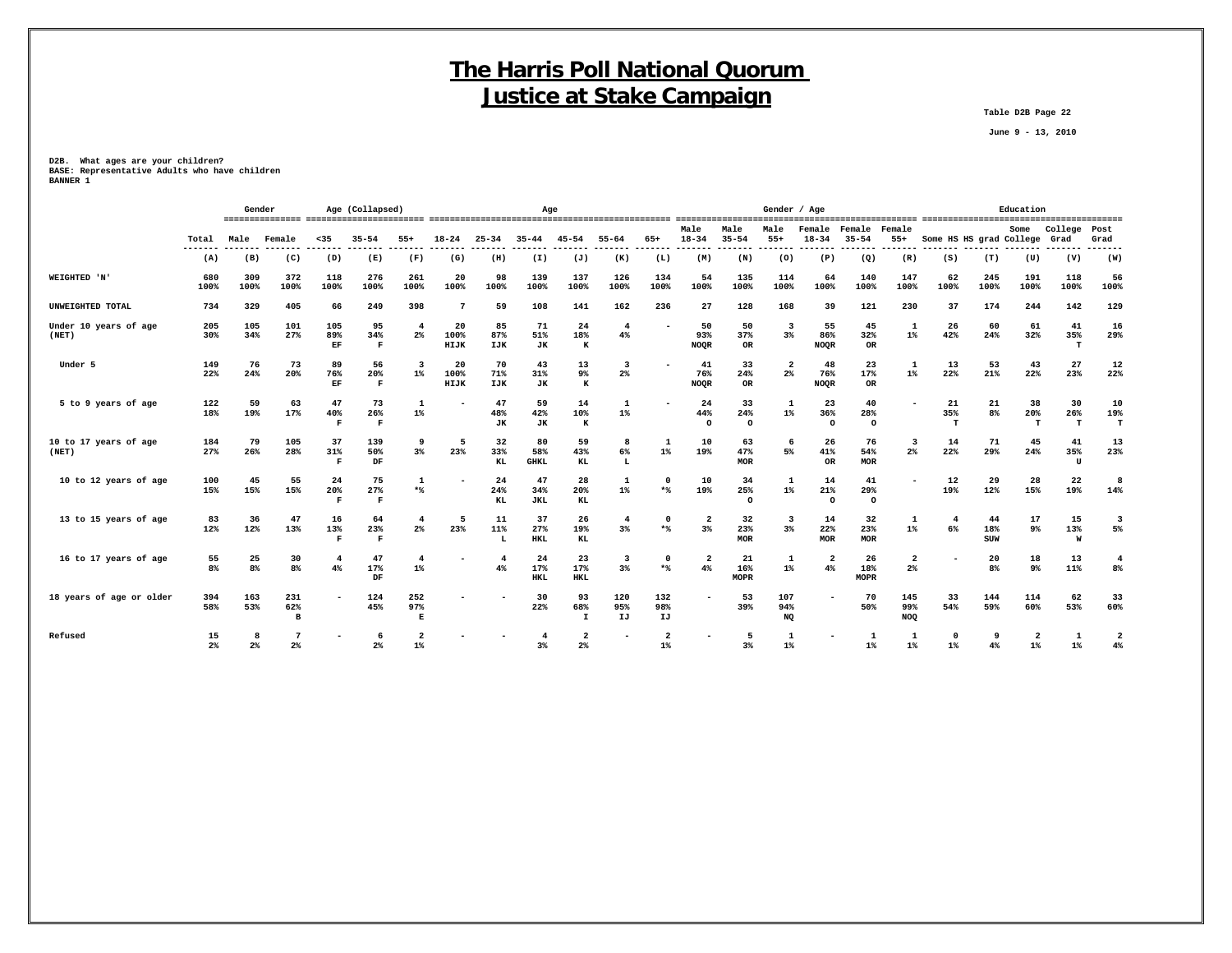**Table D2B Page 23**

 **June 9 - 13, 2010**

**D2B. What ages are your children? BASE: Representative Adults who have children BANNER 2**

|                                               |                           |                           | Income                   |                               |                          |                          |                  |                           | Employed                   |                                   |                 |                    |                            | Marital status          |                                       |                               |
|-----------------------------------------------|---------------------------|---------------------------|--------------------------|-------------------------------|--------------------------|--------------------------|------------------|---------------------------|----------------------------|-----------------------------------|-----------------|--------------------|----------------------------|-------------------------|---------------------------------------|-------------------------------|
| Total                                         | $15K$                     |                           |                          | 15-<35K 35-<50K 50-<75K <100K | $75 -$                   | $100K+$                  | Yes              | No                        | Retired                    | Home-<br>maker                    | Work<br>Women   | Work<br>Women /    |                            | Single/<br>never        | Child Married married Div/Sep Widowed |                               |
| (A)                                           | (B)                       | (C)                       | (D)                      | (E)                           | (F)                      | (G)                      | (H)              | (I)                       | (J)                        | (K)                               | (L)             | (M)                | (N)                        | (0)                     | (P)                                   | (Q)                           |
| WEIGHTED 'N'<br>680<br>100%                   | 63<br>100%                | 136<br>100%               | 69<br>100%               | 99<br>100%                    | 77<br>100%               | 113<br>100%              | 370<br>100%      | 306<br>100%               | 151<br>100%                | 79<br>100%                        | 172<br>100%     | 118<br>100%        | 475<br>100%                | 55<br>100%              | 87<br>100%                            | 58<br>100%                    |
| UNWEIGHTED TOTAL<br>734                       | 50                        | 127                       | 76                       | 107                           | 83                       | 144                      | 374              | 354                       | 221                        | 68                                | 179             | 98                 | 486                        | 36                      | 109                                   | 96                            |
| Under 10 years of age<br>205<br>30%<br>(NET)  | 21<br>33%                 | 42<br>31%                 | 19<br>27%                | 32<br>33%                     | 27<br>35%                | 40<br>36%                | 138<br>37%<br>IJ | 66<br>21%<br>J            | $\mathbf{2}$<br>2%         | 32<br>41%<br>IJ                   | 62<br>36%<br>IJ | 61<br>51%<br>HIJL  | 150<br>32%<br>Q            | 30<br>55%<br>NPQ        | 21<br>24%<br>Q                        | $\overline{\mathbf{3}}$<br>5% |
| Under 5<br>149<br>22%                         | 16<br>26%                 | 37<br>27%                 | 15<br>22%                | 21<br>21%                     | 20<br>26%                | 25<br>22%                | 102<br>28%<br>IJ | 45<br>15%<br>J            | $\mathbf{2}$<br>$1\%$      | 19<br>24%<br>J                    | 44<br>26%<br>IJ | 43<br>36%<br>IJ    | 109<br>23%<br><b>PQ</b>    | 26<br>48%<br><b>NPO</b> | 9<br>11%<br>$\mathbf{Q}$              | $\overline{a}$<br>4%          |
| 5 to 9 years of age<br>122<br>18%             | 15<br>23%<br>$\mathtt{C}$ | 13<br>10%                 | 15<br>22%<br>c           | 19<br>19%                     | 13<br>17%                | 32<br>28%<br>C           | 77<br>21%<br>IJ  | 44<br>15%<br>J            | $\mathbf 1$<br>$*$         | 25<br>32%<br>IJ                   | 36<br>21%<br>J  | 36<br>30%<br>IJ    | 93<br>20%<br>Q             | 10<br>17%<br>$\Omega$   | 17<br>20%<br>$\mathbf{Q}$             | $\overline{a}$<br>4%          |
| 10 to 17 years of age<br>184<br>27%<br>(NET)  | 15<br>24%                 | 30<br>22%                 | 14<br>20%                | 33<br>33%                     | 37<br>48%<br><b>BCDG</b> | 35<br>31%                | 136<br>37%<br>IJ | 47<br>16%<br>J            | 3<br>2%                    | 25<br>32%<br>IJ                   | 69<br>40%<br>IJ | 66<br>56%<br>HIJKL | 143<br>30%<br>$\mathbf{Q}$ | 15<br>27%<br>$\Omega$   | 24<br>28%<br>Q                        | $\mathbf 0$<br>$1\%$          |
| 10 to 12 years of age<br>100<br>15%           | 15<br>23%<br>CD           | 11<br>8%                  | 5<br>7%                  | 20<br>20%<br>CD               | 20<br>25%<br>CD          | 20<br>18%<br>CD          | 70<br>19%<br>IJ  | 30<br>10%<br>J            | 1<br>$1\%$                 | 17<br>21%<br>J                    | 34<br>20%<br>IJ | 32<br>27%<br>IJ    | 74<br>15%                  | 13<br>23%               | 13<br>15%                             | $\overline{\phantom{a}}$      |
| 13 to 15 years of age<br>83<br>12%            | $\mathbf{1}$<br>$1\%$     | 19<br>14%<br>$\, {\bf B}$ | 10<br>15%<br>в           | 12<br>13%<br>$\mathbf{B}$     | 20<br>26%<br><b>BEG</b>  | 14<br>12%<br>в           | 68<br>18%<br>IJ  | 15<br>5%<br>J             | 1<br>$1\%$                 | 8<br>10%                          | 35<br>20%<br>IJ | 34<br>28%<br>IJK   | 71<br>15%<br>$\circ$       | 1<br>$1\%$              | 12<br>13%<br>$\circ$                  |                               |
| 16 to 17 years of age<br>55<br>8 <sup>°</sup> | 1<br>2%                   | 5<br>4%                   | $\overline{4}$<br>5%     | 14<br>14%<br>BC               | 13<br>16%<br>вc          | $7\phantom{.0}$<br>$7\%$ | 45<br>12%<br>IJ  | 10<br>$3\%$<br>J          | 1<br>$1\%$                 | 4<br>6%                           | 24<br>14%<br>IJ | 23<br>20%<br>IJK   | 47<br>10%<br>Q             | 3<br>5%                 | $\overline{4}$<br>$4\%$               | $\mathbf 0$<br>$1\%$          |
| 18 years of age or older<br>394<br>58%        | 38<br>59%                 | 81<br>59%<br>F            | 45<br>65%<br>$\mathbf F$ | 50<br>50%                     | 33<br>43%                | 63<br>56%                | 169<br>46%<br>М  | 222<br>73%<br><b>HKLM</b> | 145<br>96%<br><b>HIKLM</b> | 38<br>49%<br>М                    | 83<br>48%<br>M  | 32<br>27%          | 269<br>57%<br>$\circ$      | 20<br>36%               | 49<br>56%                             | 54<br>93%<br><b>NOP</b>       |
| Refused<br>15<br>2%                           | 0<br>$*$                  | 5<br>4%                   |                          | 1<br>$1\%$                    |                          |                          | 6<br>2%          | 8<br>3%                   | 2<br>2%                    | $\overline{4}$<br>6%<br><b>HL</b> | 1<br>$*$        |                    | 11<br>2%                   | 1<br>2 <sup>8</sup>     | 1<br>$1\%$                            | 1<br>$1\%$                    |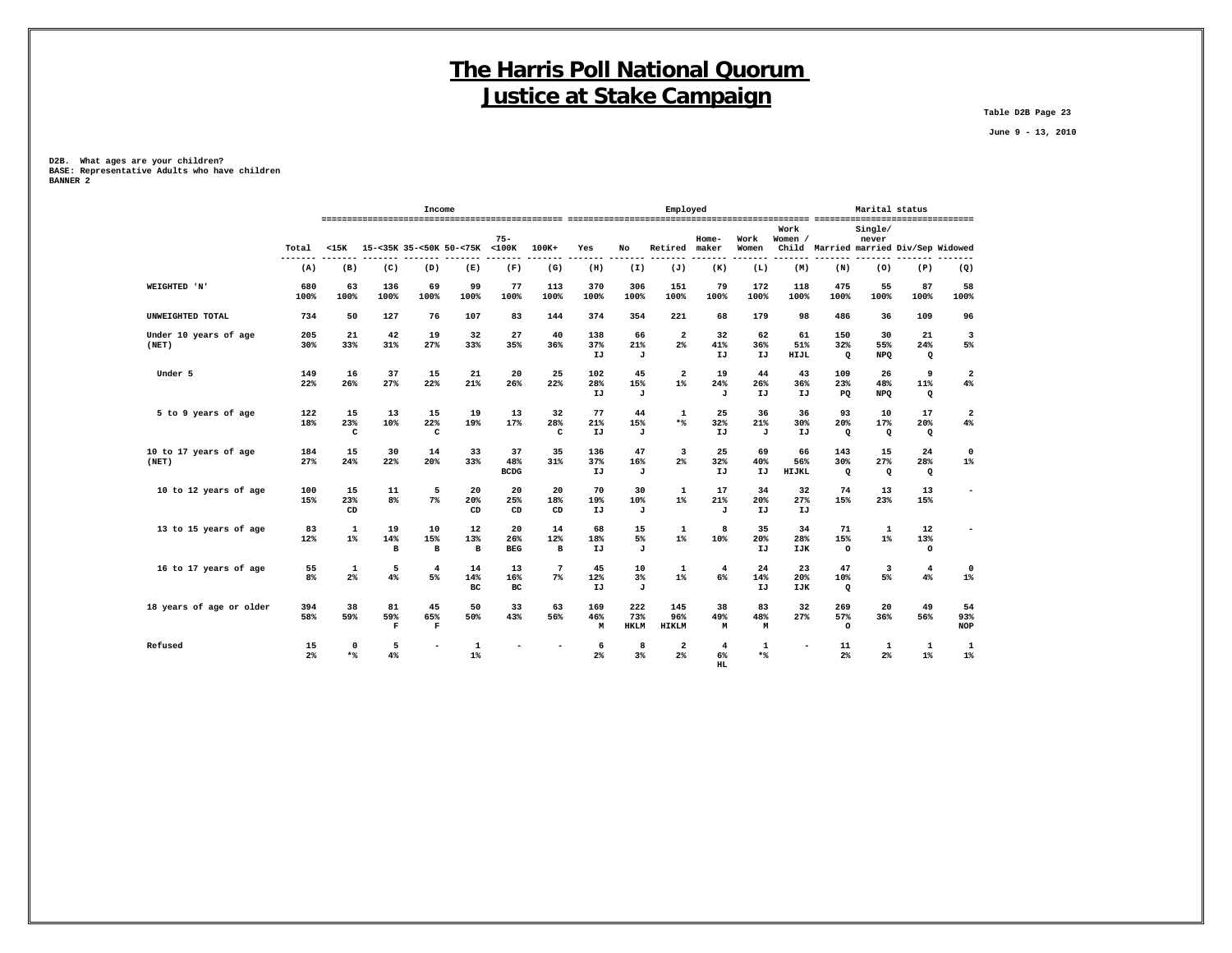**Table D2B Page 24**

 **June 9 - 13, 2010**

**D2B. What ages are your children? BASE: Representative Adults who have children BANNER 3**

|                          |                     |                     | Region               |                                  |          |            | Ethnicity       |                          |                         |         | Party ID                         |                                  |
|--------------------------|---------------------|---------------------|----------------------|----------------------------------|----------|------------|-----------------|--------------------------|-------------------------|---------|----------------------------------|----------------------------------|
|                          |                     | North-              |                      |                                  |          |            |                 |                          |                         |         |                                  |                                  |
|                          | Total<br>---------- | East                | Midwest              | South                            | West     | White      | Black           | Hispanic                 | Other                   |         | Total GOP Total DEM Total IND    | ----                             |
|                          | (A)                 | (B)                 | (C)                  | (D)                              | (E)      | (F)        | (G)             | (H)                      | (I)                     | (J)     | (K)                              | (L)                              |
| WEIGHTED 'N'             | 680                 | 141                 | 168                  | 230                              | 141      | 484        | 65              | 75                       | 41                      | 189     | 198                              | 230                              |
|                          | 100%                | 100%                | 100%                 | 100%                             | 100%     | 100%       | 100%            | 100%                     | 100%                    | 100%    | 100%                             | 100%                             |
| UNWEIGHTED TOTAL         | 734                 | 156                 | 181                  | 248                              | 149      | 589        | 44              | 36                       | 45                      | 212     | 215                              | 252                              |
| Under 10 years of age    | 205                 | 57                  | 49                   | 69                               | 30       | 131        | 21              | 34                       | 17                      | 53      | 54                               | 82                               |
| (NET)                    | 30%                 | 40%<br>$\mathbf E$  | 29%                  | 30%                              | 22%      | 27%        | 32%             | 45%                      | 43%                     | 28%     | 27%                              | 36%                              |
| Under 5                  | 149                 | 39                  | 35                   | 53                               | 22       | 90         | 16              | 30                       | 11                      | 39      | 39                               | 63                               |
|                          | 22%                 | 27%<br>$\mathbf E$  | 21%                  | 23%                              | 16%      | 19%        | 24%             | 40%<br>$\mathbf F$       | 27%                     | 21%     | 20%                              | 28%                              |
| 5 to 9 years of age      | 122                 | 38                  | 34                   | 35                               | 15       | 80         | $7\phantom{.0}$ | 21                       | 13                      | 36      | 32                               | 44                               |
|                          | 18%                 | 27%<br>$_{\rm DE}$  | 20%<br>$\mathbf E$   | 15%                              | 10%      | 17%        | 12%             | 28%                      | 32%<br>$_{\rm FG}$      | 19%     | 16%                              | 19%                              |
| 10 to 17 years of age    | 184                 | 46                  | 36                   | 69                               | 33       | 117        | 25              | 32                       | 10                      | 60      | 51                               | 60                               |
| (NET)                    | 27%                 | 33%                 | 22%                  | 30%                              | 23%      | 24%        | 39%             | 42%                      | 24%                     | 32%     | 26%                              | 26%                              |
| 10 to 12 years of age    | 100                 | 24                  | 20                   | 39                               | 17       | 62         | 15              | 17                       | 6                       | 34      | 27                               | 27                               |
|                          | 15%                 | 17%                 | 12%                  | 17%                              | 12%      | 13%        | 23%             | 22%                      | 14%                     | 18%     | 14%                              | 12%                              |
| 13 to 15 years of age    | 83                  | 23                  | 12                   | 36                               | 13       | 54         | 10              | 15                       | $\overline{4}$          | 25      | 19                               | 34                               |
|                          | 12%                 | 16%<br>$\mathbf{C}$ | 7%                   | 16%<br>C                         | 9%       | 11%        | 15%             | 21%                      | 11%                     | 13%     | 10%                              | 15%                              |
| 16 to 17 years of age    | 55                  | 18                  | 14                   | 12                               | 12       | 40         | $7\phantom{.0}$ | 6                        | $\overline{\mathbf{2}}$ | 21      | 15                               | 16                               |
|                          | 8%                  | 12%<br>D            | 8%                   | 5%                               | 8%       | 8%         | 10%             | $9\%$                    | 6%                      | 11%     | 8%                               | $7\%$                            |
| 18 years of age or older | 394                 | 65                  | 103                  | 130                              | 95       | 307        | 31              | 29                       | 20                      | 109     | 126                              | 122                              |
|                          | 58%                 | 46%                 | 61%<br>в             | 57%                              | 67%<br>в | 63%<br>н   | 48%             | 40%                      | 49%                     | 58%     | 64%                              | 53%                              |
|                          |                     |                     |                      |                                  |          |            |                 |                          |                         |         |                                  |                                  |
| Refused                  | 15<br>2%            | 3<br>$2\%$          | $\overline{7}$<br>4% | $\overline{\mathbf{2}}$<br>$1\%$ | 3<br>2%  | 5<br>$1\%$ |                 | $\overline{\phantom{a}}$ | 1<br>$2\%$              | 3<br>2% | $\overline{\mathbf{2}}$<br>$1\%$ | $\overline{\mathbf{3}}$<br>$1\%$ |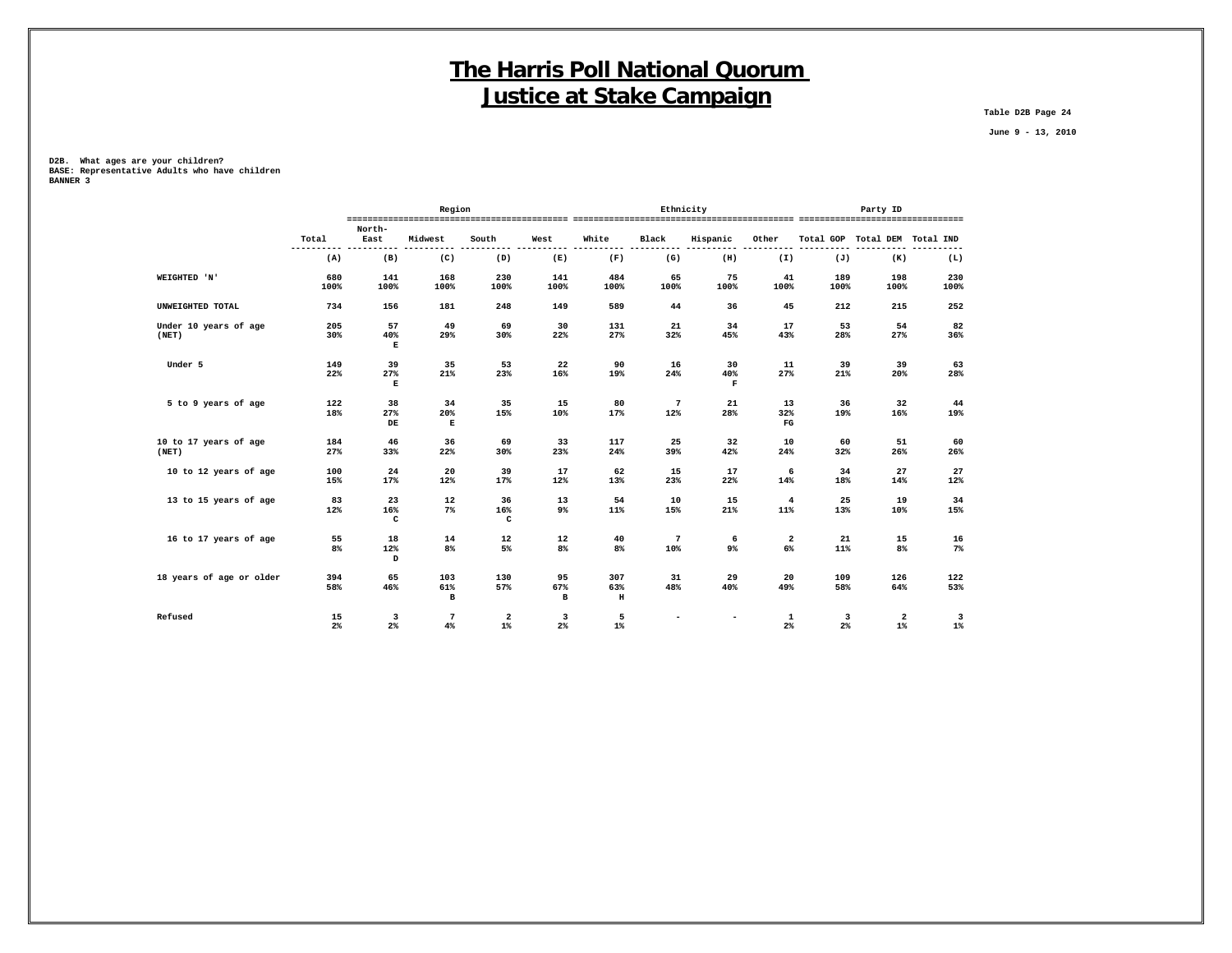**June 9 - 13, 2010**

**D3. What is the highest level of school you have completed or the highest degree you have received? BASE: Representative Adults BANNER 1**

|                                                                        |                | Gender                           |                      |                          | Age (Collapsed)           |                        |                                  |                       |                | Age                              |                      |                         |                              |                           |                                  | Gender / Age                     |                           |                           |                         |             | Education   |             |                 |
|------------------------------------------------------------------------|----------------|----------------------------------|----------------------|--------------------------|---------------------------|------------------------|----------------------------------|-----------------------|----------------|----------------------------------|----------------------|-------------------------|------------------------------|---------------------------|----------------------------------|----------------------------------|---------------------------|---------------------------|-------------------------|-------------|-------------|-------------|-----------------|
|                                                                        |                |                                  |                      |                          |                           |                        |                                  |                       |                |                                  |                      |                         | --------------------<br>Male | Male                      | Male                             | Female                           | Female                    | Female                    |                         |             | Some        | College     | -------<br>Post |
|                                                                        | Total<br>$---$ | Male                             | Female               | $35$                     | $35 - 54$                 | $55+$                  | 18-24                            | $25 - 34$             | $35 - 44$      | $45 - 54$                        | $55 - 64$            | $65+$                   | $18 - 34$                    | $35 - 54$                 | $55+$<br>.                       | $18 - 34$                        | $35 - 54$<br>-----        | $55+$                     | Some HS HS grad College |             |             | Grad        | Grad            |
|                                                                        | (A)            | (B)                              | (C)                  | (D)                      | (E)                       | (F)                    | (G)                              | (H)                   | (I)            | (J)                              | (K)                  | (L)                     | (M)                          | (N)                       | (0)                              | (P)                              | (Q)                       | (R)                       | (S)                     | (T)         | (U)         | (V)         | (W)             |
| <b>WEIGHTED 'N'</b>                                                    | 1,004<br>100%  | 489<br>100%                      | 515<br>100%          | 302<br>100%              | 359<br>100%               | 304<br>100%            | 134<br>100%                      | 167<br>100%           | 181<br>100%    | 178<br>100%                      | 149<br>100%          | 155<br>100%             | 162<br>100%                  | 179<br>100%               | 134<br>100%                      | 139<br>100%                      | 180<br>100%               | 170<br>100%               | 89<br>100%              | 368<br>100% | 273<br>100% | 192<br>100% | 70<br>100%      |
| UNWEIGHTED TOTAL                                                       | 1,004          | 483                              | 521                  | 153                      | 329                       | 484                    | 55                               | 98                    | 140            | 189                              | 202                  | 282                     | 86                           | 176                       | 204                              | 67                               | 153                       | 280                       | 52                      | 235         | 327         | 213         | 162             |
| Some High School (NET)                                                 | 89<br>9%       | 45<br>9%                         | 43<br>8%             | 36<br>12%<br>Е           | 20<br>6%                  | 28<br>9%<br>Е          | 18<br>13%<br>J                   | 19<br>11%<br>JК       | 17<br>9%<br>J  | 4<br>2%                          | 7<br>5%              | 21<br>13%<br>JK         | 26<br>16%<br>NOQ             | 6<br>$4\%$                | 10<br>$7\%$                      | 10<br>$7\%$                      | 14<br>8 <sup>8</sup>      | 18<br>11%<br>N            | 89<br>100%              |             |             |             |                 |
| Less than high school<br>$(grades 1-8)$                                | 24<br>$2\%$    | 10<br>$2\%$                      | 14<br>$3\%$          | 3<br>$1\%$               | $7\phantom{1}$<br>$2\%$   | 13<br>4%<br>${\tt DE}$ | $\overline{\mathbf{3}}$<br>$2\%$ |                       | 7<br>4%        |                                  | 3<br>$2\%$           | 10<br>6%<br>K           | 3<br>$2\%$                   | $\mathbf{2}$<br>$1\%$     | $\overline{\mathbf{3}}$<br>$2\%$ |                                  | $\overline{4}$<br>$2\%$   | 10<br>6%<br><b>MNOQ</b>   | 24<br>27%               |             |             |             |                 |
| Completed some high<br>school (grades $9 - 11$ ,<br>12 but no diploma) | 64<br>6%       | 35<br>$7\%$                      | 29<br>6%             | 33<br>11%<br>EF          | 14<br>4%                  | 15<br>5%               | 14<br>11%                        | 19<br>11%<br>JК       | 10<br>6%       | $\overline{4}$<br>$2\%$          | $\overline{4}$<br>3% | 11<br>$7\%$<br>JK       | 23<br>14%<br>NOQR            | $\overline{4}$<br>$2\%$   | 7<br>5%                          | 10<br>$7\%$                      | 10<br>5%                  | 8<br>5%                   | 64<br>73%               |             |             |             |                 |
| High school graduate                                                   | 368<br>37%     | 187<br>38%                       | 181<br>35%           | 127<br>42%               | 119<br>33%                | 113<br>37%             | 77<br>57%<br>HIJKL               | 50<br>30%             | 55<br>30%      | 64<br>36%                        | 53<br>36%            | 60<br>39%               | 72<br>44%                    | 64<br>36%                 | 48<br>36%                        | 55<br>39%                        | 55<br>30%                 | 64<br>38%                 |                         | 368<br>100% |             |             |                 |
| Some College (NET)                                                     | 273<br>27%     | 121<br>25%                       | 152<br>30%           | 75<br>25%                | 104<br>29%                | 87<br>29%              | 27<br>20%                        | 48<br>28%             | 52<br>29%      | 52<br>29%                        | 45<br>30%            | 42<br>27%               | 31<br>19%                    | 51<br>28%                 | 35<br>26%                        | 43<br>31%                        | 53<br>29%                 | 52<br>30%                 |                         |             | 273<br>100% |             |                 |
| Completed some college                                                 | 190<br>19%     | 83<br>17%                        | 107<br>21%           | 52<br>17%                | 69<br>19%                 | 63<br>21%              | 26<br>19%                        | 26<br>16%             | 34<br>19%      | 35<br>20%                        | 31<br>21%            | 32<br>21%               | 20<br>13%                    | 34<br>19%                 | 26<br>20%                        | 32<br>23%                        | 36<br>20%                 | 37<br>22%                 |                         |             | 190<br>70%  |             |                 |
| Associate's degree                                                     | 83<br>8%       | 38<br>$8\%$                      | 45<br>$9\%$          | 22<br>$7\%$              | 34<br>10%                 | 23<br>8%               | 1<br>$1\%$                       | 21<br>13%<br>G        | 18<br>10%<br>G | 16<br>9%<br>G                    | 13<br>9%<br>G        | 10<br>6%                | 11<br>$7\%$                  | 17<br>9%                  | 9<br>$7\%$                       | 12<br>8%                         | 17<br>10%                 | 15<br>$9\%$               |                         |             | 83<br>30%   |             |                 |
| College Graduate (NET)                                                 | 192<br>19%     | 102<br>21%                       | 90<br>17%            | 57<br>19%                | 86<br>24%<br>$\mathbf{F}$ | 44<br>15%              | 13<br>10%                        | 44<br>26%<br>GL       | 43<br>24%<br>L | 43<br>24%<br>GL                  | 30<br>20%<br>L       | 14<br>9%                | 32<br>19%                    | 44<br>25%<br>R            | 24<br>18%                        | 25<br>18%                        | 41<br>23%<br>$\mathbf R$  | 20<br>12%                 |                         |             |             | 192<br>100% |                 |
| Bachelor's degree<br>(e.g., B.A., A.B.,)<br>B.S.                       | 175<br>17%     | 95<br>19%                        | 80<br>16%            | 55<br>18%                | 79<br>22%<br>$\mathbf{F}$ | 39<br>13%              | 12<br>9%                         | 43<br>26%<br>GL       | 40<br>22%<br>L | 38<br>22%<br>L                   | 27<br>18%<br>г       | 12<br>8%                | 31<br>19%                    | 42<br>23%<br>$\, {\bf R}$ | 21<br>16%                        | 24<br>17%                        | 37<br>20%<br>$\mathbb{R}$ | 18<br>10%                 |                         |             |             | 175<br>91%  |                 |
| Completed some<br>graduate school (but<br>no post-graduate<br>degree)  | 17<br>2%       | $7\phantom{.0}$<br>$1\%$         | 10<br>2%             | $\overline{a}$<br>$1\%$  | -7<br>2 <sup>°</sup>      | 5<br>$2\%$             | 1<br>$1\%$                       | 1<br>$1\%$            | 3<br>$1\%$     | 5<br>3%                          | 3<br>2%              | $\overline{2}$<br>$1\%$ | $^{\circ}$<br>$*$            | -3<br>2 <sup>8</sup>      | 3<br>2 <sup>°</sup>              | $\overline{\mathbf{2}}$<br>$1\%$ | 5<br>$3*$                 | 3<br>2 <sup>8</sup>       |                         |             |             | 17<br>9%    |                 |
| Post-graduate degree                                                   | 70<br>$7\%$    | 32<br>$7\%$                      | 38<br>$7\%$          | $7\phantom{.0}$<br>$2\%$ | 29<br>8%                  | 32<br>10%<br>D         |                                  | $7\phantom{.0}$<br>4% | 15<br>8%       | 14<br>8 <sup>°</sup>             | 13<br>$9\%$          | 18<br>12%               | 1<br>$1\%$                   | 13<br>$7\%$               | 17<br>12%<br>M                   | 6<br>4%                          | 16<br>9 <sup>°</sup>      | 15<br>9 <sup>°</sup><br>M |                         |             |             |             | 70<br>100%      |
| Don't know/not sure/<br>Refused                                        | 13<br>$1\%$    | $\overline{\mathbf{3}}$<br>$1\%$ | 10<br>2 <sup>°</sup> | $\mathbf{1}$<br>$*$      | -2<br>$*$                 | 1<br>**                |                                  | $\mathbf{1}$<br>**    | -1<br>**       | $\mathbf{1}$<br>$1$ <sup>*</sup> | **                   | -1<br>**                | $\Omega$<br>$*$              |                           | $1\%$                            | $\Omega$<br>$*$                  | -2<br>$1\%$               | $\mathbf{1}$<br>$*$       |                         |             |             |             |                 |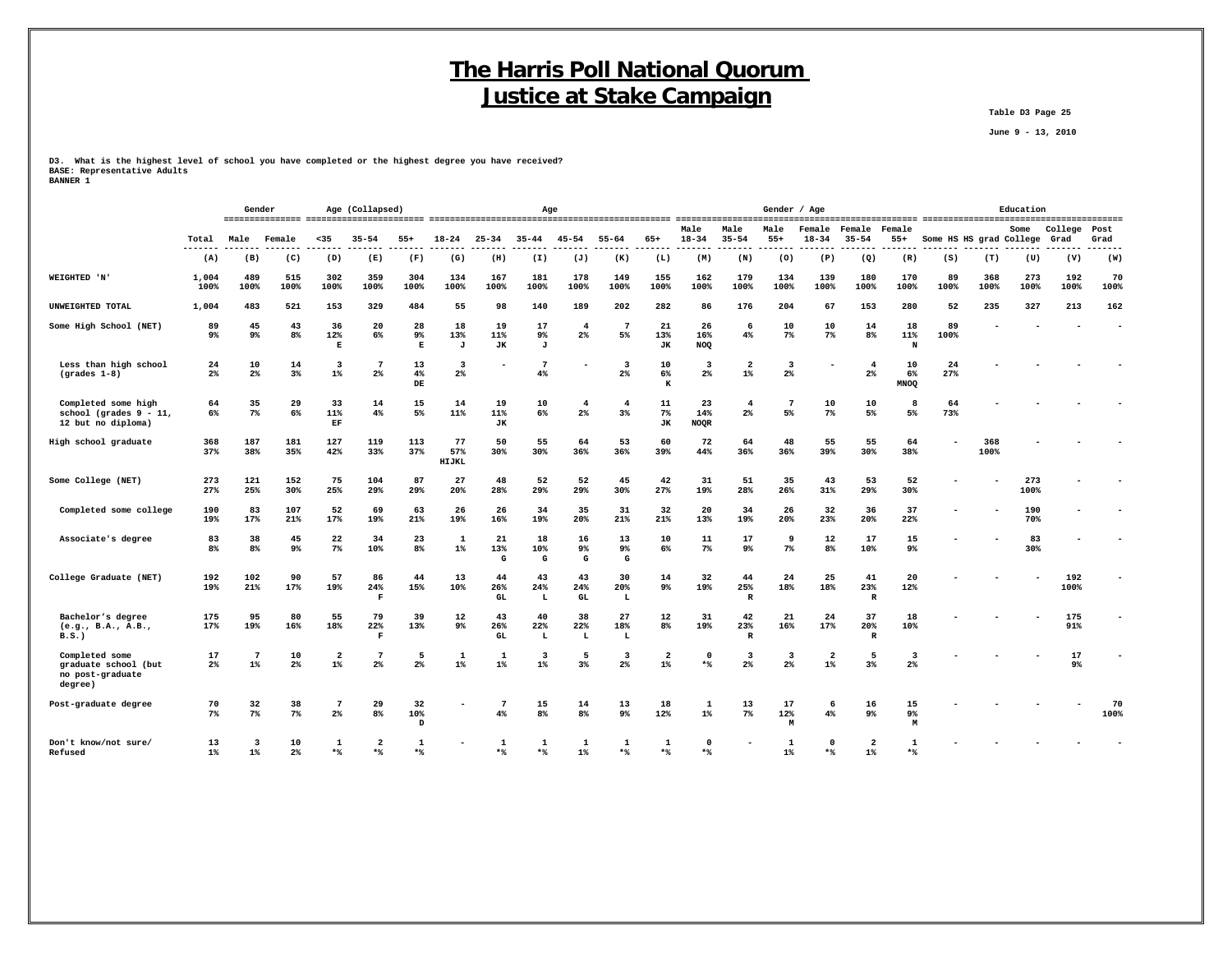**Table D3 Page 26**

 **June 9 - 13, 2010**

**D3. What is the highest level of school you have completed or the highest degree you have received? BASE: Representative Adults BANNER 2**

|                                                                        |                      |                               |                                  | Income                   |                                |                                           |                           |                      |                              | Employed                            |                                  |                           |                                  |                                       | Marital status                   |                                  |                               |
|------------------------------------------------------------------------|----------------------|-------------------------------|----------------------------------|--------------------------|--------------------------------|-------------------------------------------|---------------------------|----------------------|------------------------------|-------------------------------------|----------------------------------|---------------------------|----------------------------------|---------------------------------------|----------------------------------|----------------------------------|-------------------------------|
|                                                                        | Total                | $15K$                         |                                  |                          | 15-<35K 35-<50K 50-<75K <100K  | $75 -$                                    | 100K+                     | Yes                  | No                           | Retired                             | Home-<br>maker                   | Work<br>Women             | Work<br>Women /                  | Child Married married Div/Sep Widowed | Single/<br>never                 |                                  |                               |
|                                                                        | (A)                  | (B)                           | (C)                              | (D)                      | (E)                            | (F)                                       | (G)                       | (H)                  | (I)                          | (J)                                 | (K)                              | (L)                       | (M)                              | (N)                                   | (0)                              | (P)                              | (Q)                           |
| WEIGHTED 'N'                                                           | 1,004<br>100%        | 113<br>100%                   | 206<br>100%                      | 107<br>100%              | 138<br>100%                    | 113<br>100%                               | 144<br>100%               | 536<br>100%          | 454<br>100%                  | 182<br>100%                         | 92<br>100%                       | 226<br>100%               | 118<br>100%                      | 569<br>100%                           | 240<br>100%                      | 112<br>100%                      | 69<br>100%                    |
| UNWEIGHTED TOTAL                                                       | 1,004                | 84                            | 175                              | 104                      | 143                            | 119                                       | 175                       | 511                  | 478                          | 277                                 | 78                               | 224                       | 98                               | 567                                   | 165                              | 138                              | 117                           |
| Some High School (NET)                                                 | 89<br>9%             | 26<br>23%<br>DEF              | 25<br>12%<br>F                   | 10<br>9%<br>$\mathbf F$  | 9<br>$7\%$                     | $\overline{\mathbf{2}}$<br>$2\%$          |                           | 34<br>6%             | 54<br>12%<br><b>HLM</b>      | 17<br>9%                            | 21<br>23%<br>HIJLM               | 14<br>6%                  | 6<br>5%                          | 20<br>$3\%$                           | 35<br>15%<br>N                   | 19<br>17%<br>N                   | 15<br>22%<br>N                |
| Less than high school<br>$(grades 1-8)$                                | 24<br>2 <sup>°</sup> | 9<br>8%                       | 5<br>$3\%$                       | 1<br>$1\%$               | $\mathbf{2}$<br>2 <sup>°</sup> |                                           |                           | 12<br>2 <sup>8</sup> | 12<br>3%                     | 9<br>5%<br>K                        | 1<br>$1\%$                       | $7\phantom{.0}$<br>3%     | 4<br>4%                          | 1<br>$\star$ $\uparrow$               | 9<br>$4\%$<br>N                  | $\overline{4}$<br>4%             | 9<br>14%<br><b>NOP</b>        |
| Completed some high<br>school (grades $9 - 11$ ,<br>12 but no diploma) | 64<br>6%             | 17<br>15%<br>EF               | 19<br>9%<br>F                    | 9<br>8%<br>$\mathbf F$   | $7\phantom{.0}$<br>5%          | $\overline{\mathbf{2}}$<br>2 <sup>°</sup> |                           | 22<br>4%             | 42<br>9 <sup>°</sup><br>HJLM | 8<br>5%                             | 20<br>22%<br>HIJLM               | $7\phantom{.0}$<br>$3\%$  | $\overline{\mathbf{2}}$<br>$2\%$ | 19<br>3%                              | 26<br>11%<br>N                   | 14<br>13%<br>N                   | 6<br>8%                       |
| High school graduate                                                   | 368<br>37%           | 57<br>51%<br><b>DEFG</b>      | 105<br>51%<br><b>DEFG</b>        | 35<br>33%                | 43<br>31%                      | 39<br>34%<br>G                            | 34<br>23%                 | 176<br>33%           | 187<br>41%<br><b>HLM</b>     | 68<br>37%<br>L                      | 28<br>30%                        | 61<br>27%                 | 35<br>29%                        | 195<br>34%                            | 101<br>42%                       | 39<br>35%                        | 29<br>43%                     |
| Some College (NET)                                                     | 273<br>27%           | 22<br>19%                     | 50<br>24%                        | 45<br>42%<br><b>BCFG</b> | 48<br>35%<br>G                 | 28<br>25%                                 | 27<br>19%                 | 144<br>27%           | 126<br>28%                   | 48<br>26%                           | 26<br>28%                        | 74<br>33%                 | 38<br>32%                        | 162<br>28%                            | 55<br>23%                        | 37<br>33%                        | 18<br>26%                     |
| Completed some college                                                 | 190<br>19%           | 15<br>14%                     | 36<br>17%                        | 29<br>27%<br>G           | 34<br>24%<br>G                 | 19<br>17%                                 | 18<br>13%                 | 91<br>17%            | 98<br>22%                    | 35<br>19%                           | 18<br>19%                        | 44<br>20%                 | 16<br>13%                        | 105<br>18%                            | 42<br>17%                        | 29<br>25%                        | 13<br>19%                     |
| Associate's degree                                                     | 83<br>8 <sup>8</sup> | 6<br>6%                       | 14<br>7%                         | 16<br>15%                | 14<br>10%                      | 10<br>9%                                  | 8<br>$6\%$                | 54<br>10%            | 28<br>6%                     | 12<br>7%                            | 8<br>$9\%$                       | 30<br>13%<br>$\mathbf{I}$ | 23<br>19%<br>IJ                  | 57<br>10%                             | 13<br>5%                         | 8<br>$7\%$                       | 5<br>$7\%$                    |
| College Graduate (NET)                                                 | 192<br>19%           | $\overline{\mathbf{4}}$<br>4% | 23<br>11%                        | 14<br>13%                | 29<br>21%<br>в                 | 36<br>32%<br><b>BCD</b>                   | 54<br>37%<br><b>BCDE</b>  | 136<br>25%<br>IJ     | 55<br>12%                    | 24<br>13%                           | 16<br>17%                        | 51<br>23%<br>IJ           | 22<br>19%                        | 134<br>24%<br>PQ                      | 40<br>17%<br>Q                   | 12<br>10%                        | 3<br>4%                       |
| Bachelor's degree<br>(e.g., B.A., A.B.,<br>B.S.                        | 175<br>17%           | $\overline{4}$<br>4%          | 21<br>10%                        | 12<br>12%                | 28<br>21%<br>$\, {\bf B}$      | 32<br>28%<br><b>BCD</b>                   | 49<br>34%<br><b>BCDE</b>  | 127<br>24%<br>IJ     | 47<br>10%                    | 19<br>10%                           | 14<br>15%                        | 47<br>21%<br>IJ           | 20<br>17%                        | 122<br>21%<br>PQ                      | 38<br>16%<br>$\mathbf Q$         | 10<br>9%                         | $\mathbf{2}$<br>4%            |
| Completed some<br>graduate school (but<br>no post-graduate<br>degree)  | 17<br>2%             | $\mathbf 0$<br>*%             | $\overline{\mathbf{2}}$<br>$1\%$ | 1<br>$1\%$               | $\mathbf 1$<br>$1\%$           | $\overline{4}$<br>4%                      | 5<br>4%                   | 9<br>$2\%$           | 8<br>$2\%$                   | 5<br>3%                             | $\overline{\mathbf{2}}$<br>$2\%$ | $\overline{4}$<br>$2\%$   | $\mathbf{2}$<br>2%               | 12<br>$2\%$                           | $\overline{\mathbf{2}}$<br>$1\%$ | $\overline{\mathbf{2}}$<br>$2\%$ | $\mathbf 1$<br>$1\%$          |
| Post-graduate degree                                                   | 70<br>7%             | $\overline{a}$<br>$2\%$       | $\overline{\mathbf{2}}$<br>$1\%$ | 3<br>$2\%$               | 8<br>6%                        | 8<br>$7\%$                                | 30<br>21%<br><b>BCDEF</b> | 45<br>8%             | 24<br>5%                     | 20<br>11%                           | $\overline{\mathbf{2}}$<br>$2\%$ | 26<br>11%                 | 17<br>14%                        | 53<br>9%                              | $\overline{7}$<br>3%             | 5<br>5%                          | $\overline{\mathbf{3}}$<br>5% |
| Don't know/not sure/<br>Refused                                        | 13<br>$1\%$          | 2<br>2 <sup>8</sup>           |                                  | $\mathbf 0$<br>$*$       | 0<br>$*$                       |                                           |                           | $\mathbf 1$<br>$*$   | 9<br>$2\%$<br>$\mathbf H$    | $7\phantom{.0}$<br>4%<br>$_{\rm H}$ | $\mathbf 0$<br>$*$               |                           |                                  | 6<br>$1\%$                            | 2<br>$1\%$                       | 1<br>$1\%$                       | 1<br>$1\%$                    |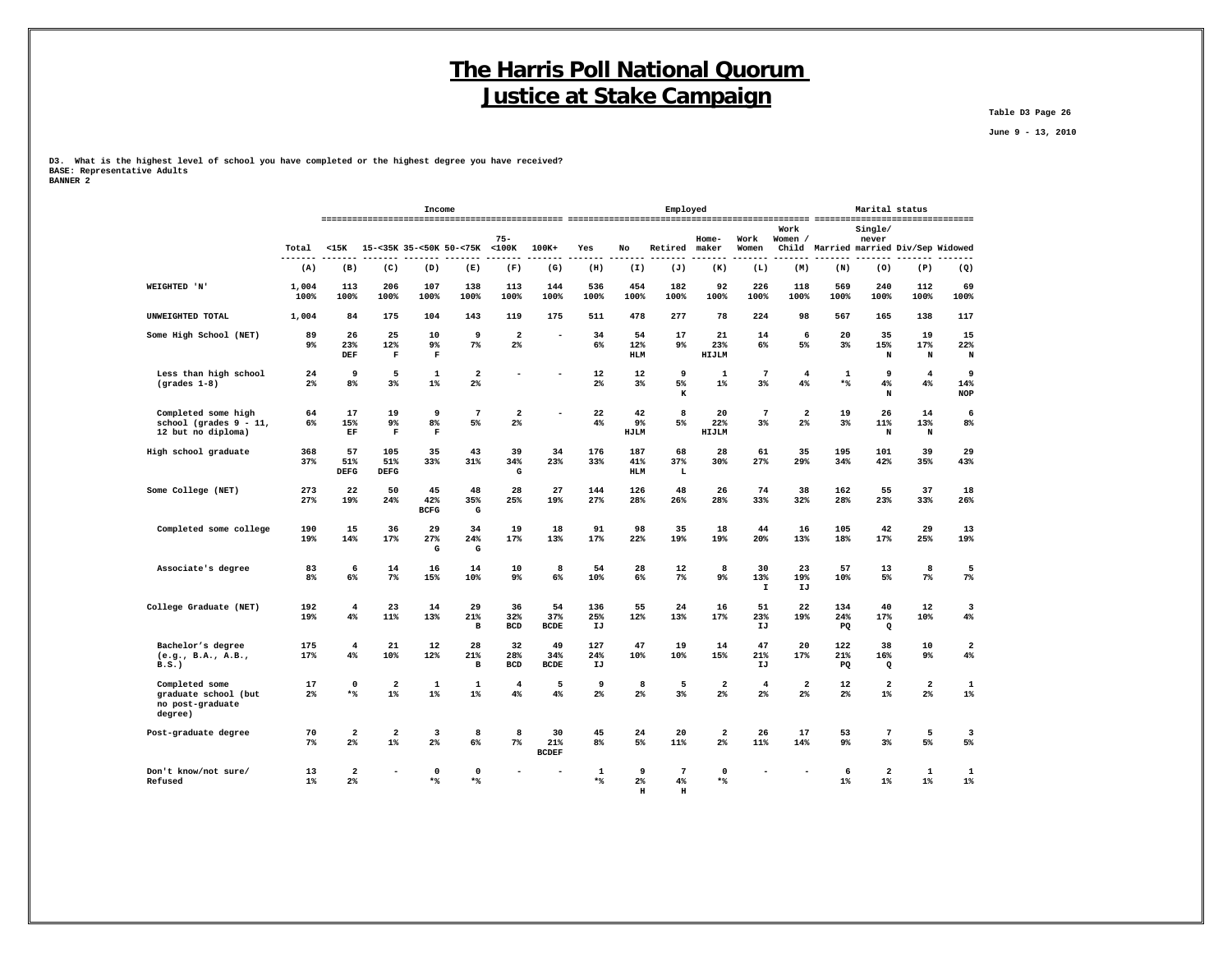**Table D3 Page 27**

 **June 9 - 13, 2010**

**D3. What is the highest level of school you have completed or the highest degree you have received? BASE: Representative Adults**

| -------       | ------------- |  |  |
|---------------|---------------|--|--|
| <b>RANNER</b> | ર<br>$\sim$   |  |  |
|               |               |  |  |

|                                                                        |                      |                      | Region      |                                  |                       |                           |                          | Ethnicity                |                           |                                  | Party ID                         |                 |
|------------------------------------------------------------------------|----------------------|----------------------|-------------|----------------------------------|-----------------------|---------------------------|--------------------------|--------------------------|---------------------------|----------------------------------|----------------------------------|-----------------|
|                                                                        |                      | North-               |             |                                  |                       |                           |                          |                          |                           |                                  |                                  |                 |
|                                                                        | Total                | East                 | Midwest     | South                            | West                  | White                     | Black                    | Hispanic                 | Other                     |                                  | Total GOP Total DEM Total IND    |                 |
|                                                                        | (A)                  | (B)                  | (C)         | (D)                              | (E)                   | (F)                       | (G)                      | (H)                      | (I)                       | (J)                              | (K)                              | (L)             |
| WEIGHTED 'N'                                                           | 1,004<br>100%        | 218<br>100%          | 225<br>100% | 334<br>100%                      | 227<br>100%           | 681<br>100%               | 110<br>100%              | 127<br>100%              | 56<br>100%                | 261<br>100%                      | 291<br>100%                      | 349<br>100%     |
| UNWEIGHTED TOTAL                                                       | 1,004                | 225                  | 232         | 330                              | 217                   | 793                       | 65                       | 54                       | 58                        | 283                              | 298                              | 334             |
| Some High School (NET)                                                 | 89<br>9%             | 17<br>8%             | 27<br>12%   | 30<br>9%                         | 15<br>$7\%$           | 43<br>6%                  | 13<br>12%                | 31<br>24%<br>FI          | $\mathbf{2}$<br>$4\%$     | 10<br>$4\%$                      | 20<br>$7\%$                      | 42<br>12%<br>JК |
| Less than high school<br>$(grades 1-8)$                                | 24<br>$2\%$          | 5<br>$2\%$           | 8<br>$3\%$  | 10<br>$3\%$                      | $\mathbf{2}$<br>$1\%$ | 15<br>$2\%$               | 6<br>5%                  | $\overline{4}$<br>3%     | ۰                         | 6<br>$2\%$                       | 8<br>$3\%$                       | 8<br>$2\%$      |
| Completed some high<br>school (grades $9 - 11$ ,<br>12 but no diploma) | 64<br>6%             | 12<br>$6\%$          | 19<br>8%    | 20<br>6%                         | 13<br>6%              | 28<br>4%                  | $7\phantom{.0}$<br>$7\%$ | 27<br>21%<br>FGI         | $\mathbf{2}$<br>4%        | $\overline{\mathbf{4}}$<br>$1\%$ | 11<br>4%                         | 34<br>10%<br>JК |
| High school graduate                                                   | 368<br>37%           | 90<br>41%<br>Е       | 77<br>34%   | 138<br>41%<br>Е                  | 64<br>28%             | 255<br>37%<br>$\mathbf I$ | 43<br>39%                | 48<br>38%                | 13<br>23%                 | 101<br>39%                       | 100<br>34%                       | 129<br>37%      |
| Some College (NET)                                                     | 273<br>27%           | 54<br>25%            | 61<br>27%   | 92<br>28%                        | 65<br>29%             | 191<br>28%                | 28<br>25%                | 26<br>21%                | 19<br>34%                 | 80<br>31%                        | 86<br>29%                        | 81<br>23%       |
| Completed some college                                                 | 190<br>19%           | 38<br>17%            | 40<br>18%   | 67<br>20%                        | 45<br>20%             | 135<br>20%                | 17<br>15%                | 15<br>12%                | 15<br>27%                 | 61<br>23%                        | 53<br>18%                        | 58<br>17%       |
| Associate's degree                                                     | 83<br>8 <sup>°</sup> | 16<br>8 <sup>°</sup> | 21<br>9%    | 25<br>8%                         | 21<br>$9\%$           | 56<br>8 <sup>8</sup>      | 11<br>10%                | 11<br>$9\%$              | $\overline{4}$<br>$7\%$   | 20<br>8 <sup>°</sup>             | 32<br>11%                        | 23<br>$7\%$     |
| College Graduate (NET)                                                 | 192<br>19%           | 42<br>19%            | 41<br>18%   | 50<br>15%                        | 60<br>27%<br>D        | 136<br>20%                | 18<br>17%                | 14<br>11%                | 18<br>31%<br>$\, {\bf H}$ | 53<br>20%                        | 58<br>20%                        | 71<br>20%       |
| Bachelor's degree<br>(e.g., B.A., A.B.,<br>B.S.                        | 175<br>17%           | 37<br>17%            | 38<br>17%   | 47<br>14%                        | 54<br>24%<br>D        | 124<br>18%                | 16<br>15%                | 13<br>11%                | 16<br>29%<br>$\, {\rm H}$ | 48<br>19%                        | 53<br>18%                        | 65<br>19%       |
| Completed some<br>graduate school (but<br>no post-graduate<br>degree)  | 17<br>2%             | 5<br>2%              | 3<br>$1\%$  | $\overline{\mathbf{3}}$<br>$1\%$ | 6<br>3%               | 12<br>$2\%$               | $\mathbf{2}$<br>2%       | 1<br>$1\%$               | $\mathbf{1}$<br>$2\%$     | $\overline{4}$<br>2 <sup>°</sup> | 5<br>2%                          | 6<br>$2\%$      |
| Post-graduate degree                                                   | 70<br>$7\%$          | 15<br>7%             | 12<br>5%    | 21<br>6%                         | 21<br>$9\%$           | 48<br>$7\%$               | $\overline{7}$<br>7%     | $7\phantom{.0}$<br>6%    | $\overline{4}$<br>$7\%$   | 17<br>$7\%$                      | 26<br>9%                         | 20<br>6%        |
| Don't know/not sure/<br>Refused                                        | 13<br>$1\%$          | 1<br>$*$ %           | 8<br>$3\%$  | $\overline{\mathbf{2}}$<br>$1\%$ | 2<br>$1\%$            | 8<br>$1\%$                | 1<br>$1\%$               | $\overline{\phantom{a}}$ | $\mathsf 0$<br>$1\%$      |                                  | $\overline{\mathbf{2}}$<br>$1\%$ | 6<br>$2\%$      |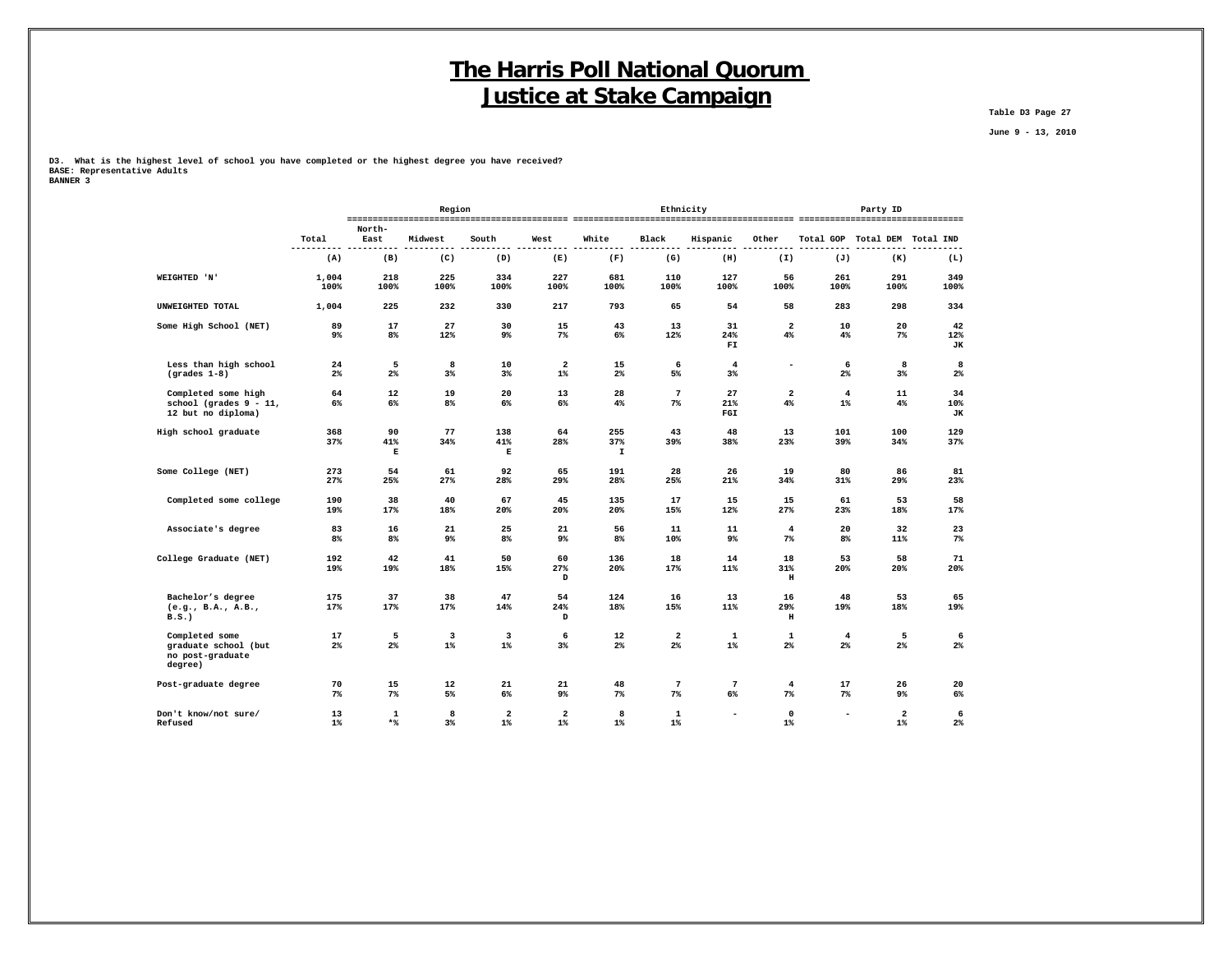**Table D4 Page 28**

 **June 9 - 13, 2010**

**D4. In politics today, do you usually think of yourself as a Republican, a Democrat, an Independent, or what? BASE: Representative Adults BANNER 1**

|                                  |                | Gender                   |                 |                      | Age (Collapsed)                            |                        |                     |                        |                | Age                  |                         |                                     |                          |                   | Gender / Age            |                      |                     |                           |                           |                      | Education               |                 |                          |
|----------------------------------|----------------|--------------------------|-----------------|----------------------|--------------------------------------------|------------------------|---------------------|------------------------|----------------|----------------------|-------------------------|-------------------------------------|--------------------------|-------------------|-------------------------|----------------------|---------------------|---------------------------|---------------------------|----------------------|-------------------------|-----------------|--------------------------|
|                                  | Total          | Male                     | Female          | $35$                 | $35 - 54$                                  | $55+$                  | 18-24               | 25-34                  | $35 - 44$      | 45-54                | $55 - 64$               | 65+                                 | Male<br>$18 - 34$        | Male<br>$35 - 54$ | Male<br>$55+$           | Female<br>$18 - 34$  | Female<br>$35 - 54$ | Female<br>$55+$           | Some HS HS grad College   |                      | Some                    | College<br>Grad | Post<br>Grad             |
|                                  | -------<br>(A) | (B)                      | ------<br>(C)   | ------<br>(D)        | -------<br>(E)                             | $- - - - - - -$<br>(F) | -------<br>(G)      | (H)                    | (I)            | (J)                  | -------<br>(K)          | --------<br>(L)                     | -------<br>(M)           | -------<br>(N)    | -------<br>(0)          | --------<br>(P)      | --------<br>(Q)     | --------<br>(R)           | -----<br>(S)              | (T)                  | -------- -------<br>(U) | --------<br>(V) | -------<br>(W)           |
| WEIGHTED 'N'                     | 1,004<br>100%  | 489<br>100%              | 515<br>100%     | 302<br>100%          | 359<br>100%                                | 304<br>100%            | 134<br>100%         | 167<br>100%            | 181<br>100%    | 178<br>100%          | 149<br>100%             | 155<br>100%                         | 162<br>100%              | 179<br>100%       | 134<br>100%             | 139<br>100%          | 180<br>100%         | 170<br>100%               | 89<br>100%                | 368<br>100%          | 273<br>100%             | 192<br>100%     | 70<br>100%               |
| UNWEIGHTED TOTAL                 | 1,004          | 483                      | 521             | 153                  | 329                                        | 484                    | 55                  | 98                     | 140            | 189                  | 202                     | 282                                 | 86                       | 176               | 204                     | 67                   | 153                 | 280                       | 52                        | 235                  | 327                     | 213             | 162                      |
| **D/S (Republican -<br>Democrat) | $-30$<br>$-3%$ | $7\phantom{.0}$<br>$1\%$ | $-37$<br>$-7%$  | $-12$<br>$-4%$       | 8<br>$2\%$                                 | $-29$<br>-10%          | -0<br>$-0$ %        | -11<br>$-7%$           | 9<br>5%        | -2<br>$-1%$          | $-29$<br>$-20%$         | $\Omega$<br>*%                      | -5<br>$-3%$              | 16<br>9%          | -8<br>$-6%$             | $-7$<br>$-5%$        | -8<br>$-4%$         | $-22$<br>$-13%$           | $-10$<br>$-11%$           | 1<br>$*$             | -5<br>$-2%$             | -6<br>$-3%$     | $-8$<br>$-12%$           |
| Total Republican                 | 261<br>26%     | 128<br>26%               | 133<br>26%      | 56<br>19%            | 116<br>32%<br>$\, {\scriptstyle\mathrm D}$ | 81<br>26%              | 21<br>15%           | 36<br>21%              | 57<br>32%<br>G | 59<br>33%<br>GK      | 31<br>21%               | 49<br>32%<br>GK                     | 26<br>16%                | 63<br>35%<br>M    | 34<br>25%               | 31<br>22%            | 53<br>29%<br>M      | 47<br>27%                 | 10<br>11%                 | 101<br>27%<br>s      | 80<br>29%<br>s          | 53<br>27%<br>s  | 17<br>25%                |
| Total Independent                | 349<br>35%     | 191<br>39%<br>с          | 157<br>31%      | 134<br>44%<br>EF     | 111<br>31%                                 | 93<br>30%              | 71<br>53%<br>IJKL   | 63<br>38%              | 58<br>32%      | 53<br>30%            | 43<br>29%               | 49<br>32%                           | 79<br>49%<br>NQR         | 60<br>34%         | 49<br>36%<br>R          | 55<br>39%            | 51<br>28%           | 44<br>26%                 | 42<br>47%<br>$\mathbf{U}$ | 129<br>35%           | 81<br>30%               | 71<br>37%       | 20<br>29%                |
| Total Democrat                   | 291<br>29%     | 121<br>25%               | 170<br>33%<br>в | 68<br>23%            | 108<br>30%                                 | 110<br>36%<br>D        | 21<br>16%           | 47<br>28%              | 48<br>26%      | 60<br>34%<br>G       | 61<br>41%<br>GI         | 49<br>32%<br>G                      | 30<br>19%                | 47<br>26%         | 41<br>31%               | 38<br>27%            | 61<br>34%<br>M      | 68<br>40%<br>MN           | 20<br>22%                 | 100<br>27%           | 86<br>31%               | 58<br>30%       | 26<br>37%                |
| Strong Republican                | 164<br>16%     | 89<br>18%                | 75<br>15%       | 32<br>11%            | 73<br>20%<br>D                             | 51<br>17%              | 16<br>12%           | 16<br>10%              | 33<br>18%      | 40<br>22%<br>HK      | 19<br>12%               | 33<br>21%<br>HK                     | 20<br>13%                | 45<br>25%<br>MOP  | 18<br>13%               | 12<br>9%             | 28<br>15%           | 34<br>20%<br>$\mathbf{P}$ | 5<br>$6\%$                | 66<br>18%            | 53<br>19%<br>s          | 30<br>16%       | 9<br>13%                 |
| Not-so-strong<br>Republican      | 97<br>10%      | 39<br>8 <sup>8</sup>     | 58<br>11%       | 24<br>8 <sup>8</sup> | 43<br>12%                                  | 29<br>10%              | 5<br>3 <sup>8</sup> | 20<br>12%              | 24<br>13%<br>G | 19<br>10%            | 13<br>$9\%$             | 16<br>11%                           | 5<br>3%                  | 17<br>10%         | 16<br>12%<br>M          | 19<br>14%            | 25<br>14%<br>M      | 13<br>8 <sup>8</sup>      | $\overline{4}$<br>5%      | 35<br>9 <sup>°</sup> | 27<br>10%               | 22<br>12%       | 8<br>12%                 |
| Lean Republican                  | 157<br>16%     | 94<br>19%<br>c           | 62<br>12%       | 54<br>18%            | 52<br>14%                                  | 48<br>16%              | 30<br>22%           | 24<br>15%              | 22<br>12%      | 30<br>17%            | 20<br>13%               | 28<br>18%                           | 33<br>21%                | 30<br>17%         | 28<br>21%<br>R          | 21<br>15%            | 22<br>12%           | 20<br>12%                 | 17<br>19%                 | 63<br>17%            | 36<br>13%               | 31<br>16%       | 10<br>14%                |
| Hard Independent                 | 49<br>5%       | 23<br>5%                 | 25<br>5%        | 14<br>5%             | 19<br>5%                                   | 13<br>4%               | 8<br>$6\%$          | -6<br>$3\%$            | 11<br>6%       | ٤<br>5%              | 9<br>6%                 | $\overline{4}$<br>$3\%$             | 7<br>4%                  | -9<br>5%          | 7<br>5%                 | $\overline{7}$<br>5% | 10<br>6%            | -7<br>4%                  | 3<br>4%                   | 21<br>6%             | -6<br>$2\%$             | 15<br>8%<br>IJ  | $\overline{4}$<br>5%     |
| Lean Democrat                    | 143<br>14%     | 74<br>15%                | 69<br>13%       | 66<br>22%<br>EF      | 40<br>11%                                  | 31<br>10%              | 33<br>24%<br>JК     | 33<br>20%<br><b>JK</b> | 26<br>14%      | 14<br>8 <sup>8</sup> | 14<br>10%               | 17<br>11%                           | 39<br>24%<br><b>NOQR</b> | 21<br>12%         | 14<br>11%               | 27<br>19%            | 19<br>11%           | 17<br>10%                 | 22<br>25%<br>W            | 45<br>12%            | 38<br>14%               | 25<br>13%       | $7\phantom{.0}$<br>10%   |
| Not-so-strong Democrat           | 116<br>12%     | 51<br>10%                | 66<br>13%       | 41<br>14%            | 37<br>10%                                  | 35<br>11%              | 16<br>12%           | 25<br>15%              | 22<br>12%      | 15<br>9%             | 21<br>14%               | 14<br>9%                            | 16<br>10%                | 22<br>12%         | 11<br>8%                | 25<br>18%            | 15<br>8%            | 23<br>14%                 | 13<br>15%                 | 40<br>11%            | 37<br>13%<br>W          | 22<br>12%       | 5<br>$7\%$               |
| Strong Democrat                  | 174<br>17%     | 70<br>14%                | 104<br>20%      | 27<br>9%             | 71<br>20%<br>D                             | 75<br>25%<br>D         | 5<br>4%             | 22<br>13%              | 26<br>14%<br>G | 45<br>25%<br>GHI     | 40<br>27%<br><b>GHI</b> | 35<br>23%<br>$\mathbf{G}\mathbf{H}$ | 14<br>9%                 | 25<br>14%         | 30<br>23%<br><b>MNP</b> | 13<br>9%             | 46<br>25%<br>MNP    | 45<br>26%<br>MNP          | 6<br>7%                   | 60<br>16%            | 49<br>18%               | 36<br>19%       | 21<br>31%<br><b>STUV</b> |
| Don't know/Refused               | 104<br>10%     | 49<br>10%                | 55<br>11%       | 43<br>14%            | 24<br>$7\%$                                | 21<br>$7\%$            | 22<br>16%           | 21<br>13%              | 18<br>10%      | 7<br>4%              | 13<br>9%                | 8<br>5%                             | 27<br>17%                | 9<br>5%           | 10<br>7%                | 16<br>12%            | 15<br>$9\%$         | 11<br>$7\%$               | 17<br>19%                 | 39<br>$11\%$         | 26<br>10%               | 10<br>5%        | 6<br>9%                  |

 **J N V**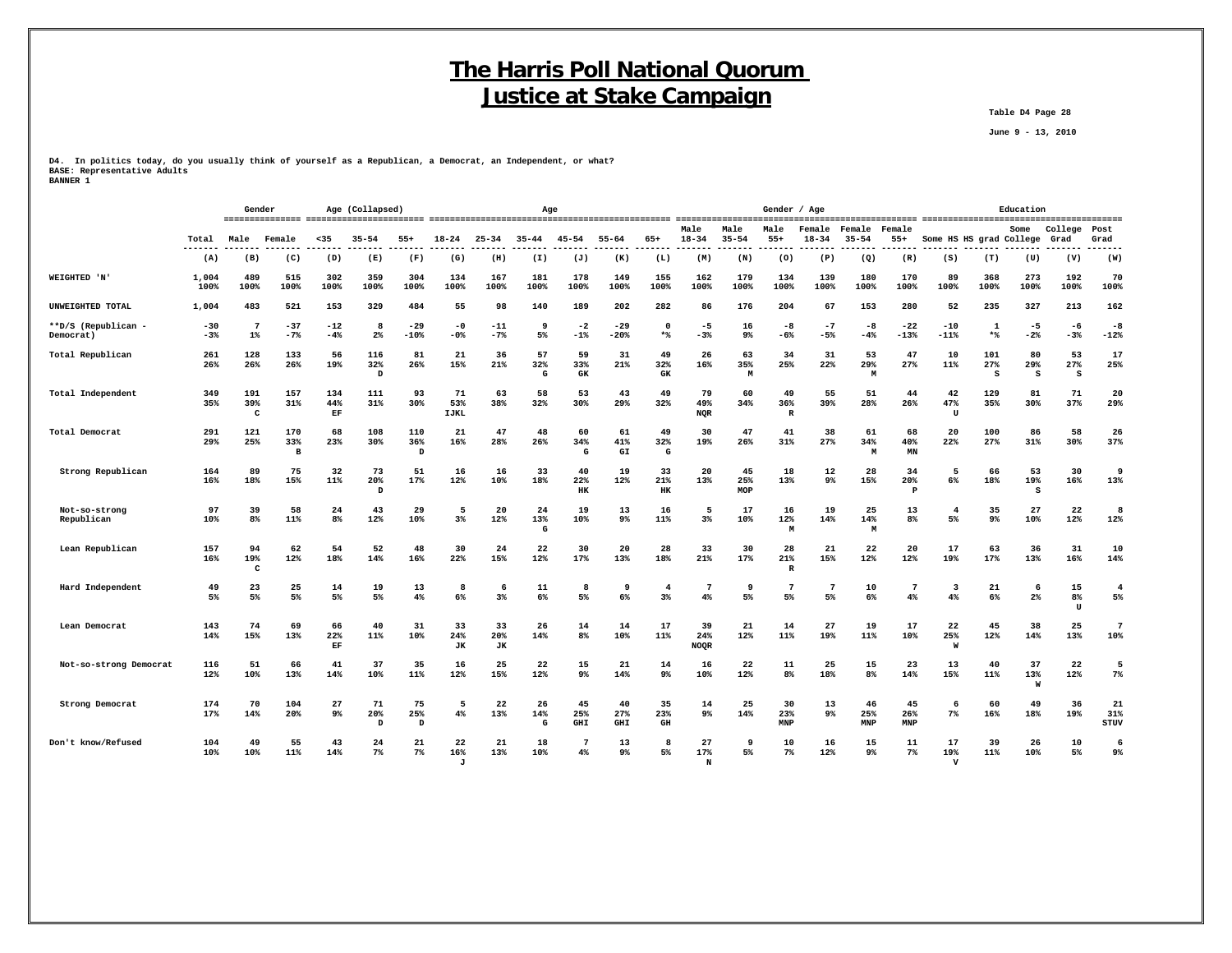**Table D4 Page 29**

 **June 9 - 13, 2010**

**D4. In politics today, do you usually think of yourself as a Republican, a Democrat, an Independent, or what? BASE: Representative Adults BANNER 2**

 **DFG DFG DFG J HIJLM**

|                        |               |                     |                               | Income         |             |             |                          |                |                     | Employed       |            |                |                 |                                       | Marital status   |             |                |
|------------------------|---------------|---------------------|-------------------------------|----------------|-------------|-------------|--------------------------|----------------|---------------------|----------------|------------|----------------|-----------------|---------------------------------------|------------------|-------------|----------------|
|                        | Total         | $<$ 15K             | 15-<35K 35-<50K 50-<75K <100K |                |             | $75 -$      | $100K+$                  | Yes            | No                  | Retired maker  | Home-      | Work<br>Women  | Work<br>Women / | Child Married married Div/Sep Widowed | Single/<br>never |             |                |
|                        | -------       |                     |                               |                |             |             |                          |                |                     |                |            |                |                 |                                       |                  |             |                |
|                        | (A)           | (B)                 | (C)                           | (D)            | (E)         | (F)         | (G)                      | (H)            | (I)                 | (J)            | (K)        | (L)            | (M)             | (N)                                   | (0)              | (P)         | (Q)            |
| WEIGHTED 'N            | 1,004<br>100% | 113<br>100%         | 206<br>100%                   | 107<br>100%    | 138<br>100% | 113<br>100% | 144<br>100%              | 536<br>100%    | 454<br>100%         | 182<br>100%    | 92<br>100% | 226<br>100%    | 118<br>100%     | 569<br>100%                           | 240<br>100%      | 112<br>100% | 69<br>100%     |
| UNWEIGHTED TOTAL       | 1,004         | 84                  | 175                           | 104            | 143         | 119         | 175                      | 511            | 478                 | 277            | 78         | 224            | 98              | 567                                   | 165              | 138         | 117            |
| **D/S (Republican -    | $-30$         | $-23$               | -5                            | $-7$           | $-14$       | 1           | 21                       | $\overline{4}$ | -33                 | -9             | 16         | $-14$          | 6               | 33                                    | $-28$            | $-30$       | $-4$           |
| Democrat)              | $-3%$         | $-20%$              | $-3%$                         | $-7%$          | -10%        | $1\%$       | 14%                      | $1\%$          | $-7%$               | $-5%$          | 17%        | -6%            | 5%              | 6%                                    | $-12%$           | $-26%$      | $-6%$          |
| Total Republican       | 261<br>26%    | 23<br>21%           | 44<br>21%                     | 27<br>25%      | 27<br>19%   | 35<br>31%   | 57<br>40%<br><b>BCDE</b> | 155<br>29%     | 105<br>23%          | 46<br>25%      | 33<br>36%  | 63<br>28%      | 39<br>33%       | 180<br>32%<br>OP                      | 42<br>18%        | 18<br>16%   | 20<br>29%      |
| Total Independent      | 349           | 28                  | 85                            | 43             | 48          | 40          | 45                       | 188            | 155                 | 68             | 21         | 69             | 40              | 199                                   | 95               | 30          | 19             |
|                        | 35%           | 25%                 | 41%<br>в                      | 40%            | 35%         | 35%         | 31%                      | 35%            | 34%                 | 37%<br>к       | 23%        | 30%            | 34%             | 35%                                   | 40%              | 27%         | 28%            |
| Total Democrat         | 291           | 46                  | 49                            | 34             | 40          | 34          | 37                       | 151            | 138                 | 55             | 17         | 77             | 33              | 147                                   | 70               | 47          | 24             |
|                        | 29%           | 41%<br>$\mathtt{C}$ | 24%                           | 32%            | 29%         | 30%         | 25%                      | 28%            | 30%<br>к            | 30%            | 18%        | 34%<br>к       | 28%             | 26%                                   | 29%              | 42%<br>N    | 35%            |
| Strong Republican      | 164           | 12                  | 24                            | 19             | 18          | 20          | 37                       | 97             | 67                  | 31             | 17         | 32             | 19              | 115                                   | 23               | 12          | 13             |
|                        | 16%           | 10%                 | 12%                           | 18%            | 13%         | 18%         | 25%<br><b>BCE</b>        | 18%            | 15%                 | 17%            | 18%        | 14%            | 16%             | 20%<br>OP                             | 10%              | 11%         | 19%            |
| Not-so-strong          | 97            | 12                  | 20                            | 8              | 9           | 14          | 21                       | 58             | 39                  | 15             | 16         | 31             | 19              | 64                                    | 20               | 6           | 7              |
| Republican             | 10%           | 10%                 | 10%                           | 8 <sup>8</sup> | 6%          | 13%         | 14%                      | 11%            | 9%                  | 8%             | 17%        | 14%            | 16%             | 11%<br>$\mathbf{P}$                   | 8 <sup>°</sup>   | 5%          | 10%            |
| Lean Republican        | 157           | 10                  | 41                            | 17             | 28          | 14          | 23                       | 81             | 76                  | 34             | 16         | 24             | 15              | 105                                   | 35               | 9           | 8              |
|                        | 16%           | 8%                  | 20%<br>$\mathbf{B}$           | 16%            | 20%         | 13%         | 16%                      | 15%            | 17%                 | 19%<br>L       | 18%        | 11%            | 13%             | 18%<br>$\mathbf{P}$                   | 14%              | 8%          | 11%            |
| Hard Independent       | 49            | $\overline{7}$      | 14                            | 4              | 5           | 5           | 7                        | 31             | 18                  | 9              | 2          | 14             | 11              | 31                                    | 12               | 3           | 3              |
|                        | 5%            | $6\%$               | $7\%$                         | 4%             | 4%          | 4%          | 5%                       | 6%             | 4%                  | 5%             | $2\%$      | 6%             | 9%<br>к         | 5%                                    | 5%               | $2\%$       | 4%             |
| Lean Democrat          | 143           | 11                  | 30                            | 22             | 15          | 21          | 15                       | 76             | 62                  | 25             | 3          | 30             | 14              | 64                                    | 48               | 18          | ٩              |
|                        | 14%           | 10%                 | 14%                           | 21%            | 11%         | 18%         | 10%                      | 14%<br>K       | 14%<br>$\mathbf{K}$ | 14%<br>$\bf K$ | 3%         | 13%<br>$\bf K$ | 12%             | 11%                                   | 20%<br>N         | 16%         | 13%            |
| Not-so-strong Democrat | 116           | 13                  | 19                            | 6              | 17          | 17          | 16                       | 59             | 57                  | 17             | 5          | 27             | 11              | 48                                    | 38               | 22          | 8              |
|                        | 12%           | 11%                 | 9%                            | 5%             | 13%         | 15%<br>D    | 11%                      | 11%            | 12%                 | 9 <sup>°</sup> | 6%         | 12%            | 10%             | 8 <sup>8</sup>                        | 16%              | 20%<br>N    | 11%            |
| Strong Democrat        | 174           | 33                  | 30                            | 28             | 23          | 17          | 21                       | 93             | 82                  | 38             | 11         | 50             | 21              | 98                                    | 33               | 25          | 16             |
|                        | 17%           | 29%                 | 15%                           | 27%            | 16%         | 15%         | 14%                      | 17%            | 18%                 | 21%            | 12%        | 22%            | 18%             | 17%                                   | 14%              | 22%         | 24%            |
| Don't know/Refused     | 104           | 16                  | 28                            | 3              | 23          | 5           | 6                        | 42             | 55                  | 13             | 22         | 17             | 6               | 44                                    | 32               | 17          | 6              |
|                        | 10%           | 14%                 | 14%                           | 3 <sup>8</sup> | 17%         | 4%          | 4%                       | 8 <sup>8</sup> | 12%                 | 7%             | 23%        | 8%             | 5%              | 8%                                    | 14%              | 15%         | 8 <sup>°</sup> |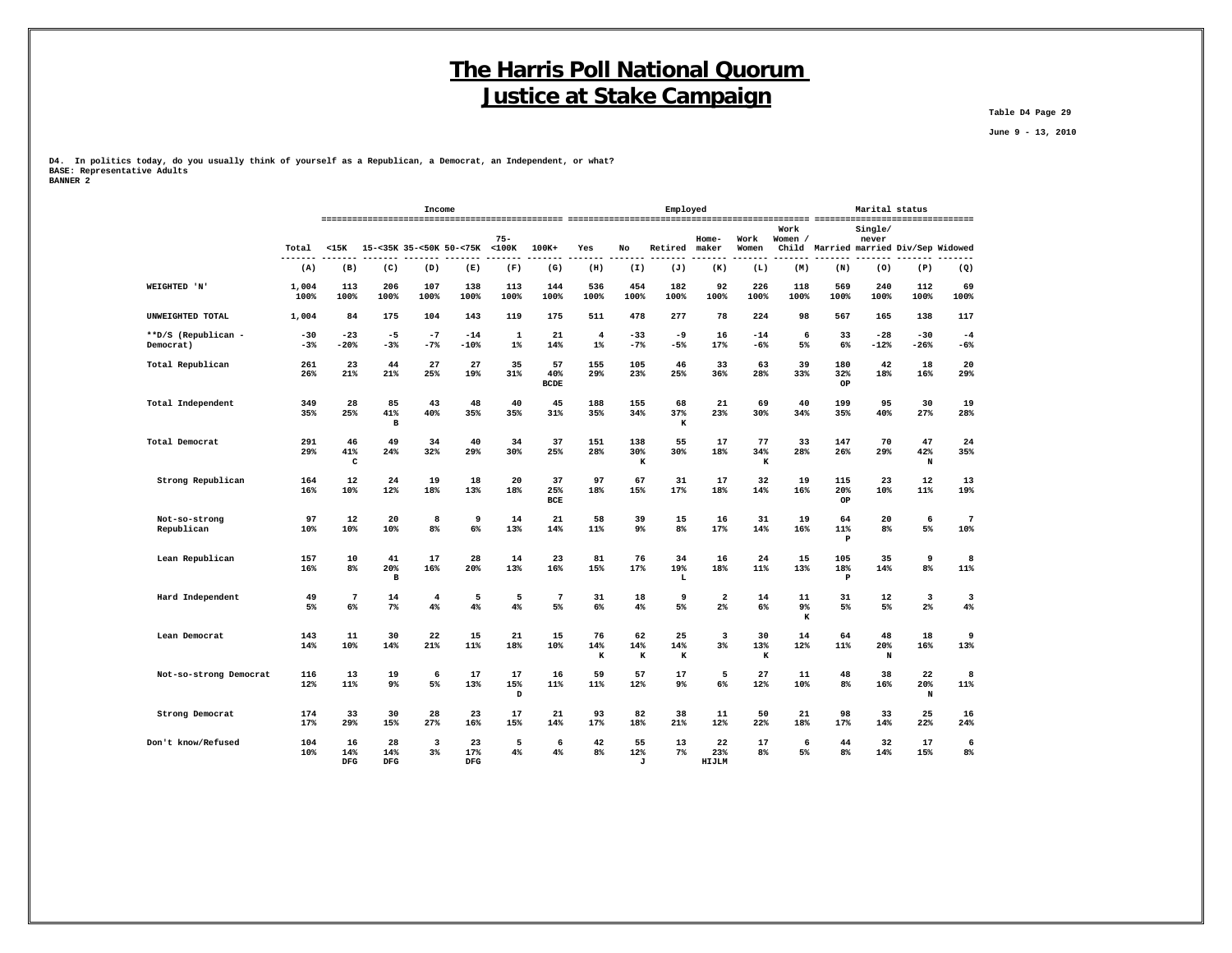**Table D4 Page 30**

 **June 9 - 13, 2010**

**D4. In politics today, do you usually think of yourself as a Republican, a Democrat, an Independent, or what? BASE: Representative Adults**

| BANNER 3 |  |  |
|----------|--|--|
|          |  |  |

|                             |               |                | Region      |                          |             |                 | Ethnicity                     |                          | Party ID                      |                          |                          |                          |  |
|-----------------------------|---------------|----------------|-------------|--------------------------|-------------|-----------------|-------------------------------|--------------------------|-------------------------------|--------------------------|--------------------------|--------------------------|--|
|                             |               | North-         |             |                          |             |                 |                               |                          |                               |                          |                          |                          |  |
|                             | Total         | East           | Midwest     | South                    | West        | White           | Black                         | Hispanic                 | Other                         | Total GOP Total DEM      |                          | Total IND                |  |
|                             | (A)           | (B)            | (C)         | (D)                      | (E)         | (F)             | (G)                           | (H)                      | (I)                           | (J)                      | (K)                      | (L)                      |  |
| WEIGHTED 'N'                | 1,004<br>100% | 218<br>100%    | 225<br>100% | 334<br>100%              | 227<br>100% | 681<br>100%     | 110<br>100%                   | 127<br>100%              | 56<br>100%                    | 261<br>100%              | 291<br>100%              | 349<br>100%              |  |
| UNWEIGHTED TOTAL            | 1,004         | 225            | 232         | 330                      | 217         | 793             | 65                            | 54                       | 58                            | 283                      | 298                      | 334                      |  |
| **D/S (Republican -         | $-30$         | $-26$          | 9           | $-13$                    | $-1$        | 54              | $-56$                         | $-25$                    | $-2$                          | 261                      | $-291$                   | $\overline{\phantom{a}}$ |  |
| Democrat)                   | $-3%$         | $-12%$         | 4%          | $-4%$                    | -0%         | 8 <sup>°</sup>  | $-51%$                        | $-20%$                   | $-3%$                         | 100%                     | $-100%$                  |                          |  |
| Total Republican            | 261           | 46             | 62          | 77                       | 75          | 211             | 6                             | 25                       | 15                            | 261                      | $\overline{\phantom{a}}$ | $\overline{\phantom{a}}$ |  |
|                             | 26%           | 21%            | 28%         | 23%                      | 33%<br>в    | 31%<br>G        | 5%                            | 20%                      | 26%<br>G                      | 100%                     |                          |                          |  |
| Total Independent           | 349<br>35%    | 75<br>34%      | 84<br>37%   | 126<br>38%               | 64<br>28%   | 252<br>37%      | 38<br>34%                     | 34<br>27%                | 17<br>30%                     |                          | $\overline{a}$           | 349<br>100%              |  |
| Total Democrat              | 291<br>29%    | 72<br>33%      | 53<br>24%   | 90<br>27%                | 76<br>33%   | 157<br>23%      | 62<br>56%<br>FI.              | 50<br>40%<br>$\mathbf F$ | 16<br>29%                     |                          | 291<br>100%              |                          |  |
| Strong Republican           | 164<br>16%    | 30<br>14%      | 36<br>16%   | 51<br>15%                | 46<br>20%   | 130<br>19%<br>G | 6<br>5%                       | 16<br>12%                | 8<br>15%                      | 164<br>63%               | ۰                        |                          |  |
| Not-so-strong<br>Republican | 97<br>10%     | 16<br>$7\%$    | 26<br>12%   | 26<br>8%                 | 29<br>13%   | 81<br>12%       | $\blacksquare$                | 9<br>7%                  | 6<br>11%                      | 97<br>37%                | $\overline{\phantom{a}}$ | $\overline{\phantom{a}}$ |  |
| Lean Republican             | 157<br>16%    | 32<br>15%      | 34<br>15%   | 57<br>17%                | 34<br>15%   | 125<br>18%<br>G | $\overline{\mathbf{3}}$<br>3% | 17<br>13%<br>G           | 8<br>15%                      | $\overline{\phantom{a}}$ | ۰                        | 157<br>45%               |  |
| Hard Independent            | 49<br>5%      | 9<br>4%        | 15<br>$7\%$ | 14<br>4%                 | 12<br>5%    | 35<br>5%        | 6<br>5%                       | 3<br>3%                  | $\overline{\mathbf{3}}$<br>5% |                          | $\overline{\phantom{0}}$ | 49<br>14%                |  |
| Lean Democrat               | 143<br>14%    | 34<br>16%<br>Е | 34<br>15%   | 56<br>17%<br>Е           | 18<br>8%    | 92<br>14%       | 29<br>26%<br>FHI              | 14<br>11%                | 6<br>10%                      |                          | $\overline{\phantom{a}}$ | 143<br>41%               |  |
| Not-so-strong Democrat      | 116<br>12%    | 34<br>15%<br>D | 23<br>10%   | 27<br>8 <sup>°</sup>     | 33<br>14%   | 59<br>9%        | 28<br>25%<br>FI               | 20<br>16%                | 6<br>11%                      | ۰                        | 116<br>40%               | $\overline{\phantom{a}}$ |  |
| Strong Democrat             | 174<br>17%    | 39<br>18%      | 30<br>14%   | 62<br>19%                | 43<br>19%   | 98<br>14%       | 34<br>31%<br>$\mathbf F$      | 30<br>24%                | 10<br>18%                     |                          | 174<br>60%               |                          |  |
| Don't know/Refused          | 104<br>10%    | 25<br>11%      | 26<br>11%   | 41<br>12%<br>$\mathbf E$ | 13<br>6%    | 61<br>9%        | 5<br>5%                       | 17<br>14%                | 9<br>16%                      |                          | $\overline{a}$           | $\overline{\phantom{a}}$ |  |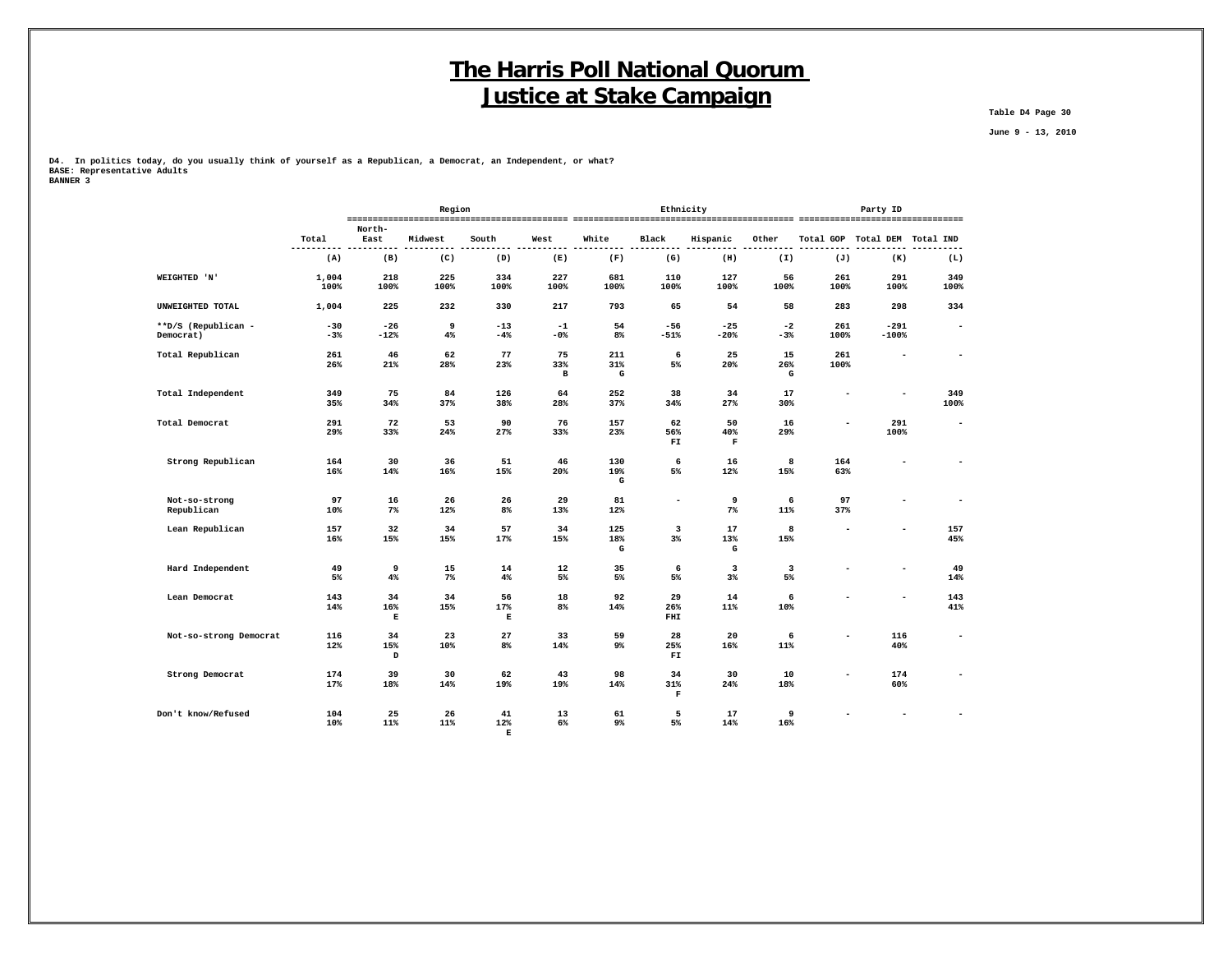**Table D7 Page 31**

 **June 9 - 13, 2010**

**D7. Was your 2009 household income less than \$50,000 or \$50,000 or more? BASE: Representative Adults BANNER 1**

|                                           | Gender         |               |                      | Age (Collapsed)          |                           |                      | Age                     |                  |                         |                      |                         |                                  | Gender / Age<br>---------------------- |                           |                      |                          |                           |                         | Education               |                          |                          |                    |                               |  |
|-------------------------------------------|----------------|---------------|----------------------|--------------------------|---------------------------|----------------------|-------------------------|------------------|-------------------------|----------------------|-------------------------|----------------------------------|----------------------------------------|---------------------------|----------------------|--------------------------|---------------------------|-------------------------|-------------------------|--------------------------|--------------------------|--------------------|-------------------------------|--|
|                                           | Total          | Male          | Female               | $35$                     | $35 - 54$                 | $55+$                | $18 - 24$               | $25 - 34$        | $35 - 44$               | $45 - 54$            | $55 - 64$               | $65+$                            | Male<br>$18 - 34$                      | Male<br>$35 - 54$         | Male<br>$55+$        | Female<br>$18 - 34$      | Female<br>$35 - 54$       | Female<br>$55+$         | Some HS HS grad College |                          | Some                     | College<br>Grad    | Post<br>Grad                  |  |
|                                           | $- - -$<br>(A) | (B)           | (C)                  | (D)                      | (E)                       | (F)                  | (G)                     | (H)              | (I)                     | (J)                  | (K)                     | (L)                              | (M)                                    | (N)                       | (0)                  | (P)                      | (Q)                       | (R)                     | (S)                     | (T)                      | (U)                      | (V)                | (W)                           |  |
| <b>WEIGHTED 'N'</b>                       | 1,004<br>100%  | 489<br>100%   | 515<br>100%          | 302<br>100%              | 359<br>100%               | 304<br>100%          | 134<br>100%             | 167<br>100%      | 181<br>100%             | 178<br>100%          | 149<br>100%             | 155<br>100%                      | 162<br>100%                            | 179<br>100%               | 134<br>100%          | 139<br>100%              | 180<br>100%               | 170<br>100%             | 89<br>100%              | 368<br>100%              | 273<br>100%              | 192<br>100%        | 70<br>100%                    |  |
| UNWEIGHTED TOTAL                          | 1,004          | 483           | 521                  | 153                      | 329                       | 484                  | 55                      | 98               | 140                     | 189                  | 202                     | 282                              | 86                                     | 176                       | 204                  | 67                       | 153                       | 280                     | 52                      | 235                      | 327                      | 213                | 162                           |  |
| Less than $$50,000$ (NET)                 | 425<br>42%     | 200<br>41%    | 225<br>44%           | 155<br>51%<br>Е          | 124<br>34%                | 136<br>45%<br>Е      | 74<br>55%<br>IJ         | 81<br>49%<br>J   | 65<br>36%               | 59<br>33%            | 62<br>41%               | 75<br>48%<br>IJ                  | 81<br>50%<br>N                         | 54<br>30%                 | 63<br>47%<br>N       | 74<br>53%<br>N           | 70<br>39%                 | 73<br>43%<br>N          | 61<br>68%<br><b>UVW</b> | 198<br>54%<br><b>UVW</b> | 117<br>43%<br>VW         | 41<br>21%<br>W     | 6<br>$9\%$                    |  |
| $$14,999$ or less                         | 113<br>11%     | 54<br>11%     | 59<br>11%            | 41<br>14%                | 40<br>11%                 | 31<br>10%            | 17<br>13%               | 24<br>15%        | 23<br>12%               | 17<br>10%            | 15<br>10%               | 16<br>10%                        | 30<br>18%<br>N                         | 11<br>6%                  | 13<br>10%            | 12<br>9%                 | 29<br>16%<br>N            | 18<br>11%               | 26<br>29%<br><b>UVW</b> | 57<br>16%<br><b>UVW</b>  | 22<br>8%<br>VW           | 4<br>$2\%$         | $\overline{2}$<br>$2\%$       |  |
| \$15,000 to less than<br>\$25,000         | 104<br>10%     | 50<br>10%     | 54<br>10%            | 41<br>14%                | 27<br>$7\%$               | 31<br>10%            | 28<br>21%<br><b>IJK</b> | 13<br>8%         | 12<br>$7\%$             | 15<br>8 <sup>°</sup> | 10<br>$7\%$             | 21<br>14%<br>IK                  | 21<br>13%                              | 15<br>9 <sup>°</sup>      | 13<br>10%            | 20<br>15%                | 11<br>6%                  | 18<br>11%               | 13<br>14%               | 51<br>14%<br>W           | 25<br>$9\%$<br>W         | 14<br>$7\%$<br>W   | -1<br>$1\%$                   |  |
| \$25,000 to less than<br>\$35,000         | 102<br>10%     | 50<br>10%     | 52<br>10%            | 45<br>15%<br>$\mathbf E$ | 22<br>6%                  | 29<br>10%            | 16<br>12%               | 29<br>18%<br>IJK | 12<br>6%                | 11<br>6%             | 9<br>6%                 | 20<br>13%<br>IJK                 | 22<br>14%                              | 11<br>6%                  | 16<br>12%            | 23<br>16%<br>$\mathbf Q$ | 11<br>6%                  | 14<br>8%                | 12<br>14%<br>M          | 55<br>15%<br>VW          | 25<br>9%<br>W            | $\mathbf{q}$<br>5% | $\mathbf{1}$<br>$1\%$         |  |
| \$35,000 to less than<br>\$50,000         | 107<br>11%     | 46<br>9%      | 60<br>12%            | 28<br>9%                 | 35<br>10%                 | 44<br>14%            | 13<br>10%               | 14<br>$9\%$      | 19<br>10%               | 16<br>$9\%$          | 27<br>18%<br>HJL        | 17<br>11%                        | 9<br>6%                                | 16<br>$9\%$               | 21<br>16%<br>M       | 19<br>13%                | 19<br>10%                 | 23<br>14%               | 10<br>11%               | 35<br>9 <sup>°</sup>     | 45<br>17%<br>TVW         | 14<br>7%           | $\overline{\mathbf{3}}$<br>4% |  |
| \$50,000 to less than<br>\$100,000 (NET)  | 251<br>25%     | 134<br>27%    | 117<br>23%           | 73<br>24%                | 115<br>32%<br>$\mathbf F$ | 59<br>19%            | 23<br>17%               | 50<br>30%        | 60<br>33%<br><b>GKL</b> | 55<br>31%<br>L       | 31<br>21%               | 28<br>18%                        | 43<br>27%                              | 59<br>33%<br>OR           | 29<br>22%            | 29<br>21%                | 56<br>31%<br>$\mathbb{R}$ | 30<br>17%               | 11<br>12%               | 82<br>22%                | 76<br>28%<br>s           | 66<br>34%<br>STW   | 16<br>23%                     |  |
| $$50,000$ to less than<br>\$75,000        | 138<br>14%     | 67<br>14%     | 71<br>14%            | 39<br>13%                | 62<br>17%                 | 35<br>12%            | 14<br>10%               | 25<br>15%        | 34<br>19%               | 28<br>15%            | 19<br>13%               | 16<br>$11$ %                     | 22<br>13%                              | 32<br>18%                 | 13<br>10%            | 17<br>12%                | 30<br>17%                 | 22<br>13%               | 9<br>10%                | 43<br>12%                | 48<br>18%                | 29<br>15%          | 8<br>12%                      |  |
| \$75,000 to less than<br>\$100,000        | 113<br>11%     | 66<br>14%     | 47<br>9 <sup>°</sup> | 34<br>11%                | 53<br>15%<br>F            | 24<br>8 <sup>°</sup> | 9<br>7%                 | 25<br>15%        | 26<br>14%               | 27<br>15%            | 12<br>8 <sup>8</sup>    | 12<br>8 <sup>8</sup>             | 22<br>13%                              | 27<br>15%<br>$\mathbb{R}$ | 16<br>12%<br>R       | 12<br>9%                 | 25<br>14%<br>R            | 8<br>5%                 | $\overline{2}$<br>2%    | 39<br>11%<br>- S         | 28<br>10%<br>s           | 36<br>19%<br>STU   | 8<br>11%                      |  |
| \$100,000 to less than<br>\$150,000 (NET) | 90<br>$9\%$    | 44<br>9%      | 46<br>9%             | 12<br>4%                 | 44<br>12%<br>D            | 32<br>10%<br>D       | 1<br>$1\%$              | 11<br>$7\%$      | 23<br>13%<br>G          | 21<br>12%<br>G       | 23<br>16%<br>${\tt GL}$ | 8<br>5%                          | 7<br>4%                                | 21<br>12%                 | 16<br>12%            | 6<br>4%                  | 24<br>13%                 | 16<br>9%                |                         | 20<br>5%                 | 20<br>$7\%$              | 35<br>18%<br>TU    | 14<br>21%<br>TU               |  |
| \$100,000 to less than<br>\$125,000       | 57<br>6%       | 26<br>5%      | 30<br>6%             | 8<br>$3\%$               | 29<br>8%<br>D             | 18<br>6%             |                         | 8<br>5%          | 16<br>9%<br>L           | 13<br>7%             | 14<br>10%<br>L          | $\overline{4}$<br>$2\%$          | 6<br>$4\%$                             | 12<br>7%                  | 8<br>6%              | $\overline{a}$<br>$2\%$  | 17<br>10%<br>P            | 10<br>6%                |                         | 14<br>4%                 | 13<br>5%                 | 24<br>12%<br>TU    | $\overline{7}$<br>10%<br>т    |  |
| \$125,000 to less than<br>\$150,000       | 33<br>$3*$     | 17<br>4%      | 16<br>3%             | $\overline{4}$<br>$1\%$  | 15<br>4%                  | 14<br>5%             | 1<br>$1\%$              | 3<br>2%          | 7<br>4%                 | 8<br>5%              | 9<br>6%                 | 5<br>3%                          | $\mathbf{1}$<br>$1\%$                  | 9<br>5%                   | $\overline{7}$<br>6% | 3<br>2%                  | 6<br>4%                   | 6<br>4%                 |                         | $7\phantom{.0}$<br>2%    | $7\phantom{.0}$<br>3%    | 11<br>6%           | 8<br>11%<br>TU                |  |
| \$150,000 or more (NET)                   | 55<br>5%       | 34<br>7%      | 20<br>4%             | 18<br>6%                 | 26<br>$7\%$               | 10<br>$3\%$          | 6<br>5%                 | 11<br>$7\%$      | 14<br>8%                | 12<br>7%             | 8<br>5%                 | $\overline{2}$<br>2 <sup>°</sup> | 8<br>5%                                | 20<br>11%<br>QR           | 6<br>5%              | 10<br>$7\%$              | 6<br>3%                   | $\overline{4}$<br>2%    |                         | 13<br>4%                 | $7\phantom{.0}$<br>$3\%$ | 19<br>10%<br>TU    | 15<br>22%<br>TUV              |  |
| \$150,000 to less than<br>\$200,000       | 28<br>3%       | 21<br>4%<br>C | -7<br>$1\%$          | 8<br>$3\%$               | 14<br>4%                  | 6<br>$2\%$           |                         | 8<br>5%          | 5<br>3%                 | 9<br>5%<br>L         | 5<br>4%                 | -1<br>$1\%$                      | $\overline{4}$<br>$3\%$                | 13<br>$7\%$<br><b>OR</b>  | 4<br>3 <sup>8</sup>  | $\overline{4}$<br>3%     | $\mathbf{1}$<br>$1\%$     | $\overline{a}$<br>$1\%$ |                         | - 5<br>$1\%$             | $\mathbf{2}$<br>$1\%$    | 13<br>7%<br>TU     | $\overline{7}$<br>11%<br>TU   |  |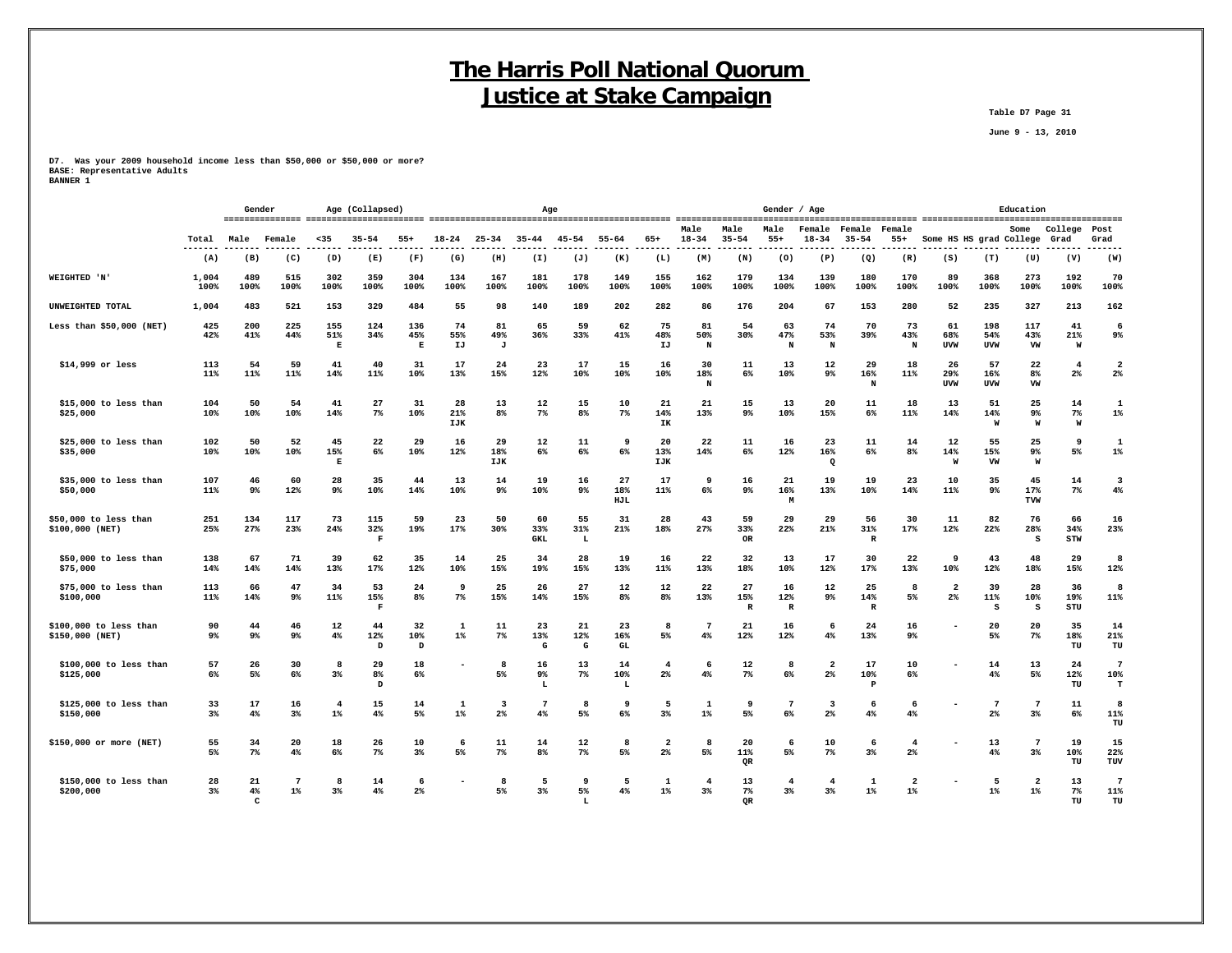**Table D7 Page 32 (Continued) June 9 - 13, 2010**

|                                     |             |           | Gender      |           | Age (Collapsed) |           | Age       |           |                         |                |           |                  |                   |                   | Gender / Age        |           |                                   |                           |                              |           | Education |              |                |
|-------------------------------------|-------------|-----------|-------------|-----------|-----------------|-----------|-----------|-----------|-------------------------|----------------|-----------|------------------|-------------------|-------------------|---------------------|-----------|-----------------------------------|---------------------------|------------------------------|-----------|-----------|--------------|----------------|
|                                     | Total       | Male      | Female      | $35$      | $35 - 54$       | $55+$     | $18 - 24$ | $25 - 34$ | $35 - 44$               | $45 - 54$      | $55 - 64$ | 65+              | Male<br>$18 - 34$ | Male<br>$35 - 54$ | Male<br>$55+$       | $18 - 34$ | Female Female Female<br>$35 - 54$ | $55+$                     | Some HS HS grad College Grad |           | Some      | College Post | Grad           |
|                                     | (A)         | (B)       | (C)         | (D)       | (E)             | (F)       | (G)       | (H)       | (I)                     | (J)            | (K)       | (L)              | (M)               | (N)               | (0)                 | (P)       | (Q)                               | (R)                       | (S)                          | (T)       | (U)       | (V)          | (W)            |
| \$200,000 to less than<br>\$250,000 | 10<br>$1\%$ | 8<br>2%   | $*$         | $1\%$     | $1\%$           | $1\%$     | 2%        | $1\%$     | $\overline{a}$<br>$1\%$ | $1\%$          | $1\%$     | $*$              | $2\%$             | $2\%$             | $1\%$               | $1\%$     | $*$                               | *%                        | -                            | $1\%$     | $1\%$     | $2\%$        | $3\%$          |
| \$250,000 or more                   | 16<br>2%    | $1\%$     | 11<br>$2\%$ | $2\%$     | 3%              | $1\%$     | 2%        | $1\%$     | 8<br>4%                 | $1\%$          | $1\%$     | $*$              |                   | $2\%$             | $\mathbf{0}$<br>$*$ | 3%        | 3%                                | $1\%$                     |                              | $1\%$     | $1\%$     | $1\%$        | 6<br>9%<br>TUV |
| Don't know/Refused                  | 184<br>18%  | 78<br>16% | 106<br>21%  | 44<br>14% | 50<br>14%       | 67<br>22% | 30<br>23% | 13<br>8%  | 18<br>10%               | 32<br>18%<br>H | 25<br>17% | 42<br>27%<br>HIK | 23<br>14%         | 25<br>14%         | 19<br>14%           | 21<br>15% | 25<br>14%                         | 47<br>28%<br><b>MNOPQ</b> | 17<br>19%                    | 55<br>15% | 53<br>19% | 31<br>16%    | 17<br>25%      |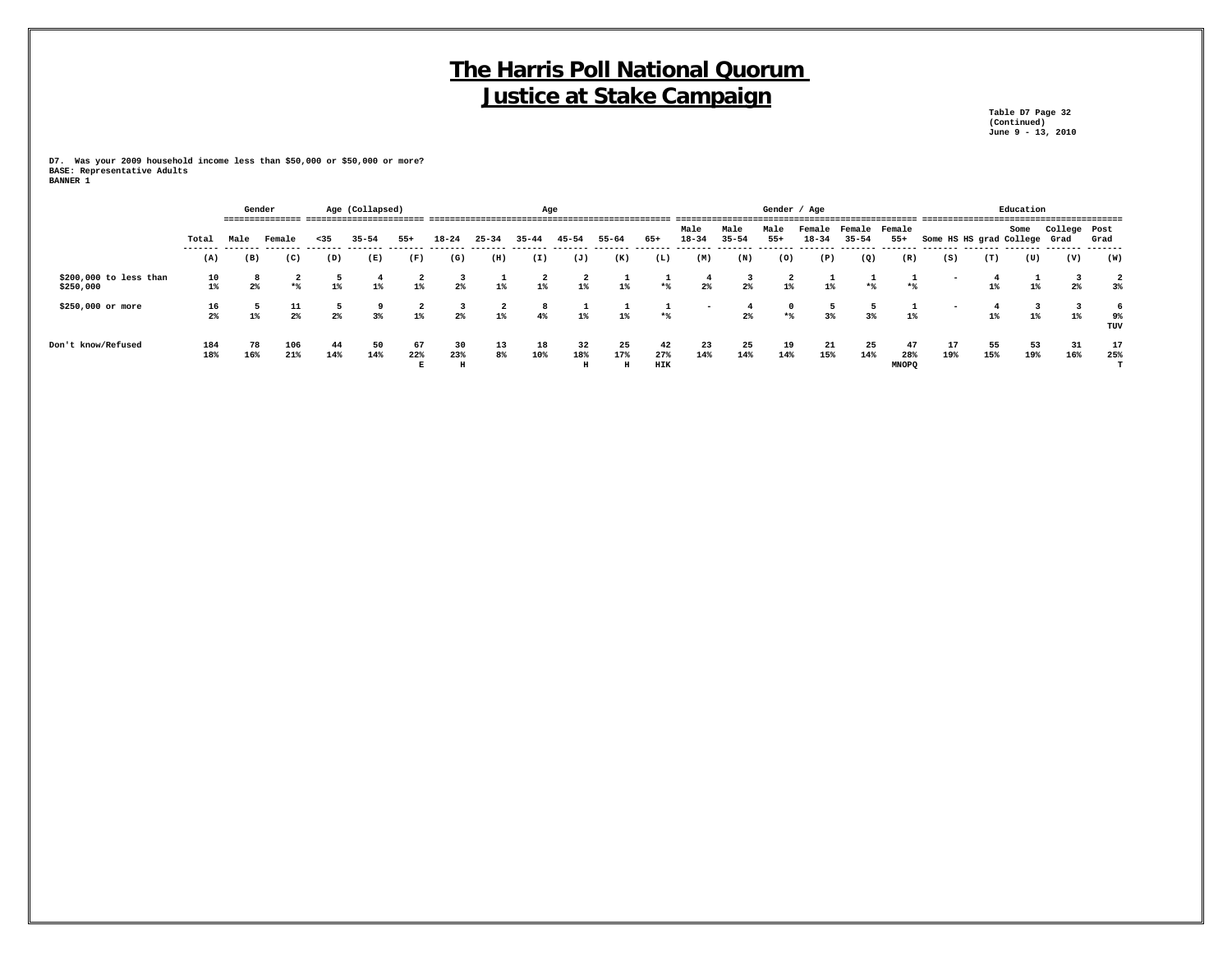**Table D7 Page 33**

 **June 9 - 13, 2010**

**D7. Was your 2009 household income less than \$50,000 or \$50,000 or more? BASE: Representative Adults BANNER 2**

 **IJ**

|                                           |               |                |             | Income                  |             |             |             |                          |                    | Marital status<br>Employed                |                       |                          |                      |                          |                                  |                                 |                                  |
|-------------------------------------------|---------------|----------------|-------------|-------------------------|-------------|-------------|-------------|--------------------------|--------------------|-------------------------------------------|-----------------------|--------------------------|----------------------|--------------------------|----------------------------------|---------------------------------|----------------------------------|
|                                           |               |                |             |                         |             | $75 -$      |             |                          |                    |                                           | Home-                 | Work                     | Work<br>Women /      |                          | Single/<br>never                 |                                 |                                  |
|                                           | Total         | $15K$          |             | 15-<35K 35-<50K 50-<75K |             | $<$ 100 $<$ | $100K+$     | Yes                      | No                 | Retired                                   | maker                 | Women                    | Child                |                          |                                  | Married married Div/Sep Widowed |                                  |
|                                           | (A)           | (B)            | (C)         | (D)                     | (E)         | (F)         | (G)         | (H)                      | (I)                | (J)                                       | (K)                   | (L)                      | (M)                  | (N)                      | (0)                              | (P)                             | (Q)                              |
| WEIGHTED 'N'                              | 1,004<br>100% | 113<br>100%    | 206<br>100% | 107<br>100%             | 138<br>100% | 113<br>100% | 144<br>100% | 536<br>100%              | 454<br>100%        | 182<br>100%                               | 92<br>100%            | 226<br>100%              | 118<br>100%          | 569<br>100%              | 240<br>100%                      | 112<br>100%                     | 69<br>100%                       |
| UNWEIGHTED TOTAL                          | 1,004         | 84             | 175         | 104                     | 143         | 119         | 175         | 511                      | 478                | 277                                       | 78                    | 224                      | 98                   | 567                      | 165                              | 138                             | 117                              |
| Less than $$50,000$ (NET)                 | 425<br>42%    | 113<br>100%    | 206<br>100% | 107<br>100%             |             |             | ۰           | 173<br>32%               | 250<br>55%<br>HJLM | 83<br>45%<br><b>HL</b>                    | 41<br>45%             | 77<br>34%                | 43<br>36%            | 187<br>33%               | 137<br>57%<br>$\, {\bf N}$       | 62<br>55%<br>$\mathbf N$        | 39<br>57%<br>N                   |
| \$14,999 or less                          | 113<br>11%    | 113<br>100%    |             |                         |             |             |             | 39<br>$7\%$              | 74<br>16%<br>HJLM  | 17<br>9%                                  | 8<br>8 <sup>8</sup>   | 16<br>7%                 | 9<br>$7\%$           | 23<br>4%                 | 55<br>23%<br>N                   | 24<br>21%<br>N                  | 11<br>16%<br>N                   |
| \$15,000 to less than<br>\$25,000         | 104<br>10%    | $\overline{a}$ | 104<br>51%  |                         |             |             |             | 38<br>$7\%$              | 65<br>14%<br>HL    | 25<br>14%<br>HL                           | 13<br>14%             | 15<br>6%                 | 11<br>9%             | 39<br>7%                 | 33<br>14%                        | 15<br>14%                       | 16<br>24%<br>N                   |
| \$25,000 to less than<br>\$35,000         | 102<br>10%    | $\overline{a}$ | 102<br>49%  |                         |             |             |             | 47<br>9%                 | 54<br>12%          | 20<br>11%                                 | 10<br>11%             | 21<br>$9\%$              | 11<br>9%             | 63<br>11%                | 17<br>7%                         | 14<br>12%                       | $\overline{7}$<br>10%            |
| \$35,000 to less than<br>\$50,000         | 107<br>11%    |                |             | 107<br>100%             |             |             |             | 49<br>9%                 | 57<br>13%          | 21<br>12%                                 | 10<br>11%             | 26<br>11%                | 12<br>10%            | 61<br>11%                | 32<br>13%                        | 9<br>8 <sup>°</sup>             | 5<br>$7\%$                       |
| \$50,000 to less than<br>\$100,000 (NET)  | 251<br>25%    |                |             |                         | 138<br>100% | 113<br>100% |             | 166<br>31%<br>IJ         | 85<br>19%          | 34<br>18%                                 | 24<br>26%             | 70<br>31%<br>IJ          | 39<br>33%<br>IJ      | 169<br>30%<br>OQ         | 39<br>16%                        | 33<br>29%<br>OQ                 | 10<br>14%                        |
| \$50,000 to less than<br>\$75,000         | 138<br>14%    |                |             |                         | 138<br>100% |             |             | 85<br>16%                | 52<br>12%          | 20<br>11%                                 | 18<br>20%             | 37<br>16%                | 20<br>17%            | 89<br>16%                | 22<br>9%                         | 19<br>17%                       | 7<br>10%                         |
| \$75,000 to less than<br>\$100,000        | 113<br>11%    |                |             |                         |             | 113<br>100% |             | 81<br>15%<br>IJ          | 32<br>$7\%$        | 14<br>8 <sup>°</sup>                      | 6<br>$7\%$            | 33<br>15%<br>$\mathbf I$ | 19<br>16%            | 80<br>14%<br>OQ          | 16<br>$7\%$                      | 14<br>12%<br>Q                  | 3<br>4%                          |
| \$100,000 to less than<br>\$150,000 (NET) | 90<br>9%      |                |             |                         |             |             | 90<br>62%   | 69<br>13%<br>IJ          | 21<br>5%           | 12<br>$7\%$                               | $7\phantom{.0}$<br>8% | 31<br>14%<br>IJ          | 17<br>14%            | 71<br>12%<br>OPQ         | 12<br>5%                         | 5<br>$4\%$                      | $\overline{\mathbf{2}}$<br>$3\%$ |
| \$100,000 to less than<br>\$125,000       | 57<br>6%      |                |             |                         |             |             | 57<br>39%   | 42<br>8%<br>$\mathbf{I}$ | 15<br>$3\%$        | $\overline{7}$<br>4%                      | 6<br>6%               | 20<br>9%<br>$\mathbf{I}$ | 12<br>10%            | 44<br>8%<br>$\mathbf{Q}$ | 8<br>$3\%$                       | 3<br>$3\%$                      | $\mathbf 0$<br>$\ast\$           |
| \$125,000 to less than<br>\$150,000       | 33<br>$3\%$   |                |             |                         |             |             | 33<br>23%   | 27<br>5%<br>$\mathbf T$  | 6<br>$1\%$         | 5<br>3%                                   | $\mathbf 1$<br>$1\%$  | 11<br>5%                 | 5<br>4%              | 27<br>5%                 | $\overline{4}$<br>$1\%$          | $\mathbf 1$<br>$1\%$            | $\overline{\mathbf{2}}$<br>$2\%$ |
| \$150,000 or more (NET)                   | 55<br>5%      |                |             |                         |             |             | 55<br>38%   | 45<br>$8\%$<br>IJ        | 10<br>$2\%$        | $\overline{\mathbf{3}}$<br>2 <sup>°</sup> | 3<br>$3\%$            | 12<br>6%                 | 6<br>5%              | 39<br>$7\%$<br>PQ        | 13<br>5%                         | $\mathbf{1}$<br>$1\%$           | 1<br>$2\%$                       |
| \$150,000 to less than<br>\$200,000       | 28<br>3%      |                |             |                         |             |             | 28<br>20%   | 25<br>5%                 | 3<br>$1\%$         | $\overline{\mathbf{2}}$<br>$1\%$          | $\mathbf 1$<br>$1\%$  | 5<br>2%                  | $\overline{4}$<br>3% | 24<br>4%                 | $\overline{4}$<br>2 <sup>8</sup> |                                 |                                  |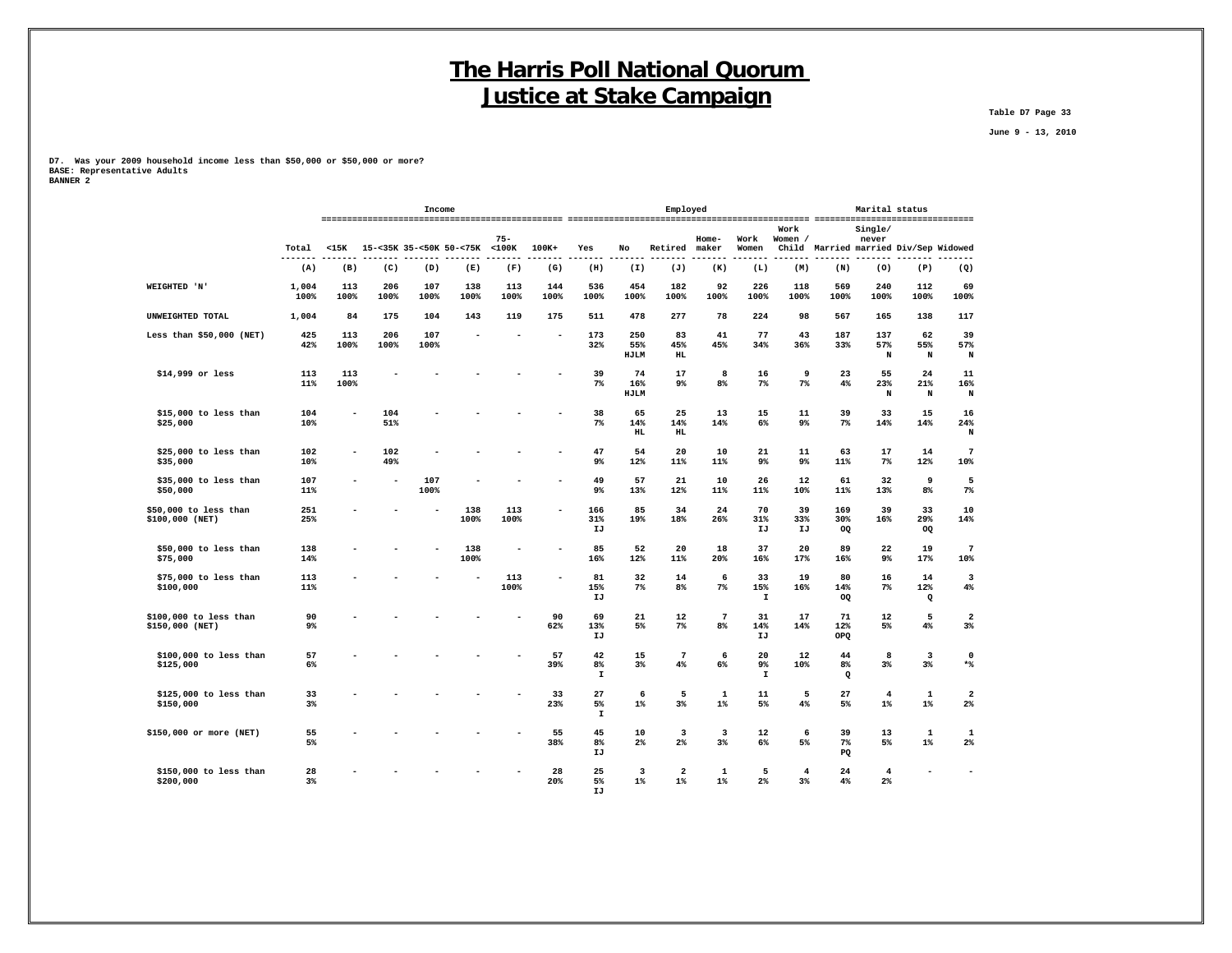**Table D7 Page 34 (Continued) June 9 - 13, 2010**

|                                     |             |                          |     | Income |                         |                          |             |           |                   | Employed                 |                    |                         |                          |                         | Marital status   |                                 |                          |
|-------------------------------------|-------------|--------------------------|-----|--------|-------------------------|--------------------------|-------------|-----------|-------------------|--------------------------|--------------------|-------------------------|--------------------------|-------------------------|------------------|---------------------------------|--------------------------|
|                                     | Total       | $15K$                    |     |        | 15-<35K 35-<50K 50-<75K | $75 -$<br>$<$ 100 $<$    | $100K+$     | Yes       | No                | Retired                  | Home-<br>maker     | Work<br>Women           | Work<br>Women /<br>Child |                         | Single/<br>never | Married married Div/Sep Widowed |                          |
|                                     | (A)         | (B)                      | (C) | (D)    | (E)                     | (F)                      | (G)         | (H)       | (I)               | (J)                      | (K)                | (L)                     | (M)                      | (N)                     | (0)              | (P)                             | (Q)                      |
| \$200,000 to less than<br>\$250,000 | 10<br>$1\%$ | $\overline{\phantom{a}}$ |     |        | -                       | $\overline{\phantom{0}}$ | 10<br>$7\%$ | 9<br>2%   | <b>.</b><br>$*$ % | $\mathbf 0$<br>$*$       | $\mathbf 0$<br>$*$ | $\overline{a}$<br>$1\%$ | $\overline{\phantom{a}}$ | $\overline{7}$<br>$1\%$ | $1\%$            | $\mathbf 0$<br>$*$              | $\overline{\phantom{a}}$ |
| \$250,000 or more                   | 16<br>2%    | $\overline{\phantom{0}}$ |     |        | -                       | $\overline{\phantom{0}}$ | 16<br>11%   | 10<br>2%  | 6<br>$1\%$        | <b>T</b><br>$1\%$        | 1<br>$1\%$         | 6<br>2%                 | -3<br>2%                 | 9<br>2%                 | -5<br>$2\%$      | $1\%$                           | 2%                       |
| Don't know/Refused                  | 184<br>18%  | -                        |     |        |                         |                          | -           | 84<br>16% | 88<br>19%         | 51<br>28%<br><b>HILM</b> | 17<br>18%          | 35<br>16%               | 14<br>12%                | 103<br>18%              | 40<br>17%        | 12<br>10%                       | 17<br>24%<br>P           |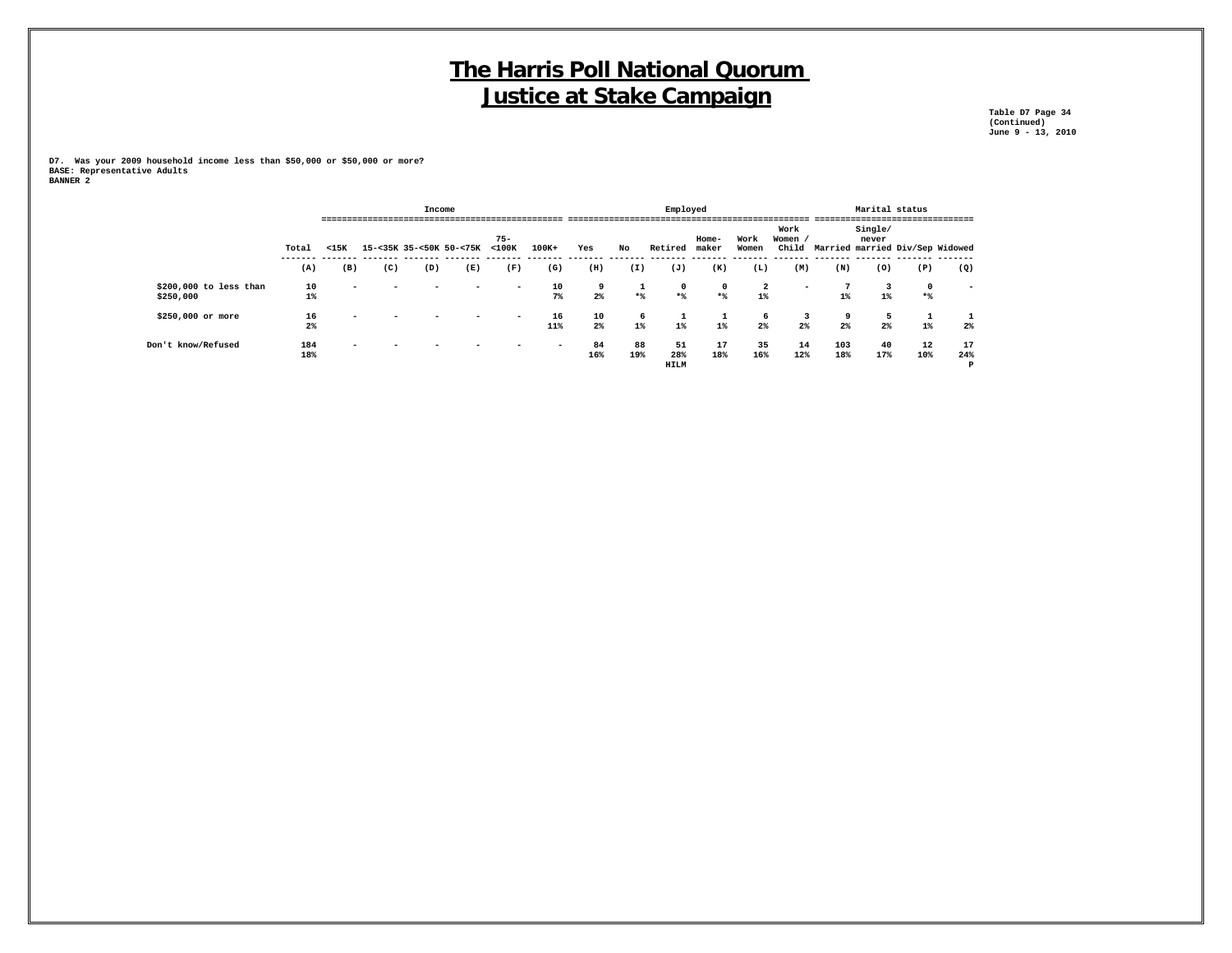**Table D7 Page 35**

 **June 9 - 13, 2010**

|                                          |                   |                     | Region                  |                         |                                  |                         | Ethnicity                |                    |                         |                                  | Party ID                         |                         |
|------------------------------------------|-------------------|---------------------|-------------------------|-------------------------|----------------------------------|-------------------------|--------------------------|--------------------|-------------------------|----------------------------------|----------------------------------|-------------------------|
|                                          | Total             | North-<br>East      | Midwest                 | South                   | West                             | White                   | Black                    | Hispanic           | Other                   |                                  | Total GOP Total DEM Total IND    |                         |
|                                          | ----------<br>(A) | ----<br>----<br>(B) | ----------<br>(C)       | -----<br>-----<br>(D)   | -----<br>----<br>(E)             | ----<br>.<br>(F)        | ---------<br>(G)         | ------<br>(H)      | ----<br>(I)             | ----<br>------<br>(J)            | ----<br>(K)                      | $---$<br>(L)            |
|                                          |                   |                     |                         |                         |                                  |                         |                          |                    |                         |                                  |                                  |                         |
| WEIGHTED 'N'                             | 1,004<br>100%     | 218<br>100%         | 225<br>100%             | 334<br>100%             | 227<br>100%                      | 681<br>100%             | 110<br>100%              | 127<br>100%        | 56<br>100%              | 261<br>100%                      | 291<br>100%                      | 349<br>100%             |
| UNWEIGHTED TOTAL                         | 1,004             | 225                 | 232                     | 330                     | 217                              | 793                     | 65                       | 54                 | 58                      | 283                              | 298                              | 334                     |
| Less than $$50,000$ (NET)                | 425               | 71<br>32%           | 106<br>47%              | 169                     | 79<br>35%                        | 264<br>39%              | 58                       | 74                 | 23                      | 94<br>36%                        | 129                              | 155                     |
|                                          | 42%               |                     | BЕ                      | 51%<br>$_{\rm BE}$      |                                  |                         | 52%                      | 58%<br>$\mathbf F$ | 41%                     |                                  | 44%                              | 45%                     |
| \$14,999 or less                         | 113               | 19                  | 30                      | 41                      | 23                               | 59                      | 18                       | 27                 | 8                       | 23                               | 46                               | 28                      |
|                                          | 11%               | 9%                  | 13%                     | 12%                     | 10%                              | 9%                      | 16%                      | 21%<br>$\mathbf F$ | 15%                     | 9%                               | 16%<br>JL                        | $8\%$                   |
| \$15,000 to less than                    | 104               | 16                  | 23                      | 47                      | 18                               | 73                      | 15                       | 12                 | 5                       | 17                               | 27                               | 45                      |
| \$25,000                                 | 10%               | $7\%$               | 10%                     | 14%<br>$\, {\bf B}$     | 8 <sup>8</sup>                   | 11%                     | 13%                      | 9%                 | 8%                      | 7%                               | 9%                               | 13%<br>J                |
| \$25,000 to less than                    | 102               | 13                  | 27                      | 52                      | 11                               | 60                      | 15                       | 16                 | 5                       | 27                               | 22                               | 40                      |
| \$35,000                                 | 10%               | $6\%$               | 12%<br>Е                | 16%<br>$\mathbf{BE}$    | 5%                               | $9\%$                   | 14%                      | 12%                | 9%                      | 10%                              | $8\%$                            | 11%                     |
| \$35,000 to less than                    | 107               | 23                  | 27                      | 29                      | 28                               | 72                      | 10                       | 19                 | 5                       | 27                               | 34                               | 43                      |
| \$50,000                                 | 11%               | 11%                 | 12%                     | 9%                      | 12%                              | 11%                     | 9%                       | 15%                | 9%                      | 10%                              | 12%                              | 12%                     |
| \$50,000 to less than<br>\$100,000 (NET) | 251<br>25%        | 67<br>31%           | 55<br>25%               | 67<br>20%               | 62<br>27%                        | 196<br>29%              | 27<br>25%                | 16<br>12%          | 11<br>19%               | 61<br>24%                        | 74<br>25%                        | 88<br>25%               |
|                                          |                   | D                   |                         |                         |                                  | н                       |                          |                    |                         |                                  |                                  |                         |
| \$50,000 to less than                    | 138               | 42                  | 28                      | 34                      | 34                               | 105                     | 15                       | 10                 | 6                       | 27                               | 40                               | 48                      |
| \$75,000                                 | 14%               | 19%<br>D            | 13%                     | 10%                     | 15%                              | 15%                     | 13%                      | 8%                 | 11%                     | 10%                              | 14%                              | 14%                     |
| \$75,000 to less than                    | 113               | 25                  | 27                      | 33                      | 28                               | 91                      | 12                       | 5                  | $\overline{4}$          | 35                               | 34                               | 40                      |
| \$100,000                                | 11%               | 11%                 | 12%                     | 10%                     | 12%                              | 13%                     | 11%                      | 4%                 | $7\%$                   | 13%                              | 12%                              | 11%                     |
| \$100,000 to less than                   | 90<br>$9\%$       | 25                  | 17<br>$7\%$             | 29<br>9%                | 19                               | 72                      | $\overline{4}$           | 6<br>5%            | 7                       | 33                               | 28                               | 27                      |
| \$150,000 (NET)                          |                   | 12%                 |                         |                         | 8%                               | 11%                     | $3\%$                    |                    | 12%                     | 13%                              | 10%                              | 8%                      |
| \$100,000 to less than<br>\$125,000      | 57<br>6%          | 13<br>6%            | 14<br>6%                | 16<br>5%                | 14<br>6%                         | 44<br>6%                | 3<br>3%                  | 6<br>5%            | 3<br>5%                 | 21<br>8 <sup>°</sup>             | 20<br>7%                         | 15<br>4%                |
|                                          |                   |                     |                         |                         |                                  |                         |                          |                    |                         |                                  |                                  |                         |
| \$125,000 to less than<br>\$150,000      | 33<br>3%          | 13<br>$6\%$         | $\overline{2}$<br>$1\%$ | 13<br>4%                | 5<br>2%                          | 29<br>4%                | $\mathbf 0$<br>$*$ $\,$  | $\blacksquare$     | $\overline{4}$<br>$7\%$ | 11<br>4%                         | 8<br>$3\%$                       | 12<br>$3\%$             |
| \$150,000 or more (NET)                  | 55                | 16                  | 5                       | 15                      | 18                               | 38                      | 4                        | 6                  | 6                       | 25                               | 8                                | 18                      |
|                                          | 5%                | 8 <sup>°</sup>      | $2\%$                   | 5%                      | 8%<br>c                          | 6%                      | 4%                       | 5%                 | 10%                     | 10%<br>к                         | $3\%$                            | 5%                      |
| \$150,000 to less than                   | 28                | 10                  | 3                       | $\overline{4}$          | 12                               | 20                      | 2                        | 3                  | $\overline{\mathbf{3}}$ | 13                               | 5                                | $7\phantom{.0}$         |
| \$200,000                                | $3\%$             | 4%                  | $1\%$                   | $1\%$                   | 5%                               | 3%                      | $2\%$                    | $3\%$              | 6%                      | 5%                               | $2\%$                            | $2\%$                   |
| \$200,000 to less than<br>\$250,000      | 10<br>$1\%$       | $\mathbf 0$<br>$*$  | 1<br>$*$                | $\overline{4}$<br>$1\%$ | $\overline{4}$<br>2 <sup>8</sup> | $\overline{7}$<br>$1\%$ | $\overline{\phantom{a}}$ | $\mathbf 1$<br>$*$ | $\mathbf{2}$<br>3%      | $\overline{\mathbf{2}}$<br>$1\%$ | $\overline{\mathbf{2}}$<br>$1\%$ | $\overline{7}$<br>$2\%$ |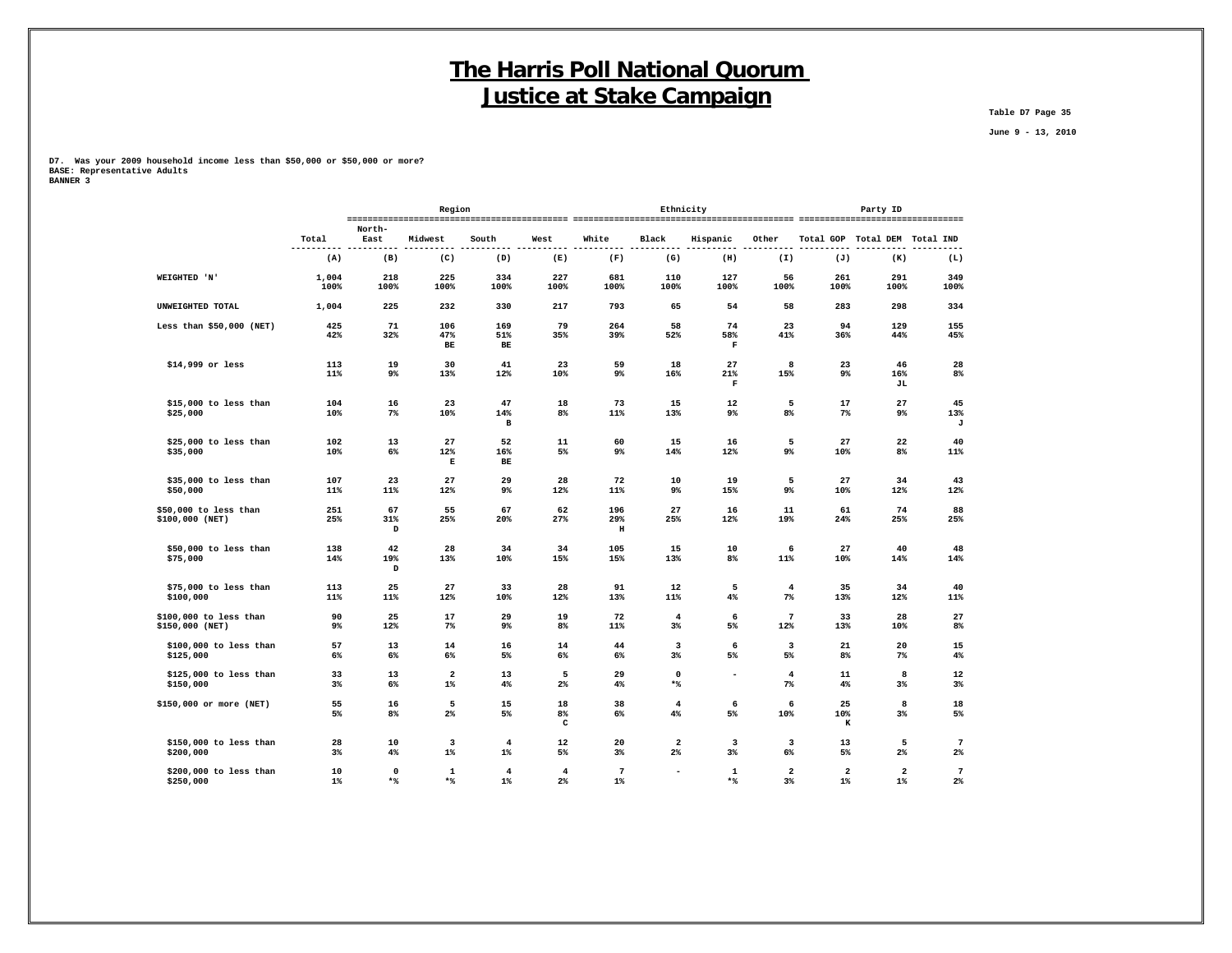**Table D7 Page 36 (Continued) June 9 - 13, 2010**

|                    |            |           | Region     |           |           |            | Ethnicity |                         |           |                     | Party ID  |           |
|--------------------|------------|-----------|------------|-----------|-----------|------------|-----------|-------------------------|-----------|---------------------|-----------|-----------|
|                    |            | ---       |            |           |           |            |           |                         |           |                     |           |           |
|                    |            | North-    |            |           |           |            |           |                         |           |                     |           |           |
|                    | Total      | East      | Midwest    | South     | West      | White      | Black     | Hispanic                | Other     | Total GOP Total DEM |           | Total IND |
|                    | (A)        | (B)       | (C)        | (D)       | (E)       | (F)        | (G)       | (H)                     | (I)       | (J)                 | (K)       | (L)       |
| \$250,000 or more  | 16         | 6         | $^{\circ}$ |           | 2         | 11         | 2         | $\overline{\mathbf{2}}$ | ۰         | 10                  | <b>.</b>  |           |
|                    | 2%         | 3%        | $*$        | $2\%$     | $1\%$     | 2%         | $2\%$     | $2\%$                   | 2%        | 4%<br>К             | $*$       | $1\%$     |
| Don't know/Refused | 184<br>18% | 39<br>18% | 42<br>19%  | 54<br>16% | 49<br>21% | 111<br>16% | 18<br>16% | 25<br>20%               | 10<br>18% | 48<br>18%           | 51<br>18% | 61<br>18% |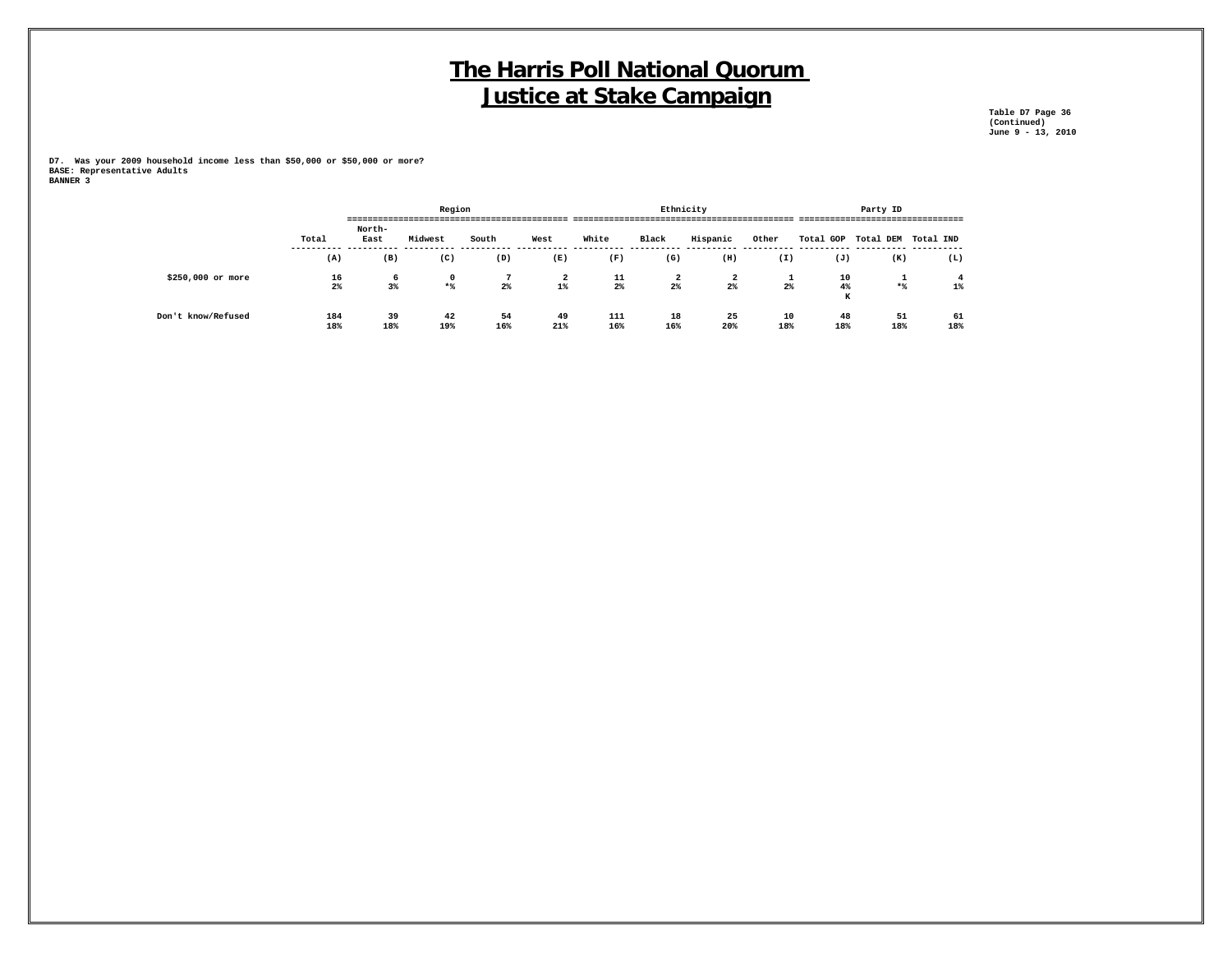**Table D8A Page 37**

 **June 9 - 13, 2010**

**D8A/B. Do you consider yourself to be of Hispanic, Latino or Spanish origin? What is your race? BASE: Representative Adults BANNER 1**

|                                                                                                               |                       | Gender                           |                       |                                  | Age (Collapsed)           |                  |                                  |                      | Age                     |                                           |                   |                            |                          |                                  | Gender / Age                              |                           |                                  |                           |                               |                          | Education       |                                    |                        |
|---------------------------------------------------------------------------------------------------------------|-----------------------|----------------------------------|-----------------------|----------------------------------|---------------------------|------------------|----------------------------------|----------------------|-------------------------|-------------------------------------------|-------------------|----------------------------|--------------------------|----------------------------------|-------------------------------------------|---------------------------|----------------------------------|---------------------------|-------------------------------|--------------------------|-----------------|------------------------------------|------------------------|
|                                                                                                               | Total                 | Male                             | Female                | $35$                             | $35 - 54$                 | $55+$            | $18 - 24$                        | $25 - 34$            | $35 - 44$               | $45 - 54$                                 | $55 - 64$         | 65+                        | Male<br>$18 - 34$        | Male<br>$35 - 54$                | Male<br>$55+$                             | Female<br>$18 - 34$       | Female<br>$35 - 54$              | Female<br>$55+$           | Some HS HS grad College       |                          | Some            | College<br>Grad                    | Post<br>Grad           |
|                                                                                                               | ---<br>(A)            | (B)                              | (C)                   | (D)                              | (E)                       | (F)              | (G)                              | (H)                  | (I)                     | (J)                                       | (K)               | (L)                        | (M)                      | (N)                              | (0)                                       | (P)                       | (Q)                              | (R)                       | (S)                           | (T)                      | (U)             | (V)                                | (W)                    |
| WEIGHTED 'N'                                                                                                  | 1,004<br>100%         | 489<br>100%                      | 515<br>100%           | 302<br>100%                      | 359<br>100%               | 304<br>100%      | 134<br>100%                      | 167<br>100%          | 181<br>100%             | 178<br>100%                               | 149<br>100%       | 155<br>100%                | 162<br>100%              | 179<br>100%                      | 134<br>100%                               | 139<br>100%               | 180<br>100%                      | 170<br>100%               | 89<br>100%                    | 368<br>100%              | 273<br>100%     | 192<br>100%                        | 70<br>100%             |
| UNWEIGHTED TOTAL                                                                                              | 1,004                 | 483                              | 521                   | 153                              | 329                       | 484              | 55                               | 98                   | 140                     | 189                                       | 202               | 282                        | 86                       | 176                              | 204                                       | 67                        | 153                              | 280                       | 52                            | 235                      | 327             | 213                                | 162                    |
| Mexican, Mexican<br>American, Chicano,<br>Puerto Rican, Cuban, or<br>other Spanish/Hispanic/<br>Latino origin | 127<br>13%            | 63<br>13%                        | 65<br>13%             | 70<br>23%<br>$\mathbf{EF}$       | 42<br>12%<br>$\mathbf{F}$ | 13<br>4%         | 42<br>31%<br>HIJKL               | 28<br>17%<br>KL      | 20<br>11%<br>L          | 22<br>12%<br>KL                           | 9<br>6%<br>L      | $\overline{4}$<br>2%       | 39<br>24%<br><b>NOQR</b> | 19<br>10%<br>OR                  | 5<br>4%                                   | 31<br>22%<br><b>NOR</b>   | 23<br>13%<br>OR                  | $7\phantom{.0}$<br>4%     | 31<br>35%<br>TUVW             | 48<br>13%<br>$\mathbf v$ | 26<br>10%       | 14<br>7%                           | $7\phantom{.0}$<br>11% |
| White                                                                                                         | 681<br>68%            | 333<br>68%                       | 348<br>68%            | 169<br>56%                       | 240<br>67%<br>D           | 250<br>82%<br>DE | 69<br>52%                        | 99<br>59%            | 124<br>68%              | 116<br>65%                                | 116<br>78%<br>GHJ | 134<br>86%<br><b>GHIJK</b> | 94<br>58%                | 125<br>70%<br>$\mathbf P$        | 107<br>80%<br><b>MNPQ</b>                 | 75<br>54%                 | 115<br>64%                       | 143<br>84%<br><b>MNPQ</b> | 43<br>48%                     | 255<br>69%<br>s          | 191<br>70%<br>s | 136<br>71%<br>s                    | 48<br>69%<br>s         |
| Black or African-<br>American                                                                                 | 110<br>11%            | 48<br>10%                        | 62<br>12%             | 40<br>13%<br>F                   | 48<br>13%<br>$\mathbf F$  | 21<br>$7\%$      | 18<br>14%                        | 22<br>13%<br>L       | 21<br>11%<br>L          | 27<br>15%<br>KL                           | 13<br>$9\%$       | 5%                         | 17<br>10%                | 20<br>11%                        | 11<br>8%                                  | 23<br>17%<br>$\mathbb{R}$ | 28<br>16%<br>OR                  | 10<br>6%                  | 13<br>15%                     | 43<br>12%                | 28<br>10%       | 18<br>10%                          | -7<br>11%              |
| American Indian or<br>Alaskan Native                                                                          | 19<br>$2\%$           | 8<br>$2\%$                       | 10<br>2 <sup>°</sup>  | $\overline{\mathbf{2}}$<br>$1\%$ | 10<br>3%                  | 6<br>$2\%$       | $\overline{\mathbf{2}}$<br>$2\%$ |                      | 4%                      | $\overline{\mathbf{3}}$<br>2 <sup>8</sup> | 4<br>3%           | $\overline{2}$<br>$1\%$    | $\overline{2}$<br>$1\%$  | 3<br>$2\%$                       | $\overline{\mathbf{3}}$<br>2 <sup>8</sup> |                           | 7<br>4%                          | 3<br>2%                   | $\overline{\mathbf{2}}$<br>2% | 5<br>$1\%$               | 8<br>3%         | 3<br>$1\%$                         | 1<br>$2\%$             |
| Asian (e.g., Asian<br>Indian, Chinese,<br>Filipino, Japanese,<br>Korean, Vietnamese)                          | 10<br>1%              | $\overline{\mathbf{3}}$<br>$1\%$ | 6<br>1%               | $\overline{4}$<br>1%             | 5<br>1%                   | 1<br>$*$         | ۰                                | $\overline{4}$<br>2% | $\overline{4}$<br>2%    | $\mathbf{1}$<br>$*$                       |                   | 1<br>1%                    | $\overline{\phantom{a}}$ | 3<br>2%                          | $\Omega$<br>$*$                           | $\overline{4}$<br>3%      | $\mathbf{2}$<br>$1$ %            | 1<br>$*$                  |                               |                          | 1<br>$*$        | $7\phantom{.0}$<br>4%<br><b>TT</b> | 2<br>3%                |
| Native Hawaiian or Other<br>Pacific Islander (e.g.,<br>Samoan, Guamanian or<br>Chamorro)                      | $\overline{2}$<br>$*$ |                                  | $\overline{2}$<br>$*$ |                                  | $*$                       |                  |                                  |                      |                         | $1\%$                                     |                   |                            |                          |                                  |                                           |                           | $1\%$                            |                           |                               | 1                        | $*$             |                                    |                        |
| Other ethnic origin                                                                                           | 27<br>3%              | 18<br>$4\%$                      | 8<br>2 <sup>9</sup>   | 11<br>4%                         | 2%                        | 8<br>3%          | $\mathbf{1}$<br>$1\%$            | 10<br>6%             | $\overline{4}$<br>$2\%$ | $\overline{2}$<br>$1\%$                   | 3%                | 3%                         | $4\%$                    | 6<br>$3\%$                       | 5%<br><b>OR</b>                           | 5<br>4%                   | 1<br>$1\%$                       | $\overline{2}$<br>$1\%$   | $\overline{\phantom{a}}$      | 2%                       | 11<br>4%        | 8                                  | 1<br>$2\%$             |
| Refused                                                                                                       | 29<br>3%              | 16<br>3%                         | 13<br>3%              | 6<br>$2\%$                       | -6<br>$2\%$               | 5<br>2%          | $\overline{a}$<br>$1\%$          | $\overline{4}$<br>2% | 1<br>$1\%$              | 5<br>3%                                   | 3<br>2%           | $\overline{a}$<br>$1\%$    | 5<br>3%                  | $\overline{\mathbf{4}}$<br>$2\%$ | $\overline{2}$<br>$1\%$                   | $\mathbf{1}$<br>$1\%$     | $\overline{\mathbf{2}}$<br>$1\%$ | 2 <sup>8</sup>            |                               | 10<br>3%                 | 3%              | 5<br>3%                            | $\mathbf{2}$<br>4%     |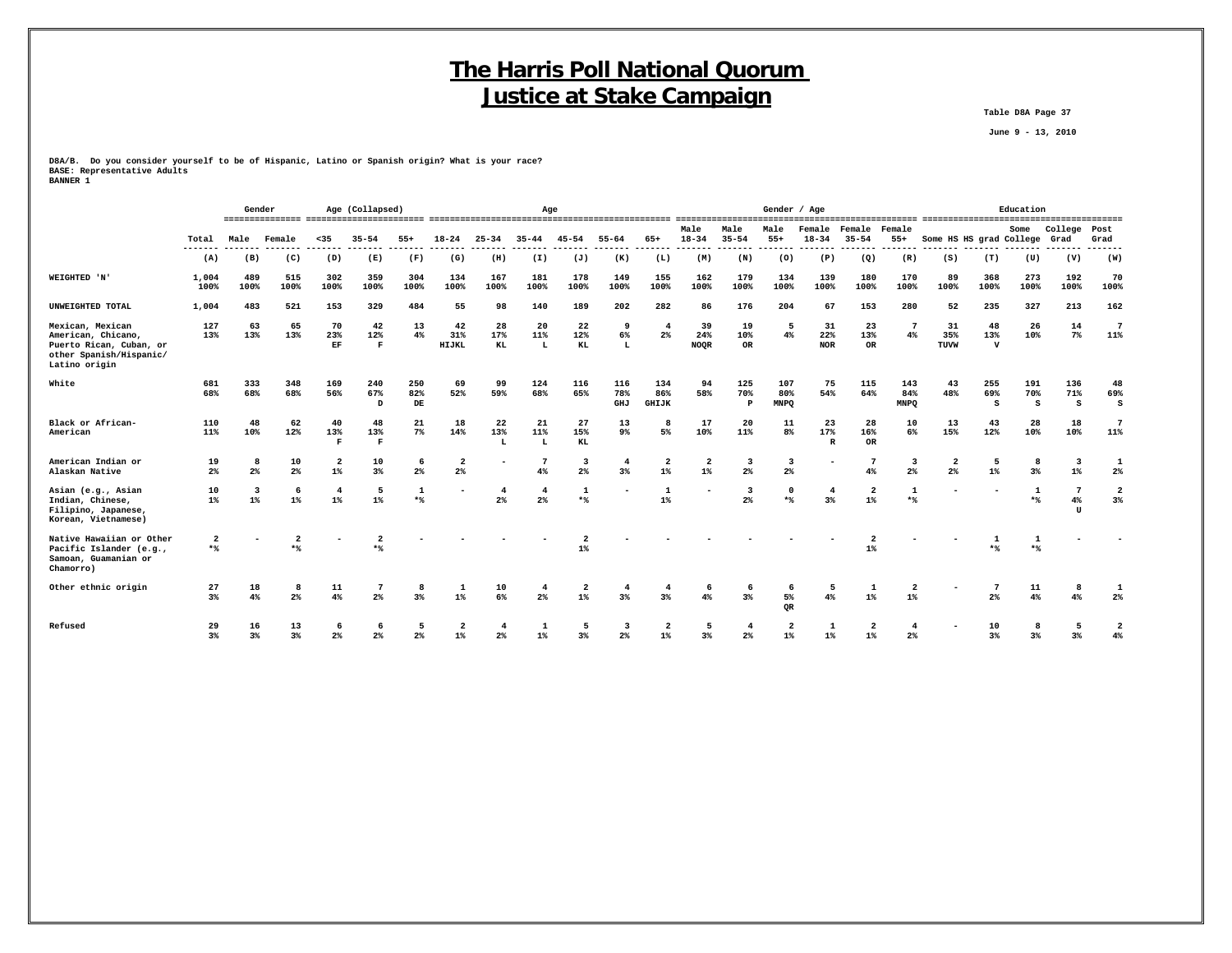**Table D8A Page 38**

 **June 9 - 13, 2010**

**D8A/B. Do you consider yourself to be of Hispanic, Latino or Spanish origin? What is your race? BASE: Representative Adults BANNER 2**

|                                                                                                               |                                    |                          |                            | Income                  |                               |                                |                  |                         |                      | Employed                   |                           |                           |                 |                                       | Marital status          |                                           |                       |
|---------------------------------------------------------------------------------------------------------------|------------------------------------|--------------------------|----------------------------|-------------------------|-------------------------------|--------------------------------|------------------|-------------------------|----------------------|----------------------------|---------------------------|---------------------------|-----------------|---------------------------------------|-------------------------|-------------------------------------------|-----------------------|
|                                                                                                               | Total                              | < 15K                    |                            |                         | 15-<35K 35-<50K 50-<75K <100K | $75 -$                         | $100K+$          | Yes                     | No                   | Retired                    | $Home-$<br>maker          | Work<br>Women             | Work<br>Women / | Child Married married Div/Sep Widowed | Single/<br>never        |                                           |                       |
|                                                                                                               | (A)                                | (B)                      | (C)                        | (D)                     | (E)                           | (F)                            | (G)              | (H)                     | (I)                  | (J)                        | (K)                       | (L)                       | (M)             | (N)                                   | (0)                     | (P)                                       | (Q)                   |
| WEIGHTED 'N'                                                                                                  | 1,004<br>100%                      | 113<br>100%              | 206<br>100%                | 107<br>100%             | 138<br>100%                   | 113<br>100%                    | 144<br>100%      | 536<br>100%             | 454<br>100%          | 182<br>100%                | 92<br>100%                | 226<br>100%               | 118<br>100%     | 569<br>100%                           | 240<br>100%             | 112<br>100%                               | 69<br>100%            |
| UNWEIGHTED TOTAL                                                                                              | 1,004                              | 84                       | 175                        | 104                     | 143                           | 119                            | 175              | 511                     | 478                  | 277                        | 78                        | 224                       | 98              | 567                                   | 165                     | 138                                       | 117                   |
| Mexican, Mexican<br>American, Chicano,<br>Puerto Rican, Cuban, or<br>other Spanish/Hispanic/<br>Latino origin | 127<br>13%                         | 27<br>24%<br><b>CEFG</b> | 28<br>13%<br>$\mathbf{EF}$ | 19<br>18%<br><b>EFG</b> | 10<br>$7\%$                   | 5<br>5%                        | 12<br>8%         | 75<br>14%<br>J          | 51<br>11%<br>J       | 5<br>3%                    | 12<br>12%<br>$\mathbf{J}$ | 24<br>11%<br>$\mathbf{J}$ | 12<br>10%<br>J  | 60<br>11%                             | 51<br>21%<br><b>NPQ</b> | 9<br>8 <sup>8</sup>                       | 5<br>$7\%$            |
| White                                                                                                         | 681<br>68%                         | 59<br>53%                | 133<br>65%                 | 72<br>67%               | 105<br>76%<br>BC              | 91<br>81%<br><b>BCD</b>        | 111<br>77%<br>BC | 349<br>65%              | 330<br>73%<br>$\,$ H | 155<br>85%<br><b>HIKLM</b> | 63<br>69%                 | 154<br>68%                | 85<br>72%       | 416<br>73%<br>$\circ$                 | 134<br>56%              | 79<br>71%<br>$\circ$                      | 51<br>74%<br>$\circ$  |
| Black or African-<br>American                                                                                 | 110<br>11%                         | 18<br>16%<br>G           | 30<br>15%<br>G             | 10<br>9 <sup>°</sup>    | 15<br>11%                     | 12<br>11%                      | 8<br>5%          | 67<br>13%<br>J          | 39<br>9%             | 9<br>5%                    | 8<br>8%                   | 32<br>14%<br>J            | 14<br>12%       | 39<br>$7\%$                           | 39<br>16%<br>N          | 20<br>18%<br>N                            | 8<br>12%              |
| American Indian or<br>Alaskan Native                                                                          | 19<br>2%                           | 5<br>5%                  | $\overline{4}$<br>2%       | 0<br>$*$                | 3<br>$2\%$                    | $\mathbf{2}$<br>2 <sup>8</sup> |                  | 5<br>$1\%$              | 13<br>3%             | $\overline{a}$<br>$1\%$    | 5<br>5%                   | $\overline{a}$<br>$1\%$   | 2<br>$1\%$      | 13<br>2%                              | 3<br>$1\%$              | $\overline{\mathbf{3}}$<br>3 <sup>8</sup> | $\mathbf 0$<br>$*$    |
| Asian (e.g., Asian<br>Indian, Chinese,<br>Filipino, Japanese,<br>Korean, Vietnamese)                          | 10<br>$1\%$                        |                          |                            |                         | 1<br>$*$                      |                                | 7<br>5%<br>Е     | 9<br>$2\%$              | 1<br>$*$             | 1<br>$*$                   |                           | 6<br>3%                   | 3<br>$2\%$      | 5<br>$1\%$                            | 3<br>$1\%$              | $\overline{\phantom{a}}$                  | $\mathbf{1}$<br>$2\%$ |
| Native Hawaiian or Other<br>Pacific Islander (e.g.,<br>Samoan, Guamanian or<br>Chamorro)                      | $\overline{\mathbf{2}}$<br>$\star$ |                          | 1<br>$1\%$                 |                         |                               |                                |                  | $\overline{2}$<br>$*$ % |                      |                            |                           | 2<br>$1\%$                | 1<br>$*$        | 2<br>$*$                              |                         |                                           |                       |
| Other ethnic origin                                                                                           | 27<br>3%                           | 3<br>3%                  | 5<br>3%                    | 5<br>4%                 | 3<br>$2\%$                    | $\overline{\mathbf{2}}$<br>2%  | 6<br>4%          | 18<br>3%                | 8<br>2%              | 6<br>3%                    |                           | 5<br>2%                   | 2<br>2%         | 15<br>$3\%$                           | 8<br>3%                 | $\mathbf 1$<br>$1\%$                      | 2<br>$3\%$            |
| Refused                                                                                                       | 29<br>3%                           | $\overline{\phantom{a}}$ | 5<br>2%                    | 1<br>$1\%$              | 1<br>$1\%$                    |                                | 1<br>$1\%$       | 12<br>2%                | 11<br>2%             | 5<br>3%                    | 5<br>5%                   | 2<br>$1\%$                |                 | 20<br>3%                              | 3<br>$1\%$              | ۰                                         | $\mathbf{1}$<br>$1\%$ |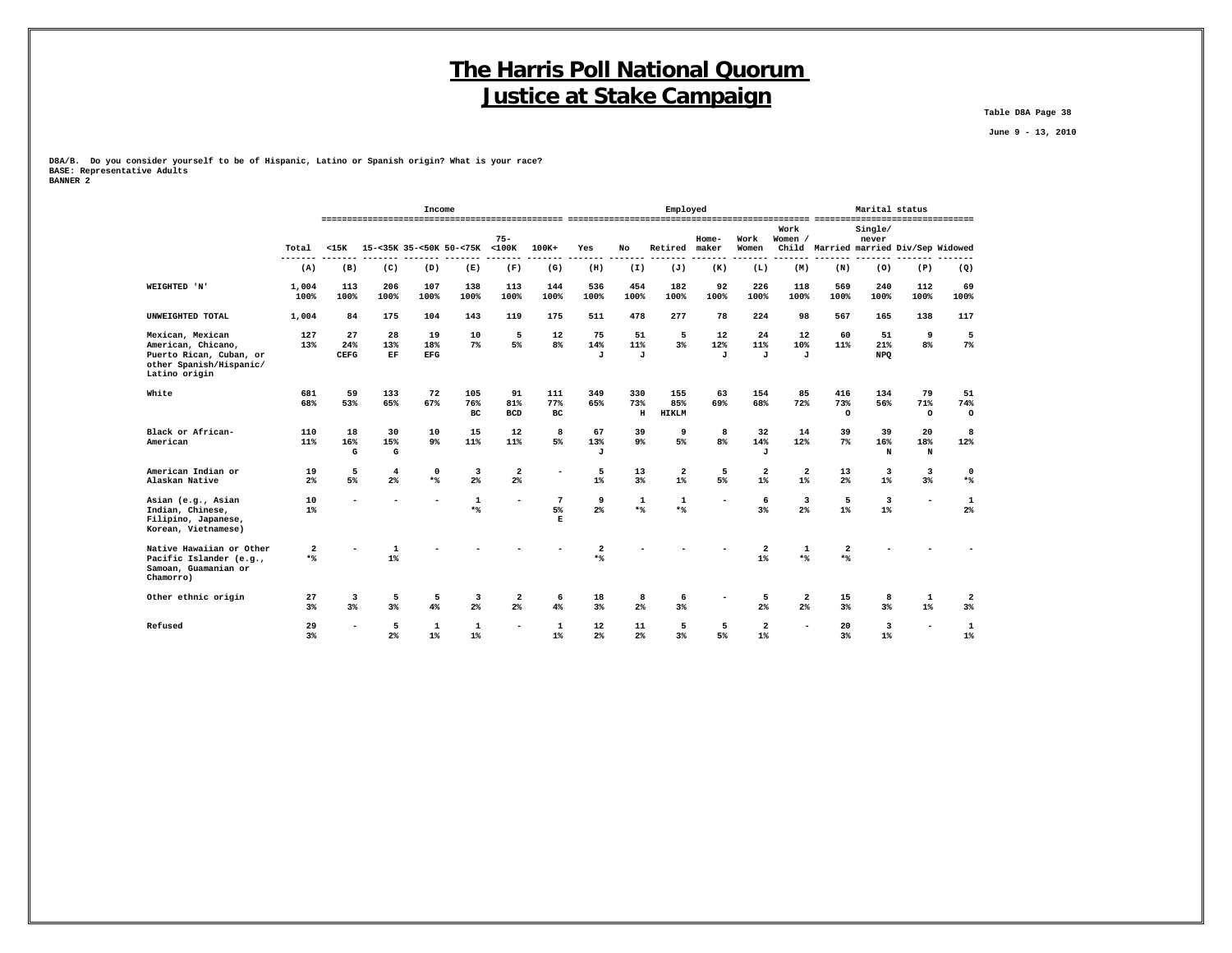**Table D8A Page 39**

 **June 9 - 13, 2010**

**D8A/B. Do you consider yourself to be of Hispanic, Latino or Spanish origin? What is your race? BASE: Representative Adults**

| BANNER 3 |  |  |
|----------|--|--|
|          |  |  |

|                                                                     |               |                | Region  |                                                                                                                                                                                                                                                                                                                                                                                                                         |       |                          | Ethnicity                |          |                          |                         | Party ID                      |                 |
|---------------------------------------------------------------------|---------------|----------------|---------|-------------------------------------------------------------------------------------------------------------------------------------------------------------------------------------------------------------------------------------------------------------------------------------------------------------------------------------------------------------------------------------------------------------------------|-------|--------------------------|--------------------------|----------|--------------------------|-------------------------|-------------------------------|-----------------|
|                                                                     | Total         | North-<br>East | Midwest | South                                                                                                                                                                                                                                                                                                                                                                                                                   | West  | White                    | Black                    | Hispanic | Other                    |                         | Total GOP Total DEM Total IND |                 |
|                                                                     | $- - -$       |                |         |                                                                                                                                                                                                                                                                                                                                                                                                                         |       |                          |                          |          |                          |                         |                               | ---             |
|                                                                     | (A)           | (B)            | (C)     | (D)                                                                                                                                                                                                                                                                                                                                                                                                                     | (E)   | (F)                      | (G)                      | (H)      | (I)                      | (J)                     | (K)                           | (L)             |
| WEIGHTED 'N'                                                        | 1,004         | 218            | 225     | 334                                                                                                                                                                                                                                                                                                                                                                                                                     | 227   | 681                      | 110                      | 127      | 56                       | 261                     | 291                           | 349             |
|                                                                     | 100%          | 100%           | 100%    | 100%                                                                                                                                                                                                                                                                                                                                                                                                                    | 100%  | 100%                     | 100%                     | 100%     | 100%                     | 100%                    | 100%                          | 100%            |
| UNWEIGHTED TOTAL                                                    | 1,004         | 225            | 232     | 330                                                                                                                                                                                                                                                                                                                                                                                                                     | 217   | 793                      | 65                       | 54       | 58                       | 283                     | 298                           | 334             |
| Mexican, Mexican                                                    | 127           | 32             | 8       | 42                                                                                                                                                                                                                                                                                                                                                                                                                      | 44    | $\overline{\phantom{a}}$ | $\overline{\phantom{a}}$ | 127      | $\overline{\phantom{a}}$ | 25                      | 50                            | 34              |
| American, Chicano,                                                  | 13%           | 15%            | 4%      | 13%                                                                                                                                                                                                                                                                                                                                                                                                                     | 20%   |                          |                          | 100%     |                          | 10%                     | 17%                           | 10%             |
| Puerto Rican, Cuban, or<br>other Spanish/Hispanic/<br>Latino origin |               | $\mathtt{C}$   |         | C                                                                                                                                                                                                                                                                                                                                                                                                                       | CD    |                          |                          |          |                          |                         | JL                            |                 |
| White                                                               | 681           | 147            | 172     | 220                                                                                                                                                                                                                                                                                                                                                                                                                     | 143   | 681                      |                          |          |                          | 211                     | 157                           | 252             |
|                                                                     | 68%           | 67%            | 76%     | 66%                                                                                                                                                                                                                                                                                                                                                                                                                     | 63%   | 100%                     |                          |          |                          | 81%                     | 54%                           | 72%             |
|                                                                     |               |                | DE      |                                                                                                                                                                                                                                                                                                                                                                                                                         |       |                          |                          |          |                          | KL                      |                               | $\,$ K          |
| Black or African-                                                   | 110           | 23             | 18      | 53                                                                                                                                                                                                                                                                                                                                                                                                                      | 16    | $\overline{\phantom{a}}$ | 110                      |          |                          | 6                       | 62                            | 38              |
| American                                                            | 11%           | 10%            | 8%      | 16%<br>CE                                                                                                                                                                                                                                                                                                                                                                                                               | 7%    |                          | 100%                     |          |                          | $2\%$                   | 21%<br><b>JL</b>              | 11%<br>J        |
| American Indian or                                                  | 19            | 1              | 10      | 5                                                                                                                                                                                                                                                                                                                                                                                                                       | 3     |                          |                          |          | 19                       | 5                       | $\overline{\mathbf{3}}$       | 5               |
| Alaskan Native                                                      | $2\%$         | $1\%$          | 4%<br>в | $1\%$                                                                                                                                                                                                                                                                                                                                                                                                                   | $1\%$ |                          |                          |          | 33%                      | $2\%$                   | $1\%$                         | $2\%$           |
| Asian (e.g., Asian                                                  | 10            | 5              | 0       | 1                                                                                                                                                                                                                                                                                                                                                                                                                       | 3     |                          |                          |          | 10                       | 1                       | $\overline{\mathbf{3}}$       | $\overline{4}$  |
| Indian, Chinese,<br>Filipino, Japanese,<br>Korean, Vietnamese)      | $1\%$         | 2%             | $*$     | $*$                                                                                                                                                                                                                                                                                                                                                                                                                     | $1\%$ |                          |                          |          | 17%                      | $1\%$                   | $1\%$                         | $1\%$           |
| Native Hawaiian or Other                                            | $\mathbf{2}$  |                |         | $\mathbf{2}% =\mathbf{2}+\mathbf{2}+\mathbf{3}+\mathbf{5}+\mathbf{5}+\mathbf{5}+\mathbf{6}+\mathbf{6}+\mathbf{5}+\mathbf{5}+\mathbf{6}+\mathbf{5}+\mathbf{6}+\mathbf{6}+\mathbf{5}+\mathbf{5}+\mathbf{6}+\mathbf{5}+\mathbf{6}+\mathbf{6}+\mathbf{5}+\mathbf{6}+\mathbf{6}+\mathbf{6}+\mathbf{6}+\mathbf{6}+\mathbf{6}+\mathbf{6}+\mathbf{6}+\mathbf{6}+\mathbf{6}+\mathbf{6}+\mathbf{6}+\mathbf{6}+\mathbf{6}+\mathbf$ |       |                          |                          |          | $\overline{\mathbf{2}}$  |                         |                               | $\mathbf{1}$    |
| Pacific Islander (e.g.,<br>Samoan, Guamanian or<br>Chamorro)        | $\star$ $\!8$ |                |         | $1\%$                                                                                                                                                                                                                                                                                                                                                                                                                   |       |                          |                          |          | $3\%$                    |                         |                               | $*$             |
| Other ethnic origin                                                 | 27            | $\overline{4}$ | 7       | 6                                                                                                                                                                                                                                                                                                                                                                                                                       | 10    |                          |                          |          | 27                       | 8                       | 10                            | $7\phantom{.0}$ |
|                                                                     | 3%            | 2%             | 3%      | $2\%$                                                                                                                                                                                                                                                                                                                                                                                                                   | 4%    |                          |                          |          | 47%                      | 3%                      | 3%                            | 2%              |
| Refused                                                             | 29            | 6              | 9       | 6                                                                                                                                                                                                                                                                                                                                                                                                                       | 8     |                          |                          |          |                          | $\overline{\mathbf{4}}$ | 5                             | 8               |
|                                                                     | 3%            | 3%             | 4%      | $2\%$                                                                                                                                                                                                                                                                                                                                                                                                                   | 3%    |                          |                          |          |                          | 2 <sup>°</sup>          | 2%                            | $2\%$           |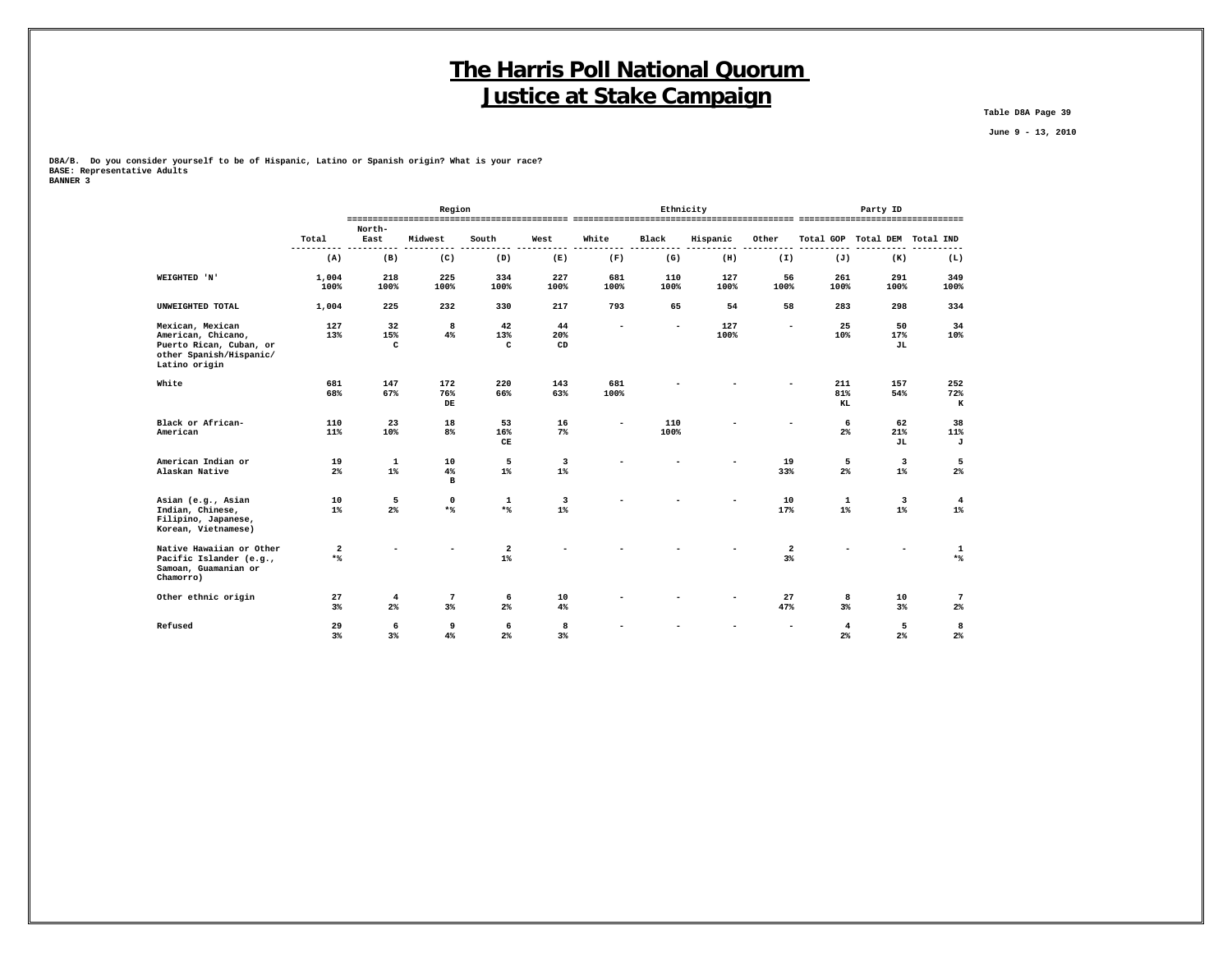**Table D9 Page 40**

 **June 9 - 13, 2010**

**D9. Are you married, separated, divorced, or single and never been married? BASE: Representative Adults BANNER 1**

|                                   |                                |             | Gender<br>Age (Collapsed)<br>Age |                             |                                |                 |                     |                          |                          |                          |                  |                   | Gender / Age                     |                          |                   |                          |                          |                          | Education                     |                  |                 |                                  |                       |
|-----------------------------------|--------------------------------|-------------|----------------------------------|-----------------------------|--------------------------------|-----------------|---------------------|--------------------------|--------------------------|--------------------------|------------------|-------------------|----------------------------------|--------------------------|-------------------|--------------------------|--------------------------|--------------------------|-------------------------------|------------------|-----------------|----------------------------------|-----------------------|
|                                   | Total                          | Male        | Female                           | $35$                        | $35 - 54$                      | $55+$           | $18 - 24$           | $25 - 34$                | $35 - 44$                | $45 - 54$                | $55 - 64$        | 65+               | Male<br>$18 - 34$                | Male<br>$35 - 54$        | Male<br>$55+$     | Female<br>$18 - 34$      | Female<br>$35 - 54$      | Female<br>$55+$          | Some HS HS grad College       |                  | Some            | College<br>Grad                  | Post<br>Grad          |
|                                   | (A)                            | (B)         | (C)                              | (D)                         | (E)                            | (F)             | (G)                 | (H)                      | (I)                      | (J)                      | (K)              | (L)               | (M)                              | (N)                      | (0)               | (P)                      | (Q)                      | (R)                      | (S)                           | (T)              | (U)             | (V)                              | (W)                   |
| WEIGHTED 'N'                      | 1,004<br>100%                  | 489<br>100% | 515<br>100%                      | 302<br>100%                 | 359<br>100%                    | 304<br>100%     | 134<br>100%         | 167<br>100%              | 181<br>100%              | 178<br>100%              | 149<br>100%      | 155<br>100%       | 162<br>100%                      | 179<br>100%              | 134<br>100%       | 139<br>100%              | 180<br>100%              | 170<br>100%              | 89<br>100%                    | 368<br>100%      | 273<br>100%     | 192<br>100%                      | 70<br>100%            |
| UNWEIGHTED TOTAL                  | 1,004                          | 483         | 521                              | 153                         | 329                            | 484             | 55                  | 98                       | 140                      | 189                      | 202              | 282               | 86                               | 176                      | 204               | 67                       | 153                      | 280                      | 52                            | 235              | 327             | 213                              | 162                   |
| Married                           | 569<br>57%                     | 290<br>59%  | 279<br>54%                       | 97<br>32%                   | 264<br>73%<br>DF               | 185<br>61%<br>D | 14<br>10%           | 84<br>50%<br>G           | 132<br>73%<br><b>GHL</b> | 132<br>74%<br><b>GHL</b> | 94<br>63%<br>G   | 91<br>59%<br>G    | 52<br>32%                        | 132<br>74%<br><b>MPR</b> | 100<br>75%<br>MPR | 45<br>32%                | 132<br>73%<br><b>MPR</b> | 85<br>50%<br>MP          | 20<br>22%                     | 195<br>53%<br>s  | 162<br>59%<br>s | 134<br>70%<br>STU                | 53<br>76%<br>STU      |
| Separated                         | 19<br>2 <sup>8</sup>           | 10<br>2%    | 9<br>$2\%$                       | 4<br>$1\%$                  | 9<br>2 <sup>8</sup>            | 5<br>$2\%$      | $1\%$               | -3<br>$2\%$              | $\overline{4}$<br>2%     | 3%                       | 5<br>3%<br>L     | 0<br>$*$          | $\overline{\mathbf{2}}$<br>$1\%$ | 6<br>$3\%$<br>$\circ$    | $^{\circ}$<br>$*$ | $\overline{a}$<br>$1\%$  | 3<br>2 <sup>°</sup>      | 5<br>$3\%$<br>$\Omega$   | $\overline{\mathbf{2}}$<br>2% | 9<br>3%          | 5<br>$2\%$      | $\overline{2}$<br>$1\%$          | 1<br>$1\%$            |
| Divorced                          | 93<br>9 <sup>°</sup>           | 44<br>$9\%$ | 50<br>10%                        | 24<br>8%                    | 28<br>8%                       | 41<br>13%<br>E  |                     | 24<br>15%                | 15<br>8%                 | 12<br>7%                 | 31<br>21%<br>IJL | 10<br>6%          | 12<br>8%                         | 14<br>8 <sup>8</sup>     | 17<br>13%         | 12<br>9%                 | 13<br>7%                 | 24<br>14%                | 17<br>19%                     | 30<br>8%         | 32<br>12%       | 10<br>5%                         | 5<br>$7\%$            |
| Single, and never been<br>married | 233<br>23%                     | 126<br>26%  | 107<br>21%                       | 169<br>56%<br>$\mathbf{EF}$ | 46<br>13%<br>$\mathbf{F}$      | 13<br>$4\%$     | 118<br>88%<br>HIJKL | 50<br>30%<br><b>IJKL</b> | 22<br>12%<br>L           | 25<br>14%<br>KL          | 8<br>5%          | 5<br>3%           | 95<br>58%<br><b>NOOR</b>         | 22<br>12%<br>$\circ$     | 5<br>4%           | 74<br>53%<br><b>NOQR</b> | 25<br>14%<br><b>OR</b>   | 5%                       | 35<br>39%<br><b>UVW</b>       | 101<br>27%<br>UW | 51<br>19%<br>W  | 39<br>20%<br>W                   | $\overline{7}$<br>11% |
| Widowed                           | 69<br>$7\%$                    | 14<br>3%    | 55<br>11%<br>B                   | $\overline{2}$<br>$1\%$     | $\overline{4}$<br>$1\%$        | 60<br>20%<br>DE |                     | $1\%$                    | 2<br>$1\%$               | $\overline{2}$<br>$1\%$  | 12<br>8%<br>HIJ  | 48<br>31%<br>HIJK |                                  | -3<br>$2\%$              | 11<br>8%<br>NQ    | $\mathbf{2}$<br>$1\%$    | $\mathbf{1}$<br>$1\%$    | 49<br>29%<br><b>NOPQ</b> | 15<br>17%                     | 29<br>8%         | 18<br>6%        | $\overline{\mathbf{3}}$<br>$2\%$ | 4%                    |
| Engaged to be married             | -5<br>$1\%$                    |             | 5<br>$1\%$                       | 4<br>$1\%$                  | $*$                            |                 | $1\%$               | 2<br>$1\%$               | $\overline{\phantom{a}}$ | $1\%$                    |                  |                   |                                  |                          |                   | 3%                       | $1\%$                    |                          |                               |                  | $1\%$           | 2<br>$1\%$                       |                       |
| Living with significant<br>other  | $\overline{\mathbf{2}}$<br>$*$ | -1<br>$*$   | 1<br>$*$                         | $\overline{\phantom{a}}$    | -1<br>$*$                      | 1<br>$*$        |                     |                          |                          | $1\%$                    | 1<br>$*$         |                   |                                  |                          | $1\%$             |                          | $1\%$                    |                          |                               |                  |                 |                                  |                       |
| Refused                           | 13<br>$1\%$                    | -6<br>$1\%$ | 8<br>$2\%$                       | $\mathbf{2}$<br>$1\%$       | 2 <sup>°</sup><br>$\mathbf{F}$ | 0<br>$*$        |                     | $1\%$                    | 6<br>3%<br>L             | $*$                      |                  |                   | $1\%$                            | -2<br>$1\%$              | $^{\circ}$        | $\mathbf 0$              | 4<br>2 <sup>°</sup>      |                          |                               | $1\%$            | $1\%$           |                                  | 1%                    |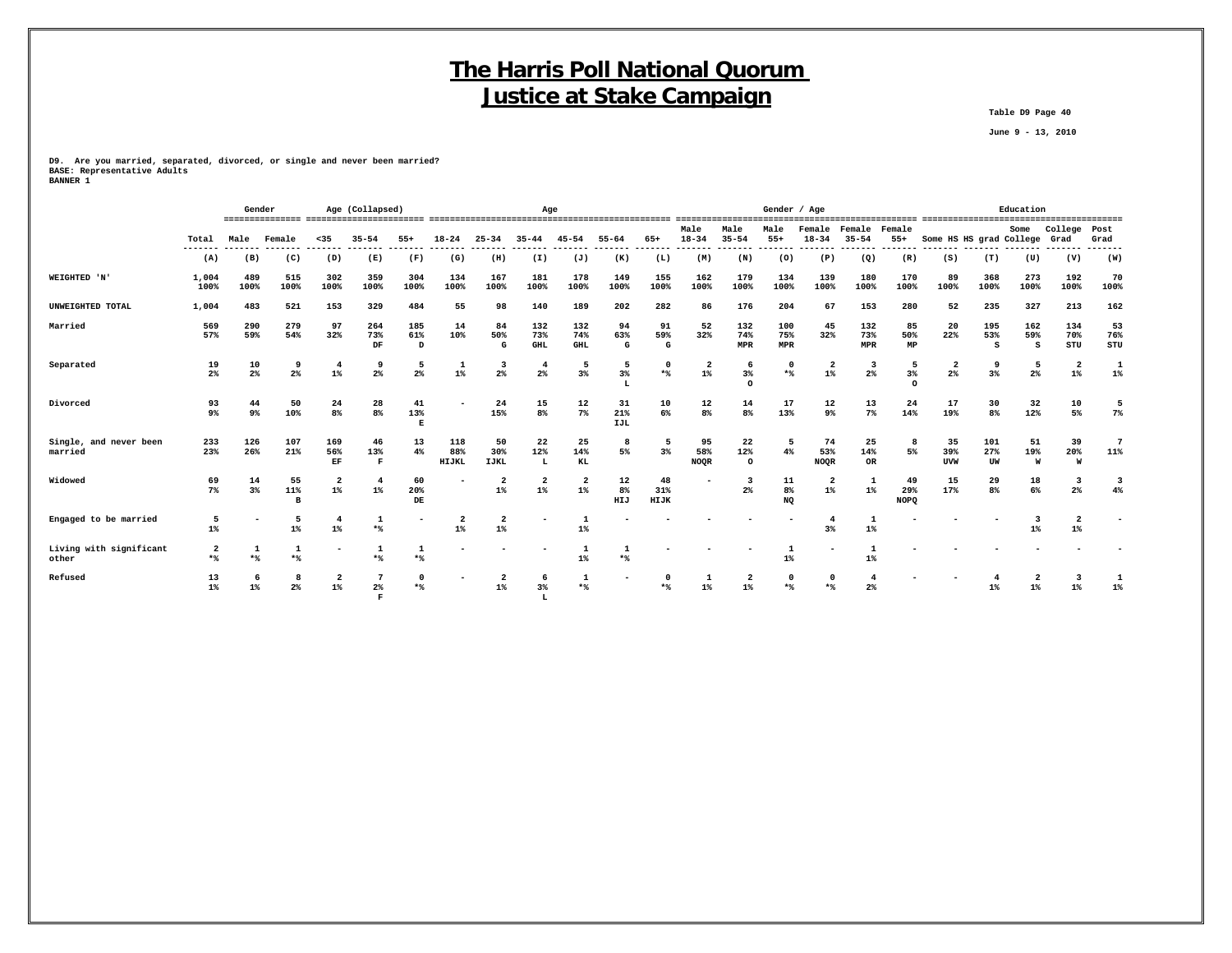**Table D9 Page 41**

 **June 9 - 13, 2010**

**D9. Are you married, separated, divorced, or single and never been married? BASE: Representative Adults BANNER 2**

|                                   |                       |                           |                            | Income                    |                               |                 |                          |                           |                          | Employed                   |                           |                        |                         |                                       | Marital status                   |             |            |
|-----------------------------------|-----------------------|---------------------------|----------------------------|---------------------------|-------------------------------|-----------------|--------------------------|---------------------------|--------------------------|----------------------------|---------------------------|------------------------|-------------------------|---------------------------------------|----------------------------------|-------------|------------|
|                                   | Total                 | $15K$                     |                            |                           | 15-<35K 35-<50K 50-<75K <100K | $75 -$          | $100K+$                  | Yes                       | No                       | Retired maker              | $Home-$                   | Work<br>Women          | Work<br>Women /         | Child Married married Div/Sep Widowed | Single/<br>never                 |             |            |
|                                   | (A)                   | (B)                       | (C)                        | (D)                       | (E)                           | (F)             | (G)                      | (H)                       | (I)                      | (J)                        | -------<br>(K)            | -------<br>(L)         | (M)                     | (N)                                   | (0)                              | (P)         | (Q)        |
| WEIGHTED 'N'                      | 1,004<br>100%         | 113<br>100%               | 206<br>100%                | 107<br>100%               | 138<br>100%                   | 113<br>100%     | 144<br>100%              | 536<br>100%               | 454<br>100%              | 182<br>100%                | 92<br>100%                | 226<br>100%            | 118<br>100%             | 569<br>100%                           | 240<br>100%                      | 112<br>100% | 69<br>100% |
| UNWEIGHTED TOTAL                  | 1,004                 | 84                        | 175                        | 104                       | 143                           | 119             | 175                      | 511                       | 478                      | 277                        | 78                        | 224                    | 98                      | 567                                   | 165                              | 138         | 117        |
| Married                           | 569<br>57%            | 23<br>21%                 | 102<br>50%<br>$\mathbf{B}$ | 61<br>58%<br>$\, {\bf B}$ | 89<br>65%<br>BC               | 80<br>71%<br>BC | 110<br>77%<br><b>BCD</b> | 337<br>63%<br>$\mathbf I$ | 230<br>51%               | 111<br>61%<br>$\mathbf{I}$ | 68<br>74%<br>$\mathbf{I}$ | 137<br>61%             | 88<br>75%<br>IJL        | 569<br>100%                           |                                  |             |            |
| Separated                         | 19<br>2%              | 3<br>3%                   | 3<br>$1\%$                 | ۰                         | $\mathbf{1}$<br>$1\%$         | 5<br>4%         | $\overline{4}$<br>3%     | 11<br>$2\%$               | 8<br>2%                  | $\overline{a}$<br>$1\%$    | $\overline{4}$<br>5%      | $\overline{4}$<br>2%   | $\overline{a}$<br>$2\%$ |                                       |                                  | 19<br>17%   |            |
| Divorced                          | 93<br>9 <sup>°</sup>  | 20<br>18%<br>G            | 26<br>13%<br>G             | 9<br>8%                   | 18<br>13%<br>G                | 9<br>8%<br>G    | $\overline{a}$<br>$1\%$  | 48<br>9%                  | 44<br>10%                | 16<br>9%                   | $\overline{7}$<br>8%      | 25<br>11%              | 8<br>$7\%$              |                                       |                                  | 93<br>83%   |            |
| Single, and never been<br>married | 233<br>23%            | 53<br>47%<br><b>CDEFG</b> | 46<br>23%                  | 31<br>29%<br>$\mathbf F$  | 22<br>16%                     | 16<br>14%       | 25<br>17%                | 127<br>24%<br><b>JKM</b>  | 106<br>23%<br><b>JKM</b> | 9<br>5%                    | 3<br>3%                   | 50<br>22%<br><b>JK</b> | 17<br>15%<br><b>JK</b>  |                                       | 233<br>97%                       |             |            |
| Widowed                           | 69<br>$7\%$           | 11<br>10%                 | 23<br>11%<br>G             | 5<br>4%                   | $7\phantom{.0}$<br>5%         | 3<br>$2\%$      | 3<br>2 <sup>°</sup>      | 10<br>2%                  | 59<br>13%<br><b>HLM</b>  | 43<br>24%<br><b>HIKLM</b>  | 10<br>11%                 | 9<br>4%                | 3<br>2%                 |                                       |                                  |             | 69<br>100% |
| Engaged to be married             | 5<br>$1\%$            | $\overline{\phantom{a}}$  | $\overline{\bf 4}$<br>2%   | $\mathbf{1}$<br>$1\%$     |                               |                 |                          |                           | 5<br>$1\%$               |                            |                           |                        |                         |                                       | 5<br>2 <sup>8</sup>              |             |            |
| Living with significant<br>other  | $\overline{a}$<br>$*$ | 2<br>2%                   |                            |                           |                               |                 |                          |                           | 2<br>$*$                 | 1<br>$*$                   |                           |                        |                         |                                       | $\overline{\mathbf{2}}$<br>$1\%$ |             |            |
| Refused                           | 13<br>$1\%$           |                           | $*$                        |                           |                               | $*$             |                          | 3<br>$1\%$                | 1<br>$*$                 |                            |                           | $1\%$                  |                         |                                       |                                  |             |            |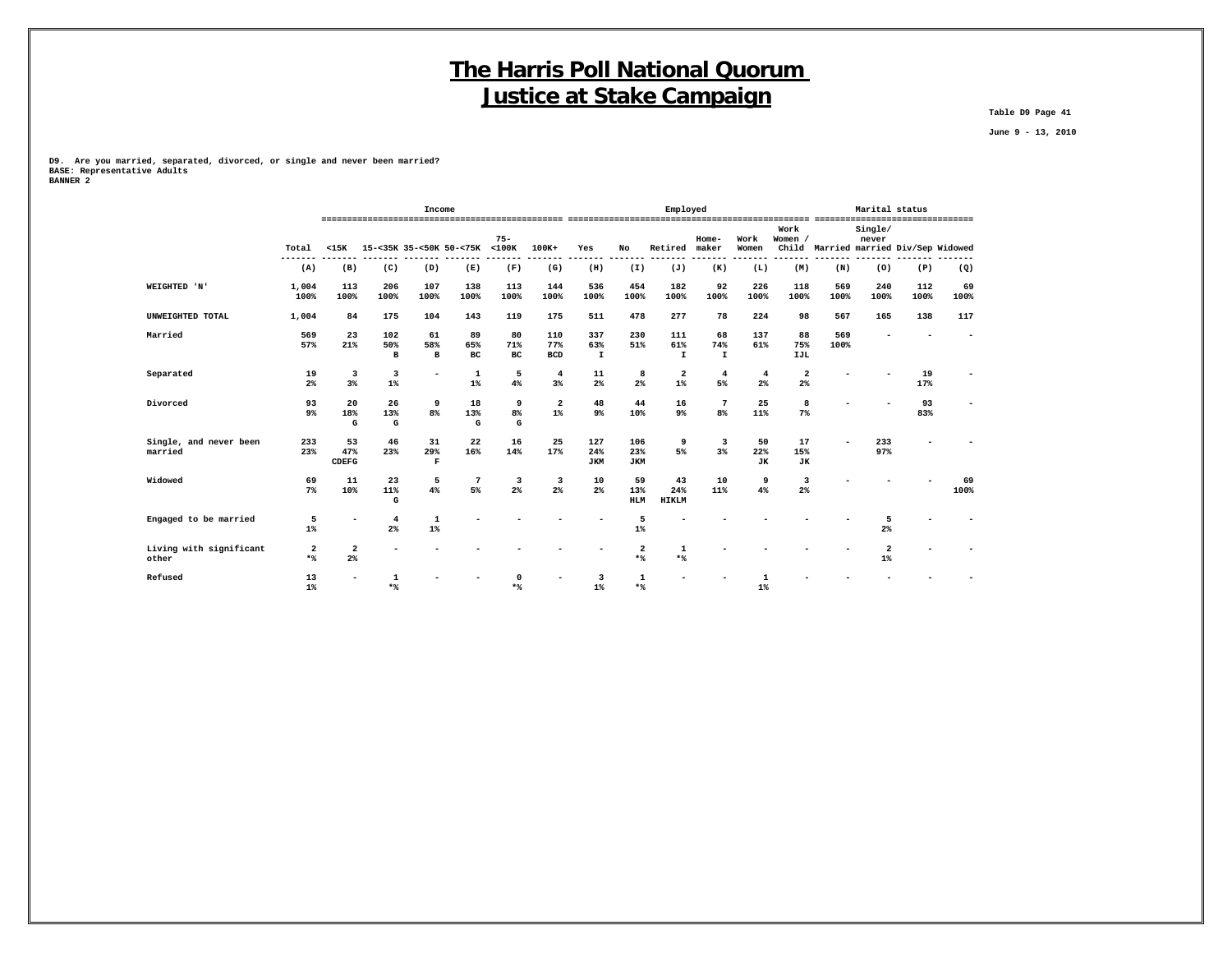**Table D9 Page 42**

 **June 9 - 13, 2010**

**D9. Are you married, separated, divorced, or single and never been married? BASE: Representative Adults BANNER 3**

|                                   |                                  |                                                                                                                                                                                                                                                                                                                                                                                                                                  | Region                   |                                  |                          |                     |                          | Ethnicity          |                         |             | Party ID                         |             |
|-----------------------------------|----------------------------------|----------------------------------------------------------------------------------------------------------------------------------------------------------------------------------------------------------------------------------------------------------------------------------------------------------------------------------------------------------------------------------------------------------------------------------|--------------------------|----------------------------------|--------------------------|---------------------|--------------------------|--------------------|-------------------------|-------------|----------------------------------|-------------|
|                                   | Total                            | North-<br>East                                                                                                                                                                                                                                                                                                                                                                                                                   | Midwest                  | South                            | West                     | White               | Black                    | Hispanic           | Other                   |             | Total GOP Total DEM Total IND    |             |
|                                   | (A)                              | (B)                                                                                                                                                                                                                                                                                                                                                                                                                              | (C)                      | (D)                              | (E)                      | (F)                 | (G)                      | (H)                | (I)                     | (J)         | (K)                              | (L)         |
| WEIGHTED 'N'                      | 1,004                            | 218                                                                                                                                                                                                                                                                                                                                                                                                                              | 225                      | 334                              | 227                      | 681                 | 110                      | 127                | 56                      | 261         | 291                              | 349         |
|                                   | 100%                             | 100%                                                                                                                                                                                                                                                                                                                                                                                                                             | 100%                     | 100%                             | 100%                     | 100%                | 100%                     | 100%               | 100%                    | 100%        | 100%                             | 100%        |
| UNWEIGHTED TOTAL                  | 1,004                            | 225                                                                                                                                                                                                                                                                                                                                                                                                                              | 232                      | 330                              | 217                      | 793                 | 65                       | 54                 | 58                      | 283         | 298                              | 334         |
| Married                           | 569                              | 123                                                                                                                                                                                                                                                                                                                                                                                                                              | 135                      | 174                              | 138                      | 416                 | 39                       | 60                 | 35                      | 180         | 147                              | 199         |
|                                   | 57%                              | 57%                                                                                                                                                                                                                                                                                                                                                                                                                              | 60%                      | 52%                              | 61%                      | 61%<br>G            | 35%                      | 47%                | 62%<br>G                | 69%<br>KL   | 50%                              | 57%         |
| Separated                         | 19<br>2%                         | 3<br>$2\%$                                                                                                                                                                                                                                                                                                                                                                                                                       | 5<br>$2\%$               | 9<br>3%                          | 1<br>$1\%$               | 6<br>$1\%$          | 11<br>10%                | 1<br>$1\%$         | $\mathbf 0$<br>$1\%$    | 1<br>$*$    | 10<br>3%<br>J                    | 8<br>$2\%$  |
| Divorced                          | 93<br>9%                         | 15<br>$7\%$                                                                                                                                                                                                                                                                                                                                                                                                                      | 28<br>13%                | 28<br>9%                         | 21<br>9%                 | 73<br>11%           | 9<br>$8\%$               | 8<br>$6\%$         | $\overline{4}$<br>$6\%$ | 17<br>$7\%$ | 38<br>13%                        | 23<br>$6\%$ |
| Single, and never been<br>married | 233<br>23%                       | 59<br>27%                                                                                                                                                                                                                                                                                                                                                                                                                        | 35<br>15%                | 88<br>26%                        | 51<br>23%                | 127<br>19%          | 39<br>35%                | 51<br>40%          | 14<br>25%               | 42<br>16%   | 68<br>24%                        | 91<br>26%   |
|                                   |                                  | c                                                                                                                                                                                                                                                                                                                                                                                                                                |                          | c                                |                          |                     | $\mathbf F$              | F                  |                         |             |                                  | J           |
| Widowed                           | 69<br>$7\%$                      | 13<br>6%                                                                                                                                                                                                                                                                                                                                                                                                                         | 20<br>9%                 | 24<br>$7\%$                      | 11<br>5%                 | 51<br>$7\%$         | 8<br>8%                  | 5<br>4%            | $\overline{4}$<br>$7\%$ | 20<br>$8\%$ | 24<br>8%                         | 19<br>5%    |
| Engaged to be married             | 5<br>$1\%$                       | $\mathbf{2}% =\mathbf{2}+\mathbf{2}+\mathbf{3}+\mathbf{5}+\mathbf{5}+\mathbf{5}+\mathbf{6}+\mathbf{6}+\mathbf{5}+\mathbf{5}+\mathbf{6}+\mathbf{5}+\mathbf{6}+\mathbf{6}+\mathbf{5}+\mathbf{5}+\mathbf{6}+\mathbf{5}+\mathbf{6}+\mathbf{6}+\mathbf{5}+\mathbf{6}+\mathbf{6}+\mathbf{5}+\mathbf{6}+\mathbf{6}+\mathbf{6}+\mathbf{6}+\mathbf{6}+\mathbf{6}+\mathbf{6}+\mathbf{6}+\mathbf{6}+\mathbf{6}+\mathbf{6}+\mathbf$<br>$1\%$ | $\overline{\phantom{a}}$ | $\overline{\mathbf{3}}$<br>$1\%$ | $\overline{\phantom{a}}$ | 5<br>$1\%$          | $\overline{\phantom{a}}$ |                    |                         | ۰           | $\overline{\phantom{a}}$         | 3<br>$1\%$  |
| Living with significant<br>other  | $\overline{\mathbf{2}}$<br>$*$ % | ۰                                                                                                                                                                                                                                                                                                                                                                                                                                | $\overline{\phantom{a}}$ | $\mathbf 1$<br>$*$               | 1<br>$*$                 | $\mathbf 1$<br>$*$  | $\mathbf 1$<br>$1\%$     |                    |                         |             | $\overline{\mathbf{2}}$<br>$1\%$ | -           |
| Refused                           | 13<br>$1\%$                      | $\overline{\mathbf{2}}$<br>$1\%$                                                                                                                                                                                                                                                                                                                                                                                                 | $\mathbf{2}$<br>$1\%$    | 6<br>$2\%$                       | 4<br>2%                  | $\mathbf{2}$<br>$*$ | $\overline{4}$<br>$3\%$  | $\mathbf{2}$<br>2% |                         | 1<br>$*$    | $\overline{\mathbf{2}}$<br>$1\%$ | 5<br>$1\%$  |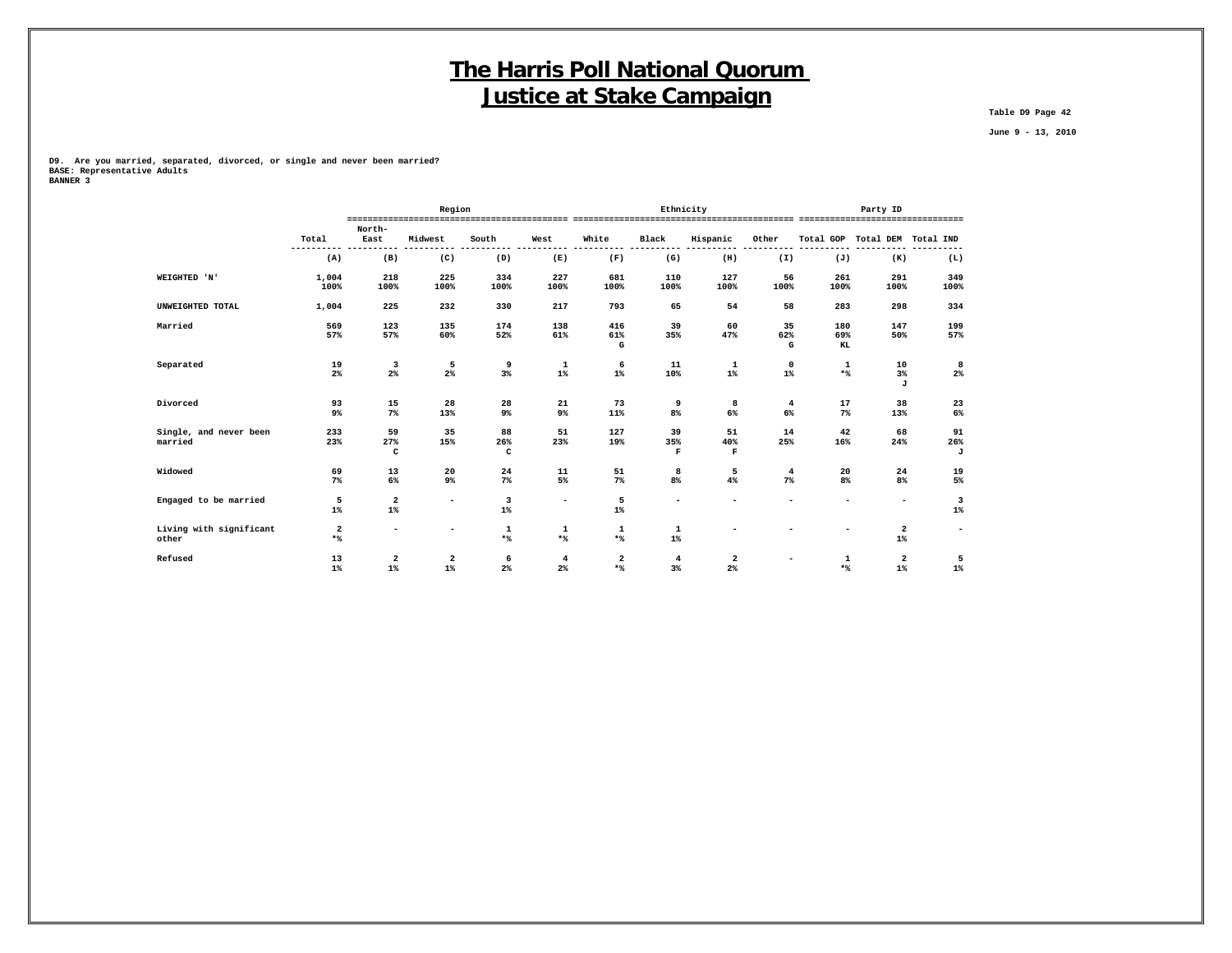**Table D9A Page 43**

 **June 9 - 13, 2010**

**D9A. Are you currently employed, either full time or part time? BASE: Representative Adults BANNER 1**

|                    |                  | Gender |                          |                  | Age (Collapsed)      |                   |                      |            | Age                                 |            |                               |              |                      |           | Gender / Age            |              |            |              |                              |      | Education |         |                 |
|--------------------|------------------|--------|--------------------------|------------------|----------------------|-------------------|----------------------|------------|-------------------------------------|------------|-------------------------------|--------------|----------------------|-----------|-------------------------|--------------|------------|--------------|------------------------------|------|-----------|---------|-----------------|
|                    |                  |        | ---------------- ------- |                  |                      |                   |                      |            |                                     |            |                               |              | Male                 | Male      | Male                    | Female       | Female     | Female       |                              |      | Some      | College | Post            |
|                    | Total<br>------- | Male   | Female<br>-------        | $35$<br>-------- | $35 - 54$<br>------- | $55+$<br>-------- | $18 - 24$<br>------- | $25 - 34$  | $35 - 44$<br>------- ------- ------ | $45 - 54$  | $55 - 64$<br>-------- ------- | $65+$        | $18 - 34$<br>------- | $35 - 54$ | $55+$                   | $18 - 34$    | $35 - 54$  | $55+$        | Some HS HS grad College Grad |      |           |         | Grad<br>------- |
|                    | (A)              | (B)    | (C)                      | (D)              | (E)                  | (F)               | (G)                  | (H)        | (I)                                 | (J)        | (K)                           | (L)          | (M)                  | (N)       | (0)                     | (P)          | (Q)        | (R)          | (S)                          | (T)  | (U)       | (V)     | (W)             |
| WEIGHTED 'N'       | 1,004            | 489    | 515                      | 302              | 359                  | 304               | 134                  | 167        | 181                                 | 178        | 149                           | 155          | 162                  | 179       | 134                     | 139          | 180        | 170          | 89                           | 368  | 273       | 192     | 70              |
|                    | 100%             | 100%   | 100%                     | 100%             | 100%                 | 100%              | 100%                 | 100%       | 100%                                | 100%       | 100%                          | 100%         | 100%                 | 100%      | 100%                    | 100%         | 100%       | 100%         | 100%                         | 100% | 100%      | 100%    | 100%            |
| UNWEIGHTED TOTAL   | 1,004            | 483    | 521                      | 153              | 329                  | 484               | 55                   | 98         | 140                                 | 189        | 202                           | 282          | 86                   | 176       | 204                     | 67           | 153        | 280          | 52                           | 235  | 327       | 213     | 162             |
| Employed (NET)     | 536              | 310    | 226                      | 188              | 239                  | 98                | 74                   | 114        | 117                                 | 122        | 70                            | 28           | 116                  | 135       | 52                      | 72           | 104        | 46           | 34                           | 176  | 144       | 136     | 45              |
|                    | 53%              | 63%    | 44%                      | 62%              | 67%                  | 32%               | 55%                  | 68%        | 65%                                 | 68%        | 47%                           | 18%          | 71%                  | 76%       | 39%                     | 52%          | 58%        | 27%          | 39%                          | 48%  | 53%       | 71%     | 65%             |
|                    |                  |        |                          |                  |                      |                   |                      | KL         | KL                                  | KL         | L                             |              | OPR                  | OPOR      | $\mathbb{R}$            | $\mathbb{R}$ | <b>OR</b>  |              |                              |      |           | STU     | STU             |
| Yes, full time     | 401              | 251    | 150                      | 116              | 206                  | 71                | 23                   | 93         | 100                                 | 106        | 57                            | 15           | 72                   | 129       | 44                      | 44           | 77         | 27           | 21                           | 128  | 112       | 105     | 36              |
|                    | 40%              | 51%    | 29%                      | 38%              | 57%                  | 24%               | 17%                  | 55%        | 55%                                 | 60%        | 38%                           | 10%          | 44%                  | 72%       | 33%                     | 31%          | 43%        | 16%          | 23%                          | 35%  | 41%       | 55%     | 51%             |
|                    |                  |        |                          |                  | DF                   |                   |                      | <b>GKL</b> | GKL                                 | <b>GKL</b> | <b>GL</b>                     |              |                      | MOPQR     | R                       | $\mathbb{R}$ | R          |              |                              |      |           | STU     | ST              |
| Yes, part time     | 135              | 59     | 76                       | 72               | 33                   | 26                | 51                   | 22         | 18                                  | 15         | 13                            | 13           | 44                   | 6         |                         | 29           | 27         | 19           | 14                           | 48   | 33        | 31      | 9               |
|                    | 13%              | 12%    | 15%                      | 24%<br>EF        | $9\%$                | 9%                | 38%<br>HIJKL         | 13%        | 10%                                 | $9\%$      | 9%                            | 8%           | 27%<br><b>NOR</b>    | 3%        | 6%                      | 21%<br>NO.   | 15%<br>NO. | 11%<br>N     | 16%                          | 13%  | 12%       | 16%     | 13%             |
| No                 | 454              | 174    | 280                      | 112              | 114                  | 204               | 60                   | 52         | 59                                  | 55         | 77                            | 127          | 45                   | 43        | 81                      | 66           | 71         | 123          | 54                           | 187  | 126       | 55      | 24              |
|                    | 45%              | 36%    | 54%                      | 37%              | 32%                  | 67%               | 45%                  | 31%        | 33%                                 | 31%        | 52%                           | 82%          | 28%                  | 24%       | 60%                     | 48%          | 39%        | 73%          | 61%                          | 51%  | 46%       | 29%     | 35%             |
|                    |                  |        |                          |                  |                      | DE                |                      |            |                                     |            | HIJ                           | <b>GHIJK</b> |                      |           | <b>MNO</b>              | MN           | N          | <b>MNOPQ</b> | VW                           | VW   | VW        |         |                 |
| Don't know/Refused | 14               |        |                          |                  |                      |                   |                      |            |                                     |            |                               |              |                      |           | $\overline{\mathbf{2}}$ | $\mathbf 0$  |            |              |                              |      |           |         |                 |
|                    | $1\%$            | $1\%$  | $2\%$                    | $1\%$            | $2\%$                | $1\%$             |                      | $1\%$      | $2\%$                               |            | 2 <sup>8</sup>                |              | 1%                   | $*$       | $1\%$                   | $*$          | 3%         | **           |                              | 1%   | $1\%$     | 1       | 1%              |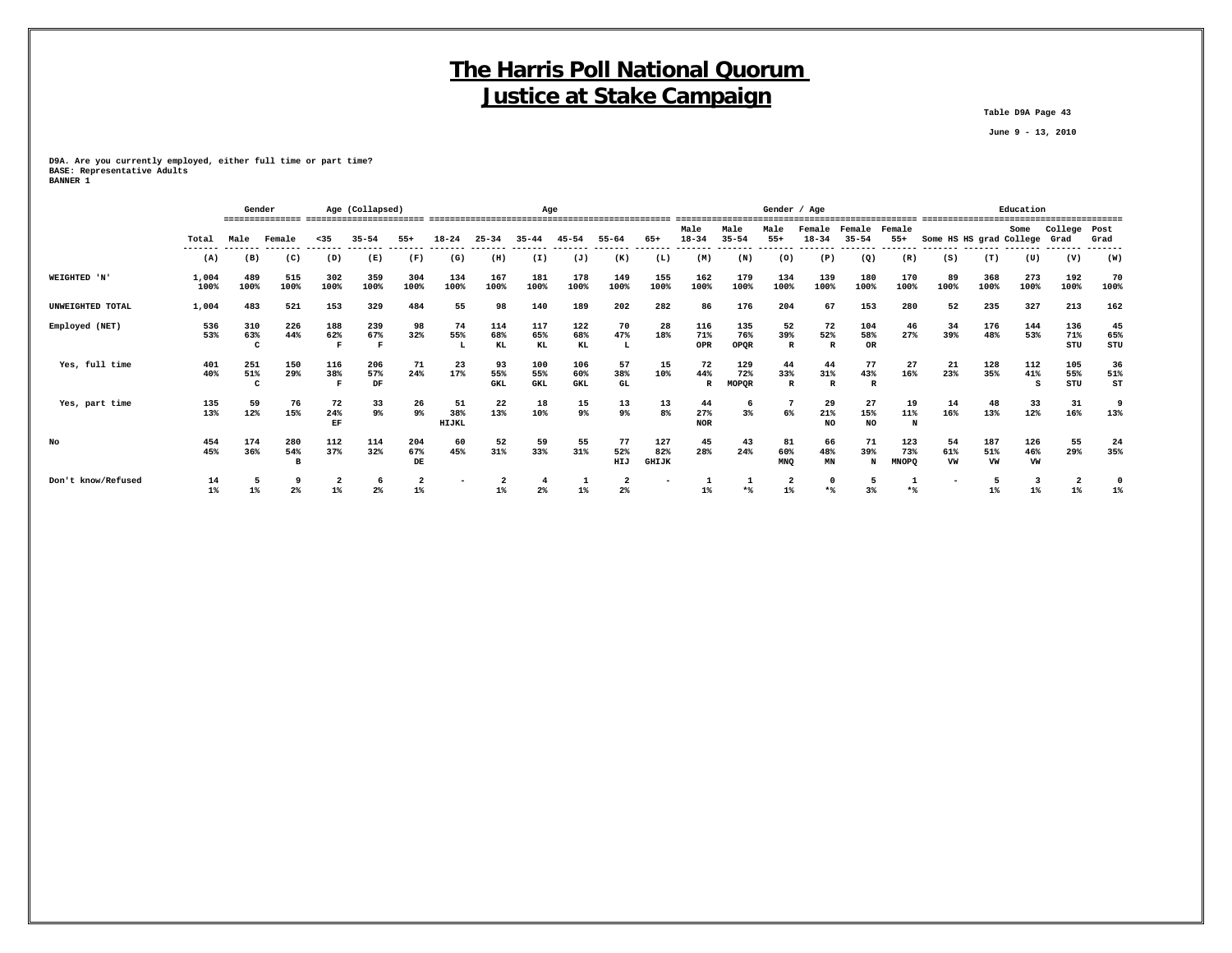**Table D9A Page 44**

 **June 9 - 13, 2010**

**D9A. Are you currently employed, either full time or part time? BASE: Representative Adults BANNER 2**

|                    |       |                          |                         | Income      |             |                       |             |                          |      | Employed |                  |               |                |                                 | Marital status |                    |                         |
|--------------------|-------|--------------------------|-------------------------|-------------|-------------|-----------------------|-------------|--------------------------|------|----------|------------------|---------------|----------------|---------------------------------|----------------|--------------------|-------------------------|
|                    |       |                          |                         |             |             |                       |             |                          |      |          |                  |               |                |                                 |                | ------------------ |                         |
|                    |       |                          |                         |             |             |                       |             |                          |      |          |                  |               | Work           |                                 | Single/        |                    |                         |
|                    | Total | $15K$                    | 15-<35K 35-<50K 50-<75K |             |             | $75 -$<br>$<$ 100 $K$ | 100K+       | Yes                      | No   | Retired  | $Home-$<br>maker | Work<br>Women | Women<br>Child | Married married Div/Sep Widowed | never          |                    |                         |
|                    |       |                          |                         |             |             |                       |             |                          |      |          |                  |               |                |                                 |                |                    |                         |
|                    | (A)   | (B)                      | (C)                     | (D)         | (E)         | (F)                   | (G)         | (H)                      | (I)  | (J)      | (K)              | (L)           | (M)            | (N)                             | (0)            | (P)                | (Q)                     |
| WEIGHTED 'N'       | 1,004 | 113                      | 206                     | 107         | 138         | 113                   | 144         | 536                      | 454  | 182      | 92               | 226           | 118            | 569                             | 240            | 112                | 69                      |
|                    | 100%  | 100%                     | 100%                    | 100%        | 100%        | 100%                  | 100%        | 100%                     | 100% | 100%     | 100%             | 100%          | 100%           | 100%                            | 100%           | 100%               | 100%                    |
| UNWEIGHTED TOTAL   | 1,004 | 84                       | 175                     | 104         | 143         | 119                   | 175         | 511                      | 478  | 277      | 78               | 224           | 98             | 567                             | 165            | 138                | 117                     |
| Employed (NET)     | 536   | 39                       | 85                      | 49          | 85          | 81                    | 113         | 536                      |      |          |                  | 226           | 118            | 337                             | 127            | 59                 | 10                      |
|                    | 53%   | 34%                      | 41%                     | 46%         | 62%         | 72%                   | 79%         | 100%                     |      |          |                  | 100%          | 100%           | 59%                             | 53%            | 52%                | 15%                     |
|                    |       |                          |                         |             | вc          | <b>BCD</b>            | <b>BCDE</b> |                          |      |          |                  |               |                | Q                               | $\mathbf{Q}$   | $\Omega$           |                         |
| Yes, full time     | 401   | 21                       | 54                      | 36          | 64          | 72                    | 98          | 401                      |      |          |                  | 150           | 79             | 272                             | 72             | 47                 | 7                       |
|                    | 40%   | 19%                      | 26%                     | 34%         | 47%         | 64%                   | 68%         | 75%                      |      |          |                  | 66%           | 67%            | 48%                             | 30%            | 42%                | 10%                     |
|                    |       |                          |                         |             | $_{\rm BC}$ | <b>BCDE</b>           | <b>BCDE</b> |                          |      |          |                  |               |                | OQ.                             | $\mathbf{Q}$   | $\mathbf Q$        |                         |
| Yes, part time     | 135   | 18                       | 31                      | 13          | 21          | 9                     | 16          | 135                      |      |          |                  | 76            | 40             | 65                              | 56             | 11                 | $\overline{\mathbf{3}}$ |
|                    | 13%   | 16%                      | 15%                     | 12%         | 15%         | 8 <sup>°</sup>        | 11%         | 25%                      |      |          |                  | 34%           | 33%            | 11%                             | 23%            | 10%                | 5%                      |
|                    |       |                          |                         |             |             |                       |             |                          |      |          |                  |               |                | Q                               | <b>NPQ</b>     |                    |                         |
| No                 | 454   | 74                       | 119                     | 57          | 52          | 32                    | 31          | $\overline{\phantom{a}}$ | 454  | 182      | 92               |               |                | 230                             | 113            | 52                 | 59                      |
|                    | 45%   | 66%                      | 58%                     | 54%         | 38%         | 28%                   | 21%         |                          | 100% | 100%     | 100%             |               |                | 40%                             | 47%            | 46%                | 85%                     |
|                    |       | EFG                      | <b>EFG</b>              | $_{\rm FG}$ | G           |                       |             |                          |      |          |                  |               |                |                                 |                |                    | <b>NOP</b>              |
| Don't know/Refused | 14    | $\overline{\phantom{a}}$ | $\mathbf{2}$            |             |             |                       |             |                          |      |          |                  |               |                |                                 |                | 2                  |                         |
|                    | $1\%$ |                          | $1\%$                   |             |             |                       |             |                          |      |          |                  |               |                | $*$                             |                | $1\%$              |                         |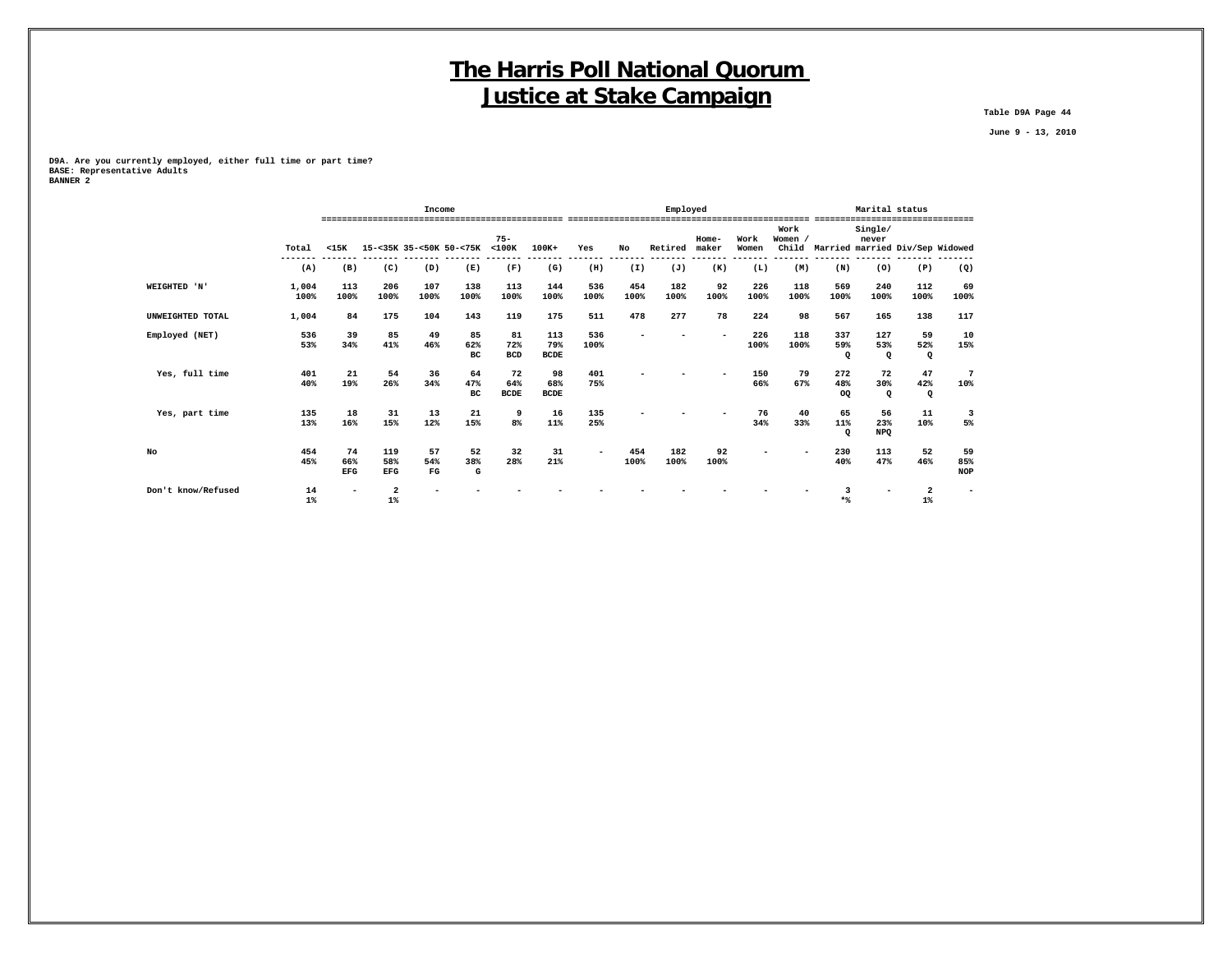**Table D9A Page 45**

 **June 9 - 13, 2010**

**D9A. Are you currently employed, either full time or part time? BASE: Representative Adults BANNER 3**

|                    |               |                | Region      |             |             |                     | Ethnicity   |                                             |            |             | Party ID                          |             |
|--------------------|---------------|----------------|-------------|-------------|-------------|---------------------|-------------|---------------------------------------------|------------|-------------|-----------------------------------|-------------|
|                    |               |                |             |             |             |                     |             |                                             |            |             | --------------------------------- |             |
|                    | Total         | North-<br>East | Midwest     | South       | West        | White               | Black       | Hispanic                                    | Other      | Total GOP   | Total DEM                         | Total IND   |
|                    | (A)           | (B)            | (C)         | (D)         | (E)         | (F)                 | (G)         | (H)                                         | (I)        | (J)         | (K)                               | (L)         |
| WEIGHTED 'N'       | 1,004<br>100% | 218<br>100%    | 225<br>100% | 334<br>100% | 227<br>100% | 681<br>100%         | 110<br>100% | 127<br>100%                                 | 56<br>100% | 261<br>100% | 291<br>100%                       | 349<br>100% |
| UNWEIGHTED TOTAL   | 1,004         | 225            | 232         | 330         | 217         | 793                 | 65          | 54                                          | 58         | 283         | 298                               | 334         |
| Employed (NET)     | 536<br>53%    | 131<br>60%     | 113<br>50%  | 165<br>49%  | 127<br>56%  | 349<br>51%          | 67<br>61%   | 75<br>59%                                   | 34<br>60%  | 155<br>60%  | 151<br>52%                        | 188<br>54%  |
| Yes, full time     | 401<br>40%    | 94<br>43%      | 84<br>38%   | 127<br>38%  | 96<br>42%   | 265<br>39%          | 52<br>47%   | 47<br>37%                                   | 26<br>46%  | 124<br>48%  | 111<br>38%                        | 143<br>41%  |
| Yes, part time     | 135<br>13%    | 37<br>17%      | 29<br>13%   | 38<br>11%   | 31<br>14%   | 84<br>12%           | 15<br>14%   | 27<br>21%                                   | 8<br>14%   | 31<br>12%   | 40<br>14%                         | 45<br>13%   |
| No                 | 454<br>45%    | 85<br>39%      | 109<br>48%  | 163<br>49%  | 98<br>43%   | 330<br>48%          | 39<br>36%   | 51<br>40%                                   | 23<br>40%  | 105<br>40%  | 138<br>48%                        | 155<br>44%  |
| Don't know/Refused | 14<br>$1\%$   | 2<br>$1\%$     | 3<br>$1\%$  | 6<br>$2\%$  | 3<br>$1\%$  | 3<br>$\star$ $\!\!$ | 4<br>$3\%$  | $\begin{smallmatrix}1\1\0\end{smallmatrix}$ |            |             | 1<br>$*$                          | 6<br>$2\%$  |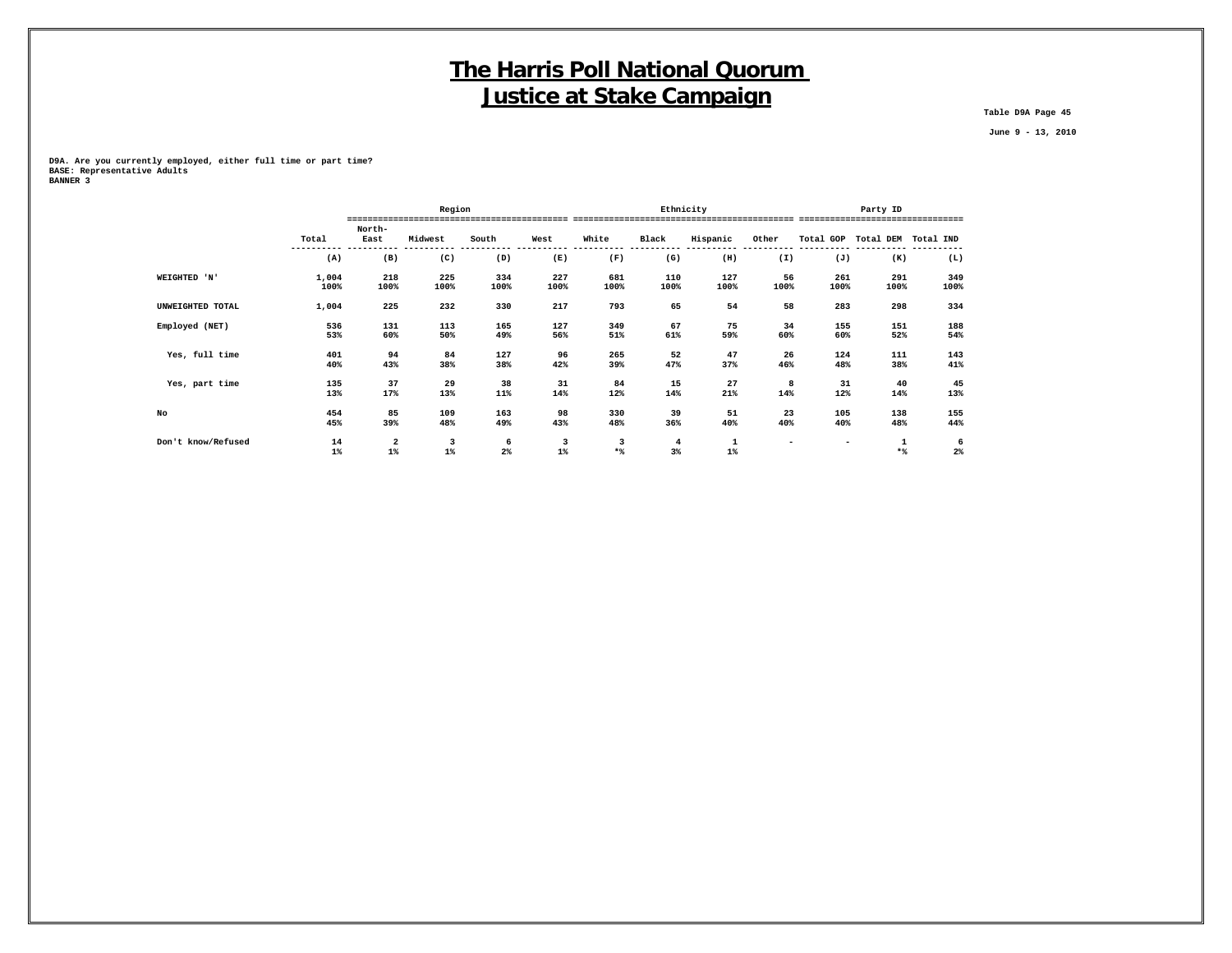**Table D9B Page 46**

 **June 9 - 13, 2010**

**D9B. Are you a full-time student, a homemaker, retired, or something else? BASE: Representative Adults who are not employed BANNER 1**

|                   |             | Gender      |                |                            | Age (Collapsed) |                         |                          | Age             |                         |                           |                               |                      |                               |                       | Gender / Age             |                          |                           |                                    |                              |                 | Education                 |                                  |                   |
|-------------------|-------------|-------------|----------------|----------------------------|-----------------|-------------------------|--------------------------|-----------------|-------------------------|---------------------------|-------------------------------|----------------------|-------------------------------|-----------------------|--------------------------|--------------------------|---------------------------|------------------------------------|------------------------------|-----------------|---------------------------|----------------------------------|-------------------|
|                   | Total       | Male        | Female         | $35$                       | $35 - 54$       | $55+$                   | $18 - 24$                | $25 - 34$       | $35 - 44$               | $45 - 54$                 | $55 - 64$                     | 65+                  | Male<br>$18 - 34$<br>-------- | Male<br>$35 - 54$     | Male<br>$55+$<br>------- | Female<br>$18 - 34$      | Female<br>$35 - 54$       | Female<br>$55+$<br>------- ------- | Some HS HS grad College Grad |                 | Some                      | College                          | Post<br>Grad      |
|                   | (A)         | (B)         | (C)            | (D)                        | (E)             | (F)                     | (G)                      | (H)             | (I)                     | (J)                       | (K)                           | (L)                  | (M)                           | (N)                   | (0)                      | (P)                      | (Q)                       | (R)                                | (S)                          | (T)             | (U)                       | (V)                              | (W)               |
| WEIGHTED 'N'      | 454<br>100% | 174<br>100% | 280<br>100%    | 112<br>100%                | 114<br>100%     | 204<br>100%             | 60<br>100%               | 52<br>100%      | 59<br>100%              | 55<br>100%                | 77<br>100%                    | 127<br>100%          | 45<br>100%                    | 43<br>100%            | 81<br>100%               | 66<br>100%               | 71<br>100%                | 123<br>100%                        | 54<br>100%                   | 187<br>100%     | 126<br>100%               | 55<br>100%                       | 24<br>100%        |
| UNWEIGHTED TOTAL  | 478         | 189         | 289            | 49                         | 87              | 325                     | 23                       | 26              | 37                      | 50                        | 98                            | 227                  | 21                            | 36                    | 127                      | 28                       | 51                        | 198                                | 38                           | 136             | 160                       | 71                               | 67                |
| Full-time student | 51<br>11%   | 19<br>11%   | 32<br>11%      | 46<br>41%<br>$\mathbf{EF}$ | -5<br>5%<br>F   | $\mathbf 0$<br>$*$      | 32<br>54%<br>IJK         | 13<br>26%<br>JК | -5<br>8%<br>к           | $\Omega$<br>$1\%$         | $\mathbf 0$<br>$*$            |                      | 19<br>43%<br>QR               |                       |                          | 26<br>40%<br>QR          | -5<br>8%<br>R             | $\mathbf 0$<br>$*$                 |                              | 33<br>18%<br>VW | 16<br>13%<br>VW           | $\overline{\mathbf{2}}$<br>$3\%$ | 1<br>3%           |
| Homemaker         | 92<br>20%   | 19<br>11%   | 74<br>26%<br>B | 16<br>15%                  | 44<br>38%<br>DF | 25<br>12%               |                          | 16<br>32%       | 28<br>48%<br>KL         | 15<br>28%<br>L            | 13<br>17%                     | 12<br>9 <sup>°</sup> | 6<br>12%                      | 10<br>22%<br>$\Omega$ | -4<br>4%                 | 11<br>16%                | 34<br>48%<br><b>MNOPR</b> | 22<br>18%<br>$\circ$               | 21<br>39%<br>TW              | 28<br>15%       | -26<br>21%<br>W           | 16<br>28%<br>W                   | 8 <sup>8</sup>    |
| Retired           | 182<br>40%  | 81<br>46%   | 102<br>36%     |                            | 17<br>15%       | 153<br>75%<br>Е         |                          |                 | $\overline{2}$<br>$4\%$ | 14<br>26%<br>$\mathbf{I}$ | 45<br>58%<br>IJ               | 108<br>85%<br>IJK    |                               | 12<br>27%             | 67<br>83%<br><b>NOR</b>  | $\overline{\phantom{a}}$ | 7%                        | 86<br>70%<br>NQ                    | 17<br>31%                    | 68<br>36%       | 48<br>38%                 | 24<br>43%                        | 20<br>81%<br>STUV |
| Unemployed        | 38<br>8%    | 20<br>12%   | 18<br>7%       | 17<br>15%<br>R             | 15<br>13%<br>Е  | $\overline{4}$<br>$2\%$ | -5<br>9%                 | 12<br>23%<br>KL | 11<br>18%<br>L          | 5<br>8%                   | $\overline{\mathbf{3}}$<br>4% | $1\%$                | 7<br>16%                      | 11<br>25%<br>OQR      | 2 <sup>°</sup>           | 10<br>15%                | 6%                        | 3<br>3%                            | 5<br>8%                      | 17<br>$9\%$     | 8<br>6%                   | 9<br>16%<br>U                    |                   |
| Disabled          | 38<br>8%    | 11<br>7%    | 27<br>10%      | $1\%$                      | 25<br>22%<br>DF | 13<br>6%<br>D           | $1\%$                    |                 | 10<br>17%<br>L          | 14<br>26%<br>GL           | 11<br>15%<br>GL               | $1\%$                |                               | -6<br>14%             | -6<br>7%                 | 1<br>1%                  | 19<br>26%<br>OPR          | 6%                                 | 5<br>8%                      | 20<br>11%       | 12<br>10%<br>$\mathbf{v}$ | $\Omega$<br>$1\%$                |                   |
| Other             | 50<br>11%   | 23<br>13%   | 26<br>9%       | 32<br>28%<br>$\mathbf{EF}$ | 8<br>$7\%$      | $\overline{7}$<br>$4\%$ | 22<br>36%<br><b>IJKL</b> | 10<br>19%<br>L  | $\overline{2}$<br>4%    | 6<br>11%                  | 3<br>4%                       | 3 <sup>8</sup>       | 13<br>29%<br>OQR              | 12%                   | -3<br>3%                 | 19<br>28%<br>OQR         | 4%                        | 5<br>4%                            | 13%                          | 20<br>11%       | 16<br>13%                 | 8 <sup>8</sup>                   | 8%                |
| Refused           | $*$ %       | $*$         | $*$            |                            |                 | $*$                     |                          |                 |                         |                           | $1\%$                         | $*$                  |                               |                       | $1\%$                    |                          |                           | **                                 |                              |                 | *%                        | $1\%$                            |                   |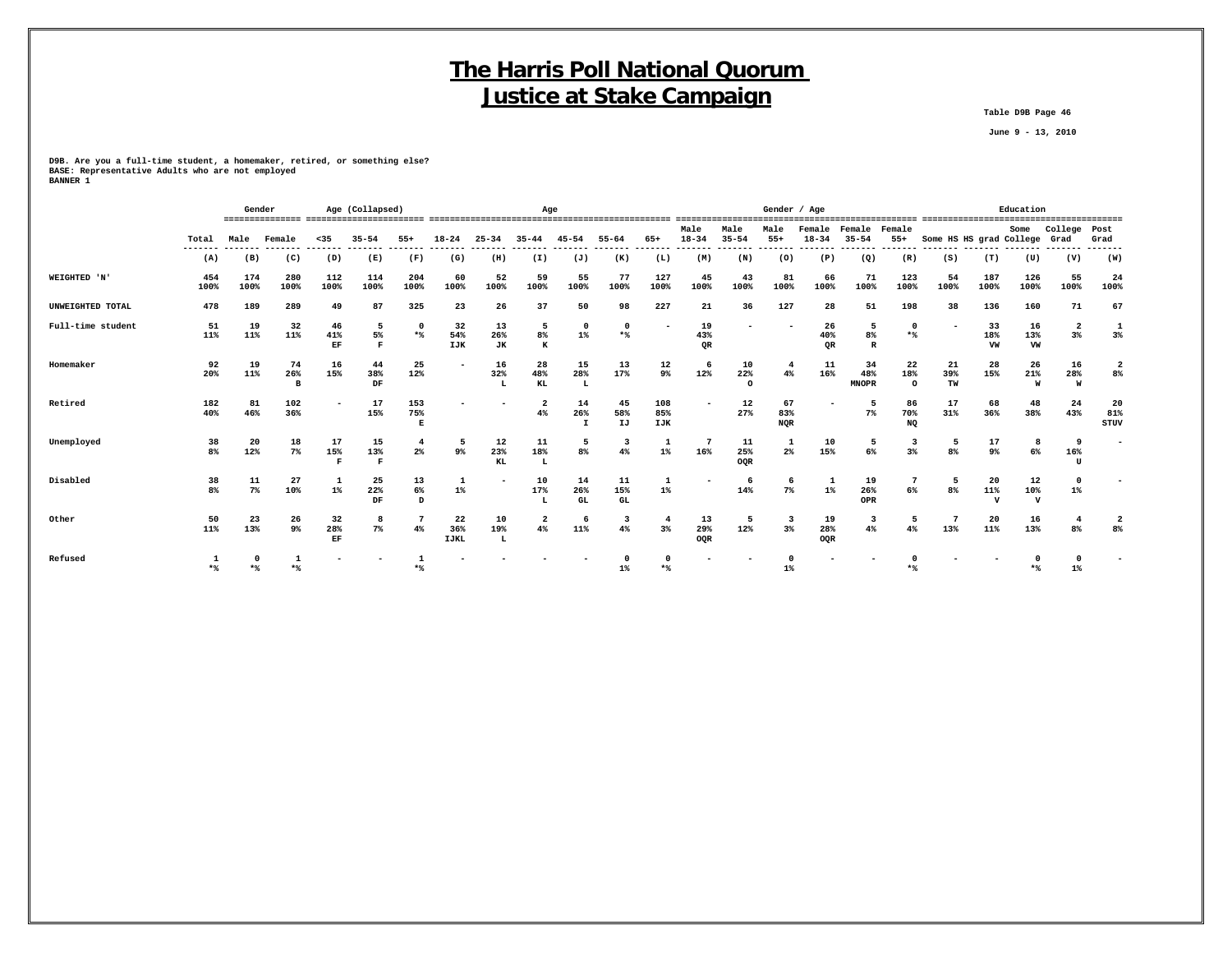**Table D9B Page 47**

 **June 9 - 13, 2010**

**D9B. Are you a full-time student, a homemaker, retired, or something else? BASE: Representative Adults who are not employed BANNER 2**

|                   |                      |                         |                          | Income                  |                           |                               |                         |                          |                      | Employed                   |                 |                          |                 |                                       | Marital status          |                      |                          |
|-------------------|----------------------|-------------------------|--------------------------|-------------------------|---------------------------|-------------------------------|-------------------------|--------------------------|----------------------|----------------------------|-----------------|--------------------------|-----------------|---------------------------------------|-------------------------|----------------------|--------------------------|
|                   | Total                | $15K$                   |                          |                         | 15-<35K 35-<50K 50-<75K   | $75 -$<br>$<$ 100 $K$         | 100K+                   | Yes                      | No                   | Retired                    | Home-<br>maker  | Work<br>Women            | Work<br>Women / | Child Married married Div/Sep Widowed | Single/<br>never        |                      | --------------           |
|                   | (A)                  | (B)                     | (C)                      | (D)                     | (E)                       | (F)                           | (G)                     | (H)                      | (I)                  | (J)                        | (K)             | (L)                      | (M)             | (N)                                   | (0)                     | (P)                  | (Q)                      |
| WEIGHTED 'N'      | 454<br>100%          | 74<br>100%              | 119<br>100%              | 57<br>100%              | 52<br>100%                | 32<br>100%                    | 31<br>100%              | $\sim$                   | 454<br>100%          | 182<br>100%                | 92<br>100%      | $\overline{\phantom{0}}$ |                 | 230<br>100%                           | 113<br>100%             | 52<br>100%           | 59<br>100%               |
| UNWEIGHTED TOTAL  | 478                  | 62                      | 112                      | 59                      | 59                        | 35                            | 46                      | $\sim$                   | 478                  | 277                        | 78              |                          | ۰               | 240                                   | 69                      | 71                   | 97                       |
| Full-time student | 51<br>11%            | 5<br>6%                 | 20<br>17%<br>$_{\rm BE}$ | 13<br>23%<br><b>BEG</b> | $\mathbf 0$<br>$1\%$      | $\overline{4}$<br>13%<br>Е    | 3<br>10%<br>E           | ۰                        | 51<br>11%            |                            |                 |                          |                 | 9<br>4%                               | 40<br>36%<br>NP         | $\mathbf{2}$<br>5%   | $\overline{\phantom{a}}$ |
| Homemaker         | 92<br>20%            | 8<br>10%                | 24<br>20%                | 10<br>18%               | 18<br>35%<br>$\, {\bf B}$ | 6<br>20%                      | 10<br>31%<br>в          | ۰                        | 92<br>20%            |                            | 92<br>100%<br>I |                          |                 | 68<br>30%<br>OQ                       | 3<br>2 <sup>°</sup>     | 12<br>22%<br>$\circ$ | 10<br>17%<br>$\circ$     |
| Retired           | 182<br>40%           | 17<br>23%               | 44<br>37%                | 21<br>37%               | 20<br>38%                 | 14<br>43%                     | 15<br>49%<br>B          | $\overline{\phantom{a}}$ | 182<br>40%           | 182<br>100%<br>$\mathbf I$ |                 |                          |                 | 111<br>48%<br>$\circ$                 | 10<br>9 <sub>8</sub>    | 18<br>34%<br>$\circ$ | 43<br>73%<br><b>NOP</b>  |
| Unemployed        | 38<br>8 <sup>°</sup> | 8<br>11%<br>$\mathbf G$ | 9<br>7%                  | 8<br>14%<br>G           | 3<br>6%                   | 6<br>19%<br>G                 | $\mathbf 0$<br>$1\%$    | $\overline{\phantom{a}}$ | 38<br>8 <sup>8</sup> |                            |                 |                          |                 | 13<br>6%                              | 18<br>16%<br>$\Omega$   | 5<br>10%             | $\mathbf{2}$<br>4%       |
| Disabled          | 38<br>8%             | 22<br>29%<br>CDE        | 6<br>5%                  | $\mathbf{2}$<br>4%      | 3<br>5%                   |                               |                         |                          | 38<br>8%             |                            |                 |                          |                 | 16<br>$7\%$                           | 11<br>9%                | 10<br>19%<br>NQ      | 2<br>3%                  |
| Other             | 50<br>11%            | 15<br>21%<br>D          | 15<br>13%                | $\overline{a}$<br>4%    | 8<br>16%<br>D             | $\overline{\mathbf{2}}$<br>5% | $\overline{a}$<br>$7\%$ |                          | 50<br>11%            |                            |                 |                          |                 | 12<br>5%                              | 31<br>28%<br><b>NPQ</b> | 5<br>10%             | 1<br>$2\%$               |
| Refused           | 1<br>$*$             |                         |                          |                         |                           |                               | $1\%$                   |                          | $\mathbf{1}$<br>$*$  |                            |                 |                          |                 | $\Omega$<br>$*$                       |                         |                      | $\mathbf 0$<br>$1\%$     |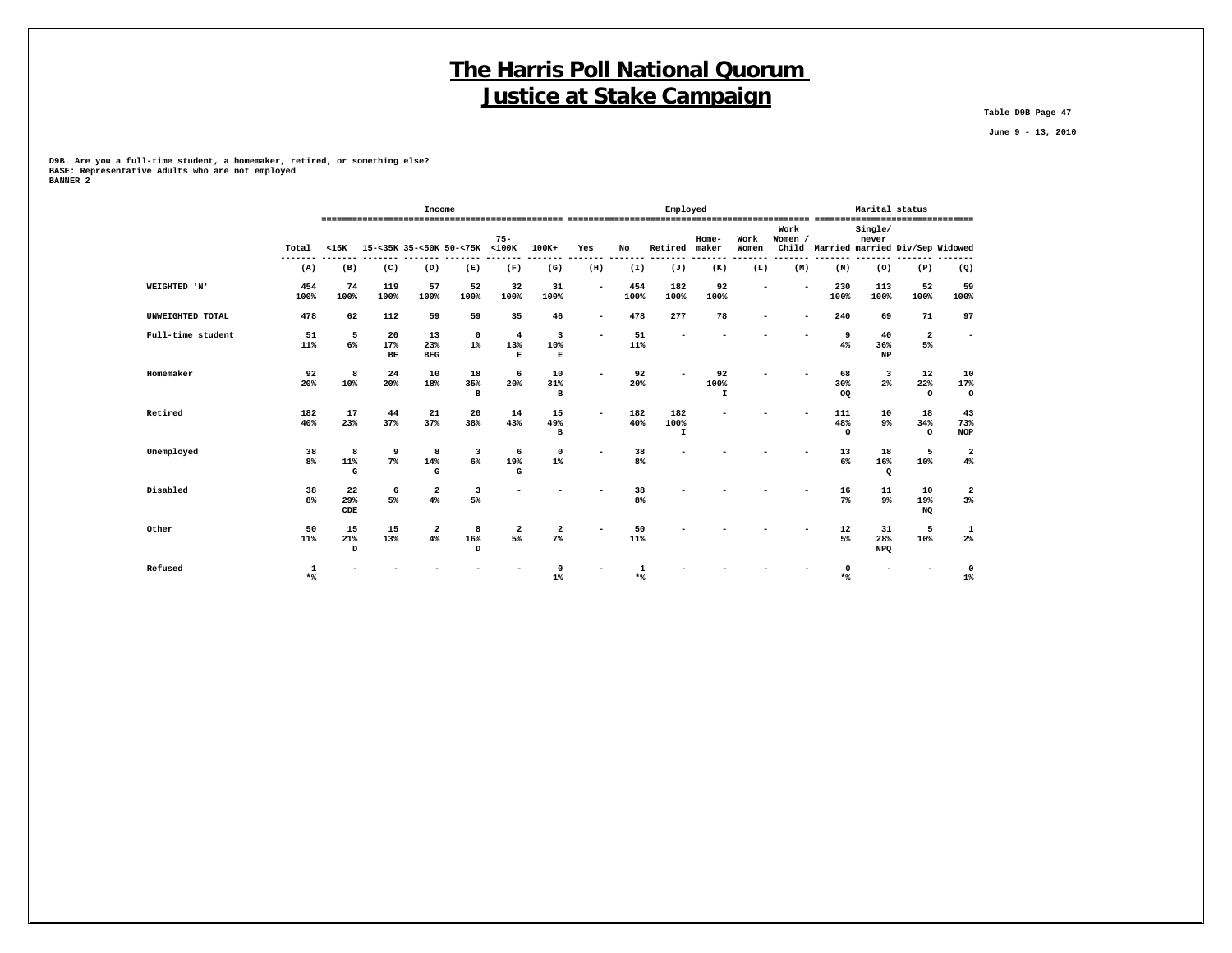**Table D9B Page 48**

 **June 9 - 13, 2010**

**D9B. Are you a full-time student, a homemaker, retired, or something else? BASE: Representative Adults who are not employed BANNER 3**

|                   |       |                          | Region         |                          |          |          | Ethnicity                |                |                          |                    | Party ID                      |       |
|-------------------|-------|--------------------------|----------------|--------------------------|----------|----------|--------------------------|----------------|--------------------------|--------------------|-------------------------------|-------|
|                   | Total | North-<br>East           | Midwest        | South                    | West     | White    | Black                    | Hispanic       | Other                    |                    | Total GOP Total DEM Total IND |       |
|                   | (A)   | (B)                      | (C)            | (D)                      | (E)      | (F)      | (G)                      | (H)            | (I)                      | (J)                | (K)                           | (L)   |
| WEIGHTED 'N'      | 454   | 85                       | 109            | 163                      | 98       | 330      | 39                       | 51             | 23                       | 105                | 138                           | 155   |
|                   | 100%  | 100%                     | 100%           | 100%                     | 100%     | 100%     | 100%                     | 100%           | 100%                     | 100%               | 100%                          | 100%  |
| UNWEIGHTED TOTAL  | 478   | 97                       | 115            | 163                      | 103      | 403      | 24                       | 19             | 21                       | 132                | 152                           | 157   |
| Full-time student | 51    | 17                       | $\overline{4}$ | 24                       | 6        | 32       | $\overline{\phantom{0}}$ | 17             | 3                        | 10                 | 15                            | 23    |
|                   | 11%   | 21%                      | 3%             | 15%                      | 6%       | 10%      |                          | 34%            | 12%                      | 9%                 | 11%                           | 15%   |
|                   |       | $\mathbf C\mathbf E$     |                | CE                       |          |          |                          | $\mathbf F$    |                          |                    |                               | J     |
| Homemaker         | 92    | 9                        | 35             | 36                       | 12       | 63       | 8                        | 12             | 5                        | 33                 | 17                            | 21    |
|                   | 20%   | 11%                      | 32%<br>BE      | 22%                      | 12%      | 19%      | 20%                      | 22%            | 22%                      | 31%<br>KL          | 12%                           | 14%   |
| Retired           | 182   | 34                       | 46             | 53                       | 49       | 155      | 9                        | 5              | 9                        | 46                 | 55                            | 68    |
|                   | 40%   | 40%                      | 43%            | 33%                      | 50%<br>D | 47%<br>н | 24%                      | 9%             | 38%                      | 44%                | 40%                           | 44%   |
| Unemployed        | 38    | 10                       | 7              | 12                       | 9        | 31       | 2                        | $\overline{4}$ | $\mathbf{2}$             | 6                  | 20                            | 12    |
|                   | $8\%$ | 11%                      | $6\%$          | $8\%$                    | 9%       | 9%       | 4%                       | $7\%$          | 9%                       | $6\%$              | 14%<br>J                      | 8%    |
| Disabled          | 38    | 5                        | 11             | 15                       | 9        | 22       | 7                        | 6              | $\mathbf{2}$             | 6                  | 15                            | 10    |
|                   | 8%    | 5%                       | 10%            | 9%                       | 9%       | $7\%$    | 18%                      | 12%            | 11%                      | 5%                 | 11%                           | $7\%$ |
| Other             | 50    | 10                       | 5              | 22                       | 13       | 25       | 14                       | 8              | $\mathbf{2}$             | 5                  | 17                            | 20    |
|                   | 11%   | 11%                      | 5%             | 14%                      | 13%      | 8%       | 35%                      | 15%            | 9%                       | 4%                 | 13%                           | 13%   |
|                   |       |                          |                | c                        |          |          | FI                       |                |                          |                    |                               | J     |
| Refused           | 1     | $\overline{\phantom{a}}$ | $\mathbf 1$    | $\overline{\phantom{0}}$ | 0        | 1        | ۰                        |                | $\overline{\phantom{0}}$ | 0                  | $\overline{\phantom{a}}$      | 0     |
|                   | $*$   |                          | $1\%$          |                          | $*$      | $*$      |                          |                |                          | $\star$ $\uparrow$ |                               | $*$   |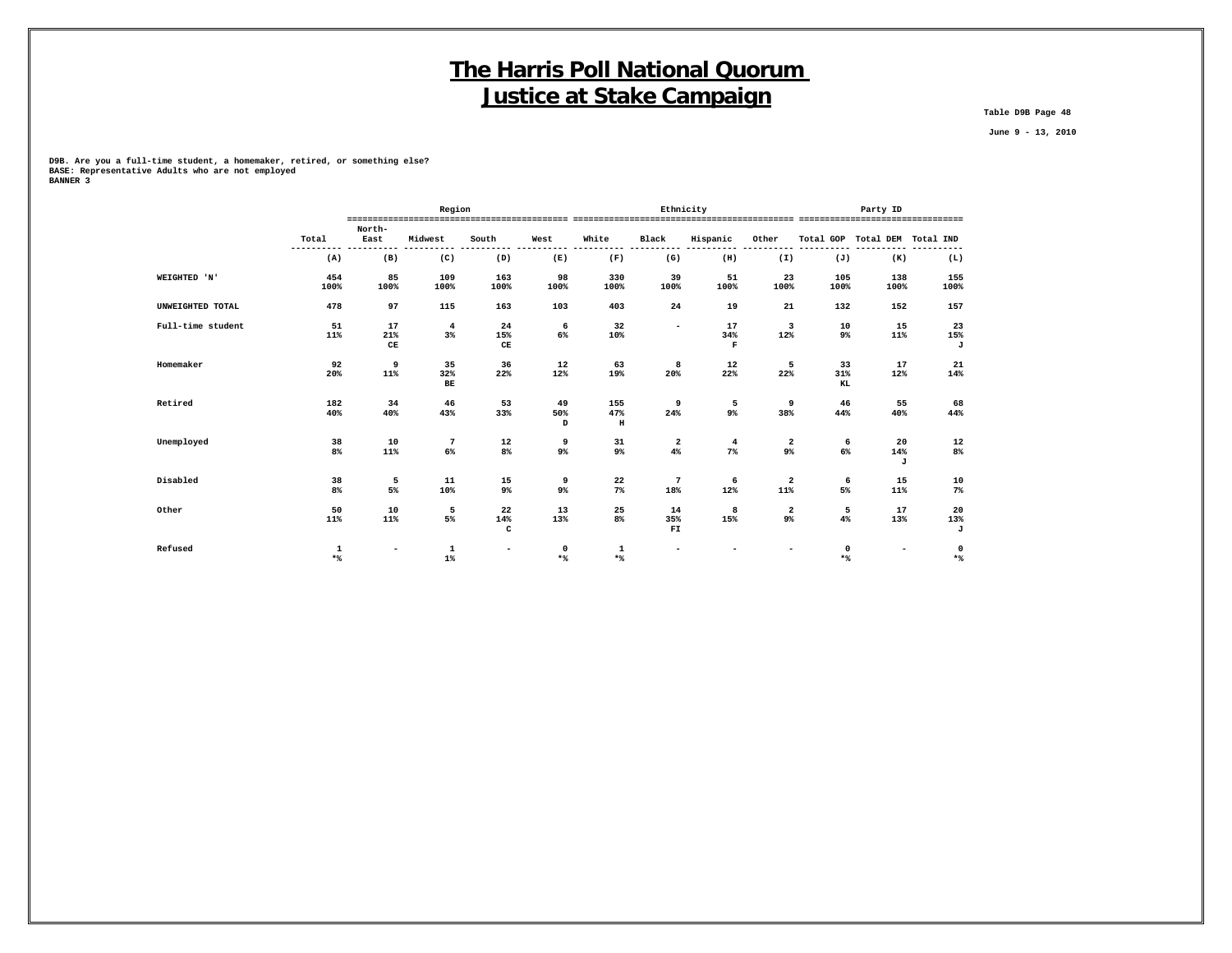**Table D11 Page 49**

 **June 9 - 13, 2010**

**D11. Gender BASE: Representative Adults BANNER 1**

|                  |               |                          | Gender      |             | Age (Collapsed) |             | Age         |             |             |             |             |             |                   |                   | Gender / Age  |                                   |                          |                          |                              |             | Education   |              |            |
|------------------|---------------|--------------------------|-------------|-------------|-----------------|-------------|-------------|-------------|-------------|-------------|-------------|-------------|-------------------|-------------------|---------------|-----------------------------------|--------------------------|--------------------------|------------------------------|-------------|-------------|--------------|------------|
|                  | Total         | Male                     | Female      | $35$        | $35 - 54$       | $55+$       | $18 - 24$   | $25 - 34$   | $35 - 44$   | 45-54       | 55-64       | 65+         | Male<br>$18 - 34$ | Male<br>$35 - 54$ | Male<br>$55+$ | Female Female Female<br>$18 - 34$ | $35 - 54$                | $55+$                    | Some HS HS grad College Grad |             | Some        | College Post | Grad       |
|                  | (A)           | (B)                      | (C)         | (D)         | (E)             | (F)         | (G)         | (H)         | (I)         | (J)         | (K)         | (L)         | (M)               | (N)               | (0)           | (P)                               | (Q)                      | (R)                      | (S)                          | (T)         | (U)         | (V)          | (W)        |
| WEIGHTED 'N'     | 1,004<br>100% | 489<br>100%              | 515<br>100% | 302<br>100% | 359<br>100%     | 304<br>100% | 134<br>100% | 167<br>100% | 181<br>100% | 178<br>100% | 149<br>100% | 155<br>100% | 162<br>100%       | 179<br>100%       | 134<br>100%   | 139<br>100%                       | 180<br>100%              | 170<br>100%              | -89<br>100%                  | 368<br>100% | 273<br>100% | 192<br>100%  | 70<br>100% |
| UNWEIGHTED TOTAL | 1,004         | 483                      | 521         | 153         | 329             | 484         | 55          | 98          | 140         | 189         | 202         | 282         | 86                | 176               | 204           | 67                                | 153                      | 280                      | 52                           | 235         | 327         | 213          | 162        |
| Male             | 489<br>49%    | 489<br>100%              | $\sim$      | 162<br>54%  | 179<br>50%      | 134<br>44%  | 75<br>56%   | 87<br>52%   | 83<br>46%   | 96<br>54%   | 67<br>45%   | 67<br>43%   | 162<br>100%       | 179<br>100%       | 134<br>100%   | $\overline{\phantom{0}}$          | $\overline{\phantom{0}}$ | $\overline{\phantom{0}}$ | 45<br>51%                    | 187<br>51%  | 121<br>44%  | 102<br>53%   | 32<br>46%  |
| Female           | 515<br>51%    | $\overline{\phantom{0}}$ | 515<br>100% | 139<br>46%  | 180<br>50%      | 170<br>56%  | 59<br>44%   | 80<br>48%   | 98<br>54%   | 83<br>46%   | 82<br>55%   | 88<br>57%   |                   |                   |               | 139<br>100%                       | 180<br>100%              | 170<br>100%              | 43<br>49%                    | 181<br>49%  | 152<br>56%  | 90<br>47%    | 38<br>54%  |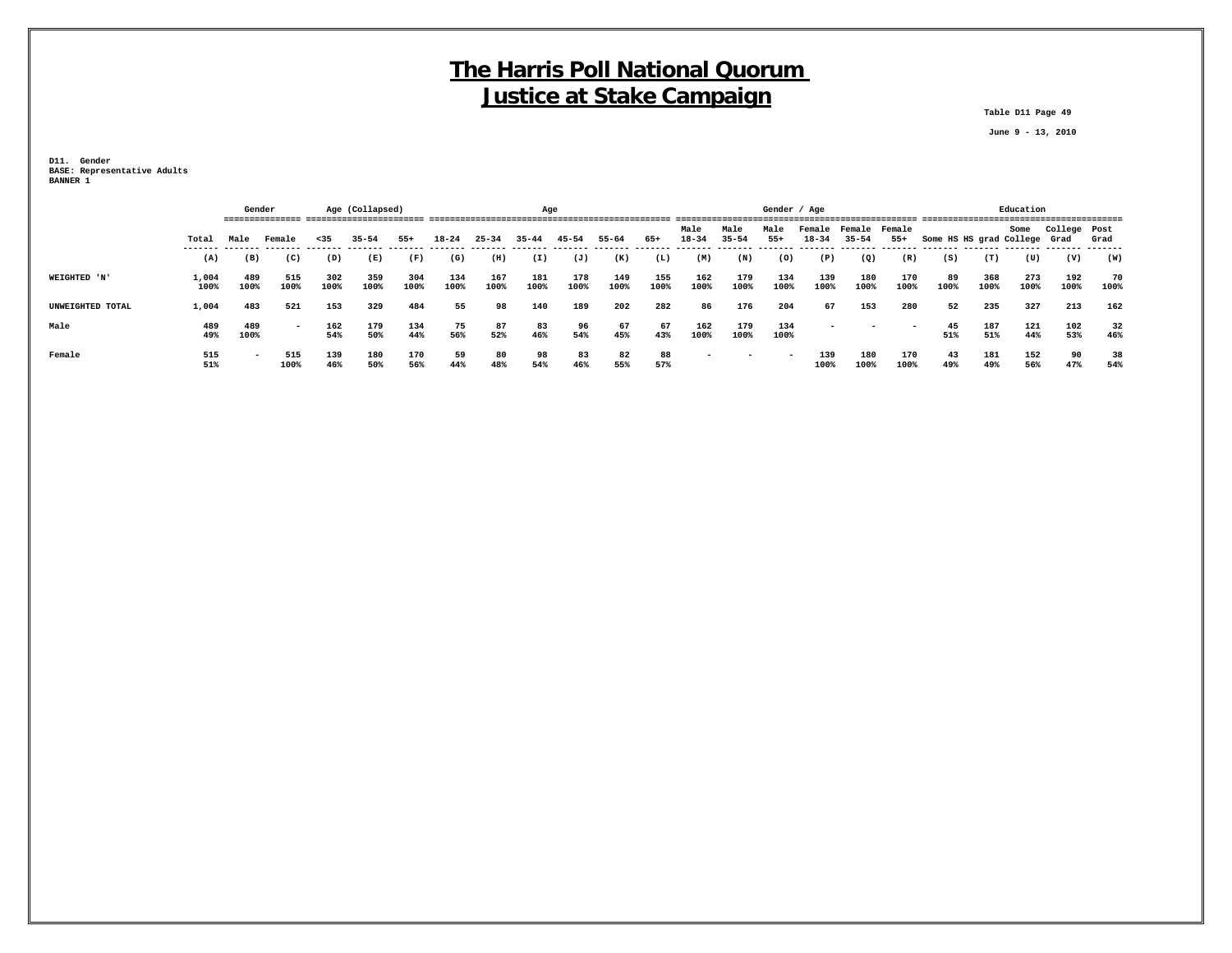**Table D11 Page 50**

 **June 9 - 13, 2010**

**D11. Gender BASE: Representative Adults BANNER 2**

|                  |               |             |             | Income      |                         |             |             |                   |                 | Employed        |                  |                     |                          |                           | Marital status         |                |                                 |
|------------------|---------------|-------------|-------------|-------------|-------------------------|-------------|-------------|-------------------|-----------------|-----------------|------------------|---------------------|--------------------------|---------------------------|------------------------|----------------|---------------------------------|
|                  |               |             |             |             |                         | $75 -$      |             |                   |                 |                 | Home-            | Work                | Work<br>Women            |                           | Single/<br>never       |                | -------                         |
|                  | Total         | $15K$       |             |             | 15-<35K 35-<50K 50-<75K | $<$ 100 $<$ | $100K+$     | Yes               | No              | Retired         | maker            | Women               | child                    |                           |                        |                | Married married Div/Sep Widowed |
|                  | (A)           | (B)         | (C)         | (D)         | (E)                     | (F)         | (G)         | (H)               | (I)             | (J)             | (K)              | (L)                 | (M)                      | (N)                       | (0)                    | (P)            | (Q)                             |
| WEIGHTED 'N'     | 1,004<br>100% | 113<br>100% | 206<br>100% | 107<br>100% | 138<br>100%             | 113<br>100% | 144<br>100% | 536<br>100%       | 454<br>100%     | 182<br>100%     | 92<br>100%       | 226<br>100%         | 118<br>100%              | 569<br>100%               | 240<br>100%            | 112<br>100%    | 69<br>100%                      |
| UNWEIGHTED TOTAL | 1,004         | 84          | 175         | 104         | 143                     | 119         | 175         | 511               | 478             | 277             | 78               | 224                 | 98                       | 567                       | 165                    | 138            | 117                             |
| Male             | 489<br>49%    | 54<br>48%   | 100<br>49%  | 46<br>43%   | 67<br>49%               | 66<br>59%   | 78<br>54%   | 310<br>58%<br>IJK | 174<br>38%<br>к | 81<br>44%<br>к  | 19<br>20%        | -                   | $\overline{\phantom{0}}$ | 290<br>51%<br>$\mathbf Q$ | 126<br>53%<br>$\Omega$ | 53<br>47%<br>Q | 14<br>20%                       |
| Female           | 515<br>51%    | 59<br>52%   | 106<br>51%  | 60<br>57%   | 71<br>51%               | 47<br>41%   | 66<br>46%   | 226<br>42%        | 280<br>62%<br>н | 102<br>56%<br>н | 74<br>80%<br>HIJ | 226<br>100%<br>HIJK | 118<br>100%<br>HIJK      | 279<br>49%                | 114<br>47%             | 59<br>53%      | 55<br>80%<br><b>NOP</b>         |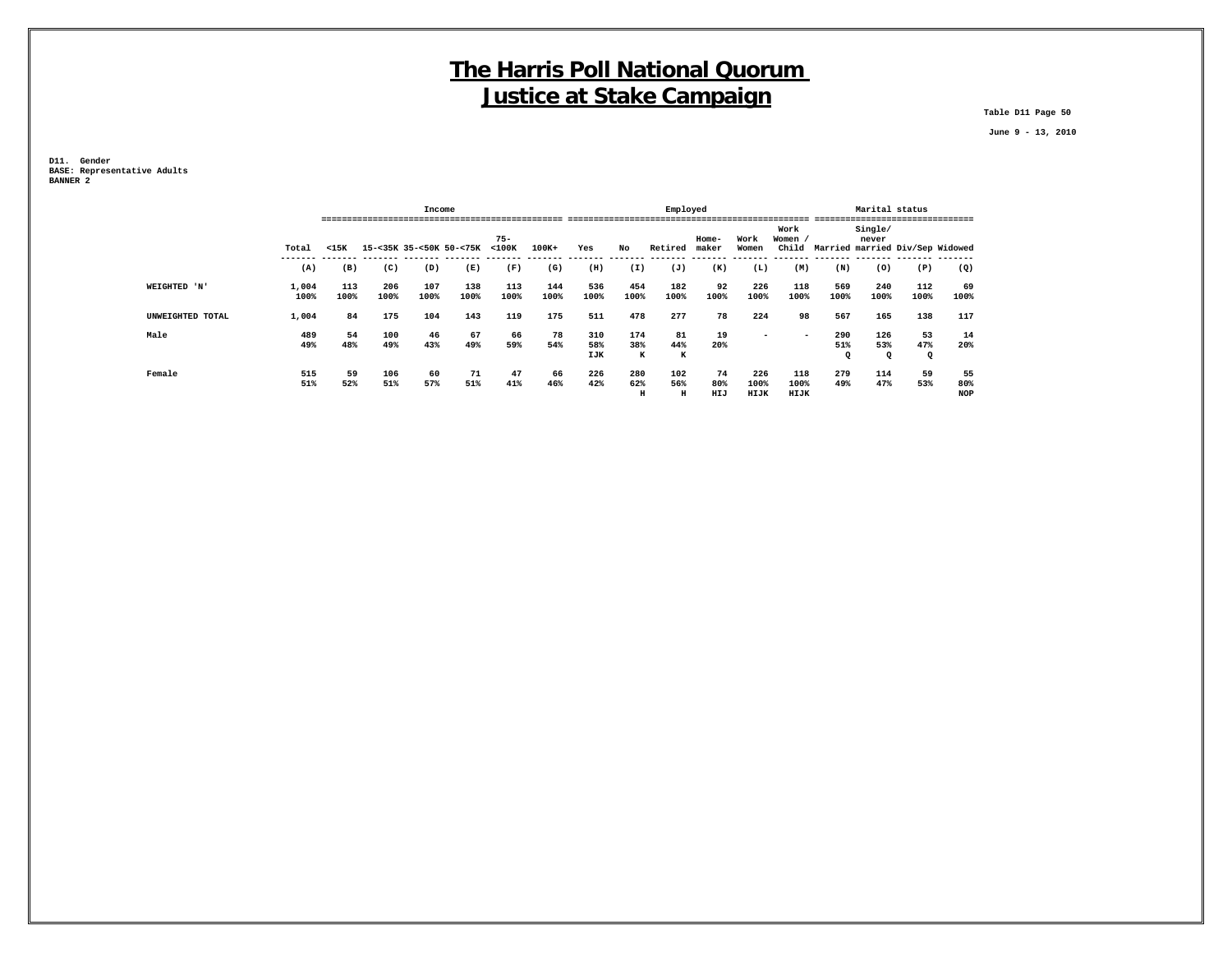**Table D11 Page 51**

 **June 9 - 13, 2010**

**D11. Gender BASE: Representative Adults BANNER 3**

|                  |               |                | Region      |             |             |             | Ethnicity   |             |            |             | Party ID            |                 |
|------------------|---------------|----------------|-------------|-------------|-------------|-------------|-------------|-------------|------------|-------------|---------------------|-----------------|
|                  | Total         | North-<br>East | Midwest     | South       | West        | White       | Black       | Hispanic    | Other      |             | Total GOP Total DEM | Total IND       |
|                  | (A)           | (B)            | (C)         | (D)         | (E)         | (F)         | (G)         | (H)         | (I)        | (J)         | (K)                 | (L)             |
| WEIGHTED 'N'     | 1,004<br>100% | 218<br>100%    | 225<br>100% | 334<br>100% | 227<br>100% | 681<br>100% | 110<br>100% | 127<br>100% | 56<br>100% | 261<br>100% | 291<br>100%         | 349<br>100%     |
| UNWEIGHTED TOTAL | 1,004         | 225            | 232         | 330         | 217         | 793         | 65          | 54          | 58         | 283         | 298                 | 334             |
| Male             | 489<br>49%    | 110<br>51%     | 105<br>47%  | 161<br>48%  | 112<br>49%  | 333<br>49%  | 48<br>44%   | 63<br>49%   | 30<br>53%  | 128<br>49%  | 121<br>42%          | 191<br>55%<br>K |
| Female           | 515<br>51%    | 108<br>49%     | 119<br>53%  | 173<br>52%  | 115<br>51%  | 348<br>51%  | 62<br>56%   | 65<br>51%   | 27<br>47%  | 133<br>51%  | 170<br>58%<br>L     | 157<br>45%      |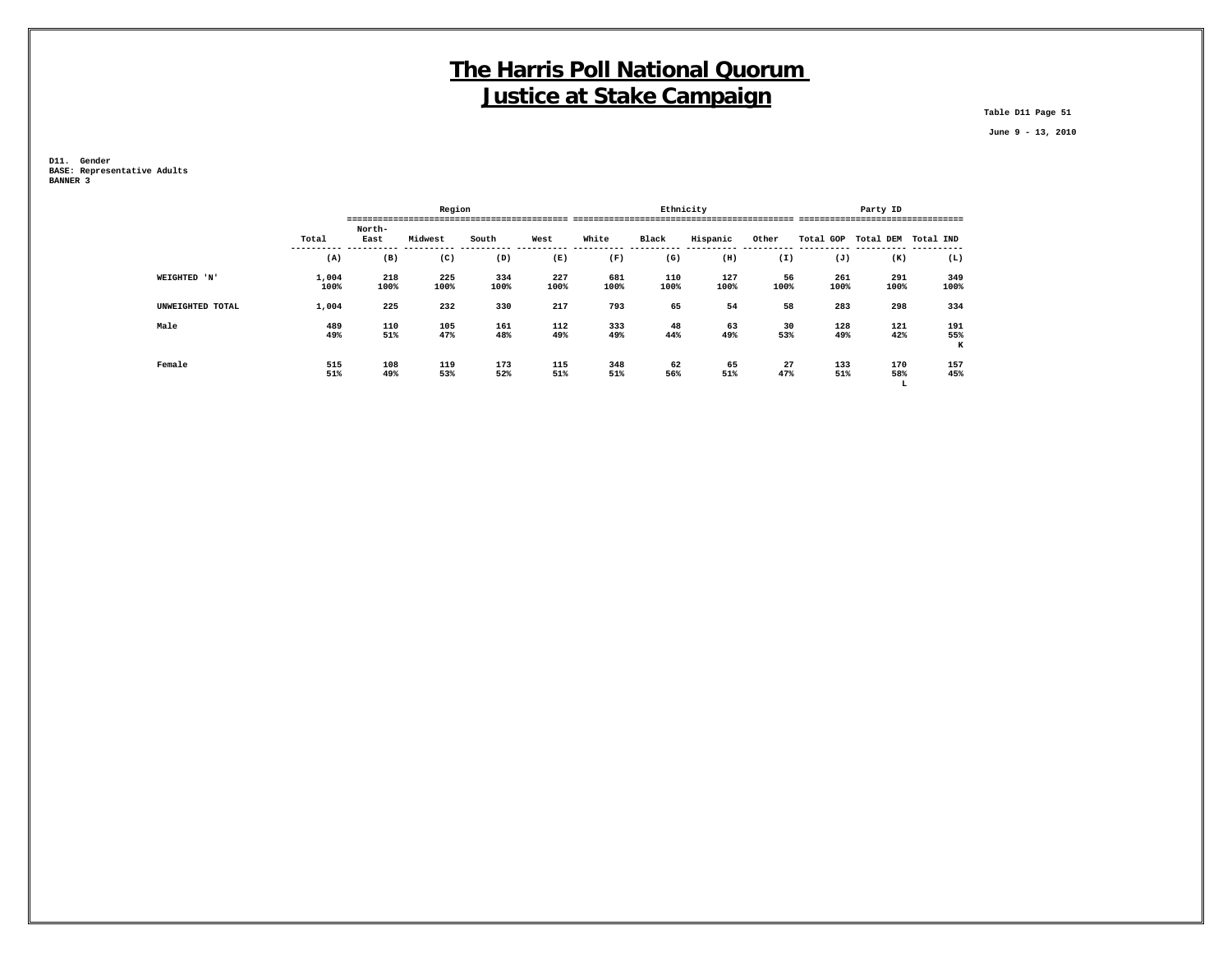**Table D12 Page 52**

 **June 9 - 13, 2010**

**D12. How many separate telephone landlines with different telephone numbers do you have in the home you are in now, which can receive phone calls? BASE: Representative Adults BANNER 1**

 **B NO N**

|                    |                | Gender           |                  |                  | Age (Collapsed)  |                                  |                                  |             | Age                                         |                                  |                               |                |                   |                       | Gender / Age     |                      |                     |                       |                         |                                          | Education                |                       |                    |
|--------------------|----------------|------------------|------------------|------------------|------------------|----------------------------------|----------------------------------|-------------|---------------------------------------------|----------------------------------|-------------------------------|----------------|-------------------|-----------------------|------------------|----------------------|---------------------|-----------------------|-------------------------|------------------------------------------|--------------------------|-----------------------|--------------------|
|                    | Total          | Male             | Female           | $35$             | $35 - 54$        | $55+$                            | $18 - 24$                        | $25 - 34$   | $35 - 44$                                   | $45 - 54$                        | $55 - 64$                     | 65+            | Male<br>$18 - 34$ | Male<br>$35 - 54$     | Male<br>$55+$    | Female<br>$18 - 34$  | Female<br>$35 - 54$ | Female<br>$55+$       | Some HS HS grad College |                                          | Some                     | College<br>Grad       | Post<br>Grad       |
|                    | -------<br>(A) | (B)              | (C)              | (D)              | (E)              | (F)                              | (G)                              | (H)         | (I)                                         | (J)                              | (K)                           | (L)            | (M)               | (N)                   | (0)              | (P)                  | (Q)                 | (R)                   | (S)                     | (T)                                      | (U)                      | (V)                   | -------<br>(W)     |
| WEIGHTED 'N'       | 1,004<br>100%  | 489<br>100%      | 515<br>100%      | 302<br>100%      | 359<br>100%      | 304<br>100%                      | 134<br>100%                      | 167<br>100% | 181<br>100%                                 | 178<br>100%                      | 149<br>100%                   | 155<br>100%    | 162<br>100%       | 179<br>100%           | 134<br>100%      | 139<br>100%          | 180<br>100%         | 170<br>100%           | 89<br>100%              | 368<br>100%                              | 273<br>100%              | 192<br>100%           | 70<br>100%         |
| UNWEIGHTED TOTAL   | 1,004          | 483              | 521              | 153              | 329              | 484                              | 55                               | 98          | 140                                         | 189                              | 202                           | 282            | 86                | 176                   | 204              | 67                   | 153                 | 280                   | 52                      | 235                                      | 327                      | 213                   | 162                |
| Zero landlines     | 11<br>$1\%$    | $1\%$            | $1\%$            | 8<br>$3\%$       | $1\%$            | $*$                              | 8<br>6%                          |             |                                             | 2%                               | $*$                           |                | $2\%$             | $2\%$                 |                  | 5<br>$3\%$           |                     | $*$                   |                         | 2%                                       | $\overline{\phantom{a}}$ | $2\%$                 | $\mathbf 0$<br>$*$ |
| Only one           | 911<br>91%     | 444<br>91%       | 467<br>91%       | 273<br>91%       | 327<br>91%       | 278<br>91%                       | 114<br>85%                       | 159<br>95%  | 165<br>91%                                  | 163<br>91%                       | 140<br>94%                    | 137<br>89%     | 147<br>91%        | 165<br>92%            | 121<br>90%       | 126<br>91%           | 163<br>90%          | 157<br>92%            | 85<br>96%               | 339<br>92%                               | 243<br>89%               | 177<br>92%<br>W       | 57<br>82%          |
| Two                | 47<br>5%       | $\frac{29}{6\%}$ | $\frac{18}{4\%}$ | $\frac{12}{4\%}$ | $\frac{17}{5\%}$ | $\frac{17}{5\%}$                 | $6\%$                            | $3\%$       | $\overline{7}$<br>4%                        | 9<br>5%                          | $\frac{4}{3}$                 | $\frac{13}{8}$ | 8<br>5%           | 8<br>5%               | $\frac{11}{8\%}$ | $\frac{4}{3}$        | 5%                  | 6<br>$3*$             | $\frac{2}{3}$           | $\begin{array}{c} 11 \\ 3\% \end{array}$ | $\frac{16}{6\%}$         | 9<br>4%               | 12%                |
| Three or more      | $1\%$          | <b>b</b><br>1%   | 3<br>$*$         | -4<br>$1\%$      | $1\%$            | $\overline{\mathbf{z}}$<br>$1\%$ | 3<br>2%                          | ı<br>$*$    | $\begin{smallmatrix}1\1\1\end{smallmatrix}$ | 1<br>$1\%$                       | $\mathbf{2}$<br>$1\%$         | 1<br>$*$       | 3<br>$2\%$        | $\mathbf{2}$<br>$1\%$ | 1<br>$1\%$       | 1<br>$1\%$           | $*$                 | $\mathbf{1}$<br>$1\%$ |                         | $1\%$                                    | $\overline{4}$<br>$1\%$  | ᆠ<br>$*$              | 1%                 |
| Don't know/Refused | 26<br>3%       | $1\%$            | 21<br>4%         | 5<br>$2\%$       | 10<br>$3\%$      | $2\%$                            | $\overline{\mathbf{2}}$<br>$1\%$ | $2\%$       | 4%                                          | $\overline{\mathbf{3}}$<br>$1\%$ | $\overline{\mathbf{2}}$<br>2% | $3\%$          | $1\%$             | $1\%$                 | ᅩ<br>$1\%$       | $\overline{4}$<br>3% | 5%                  | $3\%$                 | $1\%$                   | $2\%$                                    | 10<br>4%                 | $\mathbf{2}$<br>$1\%$ |                    |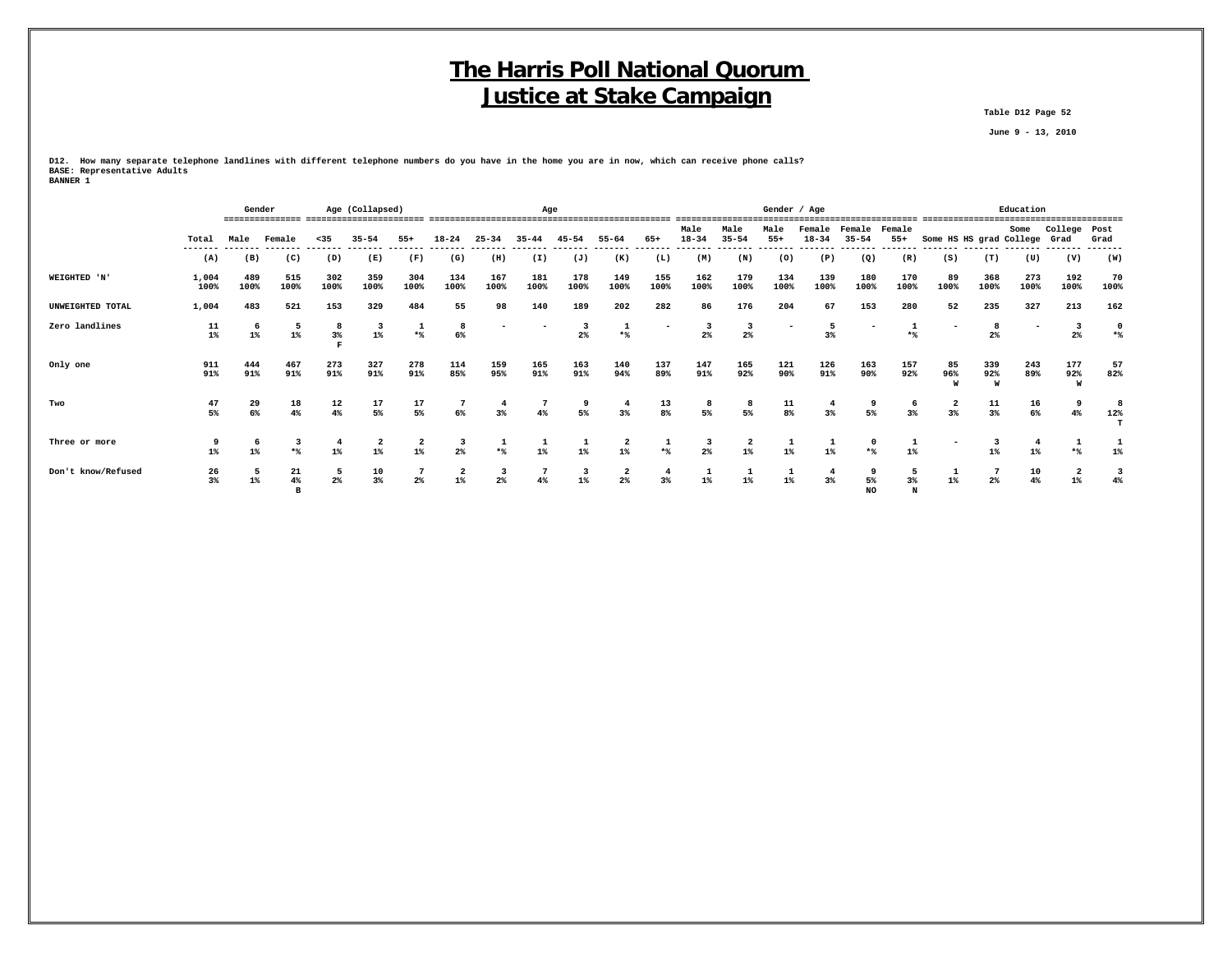**Table D12 Page 53**

 **June 9 - 13, 2010**

**D12. How many separate telephone landlines with different telephone numbers do you have in the home you are in now, which can receive phone calls? BASE: Representative Adults BANNER 2**

|                    |               |                          |             | Income                  |                         |                       |                                  |                             |                 | Employed           |                      |                     |                               |                         | Marital status   |                                 |            |
|--------------------|---------------|--------------------------|-------------|-------------------------|-------------------------|-----------------------|----------------------------------|-----------------------------|-----------------|--------------------|----------------------|---------------------|-------------------------------|-------------------------|------------------|---------------------------------|------------|
|                    | Total         | $15K$                    |             |                         | 15-<35K 35-<50K 50-<75K | $75 -$<br>$<$ 100 $K$ | 100K+                            | Yes                         | No              | Retired            | Home-<br>maker       | Work<br>Women       | Work<br><b>Women</b><br>Child |                         | Single/<br>never | Married married Div/Sep Widowed |            |
|                    | (A)           | (B)                      | (C)         | (D)                     | (E)                     | (F)                   | (G)                              | (H)                         | (I)             | (J)                | (K)                  | (L)                 | (M)                           | (N)                     | (0)              | (P)                             | (Q)        |
| WEIGHTED 'N'       | 1,004<br>100% | 113<br>100%              | 206<br>100% | 107<br>100%             | 138<br>100%             | 113<br>100%           | 144<br>100%                      | 536<br>100%                 | 454<br>100%     | 182<br>100%        | 92<br>100%           | 226<br>100%         | 118<br>100%                   | 569<br>100%             | 240<br>100%      | 112<br>100%                     | 69<br>100% |
| UNWEIGHTED TOTAL   | 1,004         | 84                       | 175         | 104                     | 143                     | 119                   | 175                              | 511                         | 478             | 277                | 78                   | 224                 | 98                            | 567                     | 165              | 138                             | 117        |
| Zero landlines     | 11<br>$1\%$   | $\overline{\phantom{a}}$ | $2\%$       |                         |                         | $*$                   | $\overline{\mathbf{2}}$<br>$1\%$ | 11<br>$2\%$<br>$\mathbf{I}$ | $*$             |                    |                      | 5<br>$2\%$          |                               | $1\%$                   | 5<br>$2\%$       | $\mathbf 0$<br>$*$              |            |
| Only one           | 911<br>91%    | 107<br>95%               | 192<br>94%  | 102<br>96%              | 131<br>95%              | 102<br>90%            | 129<br>89%                       | 485<br>90%                  | 423<br>93%      | 171<br>94%         | 84<br>91%            | 205<br>90%          | 109<br>92%                    | 521<br>92%              | 215<br>90%       | 107<br>95%                      | 65<br>94%  |
| Two                | 47<br>5%      | 6<br>$5\%$               | 8<br>4%     | $\overline{a}$<br>2%    | $\overline{4}$<br>$3\%$ | 9<br>8%               | 10<br>$7\%$                      | 30<br>6%                    | 17<br>4%        | 7<br>4%            | $\overline{4}$<br>4% | 11<br>5%            | 7<br>6%                       | 27<br>5%                | 12<br>5%         | 5<br>4%                         | 3<br>5%    |
| Three or more      | 9<br>$1\%$    | $\overline{\phantom{a}}$ | $1\%$       | $\mathbf 0$<br>$*$      | 2<br>$1\%$              | $1\%$                 | 2<br>$2\%$                       | 5<br>$1\%$                  | 3<br>$1\%$      | $\mathbf 0$<br>$*$ | $\mathbf 0$<br>$*$   | $*$                 | $\mathbf 0$<br>$*$ %          | $\overline{4}$<br>$1\%$ | 4<br>$1\%$       | $\mathbf 0$<br>$*$              |            |
| Don't know/Refused | 26<br>3%      |                          |             | $\overline{2}$<br>$2\%$ |                         |                       | $\overline{\mathbf{2}}$<br>$1\%$ | 5<br>$1\%$                  | $11\,$<br>$2\%$ | $2\%$              | 5<br>5%              | 4<br>2 <sup>°</sup> | 2<br>2%                       | 12<br>$2\%$             | 4<br>$2\%$       |                                 | $1\%$      |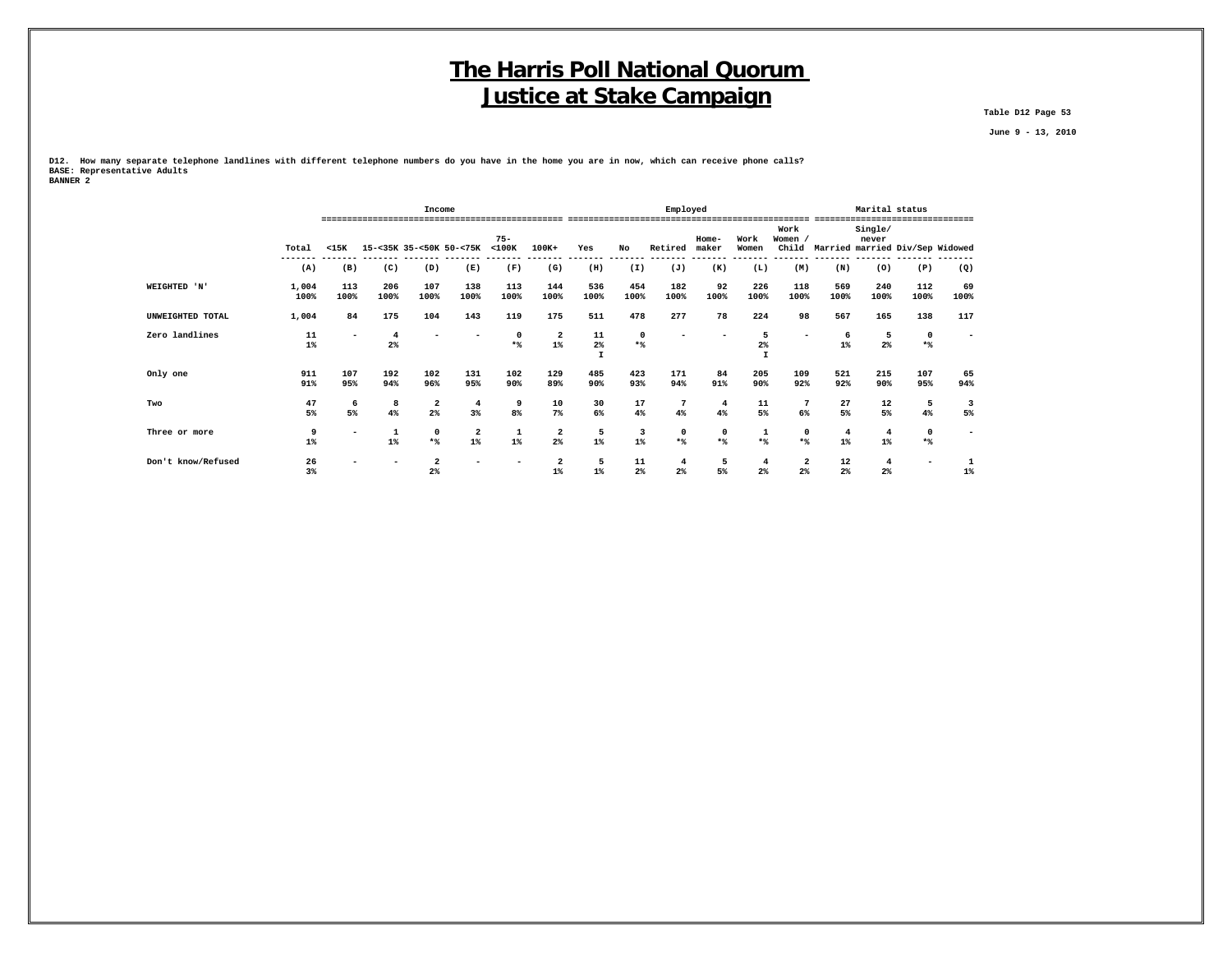**Table D12 Page 54**

 **June 9 - 13, 2010**

**D12. How many separate telephone landlines with different telephone numbers do you have in the home you are in now, which can receive phone calls? BASE: Representative Adults BANNER 3**

|                    |                |                                    | Region                                      |                                  |                                          |                  | Ethnicity                    |                          |                          |                  | Party ID                                    |                  |
|--------------------|----------------|------------------------------------|---------------------------------------------|----------------------------------|------------------------------------------|------------------|------------------------------|--------------------------|--------------------------|------------------|---------------------------------------------|------------------|
|                    | Total          | North-<br>East                     | Midwest                                     | South                            | West                                     | White            | Black                        | Hispanic                 | Other                    |                  | Total GOP Total DEM Total IND               |                  |
|                    | (A)            | (B)                                | (C)                                         | (D)                              | (E)                                      | (F)              | (G)                          | (H)                      | (I)                      | (J)              | (K)                                         | (L)              |
| WEIGHTED 'N'       | 1,004<br>100%  | 218<br>100%                        | 225<br>100%                                 | 334<br>100%                      | 227<br>100%                              | 681<br>100%      | 110<br>100%                  | 127<br>100%              | 56<br>100%               | 261<br>100%      | 291<br>100%                                 | 349<br>100%      |
| UNWEIGHTED TOTAL   | 1,004          | 225                                | 232                                         | 330                              | 217                                      | 793              | 65                           | 54                       | 58                       | 283              | 298                                         | 334              |
| Zero landlines     | 11<br>$1\%$    | 5<br>$2\%$<br>$\mathbf C\mathbf E$ | 1<br>$1\%$                                  | 5<br>$1\%$                       | 0<br>$\star$ $\!$                        | 5<br>$1\%$       | 5<br>$4\%$                   | ۰                        | $\overline{\phantom{a}}$ |                  | 5<br>$2\%$                                  | 6<br>$2\%$       |
| Only one           | 911<br>91%     | 195<br>90%                         | 210<br>94%                                  | 297<br>89%                       | 208<br>92%                               | 626<br>92%       | 93<br>84%                    | 119<br>94%               | 54<br>96%                | 239<br>92%       | 268<br>92%                                  | 312<br>89%       |
| Two                | 47<br>5%       | 12<br>6%                           | 9<br>4%                                     | 15<br>5%                         | $\begin{array}{c} 11 \\ 5\% \end{array}$ | 28<br>$4\%$      | $7\phantom{.0}$<br>$6\%$     | 8<br>6%                  | $\frac{2}{3}$            | $\frac{12}{5\%}$ | 14<br>5%                                    | $\frac{17}{5\%}$ |
| Three or more      | 9<br>$1\%$     | $\overline{4}$<br>$2\%$            | $\begin{smallmatrix}2\2\3\end{smallmatrix}$ | $\overline{\mathbf{2}}$<br>$1\%$ | 1<br>$*$ %                               | 7<br>$1\%$       | $\mathbf 0$<br>$\star$ $\!8$ | 1<br>$*$                 | 0<br>$\star$ $\!$        | 1<br>$*$         | 1<br>$*$                                    | 5<br>$1\%$       |
| Don't know/Refused | $\frac{26}{3}$ | $\frac{2}{1\%}$                    | $\overline{\mathbf{3}}$<br>$1\%$            | 14<br>4%<br>в                    | 7<br>3%                                  | $\frac{15}{2\%}$ | 6<br>5%                      | $\overline{\phantom{0}}$ |                          | 8<br>$3\%$<br>к  | $\begin{smallmatrix}2\2\3\end{smallmatrix}$ | 9<br>$3\%$       |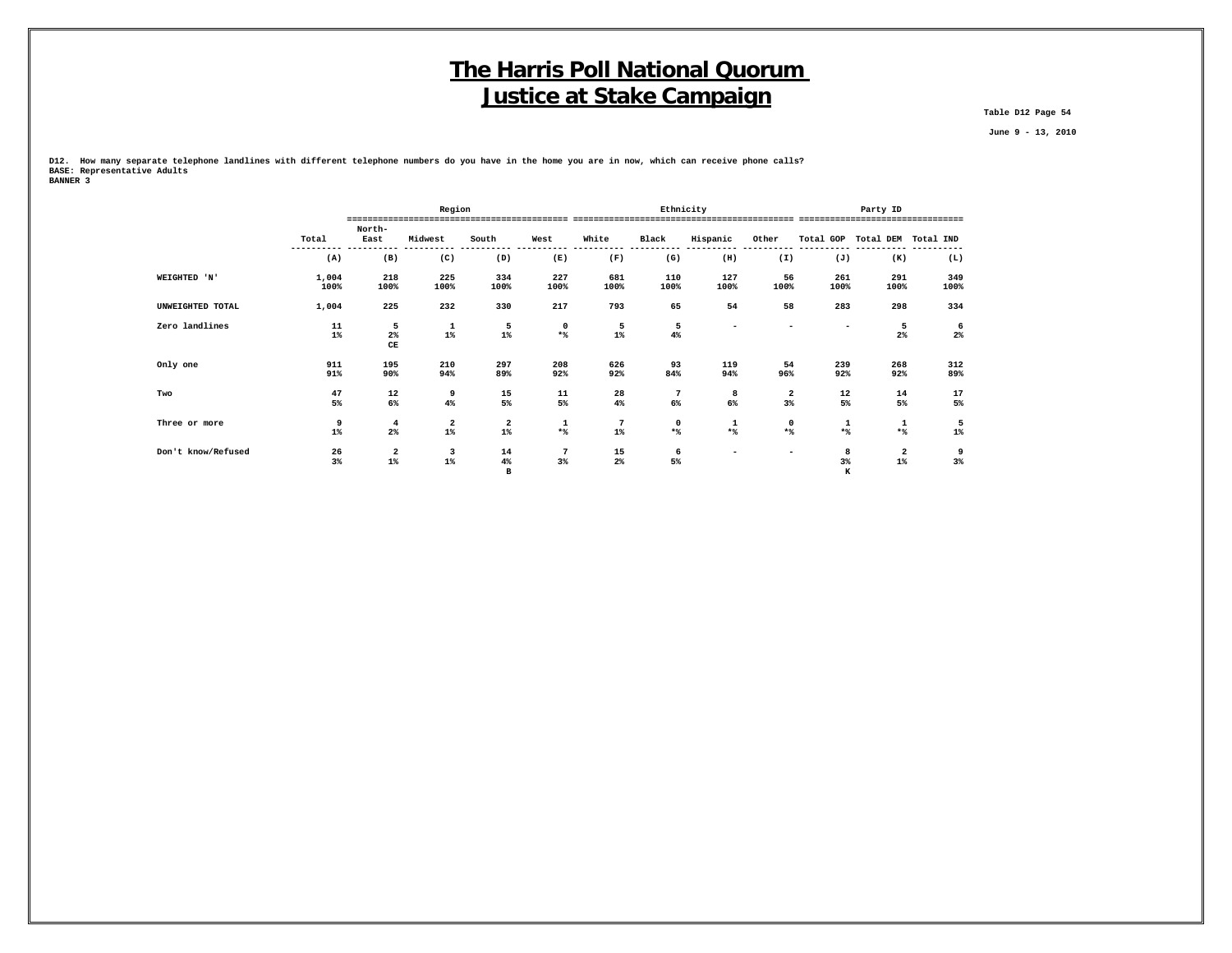**Table D12A Page 55**

 **June 9 - 13, 2010**

**D12A. And what type of phone did we reach you on today? BASE: Representative Adults who have zero landlines BANNER 1**

|                   |            |      | Gender  |                          | Age (Collapsed) |                   |                |                          | Age       |                |                    |                          |                          |                   | Gender / Age  |           |                                   |       |                              |      | Education |              |      |
|-------------------|------------|------|---------|--------------------------|-----------------|-------------------|----------------|--------------------------|-----------|----------------|--------------------|--------------------------|--------------------------|-------------------|---------------|-----------|-----------------------------------|-------|------------------------------|------|-----------|--------------|------|
|                   | Total      | Male | Female  | < 35                     | $35 - 54$       | $55+$             | $18 - 24$      | $25 - 34$                | $35 - 44$ | $45 - 54$      | $55 - 64$          | $65+$                    | Male<br>$18 - 34$        | Male<br>$35 - 54$ | Male<br>$55+$ | $18 - 34$ | Female Female Female<br>$35 - 54$ | $55+$ | Some HS HS grad College Grad |      | Some      | College Post | Grad |
|                   | (A)        | (B)  | (C)     | (D)                      | (E)             | (F)               | (G)            | (H)                      | (I)       | (J)            | (K)                | (L)                      | (M)                      | (N)               | (0)           | (P)       | (Q)                               | (R)   | (S)                          | (T)  | (U)       | (V)          | (W)  |
| WEIGHTED 'N'      | 11<br>100% | 100% | 100%    | 100%                     | 100%            | 100%              | 100%           | $\overline{\phantom{a}}$ |           | 100%           | 100%               | $\overline{\phantom{0}}$ | 100%                     | 100%              |               | 100%      | $\overline{\phantom{0}}$          | 100%  |                              | 100% |           | 100%         | 100% |
| UNWEIGHTED TOTAL  |            |      |         | $\overline{a}$           | $\overline{2}$  | $\overline{a}$    | $\overline{2}$ |                          |           | $\overline{a}$ | $\overline{a}$     | $\overline{\phantom{0}}$ |                          | $\overline{a}$    |               |           | $\overline{\phantom{0}}$          |       |                              |      |           |              |      |
| Cell/mobile phone | 18%        | 27%  | 0<br>8% | $\overline{\phantom{0}}$ | 58%             | $^{\circ}$<br>67% |                |                          |           | 58%            | $^{\circ}$<br>67%  | $\overline{\phantom{0}}$ | $\overline{\phantom{0}}$ | 58%               |               |           | $\overline{\phantom{0}}$          | 67%   |                              |      |           | 63%          |      |
| Other             | 82%        | 73%  | 92%     | 100%                     | 42%             | $^{\circ}$<br>33% | 100%           |                          |           | 42%            | $\mathbf 0$<br>33% | -                        | 100%                     | 42%               |               | 100%      | $\overline{\phantom{0}}$          | 33%   |                              | 100% |           | 37%          | 100% |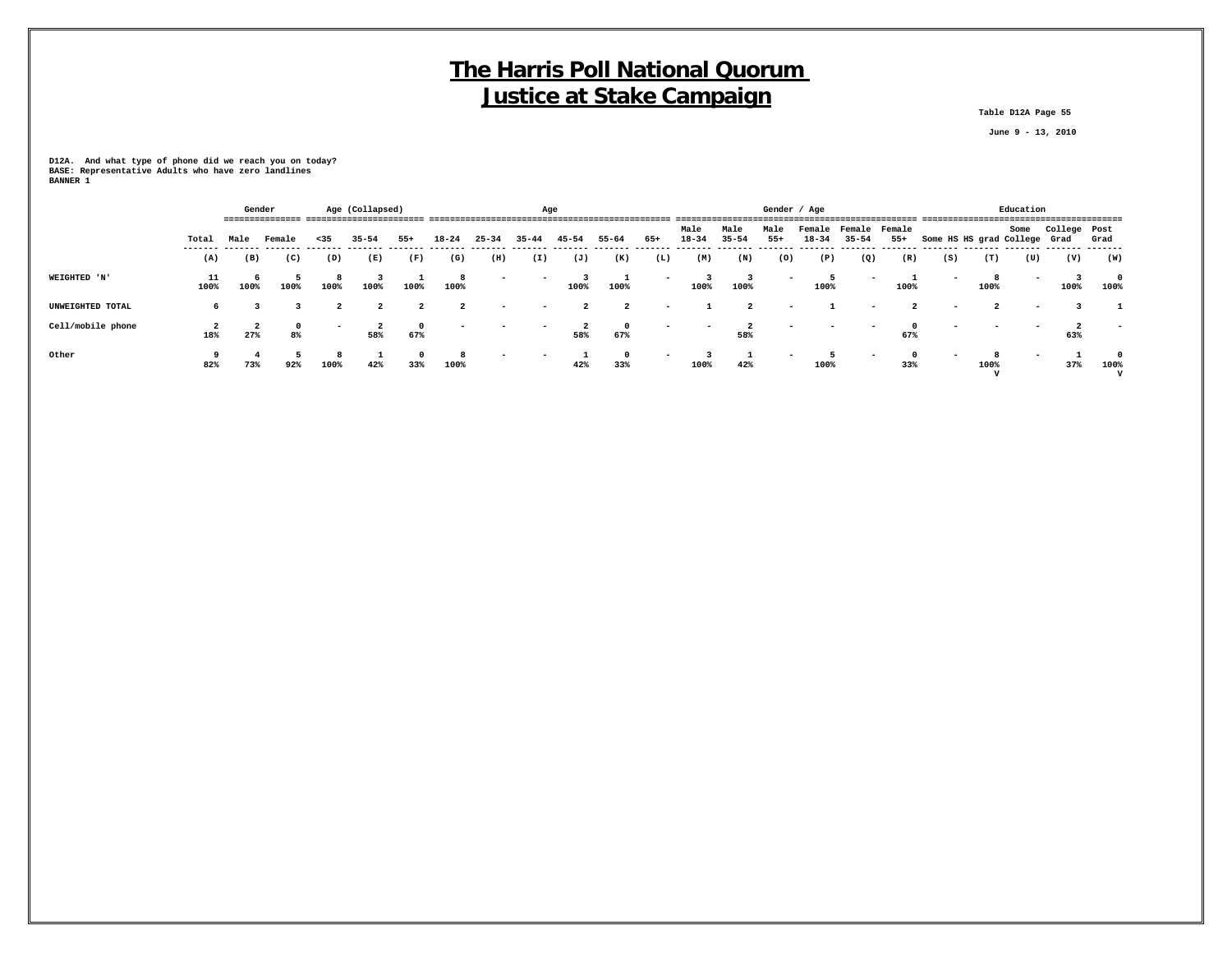**Table D12A Page 56**

 **June 9 - 13, 2010**

**D12A. And what type of phone did we reach you on today? BASE: Representative Adults who have zero landlines BANNER 2**

|                   |                                |                          |                         | Income                   |                         |                       |                             |                       |                       | Employed |                |                |                          |                       | Marital status   |                                       |                          |
|-------------------|--------------------------------|--------------------------|-------------------------|--------------------------|-------------------------|-----------------------|-----------------------------|-----------------------|-----------------------|----------|----------------|----------------|--------------------------|-----------------------|------------------|---------------------------------------|--------------------------|
|                   | Total                          | $15K$                    | ======================= |                          | 15-<35K 35-<50K 50-<75K | $75 -$<br>$<$ 100 $<$ | $100K+$                     | Yes                   | No                    | Retired  | Home-<br>maker | Work<br>Women  | Work<br>Women /          |                       | Single/<br>never | Child Married married Div/Sep Widowed |                          |
|                   | (A)                            | (B)                      | (C)                     | (D)                      | (E)                     | (F)                   | (G)                         | (H)                   | (I)                   | (J)      | (K)            | (L)            | (M)                      | (N)                   | (0)              | (P)                                   | (Q)                      |
| WEIGHTED 'N'      | 11<br>100%                     | $\overline{\phantom{0}}$ | 100%                    | $\overline{\phantom{0}}$ | -                       | $\Omega$<br>100%      | $\overline{a}$<br>100%      | 11<br>100%            | $\circ$<br>100%       | -        |                | 5<br>100%      | $\overline{\phantom{0}}$ | 6<br>100%             | 5<br>100%        | $\mathbf{0}$<br>100%                  | $\overline{\phantom{0}}$ |
| UNWEIGHTED TOTAL  | 6                              |                          | $\overline{a}$          |                          | -                       |                       |                             | 5                     |                       |          |                | $\overline{2}$ |                          | ર                     | $\overline{2}$   |                                       |                          |
| Cell/mobile phone | $\overline{\mathbf{2}}$<br>18% | $\overline{\phantom{a}}$ | 12%                     |                          |                         |                       | $\overline{2}$<br>100%<br>c | $\overline{a}$<br>15% | $\Omega$<br>100%<br>н |          |                |                |                          | $\overline{2}$<br>27% | ۰                | 100%<br>N                             |                          |
| Other             | 9<br>82%                       |                          | 88%                     |                          |                         | 100%                  |                             | 85%                   |                       |          |                | 100%           |                          | 73%                   | 100%             |                                       |                          |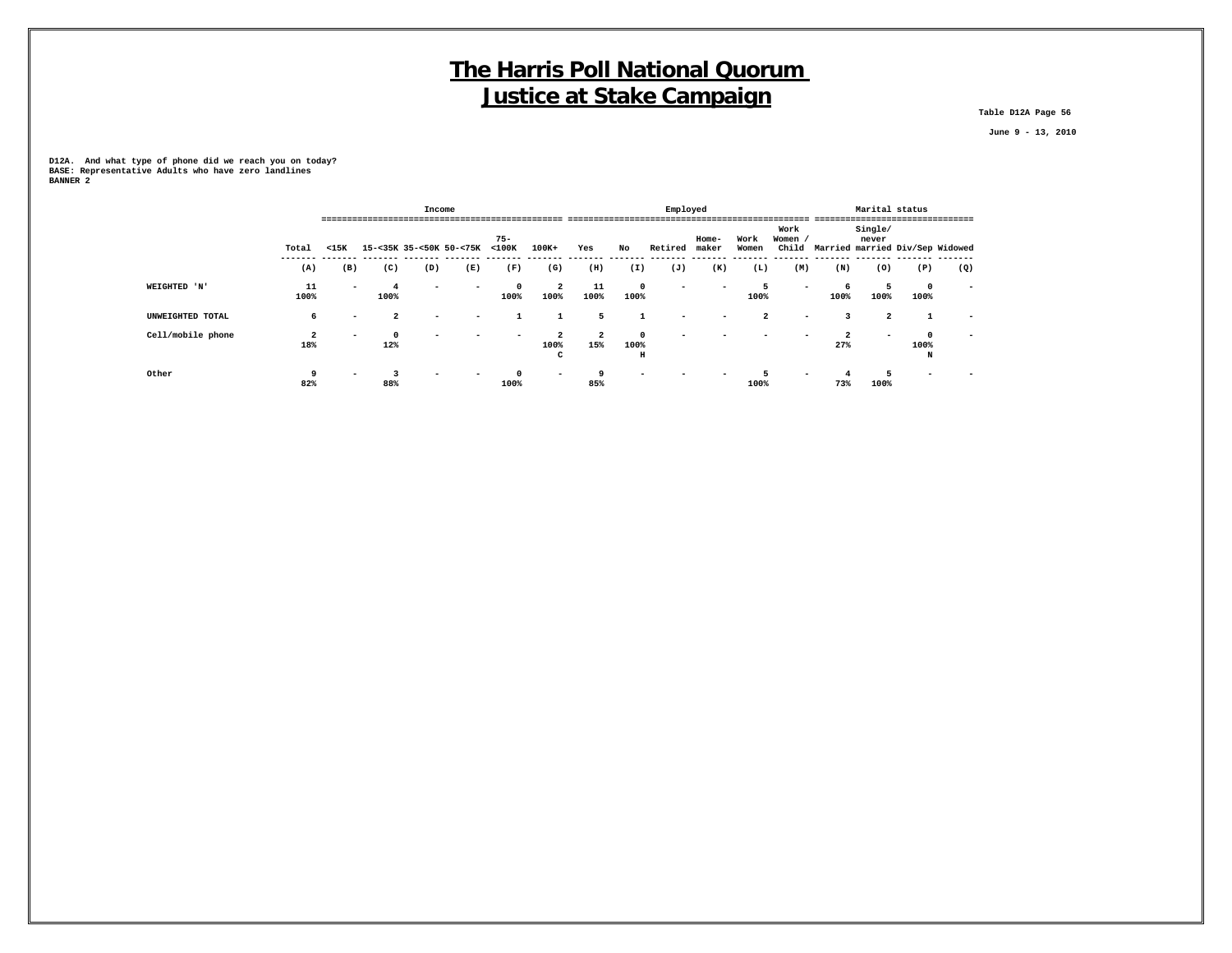**Table D12A Page 57**

 **June 9 - 13, 2010**

**D12A. And what type of phone did we reach you on today? BASE: Representative Adults who have zero landlines BANNER 3**

|                   |                       |                | Region                   |                       |                          |                                | Ethnicity |                          |                          |                          | Party ID                      |                       |
|-------------------|-----------------------|----------------|--------------------------|-----------------------|--------------------------|--------------------------------|-----------|--------------------------|--------------------------|--------------------------|-------------------------------|-----------------------|
|                   | Total                 | North-<br>East | Midwest                  | South                 | West                     | White                          | Black     | Hispanic                 | Other                    |                          | Total GOP Total DEM Total IND | ----------------      |
|                   | (A)                   | (B)            | (C)                      | (D)                   | (E)                      | (F)                            | (G)       | (H)                      | (I)                      | (J)                      | (K)                           | (L)                   |
| WEIGHTED 'N'      | 11<br>100%            | 5<br>100%      | ᅩ<br>100%                | 5<br>100%             | $^{\circ}$<br>100%       | 5<br>100%                      | 5<br>100% | $\overline{\phantom{0}}$ | $\overline{\phantom{a}}$ | $\overline{\phantom{0}}$ | 100%                          | 6<br>100%             |
| UNWEIGHTED TOTAL  | 6                     | <b>T</b>       | 1                        | 3                     | 1                        | $4\phantom{1}$                 | л.        | $\overline{\phantom{0}}$ | -                        | -                        |                               | 3                     |
| Cell/mobile phone | $\overline{2}$<br>18% | -              | $\overline{\phantom{0}}$ | $\overline{a}$<br>32% | $^{\circ}$<br>100%<br>D  | $\overline{\mathbf{2}}$<br>37% | -         | $\overline{\phantom{0}}$ |                          | -                        | 0<br>8%                       | $\overline{a}$<br>27% |
| Other             | q<br>82%              | 5<br>100%      | 100%                     | 3<br>68%              | $\overline{\phantom{0}}$ | 63%                            | 5<br>100% | $\overline{\phantom{0}}$ |                          | -                        | 92%                           | 73%                   |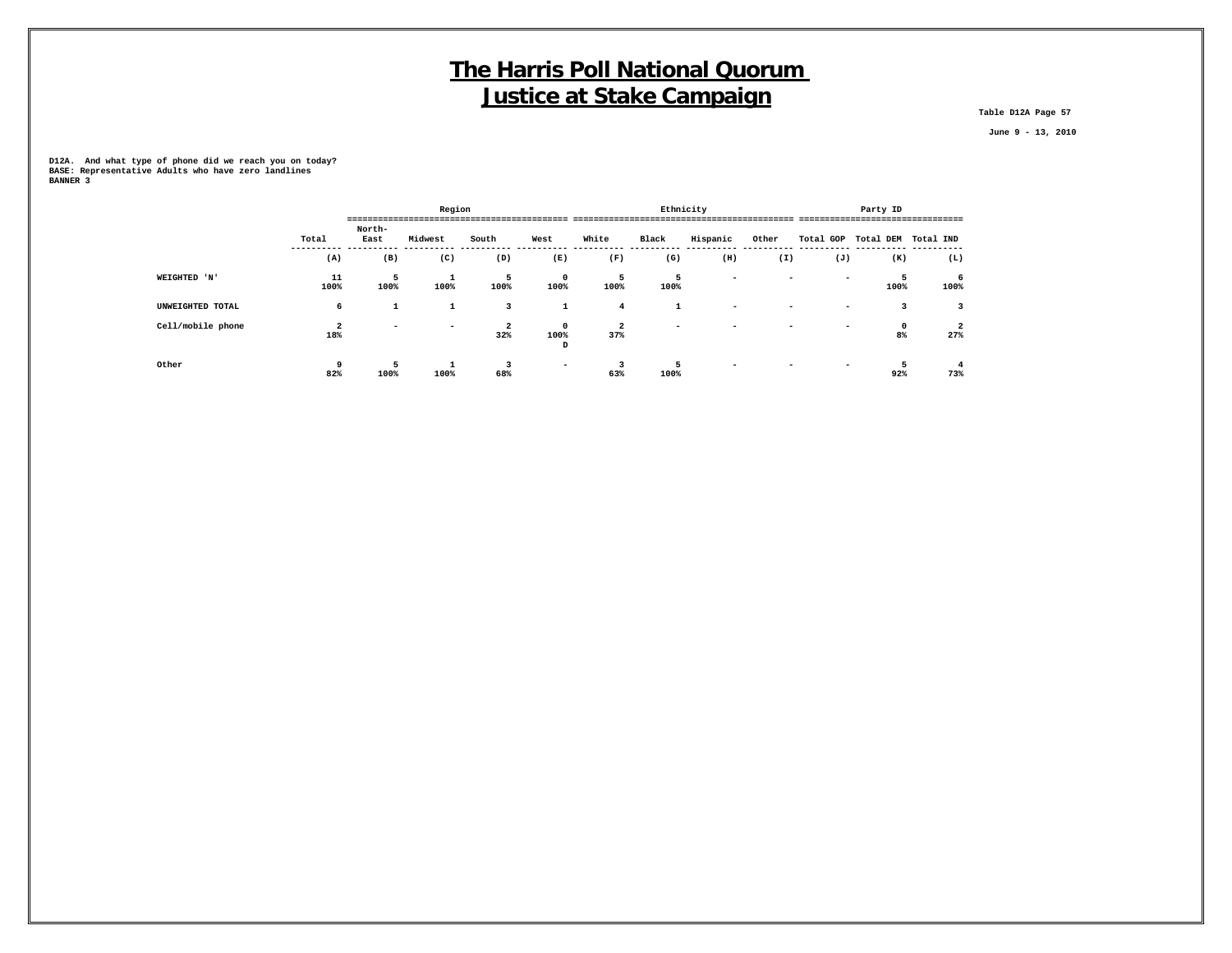**Table D13 Page 58**

 **June 9 - 13, 2010**

**D13. At any time during the last two years, have you lived somewhere without a landline phone? BASE: Representative Adults BANNER 1**

|                                                             |               |                                 | Gender          |                 | Age (Collapsed) |                  |                         |                          | Age             |                  |                   |                           |                           |                        | Gender / Age              |                        |                                 |                          |                         |                  | Education       |                      |                   |
|-------------------------------------------------------------|---------------|---------------------------------|-----------------|-----------------|-----------------|------------------|-------------------------|--------------------------|-----------------|------------------|-------------------|---------------------------|---------------------------|------------------------|---------------------------|------------------------|---------------------------------|--------------------------|-------------------------|------------------|-----------------|----------------------|-------------------|
|                                                             | Total         | Male                            | Female          | < 35            | $35 - 54$       | $55+$            | $18 - 24$               | $25 - 34$                | $35 - 44$       | $45 - 54$        | $55 - 64$         | 65+                       | Male<br>$18 - 34$         | Male<br>$35 - 54$      | Male<br>$55+$             | Female<br>18-34        | Female<br>$35 - 54$             | Female<br>$55+$          | Some HS HS grad College |                  | Some            | College Post<br>Grad | Grad              |
|                                                             | (A)           | (B)                             | (C)             | (D)             | (E)             | (F)              | (G)                     | (H)                      | (I)             | (J)              | (K)               | (L)                       | (M)                       | (N)                    | (0)                       | (P)                    | -------- ------- -------<br>(Q) | (R)                      | (S)                     | (T)              | (U)             | (V)                  | (W)               |
| WEIGHTED 'N'                                                | 1,004<br>100% | 489<br>100%                     | 515<br>100%     | 302<br>100%     | 359<br>100%     | 304<br>100%      | 134<br>100%             | 167<br>100%              | 181<br>100%     | 178<br>100%      | 149<br>100%       | 155<br>100%               | 162<br>100%               | 179<br>100%            | 134<br>100%               | 139<br>100%            | 180<br>100%                     | 170<br>100%              | 89<br>100%              | 368<br>100%      | 273<br>100%     | 192<br>100%          | 70<br>100%        |
| UNWEIGHTED TOTAL                                            | 1,004         | 483                             | 521             | 153             | 329             | 484              | 55                      | 98                       | 140             | 189              | 202               | 282                       | 86                        | 176                    | 204                       | 67                     | 153                             | 280                      | 52                      | 235              | 327             | 213                  | 162               |
| Yes, lived somewhere<br>without a landline phone            | 187<br>19%    | 110<br>22%<br>$\mathbf{r}$<br>╰ | 78<br>15%       | 96<br>32%<br>EF | 56<br>16%       | 23<br>8%         | 42<br>31%<br><b>JKL</b> | 55<br>33%<br><b>IJKL</b> | 34<br>19%<br>KL | 22<br>13%<br>L   | 14<br>9%          | 9<br>6%                   | 68<br>42%<br><b>NOPQR</b> | 33<br>18%<br><b>OR</b> | 5%                        | 28<br>20%<br><b>OR</b> | 24<br>13%<br>$\Omega$           | 16<br>9%                 | 24<br>28%<br>TW         | 53<br>14%<br>W   | 55<br>20%<br>TW | 44<br>23%<br>TW      | 7%                |
| No, have not lived<br>somewhere without a<br>landline phone | 806<br>80%    | 374<br>76%                      | 432<br>84%<br>в | 202<br>67%      | 300<br>84%<br>D | 280<br>92%<br>DE | 93<br>69%               | 109<br>65%               | 145<br>80%<br>н | 156<br>87%<br>GH | 135<br>91%<br>GHI | 145<br>93%<br><b>GHIJ</b> | 92<br>56%                 | 146<br>82%             | 126<br>94%<br><b>MNPQ</b> | 110<br>79%<br>M        | 154<br>85%<br>M                 | 154<br>91%<br><b>MNP</b> | 64<br>72%               | 313<br>85%<br>UV | 214<br>78%      | 148<br>77%           | 64<br>92%<br>STUV |
| Don't know/Refused                                          | 10<br>$1\%$   | $1\%$                           | 1%              | $1\%$           | $1\%$           | $*$              |                         | 2%                       | 3<br>$1\%$      | $*$ %            |                   | $1\%$                     | $2\%$                     |                        | 1%                        | $\mathbf 0$<br>$*$     | $2\%$                           | $*$                      |                         | $1\%$            | $1\%$           |                      | 1%                |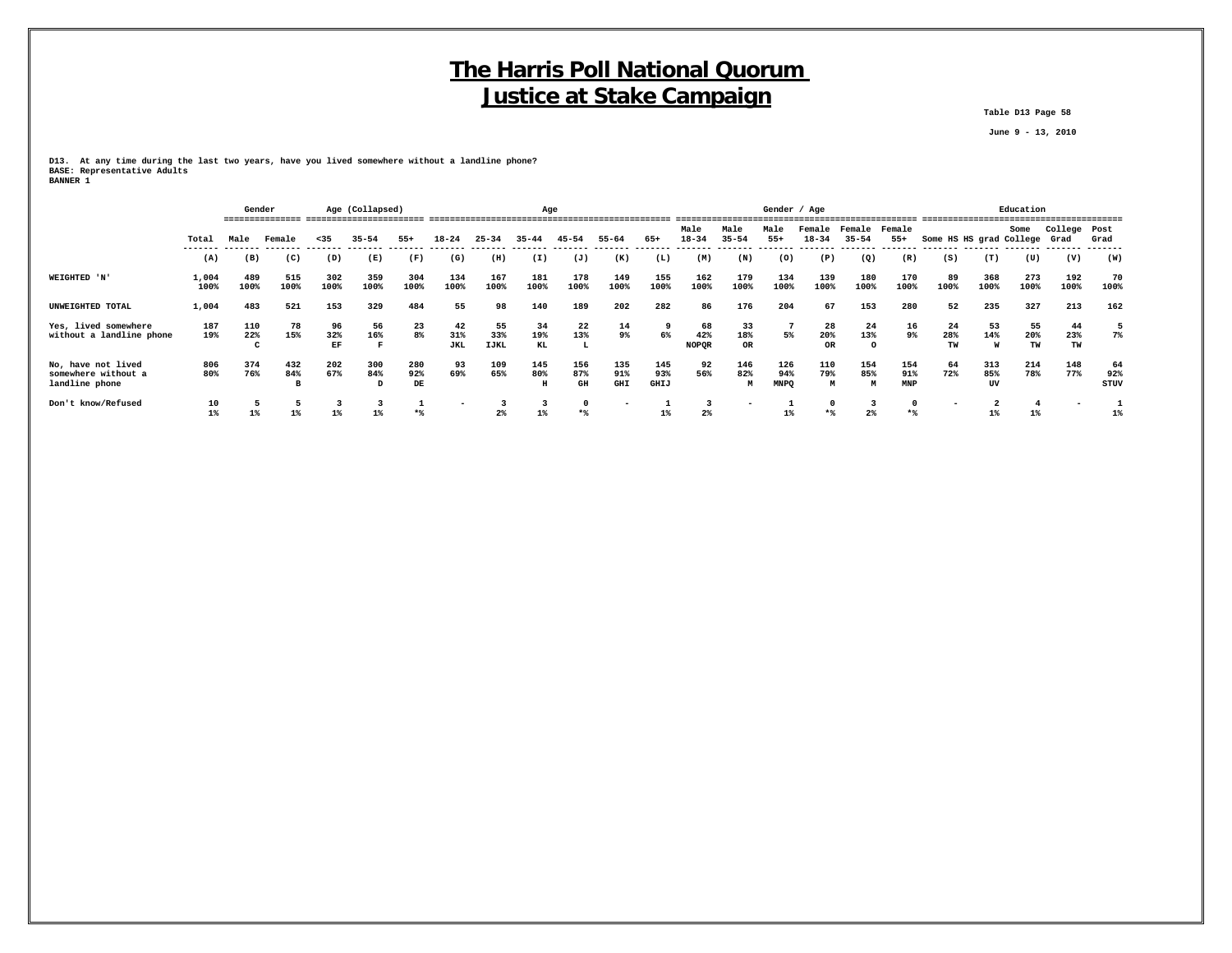**Table D13 Page 59**

 **June 9 - 13, 2010**

**D13. At any time during the last two years, have you lived somewhere without a landline phone? BASE: Representative Adults BANNER 2**

|                                                             |               |                |                          | Income                  |                         |                       |                 |                |                 | Employed          |                 |                 |                          |                        | Marital status        |                                 |                         |
|-------------------------------------------------------------|---------------|----------------|--------------------------|-------------------------|-------------------------|-----------------------|-----------------|----------------|-----------------|-------------------|-----------------|-----------------|--------------------------|------------------------|-----------------------|---------------------------------|-------------------------|
|                                                             | Total         | $15K$          |                          |                         | 15-<35K 35-<50K 50-<75K | $75 -$<br>$<$ 100 $<$ | $100K+$         | Yes            | No              | Retired           | Home-<br>maker  | Work<br>Women   | Work<br>Women /<br>Child |                        | Single/<br>never      | Married married Div/Sep Widowed |                         |
|                                                             | (A)           | (B)            | (C)                      | (D)                     | (E)                     | (F)                   | (G)             | (H)            | (I)             | (J)               | (K)             | (L)             | (M)                      | (N)                    | (0)                   | (P)                             | (Q)                     |
| WEIGHTED 'N'                                                | 1,004<br>100% | 113<br>100%    | 206<br>100%              | 107<br>100%             | 138<br>100%             | 113<br>100%           | 144<br>100%     | 536<br>100%    | 454<br>100%     | 182<br>100%       | 92<br>100%      | 226<br>100%     | 118<br>100%              | 569<br>100%            | 240<br>100%           | 112<br>100%                     | 69<br>100%              |
| UNWEIGHTED TOTAL                                            | 1,004         | 84             | 175                      | 104                     | 143                     | 119                   | 175             | 511            | 478             | 277               | 78              | 224             | 98                       | 567                    | 165                   | 138                             | 117                     |
| Yes, lived somewhere<br>without a landline phone            | 187<br>19%    | 29<br>26%<br>D | 62<br>30%<br><b>DEFG</b> | 10<br>9%                | 21<br>15%               | 18<br>16%             | 24<br>16%       | 98<br>18%<br>J | 89<br>20%<br>JL | 21<br>12%         | 23<br>25%<br>JL | 30<br>13%       | 18<br>15%                | 98<br>17%<br>$\Omega$  | 58<br>24%<br>$\Omega$ | 28<br>25%<br>$\Omega$           | 3<br>4%                 |
| No, have not lived<br>somewhere without a<br>landline phone | 806<br>80%    | 84<br>74%      | 143<br>70%               | 97<br>91%<br><b>BCG</b> | 116<br>85%<br>c         | 94<br>83%<br>c        | 119<br>82%<br>c | 436<br>81%     | 362<br>80%      | 160<br>88%<br>HIK | 70<br>75%       | 193<br>86%<br>к | 100<br>85%               | 470<br>83%<br>$\Omega$ | 179<br>74%            | 84<br>75%                       | 66<br>96%<br><b>NOP</b> |
| Don't know/Refused                                          | 10<br>1%      |                |                          |                         | **                      | $1$ <sup>*</sup>      | 2<br>$1\%$      | 3<br>$*$ %     | $1\%$           | $1\%$             |                 | 2<br>1%         |                          |                        |                       | 0<br>$*$                        | 0<br>$*$                |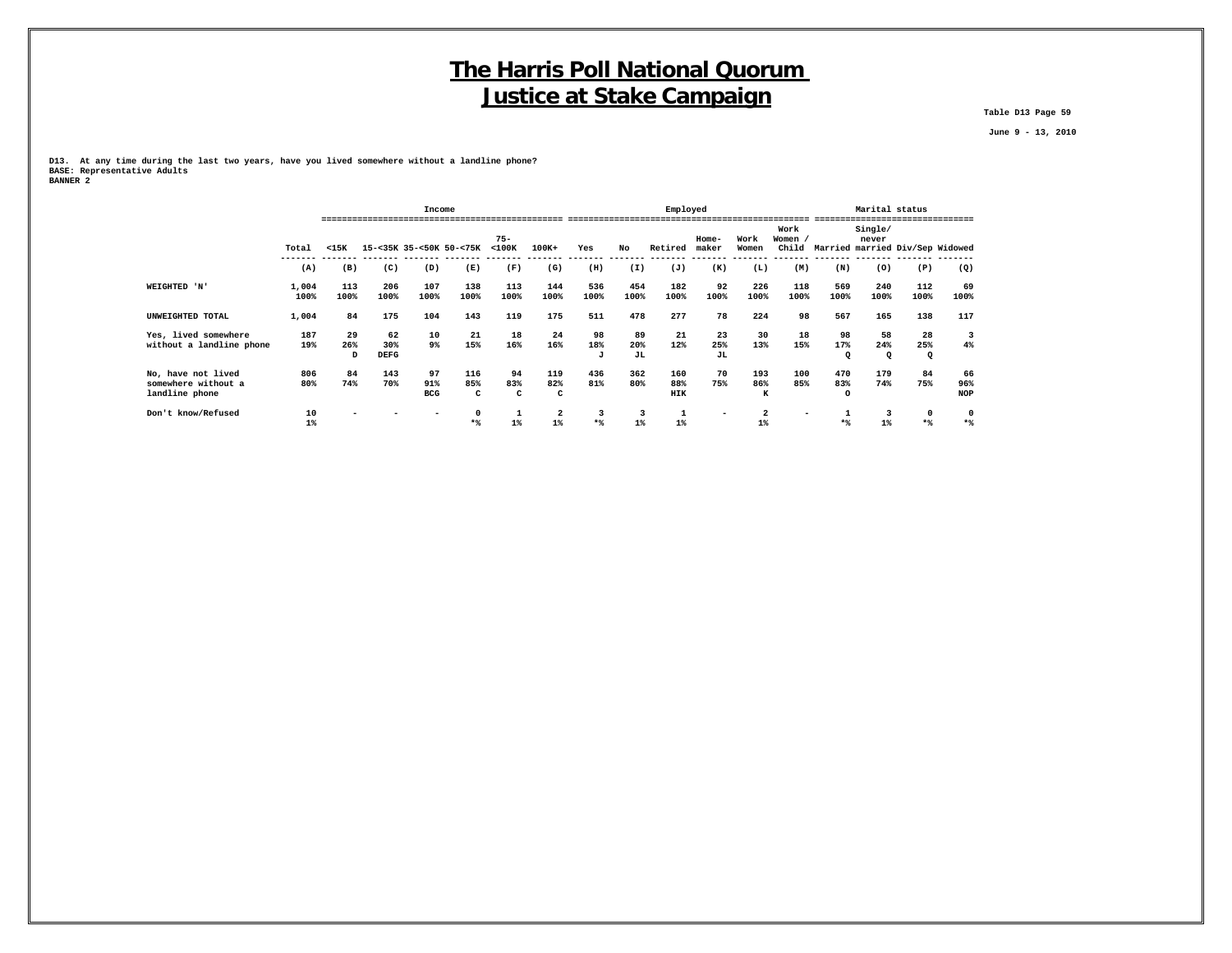**Table D13 Page 60**

 **June 9 - 13, 2010**

**D13. At any time during the last two years, have you lived somewhere without a landline phone? BASE: Representative Adults BANNER 3**

|                                                             |               |                  | Region          |                     |                       |             |                     | Ethnicity                |                       |                 | Party ID                      |                 |
|-------------------------------------------------------------|---------------|------------------|-----------------|---------------------|-----------------------|-------------|---------------------|--------------------------|-----------------------|-----------------|-------------------------------|-----------------|
|                                                             | Total         | North-<br>East   | Midwest         | South               | West                  | White       | Black               | Hispanic                 | Other                 |                 | Total GOP Total DEM Total IND |                 |
|                                                             | (A)           | (B)              | (C)             | (D)                 | (E)                   | (F)         | (G)                 | (H)                      | (I)                   | (J)             | (K)                           | (L)             |
| WEIGHTED 'N'                                                | 1,004<br>100% | 218<br>100%      | 225<br>100%     | 334<br>100%         | 227<br>100%           | 681<br>100% | 110<br>100%         | 127<br>100%              | 56<br>100%            | 261<br>100%     | 291<br>100%                   | 349<br>100%     |
| UNWEIGHTED TOTAL                                            | 1,004         | 225              | 232             | 330                 | 217                   | 793         | 65                  | 54                       | 58                    | 283             | 298                           | 334             |
| Yes, lived somewhere<br>without a landline phone            | 187<br>19%    | 28<br>13%        | 48<br>22%<br>BЕ | 79<br>24%<br>BE     | 32<br>14%             | 131<br>19%  | 15<br>13%           | 25<br>20%                | 8<br>14%              | 31<br>12%       | 41<br>14%                     | 89<br>26%<br>JK |
| No, have not lived<br>somewhere without a<br>landline phone | 806<br>80%    | 189<br>87%<br>CD | 174<br>78%      | 249<br>75%          | 194<br>85%<br>CD      | 548<br>80%  | 94<br>85%           | 102<br>80%               | 48<br>85%             | 229<br>88%<br>L | 248<br>85%<br>L               | 255<br>73%      |
| Don't know/Refused                                          | 10<br>$1\%$   | 0<br>$*$         | 2<br>1%         | 6<br>2 <sup>8</sup> | $\mathbf{2}$<br>$1\%$ | $*$         | 2<br>2 <sup>8</sup> | $\overline{\phantom{0}}$ | $\mathbf{o}$<br>$1\%$ | 0<br>$*$        | 2<br>$1\%$                    | 5<br>1%         |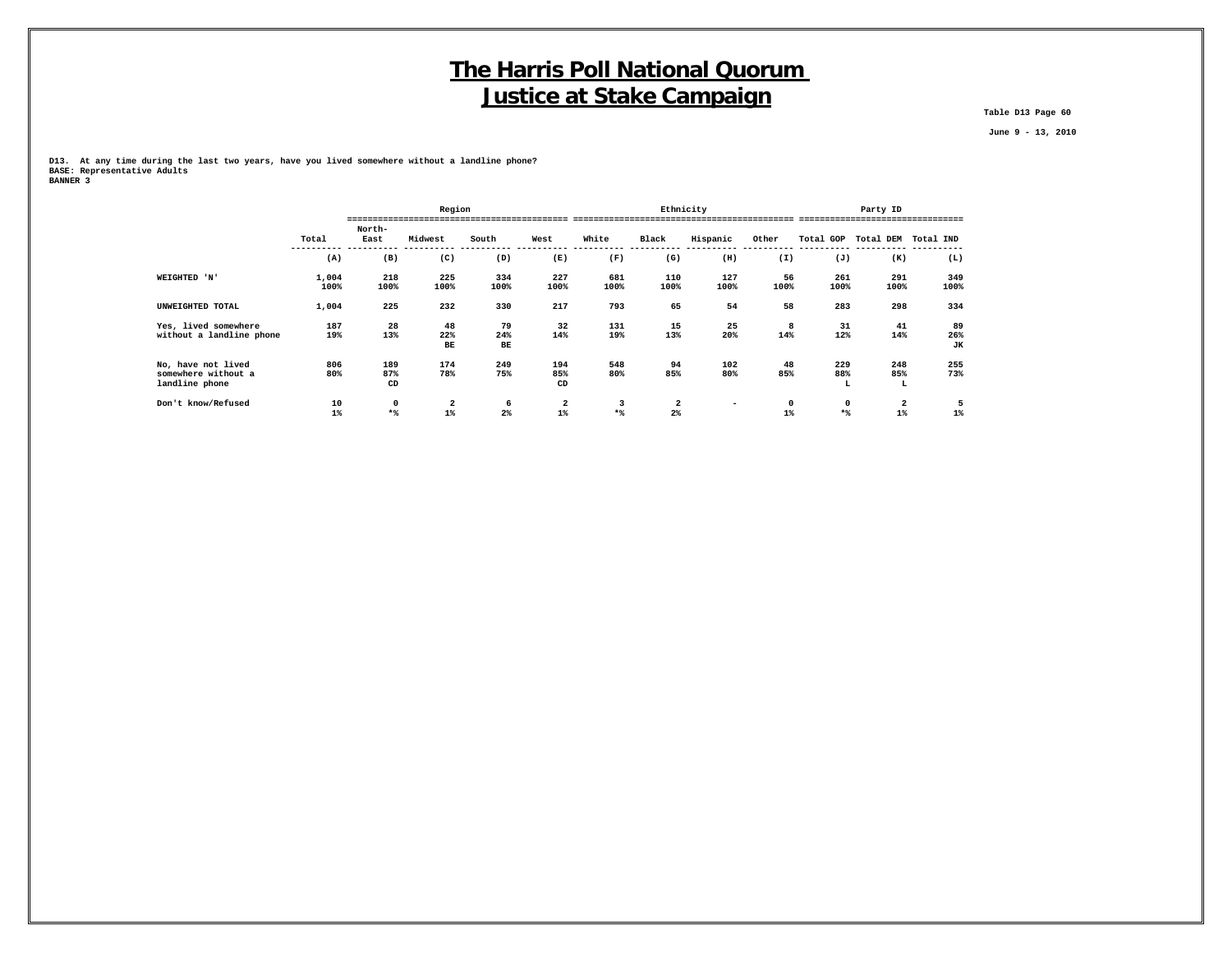**Table D14 Page 61**

 **June 9 - 13, 2010**

**D14. Including you, how many adults, 18 or over, live in this household? BASE: Representative Adults BANNER 1**

|                         |               | Gender           |                                |                         | Age (Collapsed)       |                     |                           |                         | Age             |                       |                      |                           |                           |                          | Gender / Age     |                          |                          |                           |                         |                         | Education       |                                  |                 |
|-------------------------|---------------|------------------|--------------------------------|-------------------------|-----------------------|---------------------|---------------------------|-------------------------|-----------------|-----------------------|----------------------|---------------------------|---------------------------|--------------------------|------------------|--------------------------|--------------------------|---------------------------|-------------------------|-------------------------|-----------------|----------------------------------|-----------------|
|                         | Total         | Male             | Female                         | $35$                    | $35 - 54$             | $55+$               | $18 - 24$                 | $25 - 34$               | $35 - 44$       | $45 - 54$             | $55 - 64$            | $65+$                     | Male<br>$18 - 34$         | Male<br>$35 - 54$        | Male<br>$55+$    | Female<br>$18 - 34$      | Female<br>$35 - 54$      | Female<br>$55+$           | Some HS HS grad College |                         | Some            | College<br>Grad                  | Post<br>Grad    |
|                         | (A)           | (B)              | (C)                            | (D)                     | (E)                   | (F)                 | (G)                       | (H)                     | (I)             | (J)                   | (K)                  | (L)                       | (M)                       | ------<br>(N)            | -------<br>(0)   | (P)                      | --------<br>(Q)          | --------<br>(R)           | (S)                     | (T)                     | (U)             | (V)                              | -------<br>(W)  |
| WEIGHTED 'N'            | 1,004<br>100% | 489<br>100%      | 515<br>100%                    | 302<br>100%             | 359<br>100%           | 304<br>100%         | 134<br>100%               | 167<br>100%             | 181<br>100%     | 178<br>100%           | 149<br>100%          | 155<br>100%               | 162<br>100%               | 179<br>100%              | 134<br>100%      | 139<br>100%              | 180<br>100%              | 170<br>100%               | 89<br>100%              | 368<br>100%             | 273<br>100%     | 192<br>100%                      | 70<br>100%      |
| UNWEIGHTED TOTAL        | 1,004         | 483              | 521                            | 153                     | 329                   | 484                 | 55                        | 98                      | 140             | 189                   | 202                  | 282                       | 86                        | 176                      | 204              | 67                       | 153                      | 280                       | 52                      | 235                     | 327             | 213                              | 162             |
| 1                       | 166<br>17%    | 70<br>14%        | 97<br>19%                      | 39<br>13%               | 47<br>13%             | 77<br>25%<br>DE     | 7<br>6%                   | 32<br>19%               | 22<br>12%       | 25<br>14%             | 29<br>19%<br>G       | 48<br>31%<br><b>GHIJK</b> | 21<br>13%                 | 23<br>13%                | 23<br>17%        | 18<br>13%                | 24<br>13%                | 54<br>32%<br><b>MNOPQ</b> | 32<br>36%<br>TUVW       | 63<br>17%               | 39<br>14%       | 22<br>12%                        | 9<br>13%        |
| $\overline{a}$          | 538<br>54%    | 275<br>56%       | 262<br>51%                     | 133<br>44%              | 221<br>61%<br>D       | 174<br>57%<br>D     | 31<br>23%                 | 102<br>61%<br>G         | 119<br>66%<br>G | 102<br>57%<br>G       | 86<br>58%<br>G       | 88<br>56%<br>G            | 68<br>42%                 | 114<br>64%<br>MPR        | 91<br>68%<br>MPR | 65<br>47%                | 107<br>59%<br>м          | 83<br>49%                 | 34<br>38%               | 188<br>51%              | 157<br>57%<br>s | 112<br>58%<br>s                  | 46<br>66%<br>ST |
| $\overline{\mathbf{3}}$ | 174<br>17%    | 84<br>17%        | 90<br>17%                      | 87<br>29%<br>EF         | 46<br>13%             | 37<br>12%           | 68<br>50%<br><b>HIJKL</b> | 19<br>12%               | 18<br>10%       | 28<br>16%<br>L        | 23<br>15%<br>L       | 14<br>9%                  | 49<br>30%<br><b>NOQR</b>  | 22<br>12%                | 12<br>9%         | 38<br>27%<br><b>NOQR</b> | 24<br>14%                | 25<br>15%<br>$\Omega$     | 19<br>21%               | 69<br>19%               | 49<br>18%       | 28<br>15%                        | 9<br>13%        |
| $\overline{4}$          | 72<br>7%      | 30<br>6%         | 42<br>8%                       | 35<br>12%<br>F          | 21<br>6%              | 10<br>$3\%$         | 22<br>17%<br>IL           | 13<br>8%<br>L           | 6<br>3%         | 15<br>8%<br><b>IL</b> | 9<br>6%<br>L         | 1<br>$1\%$                | 18<br>11%<br>$\mathbb{R}$ | $7\phantom{.0}$<br>$4\%$ | -6<br>4%         | 18<br>13%<br>R           | 14<br>8%<br>$\mathbb{R}$ | $\overline{4}$<br>$3\%$   |                         | 25<br>7%                | 13<br>5%        | 26<br>14%<br>TUW                 | 3<br>4%         |
| 5                       | 11<br>$1\%$   | 10<br>$2\%$<br>C | 1<br>*%                        | 1<br>$*$                | 10<br>$3\%$<br>D      |                     | $\mathbf{1}$<br>$1\%$     |                         | 7<br>4%         | 3<br>2 <sup>8</sup>   |                      |                           | $\mathbf{1}$<br>$1\%$     | 9<br>5%<br>MQ            |                  |                          | $*$                      |                           |                         | $\overline{4}$<br>$1\%$ | 5<br>$2\%$      | $\overline{\mathbf{2}}$<br>$1\%$ |                 |
| 6 or more               | -6<br>$1\%$   | 4<br>$1\%$       | $\overline{\mathbf{2}}$<br>$*$ | 4<br>$1\%$              | $\overline{2}$<br>$*$ |                     | 3%                        |                         | $1\%$           |                       |                      |                           | 3%                        |                          |                  |                          | $1\%$                    |                           |                         | $1\%$                   |                 |                                  | 2<br>$2\%$      |
| Don't know/Refused      | 36<br>4%      | 15<br>3%         | 21<br>4%                       | $\overline{a}$<br>$1\%$ | 14<br>4%<br>D         | 6<br>2 <sup>8</sup> |                           | $\overline{2}$<br>$1\%$ | 8<br>4%         | -6<br>3%              | $\overline{2}$<br>1% | 4<br>2 <sup>8</sup>       | $\mathbf{1}$<br>$1\%$     | 5<br>3%                  | 2<br>$1\%$       | $\mathbf 0$<br>$*$       | 9<br>5%                  | 4<br>2%                   | 4<br>5%                 | 15<br>4%                | 11<br>4%        | $\overline{a}$<br>$1\%$          | 1<br>$1\%$      |
| <b>MEAN</b>             | 2.22          | 2.27             | 2.18                           | 2.48<br>EF              | 2.22<br>$\mathbf{F}$  | 1.93                | 2.98<br>HIJKL             | 2.08<br>L               | 2.20<br>L       | 2.24<br>L             | 2.08<br>L            | 1.79                      | 2.56<br><b>NOQR</b>       | 2.22<br>OR               | 2.00             | 2.40<br>OR               | 2.23<br>OR.              | 1.88                      | 1.85                    | 2.26<br>s               | 2.19<br>s       | 2.34<br>s                        | 2.19<br>s       |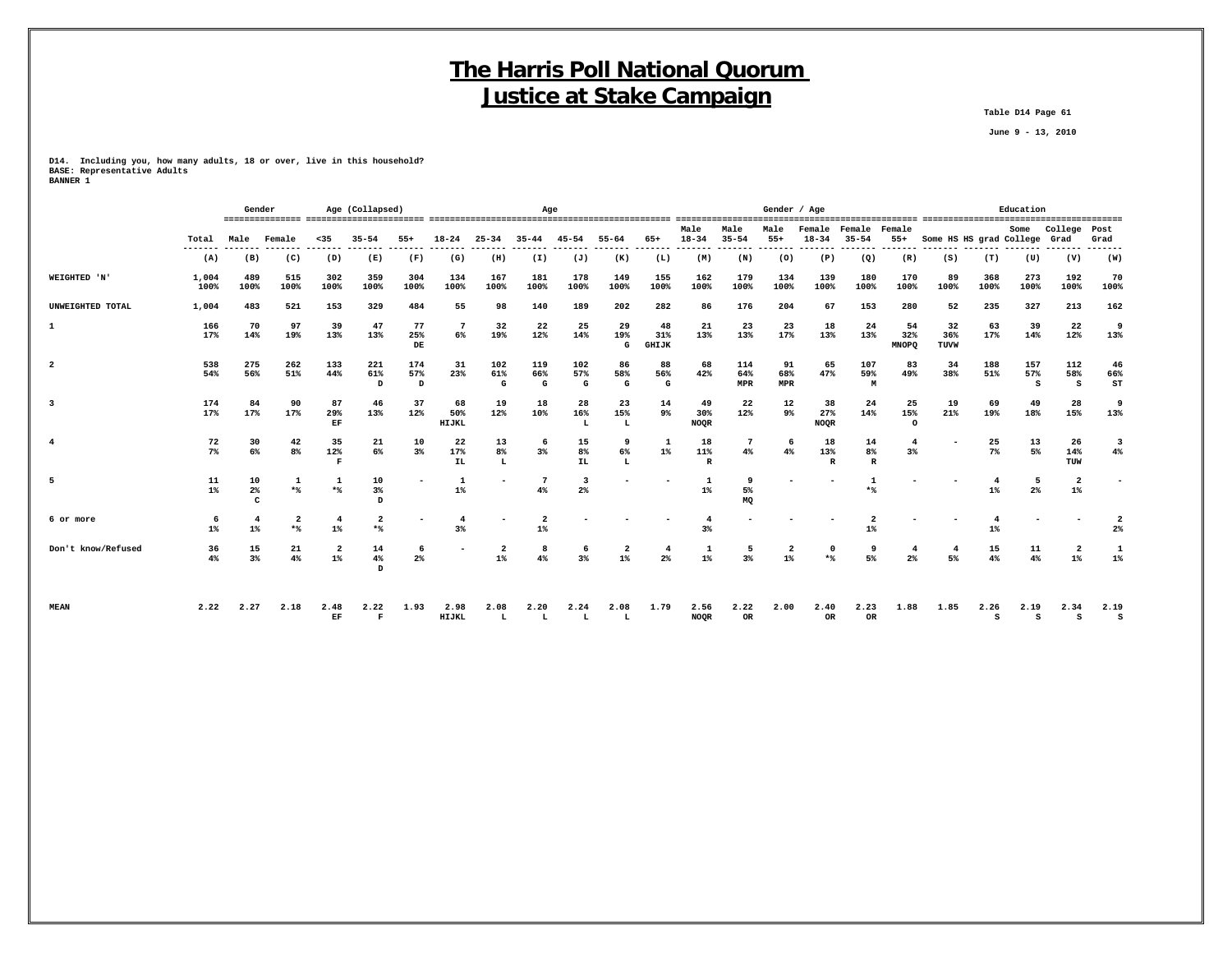**Table D14 Page 62**

 **June 9 - 13, 2010**

**D14. Including you, how many adults, 18 or over, live in this household? BASE: Representative Adults BANNER 2**

|                         |               |                          |                            | Income                        |                                  |                 |                  |                          |                          | Employed                                  |                     |                                  |                           |                          | Marital status          |                                       |                        |
|-------------------------|---------------|--------------------------|----------------------------|-------------------------------|----------------------------------|-----------------|------------------|--------------------------|--------------------------|-------------------------------------------|---------------------|----------------------------------|---------------------------|--------------------------|-------------------------|---------------------------------------|------------------------|
|                         | Total         | $15K$                    |                            |                               | 15-<35K 35-<50K 50-<75K <100K    | $75 -$          | $100K+$          | Yes                      | No                       | Retired                                   | Home-<br>maker      | Work<br>Women                    | Work<br>Women /           |                          | Single/<br>never        | Child Married married Div/Sep Widowed |                        |
|                         | (A)           | (B)                      | (C)                        | (D)                           | (E)                              | (F)             | (G)              | (H)                      | (I)                      | (J)                                       | -----<br>(K)        | ------<br>(L)                    | (M)                       | (N)                      | (0)                     | (P)                                   | (Q)                    |
| WEIGHTED 'N'            | 1,004<br>100% | 113<br>100%              | 206<br>100%                | 107<br>100%                   | 138<br>100%                      | 113<br>100%     | 144<br>100%      | 536<br>100%              | 454<br>100%              | 182<br>100%                               | 92<br>100%          | 226<br>100%                      | 118<br>100%               | 569<br>100%              | 240<br>100%             | 112<br>100%                           | 69<br>100%             |
| UNWEIGHTED TOTAL        | 1,004         | 84                       | 175                        | 104                           | 143                              | 119             | 175              | 511                      | 478                      | 277                                       | 78                  | 224                              | 98                        | 567                      | 165                     | 138                                   | 117                    |
| 1                       | 166<br>17%    | 42<br>37%<br><b>DEFG</b> | 51<br>25%<br>$_{\rm FG}$   | 14<br>13%                     | 20<br>15%                        | 10<br>9%        | 9<br>6%          | 74<br>14%                | 92<br>20%                | 47<br>26%<br>HM                           | 12<br>13%           | 38<br>17%                        | 14<br>12%                 | 19<br>3%                 | 53<br>22%<br>N          | 56<br>50%<br><b>NO</b>                | 39<br>57%<br><b>NO</b> |
| 2                       | 538<br>54%    | 36<br>32%                | 104<br>51%<br>$\mathbf{B}$ | 57<br>53%<br>$\mathbf{B}$     | 75<br>54%<br>$\mathbf{B}$        | 77<br>68%<br>BC | 98<br>68%<br>BC. | 306<br>57%               | 231<br>51%               | 105<br>57%                                | 60<br>65%           | 128<br>57%                       | 77<br>65%<br>$\mathbf{I}$ | 422<br>74%<br>OPQ        | 65<br>27%               | 36<br>32%<br>$\mathbf Q$              | 13<br>19%              |
| $\overline{\mathbf{3}}$ | 174<br>17%    | 19<br>16%                | 26<br>13%                  | 26<br>25%<br>c                | 27<br>20%                        | 21<br>19%       | 24<br>17%        | 86<br>16%<br>J           | 88<br>19%<br><b>JKLM</b> | 17<br>9%                                  | 9<br>10%            | 29<br>13%                        | 11<br>9 <sup>°</sup>      | 71<br>12%                | 81<br>34%<br><b>NPQ</b> | 12<br>10%                             | 11<br>16%              |
| 4                       | 72<br>7%      | 10<br>9%                 | 17<br>8%<br>$\mathbf{D}$   | $\overline{\mathbf{2}}$<br>2% | 9<br>$6\%$                       | 4<br>3%         | 12<br>8%<br>D    | 48<br>9%<br><b>IJK</b>   | 23<br>5%                 | 10<br>5%                                  | 3<br>3%             | 23<br>10%<br><b>IJK</b>          | 14<br>12%<br>$\,$ K       | 38<br>$7\%$<br>PQ        | 29<br>12%<br>PQ         | $\overline{4}$<br>$3*$                | 2<br>$2\%$             |
| 5                       | 11<br>$1\%$   | $\overline{4}$<br>4%     |                            | 5<br>5%                       | $\overline{\mathbf{2}}$<br>$1\%$ |                 | ۰                | $7\phantom{.0}$<br>$1\%$ | $\overline{4}$<br>$1\%$  |                                           |                     | 1<br>$*$                         | 1<br>$1\%$                | 10<br>2 <sup>°</sup>     | 1<br>$1\%$              |                                       |                        |
| 6 or more               | 6<br>1%       | ۰                        |                            |                               | $\overline{\mathbf{4}}$<br>3%    |                 | ٠                | 6<br>$1\%$               | $\overline{\phantom{a}}$ |                                           |                     | $\overline{\mathbf{2}}$<br>$1\%$ |                           | $\overline{\phantom{a}}$ | 6<br>2 <sup>8</sup>     |                                       |                        |
| Don't know/Refused      | 36<br>4%      | 3<br>2%                  | 8<br>4%                    | 2<br>$2\%$                    | $\overline{\phantom{a}}$         | 1<br>$1\%$      | 2<br>$1\%$       | 10<br>$2\%$              | 15<br>3%                 | $\overline{\mathbf{3}}$<br>2 <sup>°</sup> | 8<br>9 <sup>°</sup> | 5<br>2%                          | 2<br>2%                   | 10<br>$2\%$              | 5<br>2 <sup>8</sup>     | 6<br>5%                               | 4<br>6%                |
| <b>MEAN</b>             | 2.22          | 2.08                     | 2.05                       | 2.30                          | 2.38<br>$\mathtt{C}$             | 2.16            | 2.27<br>c        | 2.30<br>IJK              | 2.12<br>J                | 1.94                                      | 2.03                | 2.21<br>J                        | 2.24<br>J                 | 2.28<br>PQ               | 2.51<br><b>NPQ</b>      | 1.65                                  | 1.61                   |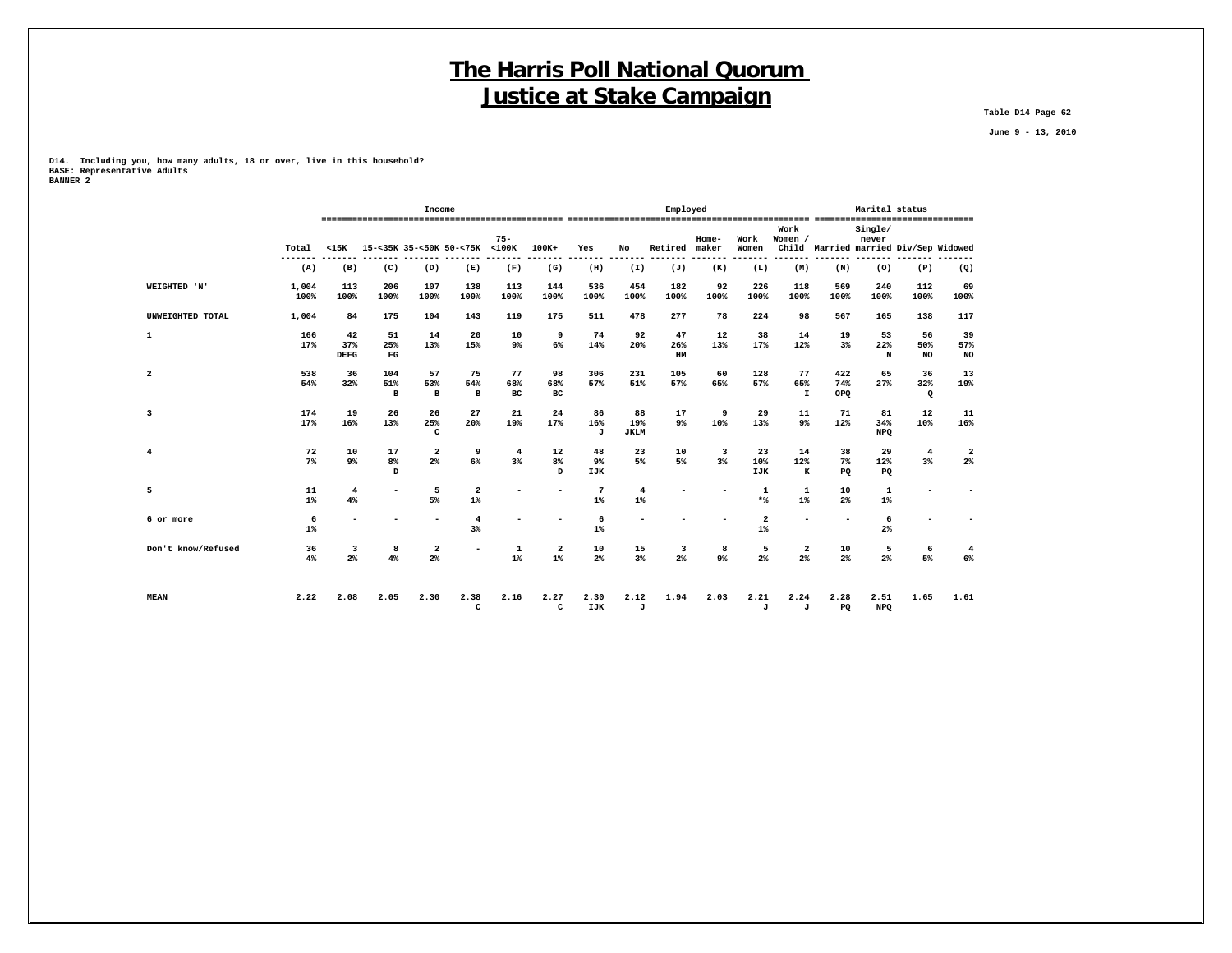**Table D14 Page 63**

 **June 9 - 13, 2010**

**D14. Including you, how many adults, 18 or over, live in this household? BASE: Representative Adults BANNER 3**

|                    |               |                      | Region                  |                            |                           |                            | Ethnicity                 |                          |                          |                      | Party ID                         |             |
|--------------------|---------------|----------------------|-------------------------|----------------------------|---------------------------|----------------------------|---------------------------|--------------------------|--------------------------|----------------------|----------------------------------|-------------|
|                    | Total         | North-<br>East       | Midwest                 | South                      | West                      | White                      | Black                     | Hispanic                 | Other                    |                      | Total GOP Total DEM Total IND    |             |
|                    | -----<br>(A)  | (B)                  | (C)                     | (D)                        | (E)                       | (F)                        | (G)                       | (H)                      | (I)                      | (J)                  | (K)                              | (L)         |
| WEIGHTED 'N'       | 1,004<br>100% | 218<br>100%          | 225<br>100%             | 334<br>100%                | 227<br>100%               | 681<br>100%                | 110<br>100%               | 127<br>100%              | 56<br>100%               | 261<br>100%          | 291<br>100%                      | 349<br>100% |
| UNWEIGHTED TOTAL   | 1,004         | 225                  | 232                     | 330                        | 217                       | 793                        | 65                        | 54                       | 58                       | 283                  | 298                              | 334         |
| $\mathbf 1$        | 166<br>17%    | 43<br>20%            | 35<br>16%               | 61<br>18%                  | 27<br>12%                 | 110<br>16%<br>$\mathbf{I}$ | 27<br>24%<br>$\mathbf{I}$ | 25<br>19%                | 3<br>5%                  | 31<br>12%            | 66<br>23%<br>J                   | 51<br>15%   |
| $\overline{a}$     | 538<br>54%    | 101<br>46%           | 124<br>55%              | 193<br>58%<br>$\, {\bf B}$ | 120<br>53%                | 392<br>58%<br>$\, {\bf H}$ | 55<br>50%                 | 50<br>39%                | 30<br>54%                | 155<br>60%<br>к      | 142<br>49%                       | 196<br>56%  |
| 3                  | 174<br>17%    | 49<br>23%<br>D       | 35<br>15%               | 46<br>14%                  | 44<br>19%                 | 113<br>17%                 | 13<br>12%                 | 32<br>25%                | 12<br>21%                | 38<br>15%            | 51<br>18%                        | 65<br>19%   |
| $\overline{4}$     | 72<br>$7\%$   | 11<br>5%             | 13<br>6%                | 22<br>$7\%$                | 26<br>11%<br>$\mathbf{B}$ | 41<br>6%                   | 6<br>5%                   | 16<br>12%                | 9<br>16%                 | 24<br>9%             | 20<br>$7\%$                      | 23<br>$7\%$ |
| 5                  | 11<br>$1\%$   | 2<br>$1\%$           | $\overline{4}$<br>$2\%$ | $\sim$                     | 5<br>2%                   | 8<br>$1\%$                 | $\overline{\phantom{a}}$  | $\overline{\phantom{a}}$ | 3<br>5%                  | 5<br>$2\%$           | $\overline{\mathbf{3}}$<br>$1\%$ | 3<br>$1\%$  |
| 6 or more          | 6<br>$1\%$    | $\overline{4}$<br>2% | $\mathbf{2}$<br>$1\%$   | $\sim$                     | ۰.                        | $\overline{\phantom{a}}$   | 2<br>$1\%$                | $\overline{4}$<br>$3\%$  | $\blacksquare$           | $\sim$               | $\overline{a}$<br>$1\%$          | $\sim$      |
| Don't know/Refused | 36<br>4%      | 6<br>$3\%$           | 13<br>6%                | 12<br>4%                   | 6<br>2%                   | 16<br>$2\%$                | 8<br>8%                   | $\mathbf 1$<br>$*$       | $\overline{\phantom{0}}$ | $\overline{7}$<br>3% | 8<br>3%                          | 11<br>$3\%$ |
| <b>MEAN</b>        | 2.22          | 2.27                 | 2.21                    | 2.09                       | 2.37<br>D                 | 2.17                       | 2.05                      | 2.48<br>$\mathbf F$      | 2.63<br>$_{\rm FG}$      | 2.28                 | 2.14                             | 2.20        |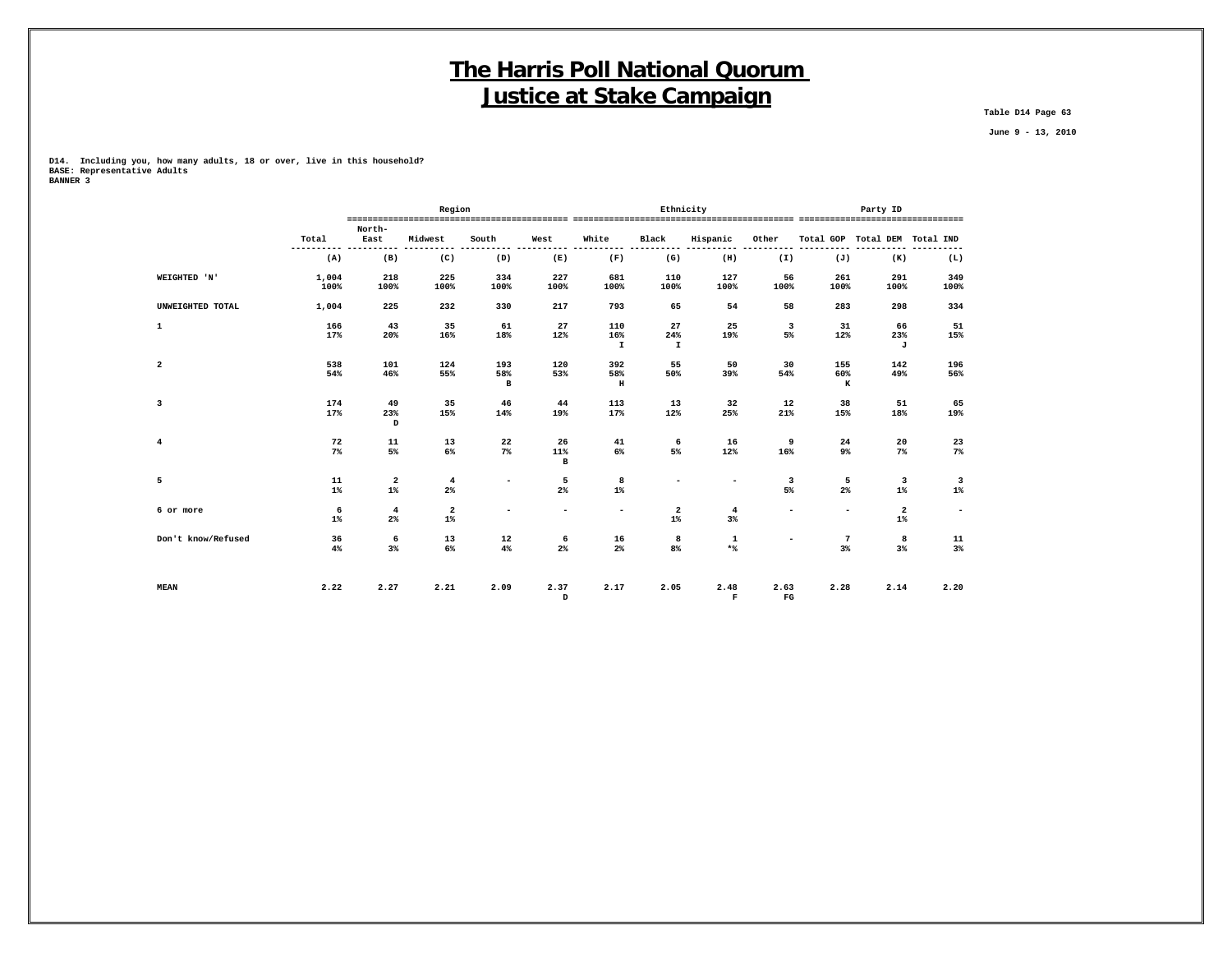**Table D16 Page 64**

 **June 9 - 13, 2010**

**D16. Do you have access to the internet at work, at home, at both places or at neither place? BASE: Representative Adults BANNER 1**

|                    |                | Gender |                |             | Age (Collapsed) |          |                |                         | Age       |                |                          |              | Male           | Male                    | Gender / Age<br>Male    | Female      | Female         | Female      |                              |            | Education<br>Some  | College        | Post           |
|--------------------|----------------|--------|----------------|-------------|-----------------|----------|----------------|-------------------------|-----------|----------------|--------------------------|--------------|----------------|-------------------------|-------------------------|-------------|----------------|-------------|------------------------------|------------|--------------------|----------------|----------------|
|                    | Total          | Male   | Female         | $35$        | $35 - 54$       | $55+$    | $18 - 24$      | $25 - 34$               | $35 - 44$ | $45 - 54$      | $55 - 64$                | 65+          | $18 - 34$      | $35 - 54$               | $55+$                   | $18 - 34$   | $35 - 54$      | $55+$       | Some HS HS grad College Grad |            |                    |                | Grad           |
|                    | -------<br>(A) | (B)    | (C)            | (D)         | (E)             | (F)      | (G)            | (H)                     | (I)       | (J)            | (K)                      | (L)          | (M)            | (N)                     | (0)                     | (P)         | (Q)            | (R)         | (S)                          | (T)        | (U)                | (V)            | ------<br>(W)  |
| WEIGHTED 'N'       | 1,004          | 489    | 515            | 302         | 359             | 304      | 134            | 167                     | 181       | 178            | 149                      | 155          | 162            | 179                     | 134                     | 139         | 180            | 170         | 89                           | 368        | 273                | 192            | 70             |
|                    | 100%           | 100%   | 100%           | 100%        | 100%            | 100%     | 100%           | 100%                    | 100%      | 100%           | 100%                     | 100%         | 100%           | 100%                    | 100%                    | 100%        | 100%           | 100%        | 100%                         | 100%       | 100%               | 100%           | 100%           |
| UNWEIGHTED TOTAL   | 1,004          | 483    | 521            | 153         | 329             | 484      | 55             | 98                      | 140       | 189            | 202                      | 282          | 86             | 176                     | 204                     | 67          | 153            | 280         | 52                           | 235        | 327                | 213            | 162            |
| Has Internet - NET | 810            | 419    | 392            | 265         | 310             | 203      | 111            | 154                     | 157       | 152            | 120                      | 84           | 149            | 163                     | 95                      | 117         | 147            | 109         | 48                           | 276        | 230                | 185            | 64             |
|                    | 81%            | 86%    | 76%            | 88%         | 86%             | 67%      | 83%            | 92%                     | 87%       | 85%            | 80%                      | 54%          | 91%            | 91%                     | 71%                     | 84%         | 81%            | 64%         | 54%                          | 75%        | 84%                | 97%            | 93%            |
|                    |                | C      |                | $\mathbf F$ | $\mathbf{F}$    |          | L              | KL                      | L         | L              | L                        |              | OOR            | OQR                     |                         | OR          | OR             |             |                              | s          | ST                 | STU            | STU            |
| Work               | 12             | -6     | 6              | 1           | $\overline{4}$  |          |                |                         | 1         |                |                          | $\Omega$     |                | $\overline{\mathbf{2}}$ | 3                       |             | $\overline{2}$ | 4           |                              |            | 3                  | $\overline{2}$ |                |
|                    | 1%             | $1\%$  | $1\%$          | $*$         | $1\%$           | $2\%$    |                | $1\%$                   | $1\%$     | $1\%$          | 4%                       | $*$          | $1\%$          | $1\%$                   | $2\%$                   |             | $1\%$          | 3%          |                              | 2%         | $1\%$              | 1%             | 2 <sup>°</sup> |
| Home               | 390            | 183    | 207            | 110         | 124             | 133      | 60             | 49                      | 72        | 52             | 67                       | 67           | 57             | 62                      | 57                      | 52          | 62             | 77          | 36                           | 154        | 116                | 55             | 22             |
|                    | 39%            | 37%    | 40%            | 36%         | 35%             | 44%<br>E | 45%            | 29%                     | 40%       | 29%            | 45%<br>HJ                | 43%<br>HJ    | 35%            | 35%                     | 42%                     | 38%         | 34%            | 45%         | 41%                          | 42%        | 43%<br>$\mathbf v$ | 29%            | 32%            |
| Both               | 409            | 229    | 179            | 155         | 182             | 63       | 51             | 104                     | 84        | 97             | 46                       | 17           | 90             | 99                      | 35                      | 65          | 83             | 28          | 12                           | 117        | 110                | 129            | 41             |
|                    | 41%            | 47%    | 35%            | 51%         | 51%             | 21%      | 38%            | 62%                     | 47%       | 55%            | 31%                      | 11%          | 56%            | 55%                     | 26%                     | 46%         | 46%            | 16%         | 13%                          | 32%        | 40%                | 67%            | 59%            |
|                    |                | c      |                | R           | F               |          |                | <b>GIKL</b>             | KL        | KL             | L                        |              | <b>OR</b>      | <b>OR</b>               | R                       | <b>OR</b>   | <b>OR</b>      |             |                              |            | s                  | STU            | STU            |
| Neither            | 177            | 62     | 114            | 32          | 44              | 97       | 21             | 11                      | 21        | 23             | 29                       | 68           | 11             | 15                      | 37                      | 22          | 29             | 60          | 38                           | 90         | 37                 | 6              | 5              |
|                    | 18%            | 13%    | 22%            | 11%         | 12%             | 32%      | 16%            | $7\%$                   | 12%       | 13%            | 20%                      | 44%          | 6%             | 8 <sup>°</sup>          | 28%                     | 16%         | 16%            | 35%         | 43%                          | 24%        | 13%                | $3\%$          | $7\%$          |
|                    |                |        |                |             |                 | DE       |                |                         |           |                | HI                       | <b>GHIJK</b> |                |                         | <b>MNPO</b>             |             | MN             | <b>MNPO</b> | <b>UVW</b>                   | <b>UVW</b> | $\mathbf{v}$       |                |                |
| DK/NA              | 17             |        |                | 4           | 5               | 4        |                | $\overline{\mathbf{2}}$ | 3         |                | $\overline{\phantom{a}}$ |              |                |                         | $\overline{\mathbf{2}}$ | $\mathbf 0$ |                | 1           | 3                            |            |                    | $\Omega$       |                |
|                    | $2\%$          | $2\%$  | 2 <sup>°</sup> | $1\%$       | 2 <sup>°</sup>  | $1\%$    | 2 <sup>8</sup> | $1\%$                   | $1\%$     | 2 <sup>°</sup> |                          | $2\%$        | 2 <sup>°</sup> | $*$                     | 2%                      | $*$         | 3%             | $1\%$       | 3%                           | $1\%$      | 2%                 |                | 1%             |

 **V**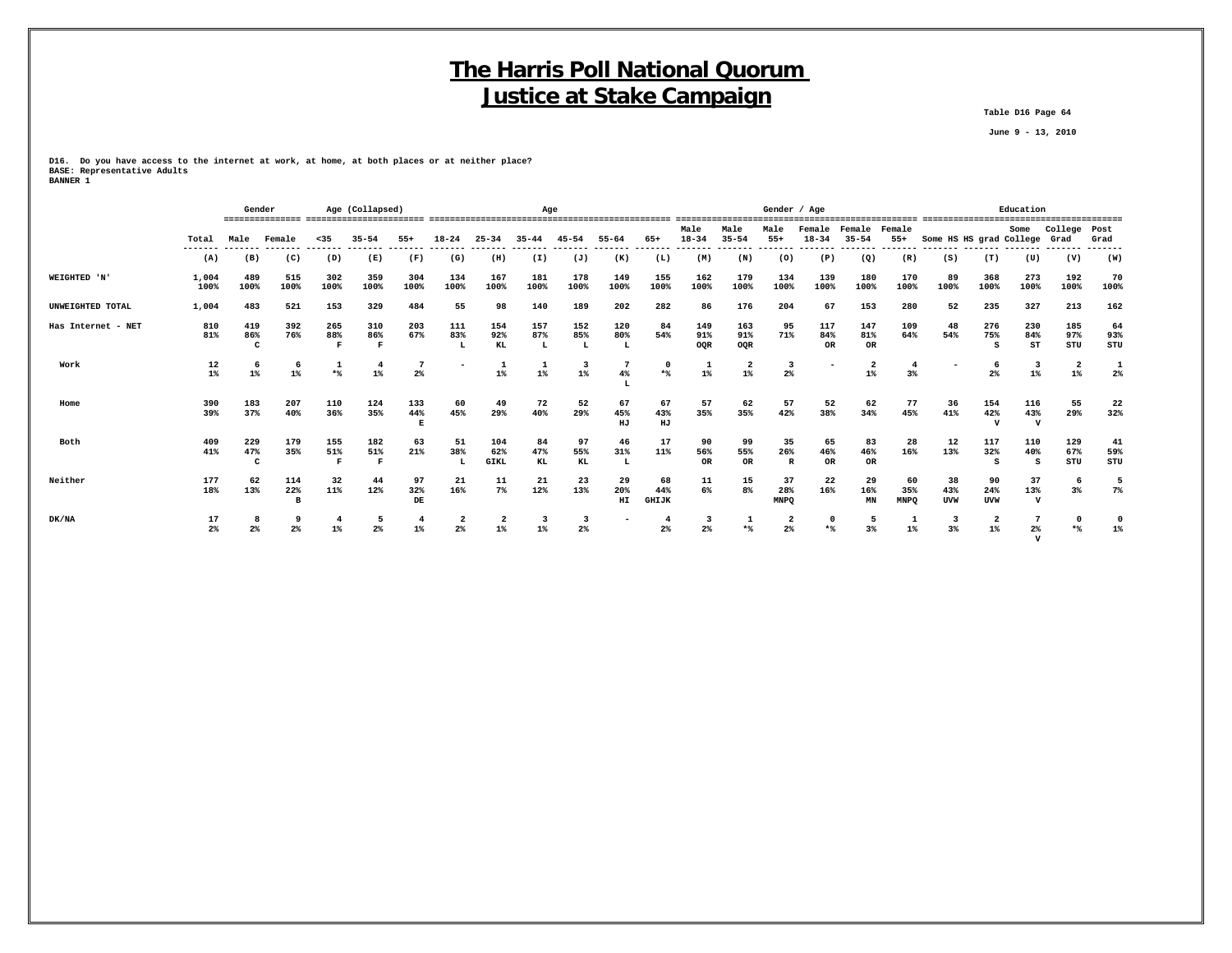**Table D16 Page 65**

 **June 9 - 13, 2010**

**D16. Do you have access to the internet at work, at home, at both places or at neither place? BASE: Representative Adults BANNER 2**

|                    |               |                               |                          | Income                   |                          |                                  |                                  |                         |                          | Employed                 |                          |                          |                                  |                                | Marital status             |                                       |                         |
|--------------------|---------------|-------------------------------|--------------------------|--------------------------|--------------------------|----------------------------------|----------------------------------|-------------------------|--------------------------|--------------------------|--------------------------|--------------------------|----------------------------------|--------------------------------|----------------------------|---------------------------------------|-------------------------|
|                    | Total         | $15K$                         | 15-<35K 35-<50K 50-<75K  |                          |                          | $75 -$<br>$<$ 100 $<$            | $100K+$                          | Yes                     | No                       | Retired                  | Home-<br>maker           | Work<br>Women            | Work<br>Women /                  |                                | Single/<br>never           | Child Married married Div/Sep Widowed |                         |
|                    | (A)           | (B)                           | (C)                      | (D)                      | (E)                      | (F)                              | (G)                              | (H)                     | (I)                      | (J)                      | (K)                      | (L)                      | (M)                              | (N)                            | (0)                        | (P)                                   | (Q)                     |
| WEIGHTED 'N'       | 1,004<br>100% | 113<br>100%                   | 206<br>100%              | 107<br>100%              | 138<br>100%              | 113<br>100%                      | 144<br>100%                      | 536<br>100%             | 454<br>100%              | 182<br>100%              | 92<br>100%               | 226<br>100%              | 118<br>100%                      | 569<br>100%                    | 240<br>100%                | 112<br>100%                           | 69<br>100%              |
| UNWEIGHTED TOTAL   | 1,004         | 84                            | 175                      | 104                      | 143                      | 119                              | 175                              | 511                     | 478                      | 277                      | 78                       | 224                      | 98                               | 567                            | 165                        | 138                                   | 117                     |
| Has Internet - NET | 810<br>81%    | 67<br>59%                     | 141<br>69%               | 94<br>88%<br>вc          | 131<br>95%<br>вc         | 111<br>98%<br><b>BCD</b>         | 140<br>97%<br>вc                 | 493<br>92%<br>IJK       | 315<br>69%               | 111<br>61%               | 70<br>75%<br>J           | 202<br>89%<br>IJK        | 112<br>94%<br><b>IJK</b>         | 496<br>87%<br><b>OQ</b>        | 188<br>78%<br>$\mathbf{Q}$ | 91<br>81%<br>$\mathbf{Q}$             | 32<br>47%               |
| Work               | 12<br>$1\%$   | $\mathbf 0$<br>$*$            | $\overline{4}$<br>2%     | 3<br>3%                  | 1<br>$*$                 | $\overline{a}$<br>$2\%$          | 1<br>$1\%$                       | 11<br>2%                | $\mathbf 0$<br>$*$       |                          | -                        | 5<br>2%                  | $\overline{a}$<br>2%             | $\overline{\mathbf{3}}$<br>$*$ | 3<br>$1\%$                 | - 5<br>5%                             | 1<br>$1\%$              |
| Home               | 390<br>39%    | 43<br>38%                     | 91<br>44%<br>$_{\rm FG}$ | 56<br>52%<br>$_{\rm FG}$ | 64<br>47%<br>$_{\rm FG}$ | 33<br>29%                        | 35<br>25%                        | 119<br>22%              | 270<br>59%<br><b>HLM</b> | 102<br>56%<br><b>HLM</b> | 66<br>71%<br>HJLM        | 41<br>18%                | 24<br>20%                        | 225<br>39%                     | 91<br>38%                  | 47<br>41%                             | 28<br>40%               |
| Both               | 409<br>41%    | 23<br>21%                     | 46<br>23%                | 35<br>33%                | 66<br>48%<br>BC          | 76<br>67%<br><b>BCDE</b>         | 103<br>72%<br><b>BCDE</b>        | 362<br>67%<br>IJK       | 44<br>10%<br>J           | 8<br>4%                  | 4<br>4%                  | 155<br>68%<br><b>IJK</b> | 86<br>72%<br><b>IJK</b>          | 269<br>47%<br>PQ               | 94<br>39%<br>$\Omega$      | 39<br>35%<br>$\mathbf{Q}$             | $\overline{4}$<br>5%    |
| Neither            | 177<br>18%    | 44<br>39%<br><b>DEFG</b>      | 63<br>31%<br><b>DEFG</b> | 10<br>10%                | 7<br>5%                  | $\overline{\mathbf{2}}$<br>$2\%$ | 3<br>$2\%$                       | 39<br>$7\%$             | 132<br>29%<br><b>HLM</b> | 68<br>37%<br><b>HLM</b>  | 23<br>25%<br><b>HLM</b>  | 20<br>9%                 | 5<br>4%                          | 69<br>12%                      | 47<br>19%                  | 22<br>19%                             | 35<br>51%<br><b>NOP</b> |
| DK/NA              | 17<br>2%      | $\overline{\mathbf{2}}$<br>2% | 2<br>$1\%$               | 3<br>2%                  |                          |                                  | $\overline{\mathbf{2}}$<br>$1\%$ | $\overline{4}$<br>$1\%$ | -7<br>2%                 | 3<br>2%                  | $\overline{\phantom{0}}$ | $\overline{4}$<br>2%     | $\overline{a}$<br>2 <sup>8</sup> | $\overline{4}$<br>$1\%$        | 5<br>2%                    |                                       | $\mathbf{1}$<br>2%      |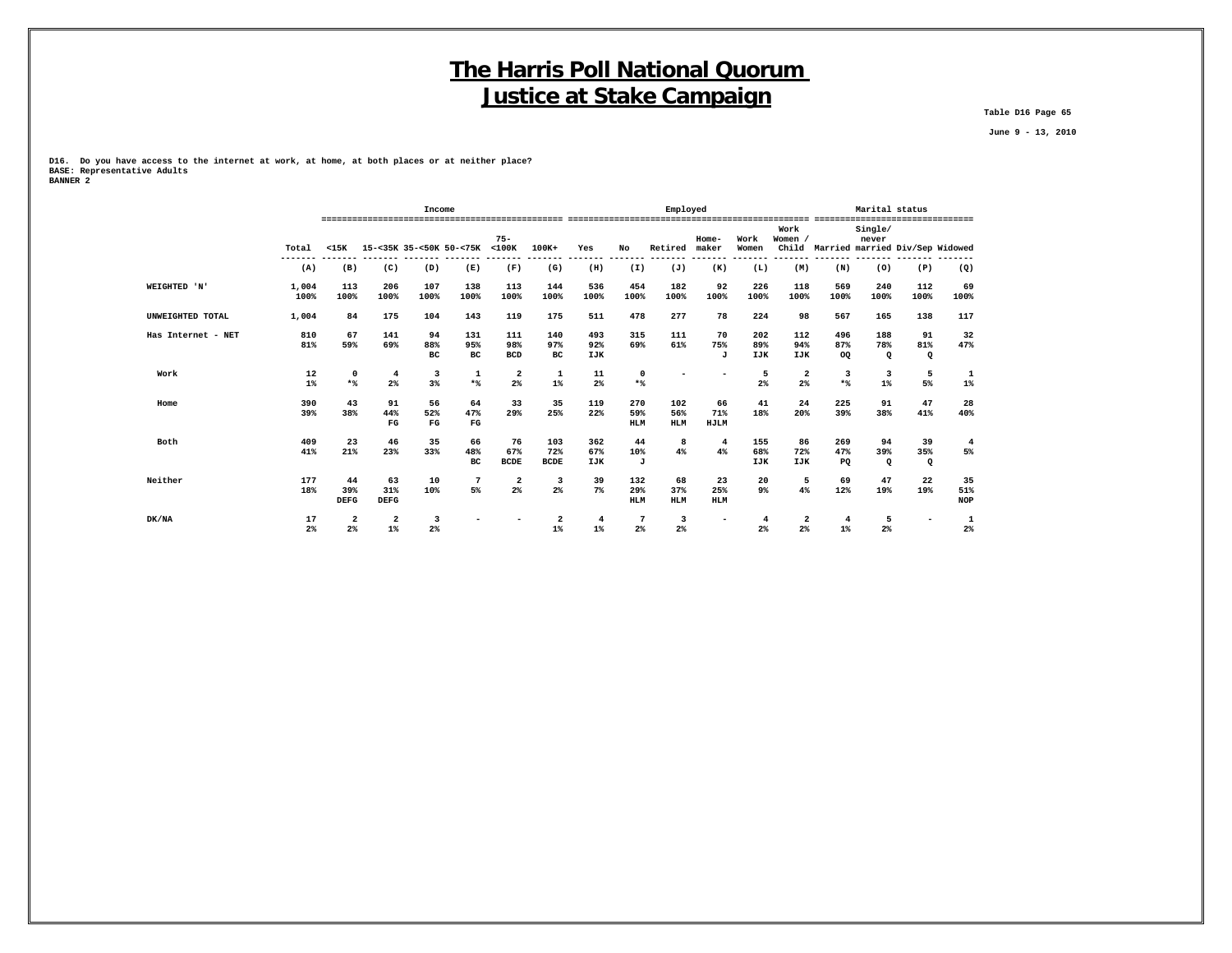**Table D16 Page 66**

 **June 9 - 13, 2010**

**D16. Do you have access to the internet at work, at home, at both places or at neither place? BASE: Representative Adults**

| BANNER 3 |  |
|----------|--|
|          |  |

|                    |               |                           | Region                  |                |                  |                 |                          | Ethnicity                | Party ID                 |                   |                               |                 |  |
|--------------------|---------------|---------------------------|-------------------------|----------------|------------------|-----------------|--------------------------|--------------------------|--------------------------|-------------------|-------------------------------|-----------------|--|
|                    |               | North-                    |                         |                |                  |                 |                          |                          |                          |                   |                               |                 |  |
|                    | Total         | East                      | Midwest                 | South          | West             | White           | Black                    | Hispanic                 | Other                    |                   | Total GOP Total DEM Total IND |                 |  |
|                    | (A)           | (B)                       | (C)                     | (D)            | (E)              | (F)             | (G)                      | (H)                      | (I)                      | ----------<br>(J) | (K)                           | (L)             |  |
| WEIGHTED 'N'       | 1,004<br>100% | 218<br>100%               | 225<br>100%             | 334<br>100%    | 227<br>100%      | 681<br>100%     | 110<br>100%              | 127<br>100%              | 56<br>100%               | 261<br>100%       | 291<br>100%                   | 349<br>100%     |  |
| UNWEIGHTED TOTAL   | 1,004         | 225                       | 232                     | 330            | 217              | 793             | 65                       | 54                       | 58                       | 283               | 298                           | 334             |  |
| Has Internet - NET | 810<br>81%    | 187<br>86%<br>CD          | 167<br>74%              | 257<br>77%     | 199<br>88%<br>CD | 572<br>84%<br>G | 72<br>66%                | 101<br>79%               | 44<br>78%                | 231<br>88%<br>к   | 217<br>74%                    | 294<br>84%<br>к |  |
| Work               | 12<br>$1\%$   | 2<br>$1\%$                | $\overline{4}$<br>$2\%$ | 4<br>$1\%$     | 1<br>$1\%$       | 10<br>$1\%$     | 2<br>$2\%$               | $\overline{\phantom{0}}$ | $\overline{\phantom{0}}$ | 4<br>$1\%$        | 5<br>$2\%$                    | 2<br>$1\%$      |  |
| Home               | 390<br>39%    | 87<br>40%                 | 88<br>39%               | 126<br>38%     | 89<br>39%        | 287<br>42%      | 36<br>32%                | 40<br>31%                | 17<br>30%                | 107<br>41%        | 103<br>36%                    | 140<br>40%      |  |
| Both               | 409<br>41%    | 98<br>45%<br>$\mathtt{C}$ | 74<br>33%               | 127<br>38%     | 109<br>48%<br>c  | 275<br>40%      | 35<br>32%                | 61<br>48%                | 27<br>48%                | 120<br>46%        | 108<br>37%                    | 153<br>44%      |  |
| Neither            | 177<br>18%    | 30<br>14%                 | 53<br>24%<br><b>BE</b>  | 71<br>21%<br>Е | 23<br>10%        | 102<br>15%      | 36<br>33%<br>$\mathbf F$ | 26<br>21%                | 10<br>18%                | 24<br>9%          | 74<br>26%<br>JL               | 48<br>14%       |  |
| DK/NA              | 17<br>2%      | 1<br>$*$                  | 5<br>$2\%$              | 6<br>$2\%$     | 5<br>2%          | 7<br>$1\%$      | 2<br>$2\%$               | $\overline{\phantom{a}}$ | 2<br>4%                  | 6<br>$2\%$        | $\overline{\phantom{a}}$      | 6<br>$2\%$      |  |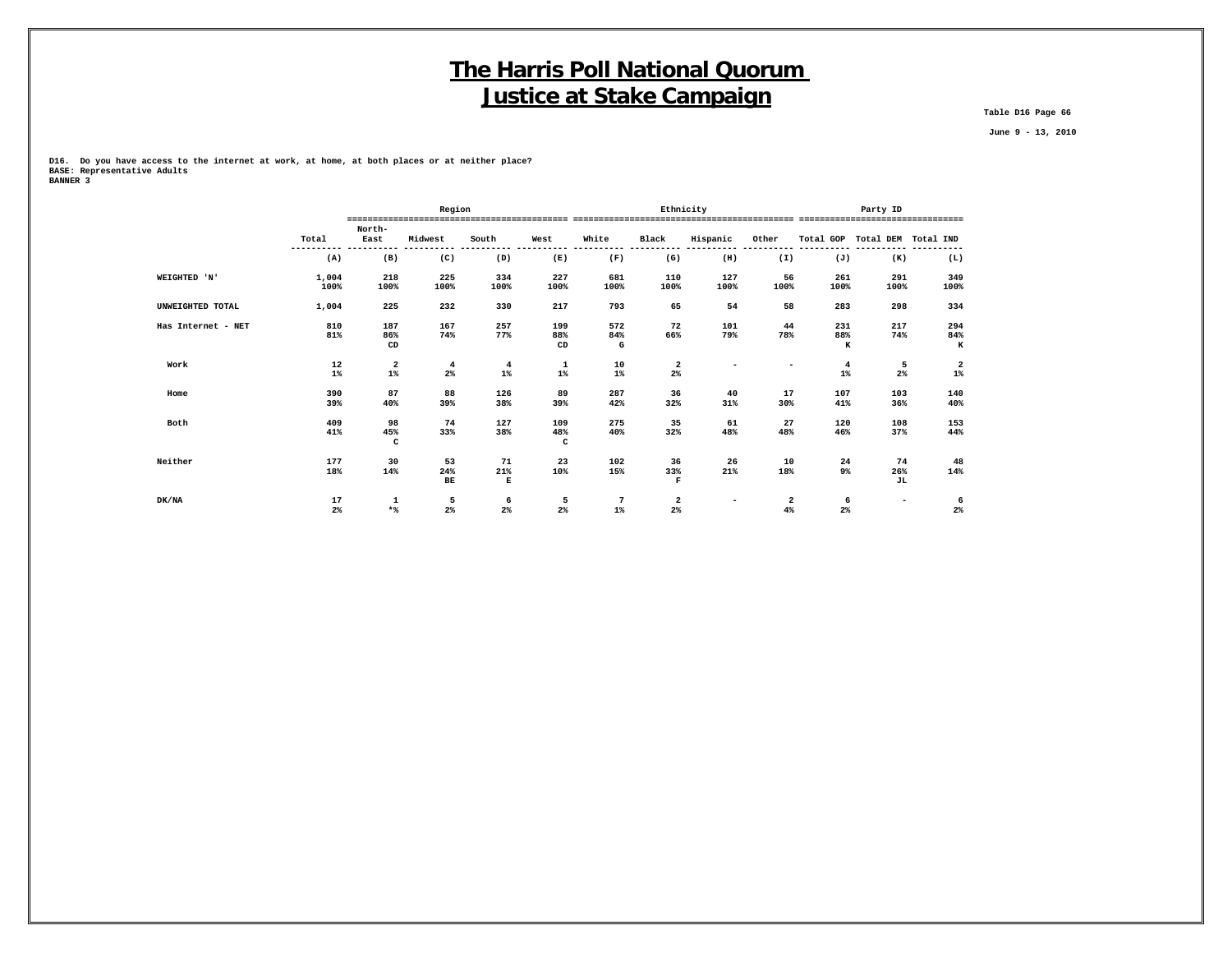**Table STATE Page 67**

 **June 9 - 13, 2010**

**STATE. State. BASE: Representative Adults BANNER 1**

|                  |                |                                  | Gender                           | Age (Collapsed)         |                                  |                          | Age                     |                           |                                  |                         |                                  |                                  | Gender / Age                     |                                  |                                  |                          |                         |                                   | Education                     |                            |                                  |                                  |                                  |
|------------------|----------------|----------------------------------|----------------------------------|-------------------------|----------------------------------|--------------------------|-------------------------|---------------------------|----------------------------------|-------------------------|----------------------------------|----------------------------------|----------------------------------|----------------------------------|----------------------------------|--------------------------|-------------------------|-----------------------------------|-------------------------------|----------------------------|----------------------------------|----------------------------------|----------------------------------|
|                  | Total<br>$- -$ | Male                             | Female                           | $35$                    | $35 - 54$                        | $55+$                    | $18 - 24$               | $25 - 34$                 | $35 - 44$                        | $45 - 54$               | $55 - 64$                        | 65+                              | Male<br>$18 - 34$                | Male<br>$35 - 54$                | Male<br>$55+$                    | Female<br>$18 - 34$      | Female<br>$35 - 54$     | Female<br>$55+$                   | Some HS HS grad College       |                            | Some                             | College<br>Grad                  | Post<br>Grad<br>-----            |
|                  | (A)            | (B)                              | (C)                              | (D)                     | (E)                              | (F)                      | (G)                     | (H)                       | (I)                              | (J)                     | (K)                              | (L)                              | (M)                              | (N)                              | (0)                              | (P)                      | $\left( Q\right)$       | (R)                               | (S)                           | (T)                        | (U)                              | (V)                              | (W)                              |
| WEIGHTED 'N'     | 1,004<br>100%  | 489<br>100%                      | 515<br>100%                      | 302<br>100%             | 359<br>100%                      | 304<br>100%              | 134<br>100%             | 167<br>100%               | 181<br>100%                      | 178<br>100%             | 149<br>100%                      | 155<br>100%                      | 162<br>100%                      | 179<br>100%                      | 134<br>100%                      | 139<br>100%              | 180<br>100%             | 170<br>100%                       | 89<br>100%                    | 368<br>100%                | 273<br>100%                      | 192<br>100%                      | 70<br>100%                       |
| UNWEIGHTED TOTAL | 1,004          | 483                              | 521                              | 153                     | 329                              | 484                      | 55                      | 98                        | 140                              | 189                     | 202                              | 282                              | 86                               | 176                              | 204                              | 67                       | 153                     | 280                               | 52                            | 235                        | 327                              | 213                              | 162                              |
| Alabama          | 17<br>$2\%$    | 6<br>$1\%$                       | 11<br>$2\%$                      | $\overline{4}$<br>$1\%$ | 8<br>2%                          | $\overline{2}$<br>$1\%$  |                         | $\overline{4}$<br>2%      | 5<br>3%                          | $\overline{4}$<br>$2\%$ |                                  | $\overline{\mathbf{2}}$<br>$2\%$ | $\overline{4}$<br>$2\%$          | $^{\circ}$<br>$*$                | $\overline{a}$<br>$1\%$          |                          | -8<br>4%<br>$_{\rm NR}$ | $\mathbf 0$<br>$\star$ $\uparrow$ |                               | 12<br>$3\%$<br>$\mathbf v$ | $\overline{\mathbf{2}}$<br>$1\%$ | 1<br>$1\%$                       | $\overline{2}$<br>3%             |
| Arizona          | 17<br>$2\%$    | $\overline{7}$<br>$2\%$          | 9<br>$2\%$                       | $\overline{4}$<br>$1\%$ | $\overline{\mathbf{3}}$<br>$1\%$ | 9<br>$3\%$<br>E          |                         | $\overline{4}$<br>2%      | ٠                                | 3<br>$2\%$              | 3<br>$2\%$                       | 6<br>4%                          |                                  | 3<br>$2\%$                       | $\overline{\mathbf{3}}$<br>$2\%$ | $\overline{4}$<br>3%     |                         | 6<br>$3\%$                        | 1<br>$1\%$                    | -7<br>$2\%$                | 5<br>$2\%$                       | $\overline{\mathbf{3}}$<br>$2\%$ | $\mathbf{1}$<br>$1\%$            |
| Arkansas         | - 6<br>$1\%$   | 5<br>$1\%$                       | 1<br>$*$                         | $\overline{4}$<br>$1\%$ |                                  | 1<br>$*$                 | 1<br>$1\%$              | 3<br>$2\%$                |                                  |                         | 1<br>$*$ %                       | $\mathbf 0$<br>*%                | 3<br>$2\%$                       |                                  | 1<br>$1\%$                       | 1<br>$*$                 |                         |                                   | 1<br>$1\%$                    | $\mathbf 0$<br>$*$ %       | $\overline{\mathbf{2}}$<br>$1\%$ | $\overline{a}$<br>$1\%$          | $\overline{a}$                   |
| California       | 123<br>12%     | 66<br>13%                        | 57<br>11%                        | 48<br>16%               | 40<br>11%                        | 31<br>10%                | 26<br>19%<br><b>IL</b>  | 22<br>13%<br>$\mathbf{I}$ | $\overline{7}$<br>4%             | 33<br>19%<br>IL.        | 18<br>12%<br>$\mathbf I$         | 12<br>8 <sup>°</sup>             | 28<br>18%                        | 22<br>13%                        | 13<br>10%                        | 19<br>14%                | 18<br>10%               | 18<br>10%                         | 9<br>11%                      | 31<br>9%                   | 36<br>13%                        | 33<br>17%<br>т                   | 12<br>17%<br>T                   |
| Colorado         | 21<br>2%       | 10<br>2%                         | 11<br>$2\%$                      | 1<br>$*$                | 6<br>2 <sup>°</sup>              | 14<br>5%<br>DE           |                         | 1<br>$1\%$                | $\overline{\phantom{0}}$         | 6<br>3%                 | 10<br>6%<br>$\, {\bf H}$         | $\overline{4}$<br>3 <sup>8</sup> |                                  | 5<br>$3\%$                       | 5<br>4%                          | 1<br>$1\%$               | $\mathbf{1}$<br>$1\%$   | 9<br>5%<br>PQ                     | 1<br>$1\%$                    | 9<br>3%                    | 5<br>2 <sup>°</sup>              | $\overline{\mathbf{3}}$<br>2%    | $\overline{2}$<br>2 <sup>°</sup> |
| Connecticut      | 6<br>$1\%$     | $\overline{\mathbf{3}}$<br>$1\%$ | $\overline{a}$<br>$*$            | $\overline{a}$<br>$1\%$ | 1<br>$*$                         | $\overline{a}$<br>$1\%$  | 1<br>$1\%$              | -1<br>$1\%$               | $\mathbf{1}$<br>$1\%$            | $\mathbf 0$<br>$*$      |                                  | $\overline{2}$<br>$1\%$          | 2<br>$1\%$                       | $\mathbf 0$<br>$*$               | $\mathbf{1}$<br>$*$              | $\overline{\phantom{a}}$ | 1<br>$1\%$              | $\mathbf{2}$<br>$1\%$             |                               | $\overline{a}$<br>$*$      | $\overline{\mathbf{2}}$<br>$1\%$ | $\overline{a}$<br>$1\%$          | $\mathbf 0$<br>$1\%$             |
| Delaware         | 8<br>$1\%$     | $\overline{4}$<br>$1\%$          | $\overline{\mathbf{4}}$<br>$1\%$ | $\overline{4}$<br>$1\%$ | 3<br>$1\%$                       | 1<br>$*$                 | $\overline{4}$<br>3%    |                           | 1<br>$1\%$                       | $\overline{a}$<br>$1\%$ | -1<br>$*$ %                      | ۰                                | $\overline{4}$<br>$3\%$          |                                  | ۰                                | $\overline{\phantom{0}}$ | 3<br>$2\%$              | 1<br>$*$                          |                               | 7<br>2%                    | 1<br>$*$                         | ۰                                | $\overline{\phantom{a}}$         |
| Florida          | 42<br>4%       | 17<br>$4\%$                      | 24<br>5%                         | 9<br>$3\%$              | 16<br>4%                         | 15<br>5%                 | 7<br>5%                 | $\overline{2}$<br>$1\%$   | 9<br>5%                          | 7<br>4%                 | -6<br>4%                         | 9<br>6%                          | $4\phantom{1}$<br>3%             | -6<br>$3\%$                      | 7<br>5%                          | 5<br>4%                  | 10<br>6%                | 8<br>5%                           | $\overline{4}$<br>4%          | 13<br>3%                   | $12 \overline{ }$<br>5%          | 9<br>5%                          | $\overline{4}$<br>6%             |
| Georgia          | 23<br>$2\%$    | 8<br>$2\%$                       | 15<br>$3\%$                      | 8<br>$3\%$              | 10<br>3%                         | 5<br>$2\%$               | 5<br>4%                 | $\overline{2}$<br>$1\%$   | $\overline{4}$<br>2 <sup>°</sup> | $7\overline{ }$<br>4%   | 1<br>$1\%$                       | $\overline{\mathbf{3}}$<br>$2\%$ |                                  | 5<br>3%                          | $\overline{\mathbf{3}}$<br>$2\%$ | 8<br>6%                  | 5<br>$3\%$              | $\mathbf{2}$<br>$1\%$             |                               | 7<br>$2\%$                 | 13<br>5%<br>$\mathbf v$          | $\overline{a}$<br>$1\%$          | $\overline{2}$<br>2%             |
| Idaho            | 5<br>$*$       | 1<br>*%                          | $\overline{4}$<br>$1\%$          |                         |                                  | 5<br>$2\%$               |                         |                           |                                  |                         | $\mathbf 0$<br>$*$               | $\overline{4}$<br>3%<br>K        |                                  |                                  | 1<br>$1\%$                       |                          |                         | $\overline{4}$<br>$2\%$           | $\overline{\mathbf{2}}$<br>3% | $\overline{a}$<br>$*$ %    | $\mathbf 0$<br>$\star$ $\!8$     |                                  | $\mathbf 0$<br>$1\%$             |
| Illinois         | 32<br>$3\%$    | 12<br>$2\%$                      | 20<br>4%                         | 9<br>$3\%$              | $7\phantom{.0}$<br>2%            | 10<br>$3\%$              | $\overline{4}$<br>$3\%$ | 5<br>3%                   | $\overline{4}$<br>2%             | 3<br>$2\%$              | $\overline{\mathbf{2}}$<br>$1\%$ | 8<br>5%<br>K                     | $\overline{4}$<br>$3\%$          | 5<br>3%                          | $\overline{\mathbf{3}}$<br>$2\%$ | 5<br>$3\%$               | $\overline{a}$<br>$1\%$ | $7\phantom{.0}$<br>4%             | 7<br>8%                       | 10<br>$3\%$                | $\overline{\mathbf{3}}$<br>$1\%$ | 5<br>$3\%$                       | $\Omega$<br>$1\%$                |
| Indiana          | 25<br>3%       | 11<br>$2\%$                      | 15<br>$3\%$                      | $\overline{7}$<br>$2\%$ | 11<br>$3\%$                      | $7\phantom{.0}$<br>$2\%$ |                         | 7<br>4%<br>J              | 10<br>6%<br>J                    | 1<br>*%                 | $\overline{\mathbf{3}}$<br>$2\%$ | $\overline{4}$<br>2 <sup>°</sup> | $\overline{\mathbf{4}}$<br>$2\%$ | $\overline{\mathbf{2}}$<br>$1\%$ | 5<br>$4\%$                       | 3<br>$2\%$               | 9<br>5%                 | $\overline{\mathbf{2}}$<br>$1\%$  | 9<br>10%<br>$\mathbf v$       | $\overline{7}$<br>$2\%$    | $7\phantom{.0}$<br>3%            | 1<br>$1\%$                       | $\mathbf{1}$<br>$2\%$            |
| Iowa             | 10<br>$1\%$    | $\overline{\mathbf{2}}$<br>$*$   | 8<br>$2\%$                       | $\overline{4}$<br>$1\%$ | 1<br>$*$                         | 5<br>$2\%$               | 3<br>$2\%$              | 1<br>$1\%$                | 1<br>$1\%$                       | $\mathbf 0$<br>$*$      | 1<br>$1\%$                       | $\overline{\mathbf{3}}$<br>$2\%$ |                                  | 1<br>$1\%$                       | 1<br>$1\%$                       | 4<br>3%                  |                         | $\overline{4}$<br>$2\%$           | 1<br>2%                       | 4<br>$1\%$                 | $\overline{\mathbf{2}}$<br>$1\%$ | $\overline{\mathbf{3}}$<br>$2\%$ | $\mathbf 0$<br>$\star$ $\!8$     |
| Kansas           | 10<br>$1\%$    | 9<br>2%                          | $\mathbf{1}$<br>$*$              | 5<br>2%                 | <sup>1</sup><br>$*$              | 4<br>$1\%$               |                         | -5<br>3%                  | 1<br>$*$                         | $\Omega$<br>**          | -3<br>2%                         | 1<br>$1\%$                       | 5<br>$3\%$                       | $\Omega$<br>$*$                  | $\overline{4}$<br>3%             |                          | $\mathbf{1}$<br>$*$     | $\Omega$<br>$*$                   |                               | $\overline{2}$<br>$1\%$    | $\overline{2}$<br>1%             | 7<br>3%                          |                                  |

 **C NR TU**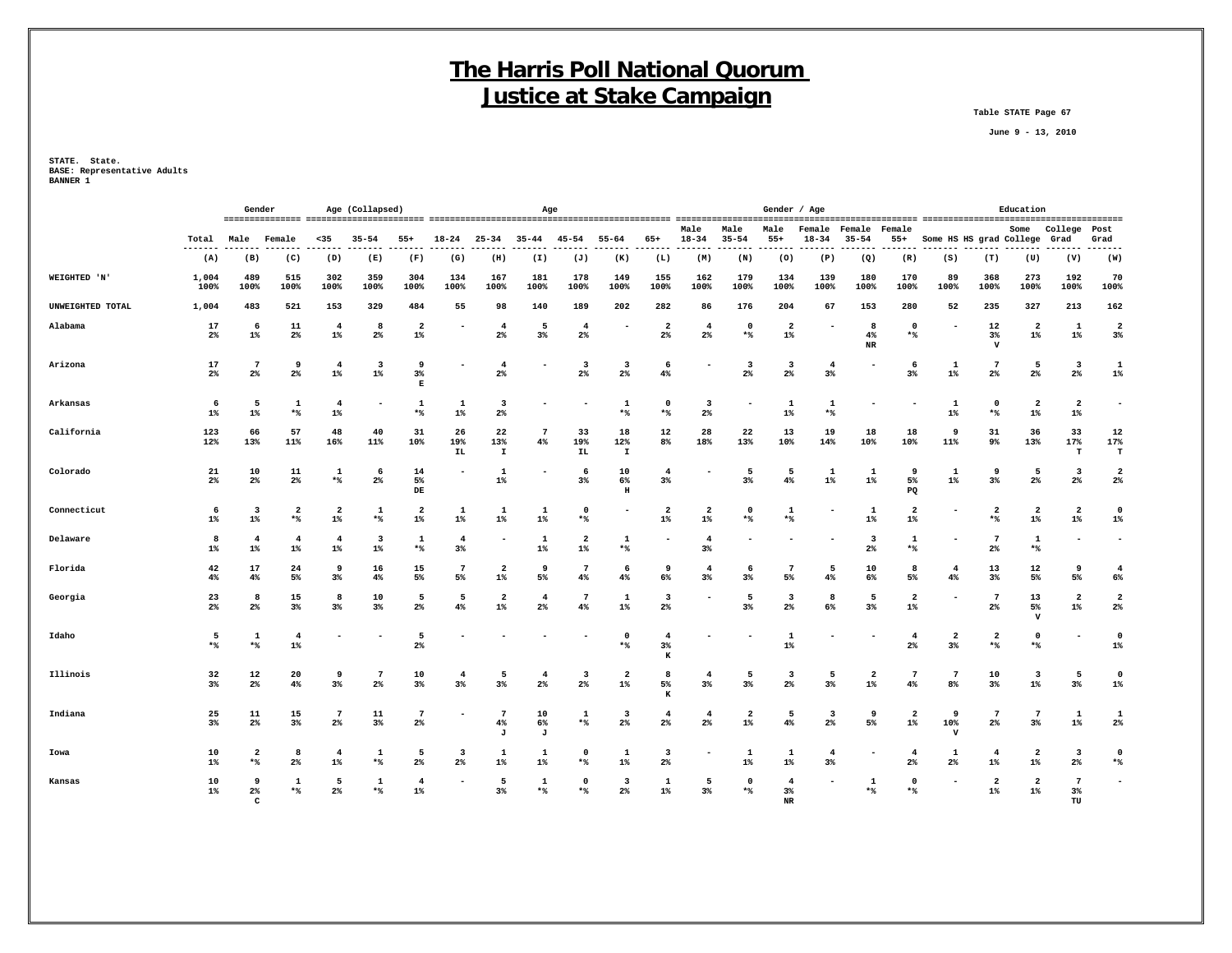**Table STATE Page 68 (Continued) June 9 - 13, 2010**

|                |                         | Gender<br>Age (Collapsed)                                 |                                  |                                  |                                  |                                  |                               |                         | Age                      |                                  |                                  |                                  |                         |                                  | Gender / Age                     |                                  |                                  |                                  |                                  |                                  | Education                |                         |                                  |
|----------------|-------------------------|-----------------------------------------------------------|----------------------------------|----------------------------------|----------------------------------|----------------------------------|-------------------------------|-------------------------|--------------------------|----------------------------------|----------------------------------|----------------------------------|-------------------------|----------------------------------|----------------------------------|----------------------------------|----------------------------------|----------------------------------|----------------------------------|----------------------------------|--------------------------|-------------------------|----------------------------------|
|                | Total                   | Male<br>$35$<br>$35 - 54$<br>$55+$<br>Female<br>$- - - -$ |                                  |                                  |                                  | $18 - 24$                        | $25 - 34$                     | $35 - 44$               | $45 - 54$                | $55 - 64$                        | $65+$                            | Male<br>$18 - 34$                | Male<br>$35 - 54$       | Male<br>$55+$                    | Female<br>$18 - 34$              | Female<br>$35 - 54$              | Female<br>$55+$                  | Some HS HS grad College<br>----- |                                  | Some                             | College<br>Grad          | Post<br>Grad            |                                  |
|                | (A)                     | (B)                                                       | (C)                              | (D)                              | (E)                              | (F)                              | (G)                           | (H)                     | (I)                      | (J)                              | (K)                              | (L)                              | (M)                     | (N)                              | (0)                              | (P)                              | (Q)                              | (R)                              | (S)                              | (T)                              | (U)                      | (V)                     | -----<br>(W)                     |
| Kentucky       | 28<br>3%                | 16<br>$3\%$                                               | 12<br>$2\%$                      | 16<br>5%<br>$\mathbf F$          | 8<br>2%                          | 3<br>$1\%$                       | 8<br>6%                       | 8<br>5%<br>L            | 3<br>2%                  | 5<br>$3\%$<br>L                  | 3<br>2%                          | $\mathbf 0$<br>*%                | 11<br>$7\%$<br>$\circ$  | $\overline{4}$<br>$2\%$          | 1<br>*%                          | 6<br>4%                          | $\overline{4}$<br>$2\%$          | 3<br>$2\%$                       |                                  | 18<br>5%<br>W                    | 5<br>$2\%$               | 5<br>$2\%$              | $\mathbf 0$<br>$\star$ $\!8$     |
| Louisiana      | 32<br>3%                | 14<br>$3\%$                                               | 18<br>$4\%$                      | 14<br>5%                         | 12<br>$3\%$                      | 6<br>$2\%$                       | $\overline{a}$<br>$1\%$       | 13<br>8%                | 6<br>3%                  | 6<br>3%                          | $\overline{4}$<br>$3\%$          | $\overline{\mathbf{2}}$<br>$1\%$ | 7<br>$4\%$              | $\overline{\mathbf{4}}$<br>$2\%$ | $\overline{\mathbf{3}}$<br>$2\%$ | $7\phantom{.0}$<br>5%            | 8<br>4%                          | $\overline{\mathbf{3}}$<br>$2\%$ | 7<br>8 <sup>°</sup>              | 10<br>3%                         | 10<br>4%                 | 3<br>$2\%$              | $\overline{\mathbf{2}}$<br>$2\%$ |
| Maine          | $\overline{4}$<br>$*$   | $\overline{a}$<br>$*$                                     | $\overline{\mathbf{2}}$<br>$*$   | $\overline{\mathbf{2}}$<br>$1\%$ | 1<br>$*$                         | 1<br>$*$                         | $\overline{a}$<br>$1\%$       |                         | 1<br>$1\%$               |                                  |                                  | 1<br>$1\%$                       | $\overline{a}$<br>$1\%$ |                                  |                                  | ۰                                | 1<br>$1\%$                       | 1<br>$1\%$                       |                                  | $\overline{\mathbf{3}}$<br>$1\%$ | $\mathbf{1}$<br>$*$      | $\mathbf 0$<br>$*$      | $\blacksquare$                   |
| Maryland       | 14<br>$1\%$             | 10<br>2 <sup>8</sup>                                      | $\overline{\mathbf{4}}$<br>$1\%$ | $\overline{4}$<br>$1\%$          | 6<br>2%                          | $\overline{4}$<br>$1\%$          |                               | $\overline{4}$<br>2%    | 3<br>2%                  | 3<br>$2\%$                       | $\overline{\mathbf{2}}$<br>$1\%$ | 1<br>$1\%$                       | $\mathbf{2}$<br>$1\%$   | 6<br>3%                          | $\overline{\mathbf{2}}$<br>$1\%$ | $\overline{2}$<br>$1\%$          | $\overline{\phantom{a}}$         | $\overline{\mathbf{2}}$<br>$1\%$ |                                  | $\overline{2}$<br>$1\%$          | 7<br>$2\%$               | 5<br>$2\%$              | $\overline{\phantom{a}}$         |
| Massachusetts  | 16<br>2 <sup>8</sup>    | 5<br>$1\%$                                                | 11<br>2 <sup>°</sup>             | $7\phantom{.0}$<br>$2\%$         | $\overline{\mathbf{2}}$<br>$1\%$ | 7<br>2 <sup>°</sup>              | $\overline{\mathbf{3}}$<br>3% | 3<br>2%                 | 1<br>$*$                 | 2<br>$1\%$                       | $\overline{4}$<br>3%             | 3<br>2 <sup>8</sup>              | 0<br>$*$                |                                  | $\overline{4}$<br>$3\%$          | 6<br>4%                          | $\overline{\mathbf{2}}$<br>$1\%$ | 3<br>2%                          | 3<br>3%                          | 1<br>$*$                         | 8<br>3%<br>T             | 3<br>$1\%$              | 1<br>$2\%$                       |
| Michigan       | 31<br>$3\%$             | 21<br>4%                                                  | 10<br>$2\%$                      | 9<br>3%                          | 15<br>4%                         | $\overline{7}$<br>2 <sup>°</sup> | 6<br>4%                       | 3<br>2%                 | 9<br>5%                  | 6<br>3%                          | 3<br>2%                          | $\overline{4}$<br>2 <sup>8</sup> | 8<br>5%                 | 11<br>6%<br>OP                   | 1<br>$1\%$                       | 1<br>$1\%$                       | $\overline{4}$<br>2%             | 5<br>3%                          | $\mathbf 0$<br>$1\%$             | 11<br>3%                         | 8<br>$3\%$               | -8<br>4%                | 3<br>4%                          |
| Minnesota      | 12<br>$1\%$             | 6<br>$1\%$                                                | 6<br>$1\%$                       | 5<br>2%                          | $\overline{2}$<br>$1\%$          | $\overline{4}$<br>$1\%$          | 1<br>$1\%$                    | $\overline{4}$<br>2%    |                          | $\mathbf{2}$<br>$1\%$            | 1<br>$1\%$                       | 3<br>2 <sup>8</sup>              | 3<br>$2\%$              |                                  | $\mathbf{2}$<br>2%               | $\overline{\mathbf{2}}$<br>$1\%$ | $\overline{2}$<br>$1\%$          | $\overline{a}$<br>$1\%$          | 1<br>$1\%$                       | $\overline{\mathbf{3}}$<br>$1\%$ | 3<br>$1\%$               | 3<br>2%                 | 1<br>$2\%$                       |
| Mississippi    | $\overline{7}$<br>$1\%$ | 3<br>$1\%$                                                | $\overline{\mathbf{4}}$<br>$1\%$ |                                  | 3<br>$1\%$                       | $\overline{\mathbf{4}}$<br>$1\%$ |                               |                         | 1<br>$1\%$               | 1<br>$1\%$                       | $\overline{\mathbf{2}}$<br>$1\%$ | $\overline{a}$<br>$1\%$          |                         |                                  | $\overline{\mathbf{3}}$<br>$2\%$ | $\overline{a}$                   | $\overline{\mathbf{3}}$<br>$1\%$ | 1<br>$1\%$                       |                                  | -3<br>$1\%$                      | 1<br>$*$                 | 1<br>$1\%$              | 1<br>$2\%$                       |
| Missouri       | 23<br>$2\%$             | 11<br>$2\%$                                               | 12<br>$2\%$                      | $\overline{\mathbf{3}}$<br>$1\%$ | 10<br>$3\%$                      | 8<br>$3\%$                       |                               | -3<br>2%                | 6<br>$3\%$               | $\overline{\mathbf{4}}$<br>$2\%$ | 3<br>2%                          | 6<br>4%                          |                         | 5<br>$3\%$                       | $\overline{4}$<br>$3\%$          | $\overline{\mathbf{3}}$<br>2%    | 5<br>$3\%$                       | $\overline{4}$<br>2%             | $\overline{\mathbf{2}}$<br>$3\%$ | $\overline{7}$<br>2%             | $\overline{7}$<br>$3\%$  | 3<br>$2\%$              | 3<br>4%                          |
| Nebraska       | $\overline{4}$<br>$*$   | -1<br>$*$                                                 | $\overline{\mathbf{2}}$<br>$*$   |                                  | $\overline{2}$<br>$1\%$          | $\overline{a}$<br>$1\%$          |                               |                         |                          | $\mathbf{2}$<br>$1\%$            | 1<br>$1\%$                       | 1<br>$1\%$                       |                         | $\mathbf{1}$<br>$1\%$            |                                  |                                  | $\mathbf 0$<br>$*$               | $\overline{a}$<br>$1\%$          |                                  | $\overline{\mathbf{3}}$<br>$1\%$ | $\overline{\phantom{0}}$ |                         | $\mathbf 0$<br>$1\%$             |
| Nevada         | 12<br>$1\%$             | 10<br>$2\%$<br>c                                          | 3<br>$*$                         | $\overline{a}$<br>$1\%$          | 9<br>3%<br>$\mathbf F$           | $\overline{2}$<br>$1\%$          |                               | $\overline{a}$<br>$1\%$ | 5<br>3%                  | $\overline{4}$<br>$2\%$          | 1<br>$*$ %                       | 1<br>$1\%$                       | $\overline{2}$<br>$1\%$ | 7<br>$4\%$<br>OQR                | 1<br>$1\%$                       |                                  | $\overline{\mathbf{2}}$<br>$1\%$ | 1<br>*%                          |                                  | 5<br>$1\%$                       | $\mathbf{2}$<br>$1\%$    | $\overline{4}$<br>$2\%$ | $\overline{\mathbf{2}}$<br>3%    |
| New Hampshire  | 6<br>$1\%$              | 1<br>$*$                                                  | 5<br>$1\%$                       | $\overline{\mathbf{3}}$<br>$1\%$ | 1<br>$*$                         | 3<br>$1\%$                       |                               | 3<br>2%                 |                          | $\mathbf{1}$<br>$*$ %            | 3<br>2%                          |                                  | $\mathbf 0$<br>$*$      | 1<br>$*$                         |                                  | 3<br>2%                          | $\overline{\phantom{a}}$         | $\overline{\mathbf{3}}$<br>$2\%$ |                                  | 5<br>$1\%$                       | 1<br>$*$                 |                         | $\blacksquare$                   |
| New Jersey     | 25<br>$2\%$             | 9<br>2%                                                   | 15<br>3%                         | $\overline{4}$<br>$1\%$          | 12<br>3%                         | 6<br>$2\%$                       | 3<br>2%                       | 1<br>$*$                | 7<br>4%                  | 5<br>3%                          | 3<br>2%                          | $\overline{4}$<br>2 <sup>°</sup> | 3<br>2%                 | 3<br>$1\%$                       | $\overline{\mathbf{2}}$<br>2%    | 1<br>$1\%$                       | 10<br>5%                         | $4\overline{ }$<br>2%            | 5<br>5%                          | 11<br>3%                         | 3<br>$1\%$               | 3<br>$1\%$              | 3<br>4%                          |
| New Mexico     | 8<br>$1\%$              | 5<br>1%                                                   | 3<br>$*$                         | $\overline{\phantom{a}}$         | $\overline{4}$<br>$1\%$          | $\overline{4}$<br>$1\%$          |                               |                         | $\overline{\phantom{a}}$ | $\overline{4}$<br>$2\%$          | $\overline{a}$<br>$2\%$          | $\overline{\mathbf{2}}$<br>$1\%$ | ۰                       | $\overline{4}$<br>$2\%$          | $\mathbf{2}$<br>$1\%$            | ۰                                | -                                | 3<br>$2\%$                       |                                  | $\overline{2}$<br>*%             | 2<br>1%                  | $\overline{4}$<br>$2\%$ | $\mathbf{1}$<br>$1\%$            |
| New York       | 61<br>6%                | 35<br>$7\%$                                               | 26<br>5%                         | 16<br>5%                         | 28<br>8%                         | 15<br>5%                         | 11<br>8%                      | 6<br>3%                 | 16<br>9%                 | 12<br>6%                         | 6<br>4%                          | 9<br>$6\%$                       | 6<br>4%                 | 20<br>11%<br>OQR                 | $7\phantom{.0}$<br>5%            | 10<br>$7\%$                      | $\overline{7}$<br>$4\%$          | 8<br>5%                          | 3<br>4%                          | 29<br>8%                         | 12<br>$4\%$              | 12<br>6%                | 5<br>$7\%$                       |
| North Carolina | 39<br>4%                | 23<br>5%                                                  | 15<br>$3\%$                      | 12<br>4%                         | 15<br>4%                         | 11<br>$4\%$                      | - 5<br>4%                     | 7<br>4%                 | 9<br>5%                  | 6<br>$3\%$                       | $\overline{a}$<br>$1\%$          | 9<br>6%<br>ĸ                     | 7<br>4%                 | 11<br>6%                         | -5<br>4%                         | 6<br>4%                          | 3<br>2%                          | 6<br>3%                          | 3<br>3%                          | 22<br>$6\%$<br>W                 | 8<br>3%                  | -5<br>3%                | $\mathbf{1}$<br>$1\%$            |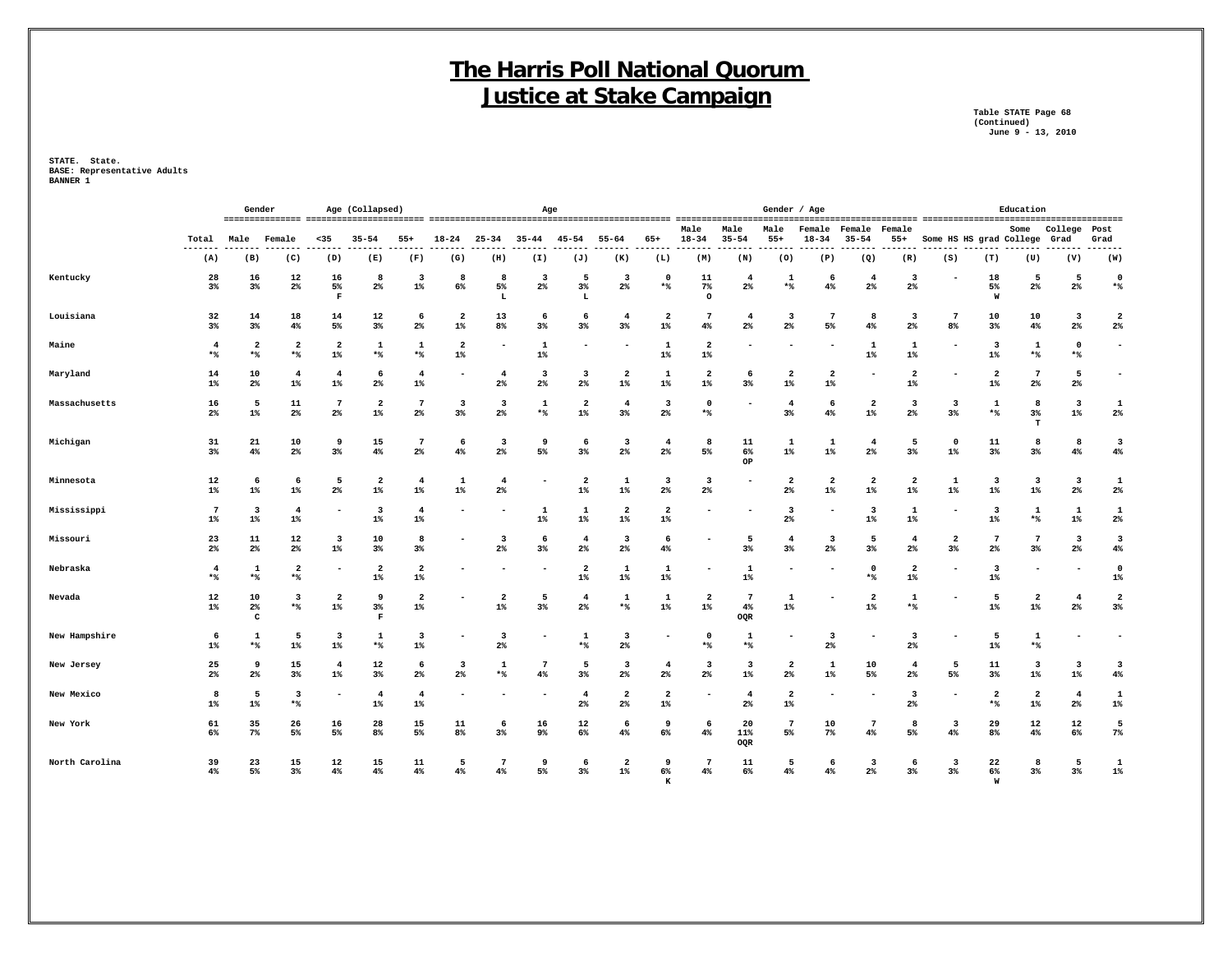**Table STATE Page 69 (Continued) June 9 - 13, 2010**

|                |                                                                | Gender<br>Age (Collapsed)        |                             |                                  |                                  |                                  |                                  |                                  | Age                              |                                  |                            |                                           |                                  |                                  | Gender / Age            |                               |                         |                                  |                                  |                                  | Education                        |                                  |                          |
|----------------|----------------------------------------------------------------|----------------------------------|-----------------------------|----------------------------------|----------------------------------|----------------------------------|----------------------------------|----------------------------------|----------------------------------|----------------------------------|----------------------------|-------------------------------------------|----------------------------------|----------------------------------|-------------------------|-------------------------------|-------------------------|----------------------------------|----------------------------------|----------------------------------|----------------------------------|----------------------------------|--------------------------|
|                | Total<br>Male<br>$35$<br>$35 - 54$<br>$55+$<br>Female<br>$---$ |                                  |                             |                                  |                                  |                                  | $18 - 24$                        | $25 - 34$                        | $35 - 44$                        | $45 - 54$                        | $55 - 64$                  | $65+$                                     | Male<br>$18 - 34$                | Male<br>$35 - 54$                | Male<br>$55+$           | Female<br>$18 - 34$           | Female<br>$35 - 54$     | Female<br>$55+$                  | Some HS HS grad College          |                                  | Some                             | College<br>Grad                  | Post<br>Grad             |
|                | (A)                                                            | (B)                              | (C)                         | (D)                              | (E)                              | (F)                              | (G)                              | (H)                              | (I)                              | (J)                              | (K)                        | (L)                                       | (M)                              | (N)                              | (0)                     | (P)                           | (Q)                     | (R)                              | (S)                              | (T)                              | (U)                              | (V)                              | .<br>(W)                 |
| North Dakota   | 8<br>$1\%$                                                     | 4<br>$1\%$                       | -4<br>$1\%$                 | 1<br>$*$ %                       | $\overline{\mathbf{3}}$<br>$1\%$ | 3<br>$1\%$                       |                                  | -1<br>$1\%$                      | 1<br>$1\%$                       | $\overline{a}$<br>$1\%$          | $\mathbf{2}$<br>$1\%$      | $\overline{2}$<br>$1\%$                   |                                  | $\overline{\mathbf{2}}$<br>$1\%$ | $\overline{a}$<br>$1\%$ | 1<br>$1\%$                    | 1<br>$1\%$              | 1<br>$1\%$                       |                                  | 1<br>$*$                         | 6<br>$2\%$                       |                                  | $\mathbf 0$<br>$*$ %     |
| Ohio           | 41<br>4%                                                       | 14<br>$3\%$                      | 27<br>5%                    | $7\phantom{.0}$<br>$2\%$         | 15<br>4%                         | 13<br>4%                         |                                  | 4%                               | 11<br>6%                         | 5<br>$3\%$                       | 9<br>6%                    | $\overline{4}$<br>3%                      | $\overline{\mathbf{2}}$<br>$1\%$ | 5<br>3%                          | 7<br>5%                 | 5<br>4%                       | 11<br>6%                | 6<br>$3\%$                       | 3<br>4%                          | 18<br>5%                         | 12<br>5%                         | 5<br>$3\%$                       | $\overline{2}$<br>3%     |
| Oklahoma       | 13<br>$1\%$                                                    | 8<br>$2\%$                       | 5<br>$1\%$                  | 6<br>$2\%$                       | 4<br>$1\%$                       | $\overline{\mathbf{2}}$<br>$1\%$ |                                  | 6<br>4%                          | $\overline{\mathbf{2}}$<br>$1\%$ | $\overline{a}$<br>$1\%$          | 1<br>$1\%$                 | $\mathbf 0$<br>*%                         | 6<br>4%                          | 1<br>$1\%$                       | $\Omega$<br>$*$         | ٠                             | -3<br>$1\%$             | 1<br>$1\%$                       | $\overline{\mathbf{2}}$<br>2%    | 7<br>$2\%$                       | $\overline{\mathbf{2}}$<br>$1\%$ | $\overline{2}$<br>$1\%$          | $\mathbf 0$<br>$1\%$     |
| Oregon         | 18<br>$2\%$                                                    | $\overline{7}$<br>$1\%$          | 10<br>$2\%$                 |                                  | 9<br>$2\%$                       | $\overline{7}$<br>$2\%$          |                                  |                                  | 6<br>3%                          | $\overline{\mathbf{3}}$<br>$1\%$ | $7\phantom{.0}$<br>4%<br>L | 1<br>*%                                   |                                  | $\overline{\mathbf{2}}$<br>1%    | $\overline{4}$<br>3%    |                               | 7<br>$4\%$              | $\overline{4}$<br>$2\%$          | $\overline{\mathbf{2}}$<br>$2\%$ | 6<br>$2\%$                       | 5<br>$2\%$                       | $\overline{4}$<br>$2\%$          | $\mathbf{1}$<br>$1\%$    |
| Pennsylvania   | 54<br>5%                                                       | 25<br>5%                         | 29<br>6%                    | 18<br>6%                         | 18<br>5%                         | 16<br>5%                         | 12<br>9%                         | 6<br>4%                          | 6<br>3%                          | 12<br>7%                         | 6<br>4%                    | 9<br>6%                                   | 8<br>5%                          | 8<br>5%                          | $7\phantom{.0}$<br>5%   | 11<br>8%                      | 9<br>5%                 | 9<br>5%                          | 1<br>$1\%$                       | 23<br>6%                         | 12<br>5%                         | 14<br>$7\%$                      | 3<br>5%                  |
| Rhode Island   | $\overline{4}$<br>*%                                           | 3<br>$1\%$                       | 1<br>$*$                    | 1<br>$*$ %                       | $\overline{2}$<br>$1\%$          | $\Omega$<br>$*$ %                |                                  | 1<br>$1\%$                       | 1<br>*%                          | $\overline{a}$<br>$1\%$          | $\mathbf 0$<br>$*$ %       |                                           | 1<br>$1\%$                       | $\overline{\mathbf{2}}$<br>$1\%$ | $\mathbf 0$<br>$*$ %    |                               | 1<br>$*$ %              |                                  |                                  | $\overline{\mathbf{2}}$<br>$*$   | $\mathbf 0$<br>$*$ %             | 1<br>$1\%$                       | 1<br>$1\%$               |
| South Carolina | 17<br>$2\%$                                                    | 8<br>$2\%$                       | -8<br>$2\%$                 | $\overline{4}$<br>$1\%$          | 6<br>$2\%$                       | 6<br>$2\%$                       | $\overline{a}$<br>$1\%$          | $\overline{2}$<br>$1\%$          | 5<br>3%                          | 1<br>$1\%$                       | $\overline{4}$<br>$2\%$    | $\overline{2}$<br>$1\%$                   | $\overline{4}$<br>$2\%$          | 1<br>$*$                         | $\overline{4}$<br>$3\%$ |                               | -6<br>$3\%$             | $\mathbf{2}$<br>1%               | 5<br>6%<br>W                     | 5<br>$1\%$                       | $\overline{\mathbf{3}}$<br>$1\%$ | $\overline{\mathbf{3}}$<br>$2\%$ | $\Omega$<br>$1\%$        |
| South Dakota   | 1<br>$*$                                                       | 1<br>$*$                         | $\Omega$<br>$*$             |                                  | 1<br>*%                          | $\mathbf 0$<br>$*$ %             |                                  |                                  |                                  | $\mathbf{1}$<br>$*$ %            |                            | $\mathbf 0$<br>$*$ %                      |                                  | 1<br>$*$                         |                         |                               |                         | $\mathbf 0$<br>$*$               |                                  |                                  | $\Omega$<br>$*$                  | 1<br>$*$                         | $\overline{\phantom{0}}$ |
| Tennessee      | 26<br>$3\%$                                                    | 12<br>2%                         | 14<br>$3\%$                 | 8<br>$3\%$                       | 10<br>3%                         | $\overline{7}$<br>$2\%$          | 8<br>6%                          |                                  | 8<br>4%                          | 3<br>$1\%$                       | 3<br>2%                    | $\overline{\mathbf{3}}$<br>$2\%$          | 3<br>$2\%$                       | 6<br>$3\%$                       | $\overline{2}$<br>$1\%$ | 5<br>$3\%$                    | $\overline{4}$<br>$2\%$ | 5<br>$3\%$                       | 5<br>5%                          | 13<br>$3\%$                      | 5<br>$2\%$                       | $\mathbf{1}$<br>$1\%$            | $\overline{2}$<br>4%     |
| Texas          | 60<br>6%                                                       | 30<br>6%                         | 30<br>6%                    | 19<br>6%                         | 20<br>6%                         | 19<br>6%                         | $7\phantom{.0}$<br>5%            | 12<br>$7\%$                      | $\overline{7}$<br>4%             | 13<br>$7\%$                      | 14<br>9%<br>L              | 6<br>4%                                   | 10<br>6%                         | 11<br>6%                         | 8<br>6%                 | 9<br>6%                       | 9<br>5%                 | 11<br>6%                         | 3<br>3%                          | 23<br>6%                         | 19<br>$7\%$                      | 11<br>$5\%$                      | $\overline{4}$<br>6%     |
| Utah           | $7\phantom{.0}$<br>$1\%$                                       | $\overline{a}$<br>**             | 5<br>$1\%$                  | $\overline{a}$<br>$1\%$          | $\overline{2}$<br>$1\%$          | $\overline{a}$<br>$1\%$          |                                  | $\overline{2}$<br>$1\%$          | $\overline{2}$<br>$1\%$          |                                  | $\overline{a}$<br>$1\%$    | $\mathbf 0$<br>$*$ %                      |                                  | 1<br>$1\%$                       | $\mathbf 0$<br>*%       | $\overline{\mathbf{2}}$<br>2% | $\mathbf{1}$<br>$*$     | $\overline{\mathbf{2}}$<br>$1\%$ |                                  |                                  | $\mathbf 0$<br>$*$ %             | 5<br>$2\%$<br>$\mathtt{U}$       | $\overline{2}$<br>$2\%$  |
| Vermont        | 14<br>$1\%$                                                    | 10<br>$2\%$                      | $\overline{4}$<br>$1\%$     | 5<br>$2\%$                       | 6<br>$2\%$                       | 3<br>$1\%$                       |                                  | 5<br>$3\%$                       | $\overline{\mathbf{2}}$<br>$1\%$ | $\overline{4}$<br>2%             | $\mathbf{2}$<br>$1\%$      | 1<br>$1\%$                                | 5<br>$3\%$                       | 3<br>$2\%$                       | $\overline{2}$<br>$1\%$ | $\overline{\phantom{a}}$      | 3<br>$1\%$              | 1<br>$1\%$                       | 5<br>5%                          | 2<br>$1\%$                       | 5<br>$2\%$                       | 1<br>$1\%$                       | $\mathbf 0$<br>$*$ %     |
| Virginia       | 25<br>$2\%$                                                    | 11<br>$2\%$                      | 14<br>3%                    | 14<br>5%                         | $\overline{4}$<br>$1\%$          | 7<br>$2\%$                       | 10<br>$7\%$                      | $\overline{4}$<br>3%             | -3<br>2%                         | 1<br>*%                          | $\overline{4}$<br>3%       | $\overline{\mathbf{2}}$<br>$1\%$          | 9<br>5%<br>N                     | 1<br>$*$                         | 2<br>$1\%$              | 6<br>$4\%$                    | 3<br>2%                 | 5<br>3%                          | 1<br>$1\%$                       | 6<br>2%                          | 10<br>4%                         | 5<br>$2\%$                       | $\overline{2}$<br>$3\%$  |
| Washington     | 17<br>$2\%$                                                    | $\overline{4}$<br>$1\%$          | 13<br>$2\%$                 |                                  | 10<br>3%                         | 6<br>$2\%$                       |                                  |                                  | 8<br>5%                          | $\overline{a}$<br>$1\%$          | $\mathbf{2}$<br>2%         | $\overline{\mathbf{3}}$<br>2 <sup>°</sup> |                                  | 3<br>$2\%$                       | 1<br>$1\%$              |                               | -8<br>4%                | $\overline{4}$<br>$2\%$          |                                  | $\overline{\mathbf{2}}$<br>$1\%$ | 8<br>$3\%$                       | - 5<br>$3\%$                     | $\overline{2}$<br>$2\%$  |
| West Virginia  | $7\phantom{.0}$<br>$1\%$                                       | $\overline{\mathbf{3}}$<br>$1\%$ | $\overline{\bf 4}$<br>$1\%$ | $\overline{\mathbf{3}}$<br>$1\%$ | $\overline{2}$<br>$1\%$          | $\overline{a}$<br>$1\%$          | $^{\circ}$<br>*%                 | $\overline{2}$<br>$1\%$          | 1<br>$1\%$                       | 1<br>*%                          |                            | $\overline{2}$<br>$1\%$                   | $\Omega$<br>*%                   | 1<br>$1\%$                       | 1<br>$1\%$              | $\mathbf{2}$<br>$2\%$         | 1<br>*%                 | 1<br>$1\%$                       |                                  | $\overline{4}$<br>$1\%$          | 1<br>$*$                         | 1<br>$1\%$                       | $\mathbf 0$<br>$1\%$     |
| Wisconsin      | 28<br>3%                                                       | 14<br>3%                         | 14<br>$3\%$                 | - 5<br>$2\%$                     | 8<br>$2\%$                       | 13<br>$4\%$                      | $\overline{\mathbf{3}}$<br>$2\%$ | $\overline{\mathbf{3}}$<br>$2\%$ | -6<br>3%                         | $\overline{a}$<br>$1\%$          | $\overline{4}$<br>3%       | 9<br>5%<br>J                              | 3<br>$2\%$                       | $\overline{\mathbf{3}}$<br>$1\%$ | 8<br>6%                 | $\overline{\mathbf{3}}$<br>2% | 6<br>3%                 | 5<br>$3\%$                       | $\overline{\mathbf{3}}$<br>$3\%$ | 9<br>3%                          | 10<br>4%                         | $\overline{4}$<br>$2\%$          | 1<br>2%                  |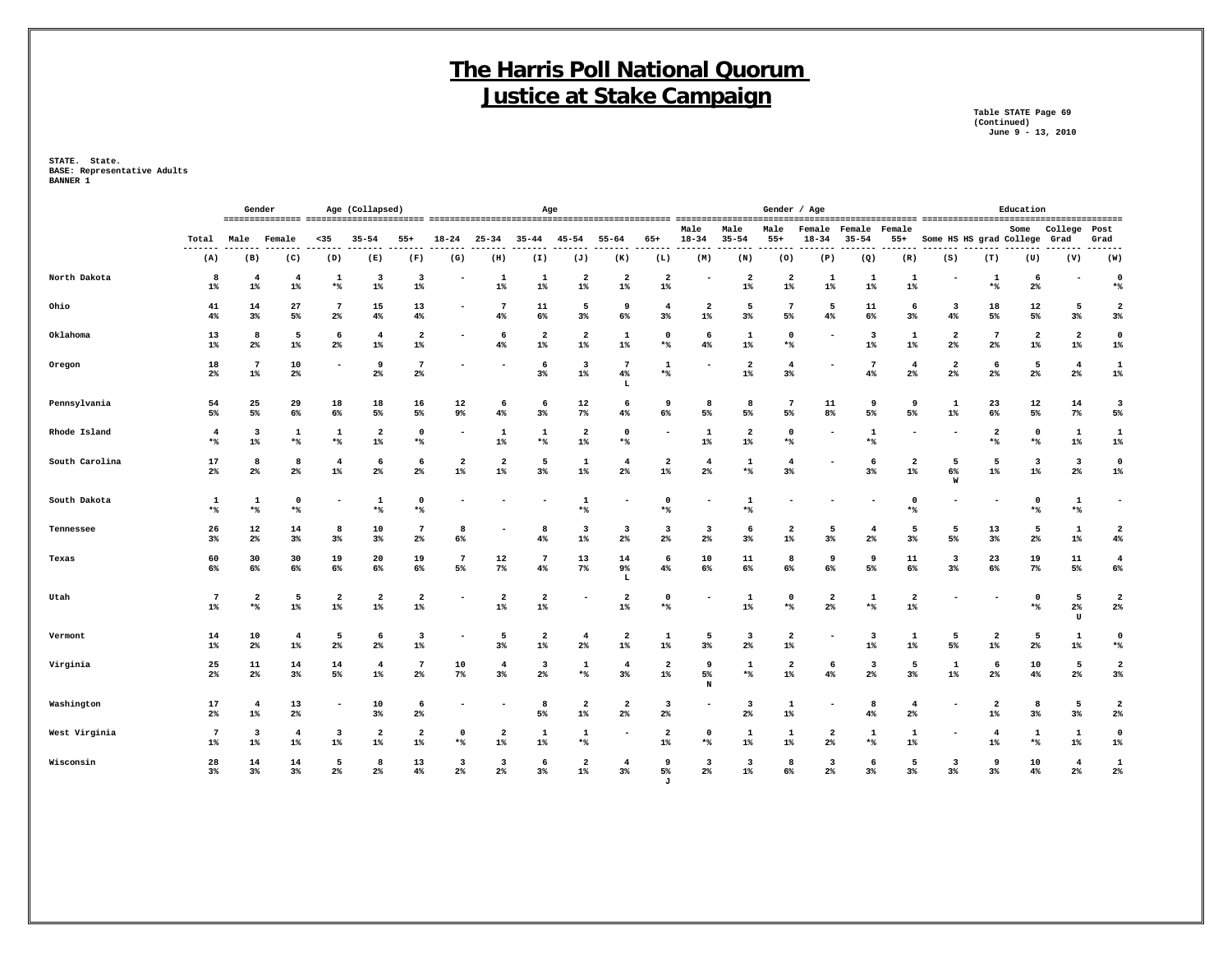**Table STATE Page 70 (Continued) June 9 - 13, 2010**

|         |       |      | Gender                          |      | Age (Collapsed)<br>------------------------ |                     |                            |           | Aqe                                         |       |                   |                         |                   |                                                                                                                                                                                                                               | Gender / Age  |                                   |           |       |                              |     | Education |              |        |
|---------|-------|------|---------------------------------|------|---------------------------------------------|---------------------|----------------------------|-----------|---------------------------------------------|-------|-------------------|-------------------------|-------------------|-------------------------------------------------------------------------------------------------------------------------------------------------------------------------------------------------------------------------------|---------------|-----------------------------------|-----------|-------|------------------------------|-----|-----------|--------------|--------|
|         | Tota. | Male | ---------------<br>Female       | < 35 | $35 - 54$                                   | $55+$               | $18 - 24$                  | $25 - 34$ | $35 - 44$                                   | 45-54 | 55-64             | 65+                     | Male<br>$18 - 34$ | Male<br>$35 - 54$                                                                                                                                                                                                             | Male<br>$55+$ | Female Female Female<br>$18 - 34$ | $35 - 54$ | $55+$ | Some HS HS grad College Grad |     | Some      | College Post | Grad   |
|         | (A)   | (B)  | (C)                             | (D)  | (E)                                         | (F)                 | (G)                        | (H)       | (I)                                         | (J)   | (K)               | (L)                     | (M)               | (N)                                                                                                                                                                                                                           | (O)           | (P)                               | (Q)       | (R)   | (S)                          | (T) | (U)       | (V)          | (W)    |
| Wyoming | $*$   |      | $\overline{\phantom{0}}$<br>$*$ |      | $\sim$                                      | $\sqrt{2}$<br>$*$ % | and the state of the state |           | the company's company's company's company's |       | $\Omega$<br>$*$ % | and the contract of the |                   | the company of the company of the company of the company of the company of the company of the company of the company of the company of the company of the company of the company of the company of the company of the company |               |                                   | $-$       |       | $\overline{\phantom{0}}$     |     |           | $\sim$       | $\sim$ |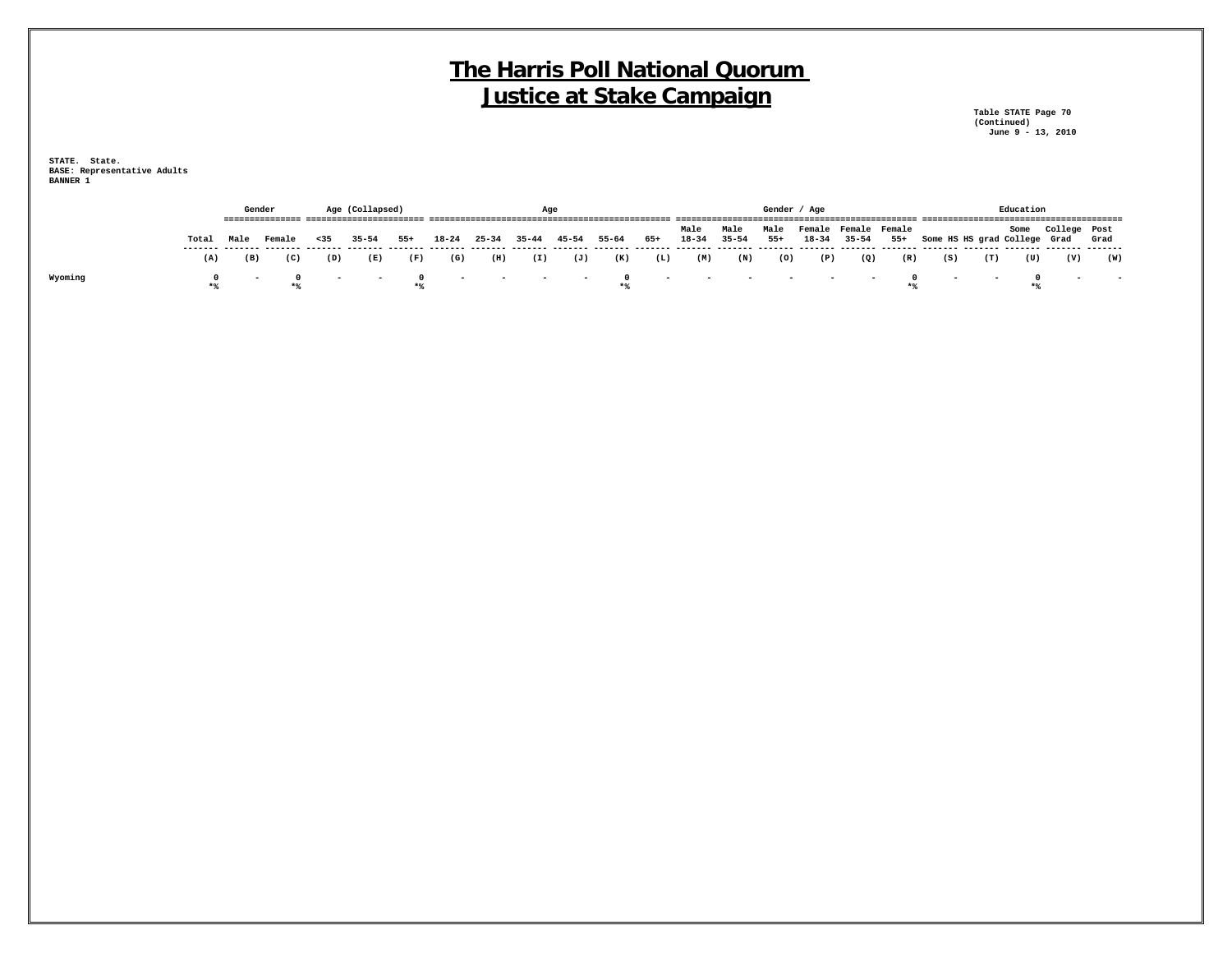**Table STATE Page 71**

 **June 9 - 13, 2010**

|                  |                   |                              |                                  | Income                           |                               |                                           |                                  |                                  |                                  | Employed                                |                                  |                         |                       |                                          | Marital status                   |                          |                                  |
|------------------|-------------------|------------------------------|----------------------------------|----------------------------------|-------------------------------|-------------------------------------------|----------------------------------|----------------------------------|----------------------------------|-----------------------------------------|----------------------------------|-------------------------|-----------------------|------------------------------------------|----------------------------------|--------------------------|----------------------------------|
|                  | Total             | $15K$                        |                                  |                                  | 15-<35K 35-<50K 50-<75K <100K | $75 -$                                    | 100K+                            | Yes                              | No                               | Retired                                 | Home-<br>maker                   | Work<br>Women           | Work<br>Women /       | Child Married married Div/Sep Widowed    | Single/<br>never                 |                          |                                  |
|                  | (A)               | (B)                          | (C)                              | (D)                              | (E)                           | (F)                                       | (G)                              | (H)                              | (I)                              | (J)                                     | (K)                              | (L)                     | (M)                   | (N)                                      | (0)                              | (P)                      | (Q)                              |
| WEIGHTED 'N'     | 1,004<br>100%     | 113<br>100%                  | 206<br>100%                      | 107<br>100%                      | 138<br>100%                   | 113<br>100%                               | 144<br>100%                      | 536<br>100%                      | 454<br>100%                      | 182<br>100%                             | 92<br>100%                       | 226<br>100%             | 118<br>100%           | 569<br>100%                              | 240<br>100%                      | 112<br>100%              | 69<br>100%                       |
| UNWEIGHTED TOTAL | 1,004             | 84                           | 175                              | 104                              | 143                           | 119                                       | 175                              | 511                              | 478                              | 277                                     | 78                               | 224                     | 98                    | 567                                      | 165                              | 138                      | 117                              |
| Alabama          | 17<br>$2\%$       | 5<br>4%                      | 5<br>$2\%$                       | $\mathbf 0$<br>$*$ %             | $\overline{a}$                | 1<br>$1\%$                                | 1<br>$1\%$                       | 5<br>$1\%$                       | 8<br>$2\%$                       | 3<br>$2\%$                              | 1<br>$1\%$                       | 3<br>$1\%$              |                       | 5<br>$1\%$                               | 3<br>$1\%$                       | 1<br>$1\%$               | $\overline{4}$<br>6%<br>NO       |
| Arizona          | 17<br>$2\%$       | $\qquad \qquad \blacksquare$ | 5<br>$2\%$                       | $\overline{\mathbf{2}}$<br>$2\%$ | 1<br>$1\%$                    | 4<br>3%                                   | 1<br>$1\%$                       | $\overline{4}$<br>$1\%$          | 12<br>3 <sup>8</sup>             | 6<br>$3\%$                              | $\overline{4}$<br>4%             | 2<br>$1\%$              |                       | 14<br>$2\%$<br>$\circ$                   | 1<br>$*$                         | 0<br>$*$                 | 1<br>$2\%$                       |
| Arkansas         | 6<br>$1\%$        | $\mathbf{2}$<br>$1\%$        | 1<br>$1\%$                       |                                  | 0<br>$\star$ $\!8$            | $\mathbf{1}$<br>$1\%$                     | 1<br>$1\%$                       | $\overline{4}$<br>$1\%$          | $\mathbf{2}$<br>$*$              | 1<br>$1\%$                              | ۰                                | $\mathbf 1$<br>$*$      | 1<br>$*$ %            | $\overline{\mathbf{2}}$<br>$\star$ $\!8$ | $\mathbf 1$<br>$*$               | $\mathbf{2}$<br>$2\%$    | $\overline{\phantom{a}}$         |
| California       | 123<br>12%        | 9<br>8%                      | 12<br>6%                         | 21<br>19%<br><b>BCF</b>          | 19<br>14%                     | 8<br>$7\%$                                | 24<br>16%<br>$\rm CF$            | 75<br>14%                        | 45<br>10%                        | 16<br>9%                                | 8<br>8%                          | 25<br>11%               | 13<br>11%             | 67<br>12%<br>Q                           | 39<br>16%<br>$\Omega$            | 12<br>11%                | $\overline{\mathbf{2}}$<br>$2\%$ |
| Colorado         | 21<br>2%          | 5<br>5%                      | $\overline{\mathbf{2}}$<br>$1\%$ | 1<br>$1\%$                       | 6<br>4%                       | 3<br>3%                                   | $\overline{\mathbf{2}}$<br>$1\%$ | 11<br>$2\%$                      | 10<br>$2\%$                      | 8<br>4%                                 | ۰                                | 3<br>$1\%$              | $\blacksquare$        | 12<br>$2\%$                              | $\overline{\mathbf{2}}$<br>$1\%$ | 3<br>$2\%$               | 5<br>7%<br><b>NOP</b>            |
| Connecticut      | 6<br>$1\%$        | $\overline{\phantom{a}}$     |                                  | $\mathbf 1$<br>$1\%$             | 3<br>$2\%$                    | 1<br>$1\%$                                | $\mathbf 0$<br>$*$               | $\overline{\mathbf{3}}$<br>$1\%$ | $\overline{\mathbf{3}}$<br>$1\%$ | $\overline{\mathbf{2}}$<br>$1\%$        | ۰                                | $\mathbf 0$<br>$*$      | 0<br>*%               | $\overline{\mathbf{3}}$<br>$1\%$         | $\overline{\mathbf{3}}$<br>$1\%$ | $\overline{\phantom{a}}$ | $\overline{\phantom{a}}$         |
| Delaware         | 8<br>$1\%$        | $\overline{\phantom{a}}$     |                                  | $\mathbf{1}$<br>$1\%$            | 6<br>5%<br>$_{\rm DG}$        | $\overline{\phantom{a}}$                  | $\mathbf 1$<br>$1\%$             | 6<br>$1\%$                       | $\mathbf{2}$<br>$*$ %            | $\overline{\phantom{a}}$                | $\overline{a}$                   | $\overline{a}$<br>$1\%$ | $\mathbf 1$<br>$1\%$  | 3<br>$1\%$                               | $\overline{4}$<br>$2\%$          | $\mathbf 1$<br>$1\%$     | $\overline{\phantom{a}}$         |
| Florida          | 42<br>4%          | $\mathbf{2}$<br>2%           | $7\phantom{.0}$<br>4%            | 6<br>6%                          | 6<br>$5\%$                    | 6<br>5%                                   | 6<br>$4\%$                       | 21<br>4%                         | 21<br>5%                         | 8<br>5%                                 | $\overline{\mathbf{2}}$<br>$3\%$ | 11<br>5%                | 3<br>$3\%$            | 20<br>$4\%$                              | 14<br>6%                         | 3<br>$3\%$               | $\overline{4}$<br>6%             |
| Georgia          | 23<br>$2\%$       | 3<br>2%                      | 13<br>6%<br><b>DEG</b>           | 1<br>$1\%$                       | 1<br>$1\%$                    | 1<br>$1\%$                                | $\overline{\mathbf{2}}$<br>$1\%$ | 5<br>$1\%$                       | 18<br>$4\%$<br>$\, {\bf H}$      | 5<br>3%                                 | $\overline{4}$<br>5%             | 3<br>$1\%$              | 2<br>$1\%$            | 13<br>$2\%$                              | 8<br>3%                          | 2<br>$2\%$               | 0<br>$1\%$                       |
| Idaho            | 5<br>$\star$ $\!$ | $\overline{\phantom{a}}$     | $\overline{4}$<br>$2\%$          |                                  |                               |                                           | $\mathbf 0$<br>$*$               | 1<br>$\star$ $\!\!$              | $\overline{4}$<br>$1\%$          | $\overline{4}$<br>$2\%$<br>$\, {\rm H}$ | $\overline{\phantom{a}}$         | 1<br>$*$                | $\mathbf 0$<br>$*$ %  | 3<br>$\star$ $\!8$                       | $\mathbf{1}$<br>$*$              | $\overline{\phantom{a}}$ | 1<br>$2\%$                       |
| Illinois         | 32<br>$3\%$       |                              | 5<br>3%                          | $\overline{\mathbf{2}}$<br>$2\%$ | 5<br>$3\%$                    | 5<br>5%                                   | 1<br>$1\%$                       | 14<br>$3\%$                      | 18<br>4%                         | 14<br>8%<br><b>HIKLM</b>                | 1<br>$2\%$                       | 4<br>$2\%$              | 2<br>$2\%$            | 20<br>$4\%$                              | 5<br>$2\%$                       | $\mathbf{1}$<br>$1\%$    | 6<br>9%<br>OP                    |
| Indiana          | 25<br>3%          | 8<br>$7\%$                   | $\overline{4}$<br>$2\%$          | $\mathbf 0$<br>$*$               | $\overline{4}$<br>$3\%$       | $\overline{\mathbf{3}}$<br>2 <sup>8</sup> | $\overline{\mathbf{2}}$<br>$2\%$ | 13<br>$2\%$                      | 13<br>3%                         | $\overline{\mathbf{4}}$<br>$2\%$        | 5<br>6%                          | 11<br>5%                | $7\phantom{.0}$<br>6% | 6<br>$1\%$                               | 6<br>$2\%$                       | 12<br>11%<br>NOQ         | 1<br>$2\%$                       |
| Iowa             | 10<br>$1\%$       | 1<br>$1\%$                   | 5<br>2%                          | 1<br>$1\%$                       | 2<br>$1\%$                    | 1<br>$1\%$                                | 0<br>$*$                         | 5<br>$1\%$                       | 6<br>$1\%$                       | $\overline{\mathbf{2}}$<br>$1\%$        | $\overline{4}$<br>4%             | 3<br>$1\%$              | 3<br>2%               | $\overline{4}$<br>$1\%$                  | $\overline{4}$<br>2 <sup>8</sup> | 0<br>$*$                 | $\overline{\mathbf{2}}$<br>$3\%$ |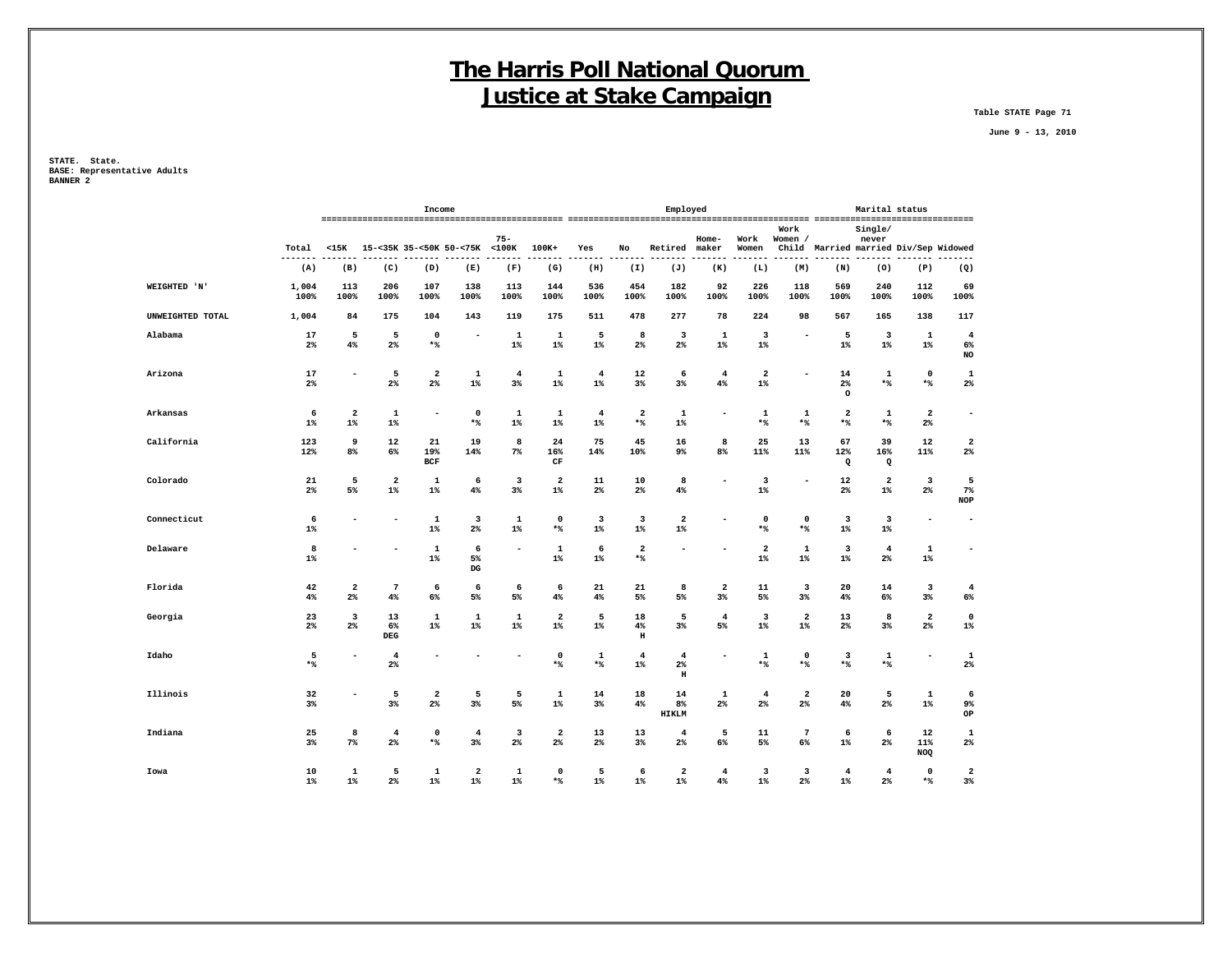**Table STATE Page 72 (Continued) June 9 - 13, 2010**

**STATE. State. BASE: Representative Adults BANNER 2**

|        |               |                         |                                  |                                  | Income                              |                                  |                       |                                  |                                |                                  | Employed                         |                                  |                                  |                                  |                                       | Marital status                   |                                           |                                  |
|--------|---------------|-------------------------|----------------------------------|----------------------------------|-------------------------------------|----------------------------------|-----------------------|----------------------------------|--------------------------------|----------------------------------|----------------------------------|----------------------------------|----------------------------------|----------------------------------|---------------------------------------|----------------------------------|-------------------------------------------|----------------------------------|
|        |               | Total<br>---            | $<$ 15K                          | 15-<35K 35-<50K 50-<75K <100K    |                                     |                                  | $75 -$                | 100K+                            | Yes                            | No                               | Retired                          | Home-<br>maker                   | Work<br>Women                    | Work<br>Women /                  | Child Married married Div/Sep Widowed | Single/<br>never                 |                                           | .                                |
|        |               | (A)                     | (B)                              | (C)                              | (D)                                 | (E)                              | (F)                   | (G)                              | (H)                            | (I)                              | (J)                              | (K)                              | (L)                              | (M)                              | (N)                                   | (0)                              | (P)                                       | (Q)                              |
| Kansas |               | 10<br>1%                | ۰                                | 5<br>3%                          | 3<br>3%                             | $\mathbf 0$<br>$*$               |                       | $\mathbf 0$<br>$*$               | 8<br>$1\%$                     | $\overline{\mathbf{2}}$<br>$1\%$ | $\mathbf 1$<br>$*$ %             |                                  | 1<br>$*$ %                       | 1<br>$1\%$                       | 8<br>$1\%$                            | 1<br>$1\%$                       | 1<br>$1\%$                                | ٠                                |
|        | Kentucky      | 28<br>$3\%$             | 5<br>5%                          | $11\,$<br>6%<br>$\mathbf E$      | $\overline{4}$<br>4%                | $\overline{\mathbf{2}}$<br>$1\%$ |                       | $\overline{4}$<br>3%             | 13<br>$2\%$                    | 15<br>3%<br>JL                   | $\mathbf{1}$<br>$1\%$            | $\mathbf 1$<br>$1\%$             | $\mathbf{1}$<br>$1\%$            |                                  | 16<br>$3\%$<br>$\, {\bf P}$           | 11<br>5%<br>$\, {\bf P}$         | $\mathbf 0$<br>$*$                        | $\mathbf{1}$<br>$1\%$            |
|        | Louisiana     | 32<br>3%                | 9<br>8%                          | 7<br>$3\%$                       | 3<br>3%                             | 3<br>$2\%$                       | 2<br>2 <sup>8</sup>   | 6<br>4%                          | 17<br>$3\%$                    | 15<br>3%                         | 3<br>$1\%$                       | 5<br>6%                          | 11<br>5%                         | 7<br>6%                          | 14<br>$2\%$                           | 13<br>5%                         | 3<br>3%                                   | $\mathbf 2$<br>$3\%$             |
| Maine  |               | $\overline{4}$<br>$*$   | ۰                                | 3<br>$1\%$                       | $\sim$                              | 1<br>$1\%$                       |                       |                                  | $\overline{\mathbf{2}}$<br>$*$ | $\overline{a}$<br>$*$            | $\mathbf 0$<br>$*$               | ۰                                | $\overline{\mathbf{2}}$<br>$1\%$ | ۰                                | $\mathbf{2}$<br>$*$                   | $\overline{\mathbf{2}}$<br>$1\%$ | ۰                                         | 0<br>$*$                         |
|        | Maryland      | 14<br>$1\%$             | $\mathbf 0$<br>$*$               | $\mathbf 1$<br>$*$ %             | 1<br>$1\%$                          | 7<br>$5\%$                       | ۰                     | $\overline{4}$<br>$3\%$          | 9<br>$2\%$                     | 5<br>$1\%$                       | 3<br>2%                          | $\overline{\mathbf{2}}$<br>$2\%$ | $\mathbf{1}$<br>$*$ %            | ۰                                | 11<br>$2\%$                           | 1<br>$*$ %                       | $\mathbf 0$<br>$*$                        | $\mathbf{1}$<br>$1\%$            |
|        | Massachusetts | 16<br>2%                | $\overline{a}$                   | 3<br>$2\%$                       | 1<br>$1\%$                          | $\overline{\mathbf{2}}$<br>$1\%$ | $\mathbf{1}$<br>$1\%$ | 5<br>$3\%$                       | 6<br>$1\%$                     | 9<br>2%                          | 3<br>$2\%$                       |                                  | $\overline{4}$<br>2%             | 2<br>2%                          | 8<br>$1\%$                            | $7\phantom{.0}$<br>$3\%$         | $\mathbf 1$<br>$1\%$                      | $\mathbf 0$<br>$*$               |
|        | Michigan      | 31<br>3%                | $\overline{\mathbf{2}}$<br>2%    | $\overline{4}$<br>2 <sup>°</sup> | 5<br>5%                             | 6<br>4%                          | 6<br>5%               | $\overline{4}$<br>$3\%$          | 25<br>5%<br>IJ                 | 6<br>$1\%$                       | $\mathbf{2}$<br>$1\%$            | 3<br>4%                          | 6<br>3%                          | 3<br>2%                          | 20<br>3%                              | 8<br>3%                          | $\mathbf 1$<br>$1\%$                      | $\overline{\mathbf{2}}$<br>$3\%$ |
|        | Minnesota     | 12<br>$1\%$             | $\mathbf 1$<br>$1\%$             | 5<br>$2\%$                       | $\mathbf{1}$<br>$1\%$               | $\mathbf{1}$<br>$\star$ $\!8$    | $\mathbf{2}$<br>$2\%$ | $\overline{\mathbf{2}}$<br>$1\%$ | 5<br>$1\%$                     | 6<br>$1\%$                       | $\overline{4}$<br>$2\%$          | $\overline{a}$                   | $\overline{\mathbf{2}}$<br>$1\%$ | 2<br>$1\%$                       | 6<br>$1\%$                            | $\mathbf 1$<br>$1\%$             | 3<br>$2\%$                                | $\mathbf{1}$<br>$2\%$            |
|        | Mississippi   | $\overline{7}$<br>$1\%$ | $\mathbf{1}$<br>$1\%$            | $\mathbf 1$<br>$1\%$             | $\mathbf 1$<br>$*$                  | $\mathbf{1}$<br>$1\%$            | $\mathbf{1}$<br>$1\%$ | $\mathbf 1$<br>$1\%$             | 3<br>$1\%$                     | $\overline{4}$<br>$1\%$          | $\overline{\mathbf{2}}$<br>$1\%$ | $\mathbf 1$<br>$1\%$             | $\mathbf{1}$<br>$1\%$            | $\mathbf{1}$<br>$1\%$            | 6<br>$1\%$                            |                                  | ٠                                         | $\mathbf{1}$<br>$2\%$            |
|        | Missouri      | 23<br>$2\%$             | 6<br>5%                          | 3<br>$2\%$                       | $\mathbf 1$<br>$1\%$                | 3<br>$2\%$                       | $\mathbf{1}$<br>$1\%$ | $\overline{4}$<br>$3\%$          | 12<br>$2\%$                    | 11<br>2%                         | $\overline{\mathbf{4}}$<br>2%    | $\overline{\mathbf{2}}$<br>$3\%$ | 5<br>2 <sup>°</sup>              | $\mathbf{2}$<br>$1\%$            | 20<br>$3\%$                           | $\overline{\phantom{0}}$         | $\overline{\mathbf{2}}$<br>$2\%$          | $\mathbf{1}$<br>1%               |
|        | Nebraska      | $\overline{4}$<br>$*$ % | $\mathbf{1}$<br>$1\%$            | 1<br>$1\%$                       |                                     | $\mathbf{o}$<br>$*$              |                       |                                  | $\overline{\mathbf{2}}$<br>$*$ | 2<br>$*$                         | 1<br>$1\%$                       | $\overline{\phantom{a}}$         | $\overline{\mathbf{2}}$<br>$1\%$ | $\Omega$<br>$*$                  | 2<br>$*$                              |                                  | $\overline{\mathbf{2}}$<br>2 <sup>8</sup> | $\overline{\phantom{a}}$         |
| Nevada |               | 12<br>$1\%$             | 5<br>4%                          |                                  | $\mathbf{2}$<br>$2\%$               | $\overline{a}$                   | 2<br>$1\%$            | 3<br>$2\%$                       | $7\phantom{.0}$<br>$1\%$       | 6<br>$1\%$                       | $\mathbf{2}$<br>$1\%$            |                                  | $\overline{\mathbf{2}}$<br>$1\%$ | 2<br>2%                          | 9<br>$2\%$                            | $\overline{\mathbf{2}}$<br>$1\%$ | 1<br>$1\%$                                | $\overline{\phantom{a}}$         |
|        | New Hampshire | 6<br>$1\%$              | ۰                                | $\overline{\mathbf{2}}$<br>$1\%$ | $\mathbf 0$<br>$*$ %                | ۰                                | 3<br>$2\%$            | 1<br>$1\%$                       | 3<br>$1\%$                     | 3<br>$1\%$                       | $\mathbf 1$<br>$1\%$             | 1<br>$1\%$                       | 3<br>$1\%$                       | $\overline{\mathbf{3}}$<br>$2\%$ | 5<br>$1\%$                            | $\overline{\phantom{a}}$         | $\mathbf 0$<br>$\star$ $\!8$              | $\overline{\phantom{a}}$         |
|        | New Jersey    | 25<br>2%                | $\mathbf 0$<br>$*$               | $\mathbf{1}$<br>$*$ %            | $7\phantom{.0}$<br>7%<br><b>BCE</b> | $\overline{\mathbf{3}}$<br>$2\%$ | 5<br>$4\%$            | $\overline{4}$<br>$3\%$          | 12<br>$2\%$                    | 12<br>3%                         | $\overline{4}$<br>2%             | $\overline{\mathbf{3}}$<br>$3\%$ | 6<br>2%                          | 3<br>3%                          | 19<br>$3\%$                           | $\overline{\mathbf{2}}$<br>$1\%$ | $\mathbf 1$<br>$1\%$                      | $\overline{\mathbf{2}}$<br>$3\%$ |
|        | New Mexico    | 8<br>$1\%$              | $\overline{\phantom{a}}$         | 3<br>$1\%$                       | $\overline{\phantom{a}}$            | $\overline{\mathbf{2}}$<br>$1\%$ | $\mathbf 1$<br>$1\%$  |                                  | $\overline{4}$<br>$1\%$        | $\overline{4}$<br>$1\%$          | $\overline{4}$<br>2%             |                                  |                                  | ۰                                | 8<br>$1\%$                            |                                  |                                           | ٠                                |
|        | New York      | 61<br>6%                | $\overline{a}$<br>2 <sup>8</sup> | 9<br>5%                          | 5<br>4%                             | 11<br>8 <sup>°</sup>             | 10<br>9%              | 11<br>$7\%$                      | 44<br>8%                       | 17<br>4%                         | 9<br>5%                          | 1<br>2 <sup>°</sup>              | 13<br>6%                         | 8<br>$7\%$                       | 30<br>5%                              | 19<br>8%                         | $\overline{7}$<br>6%                      | 6<br>9%                          |

 **IK**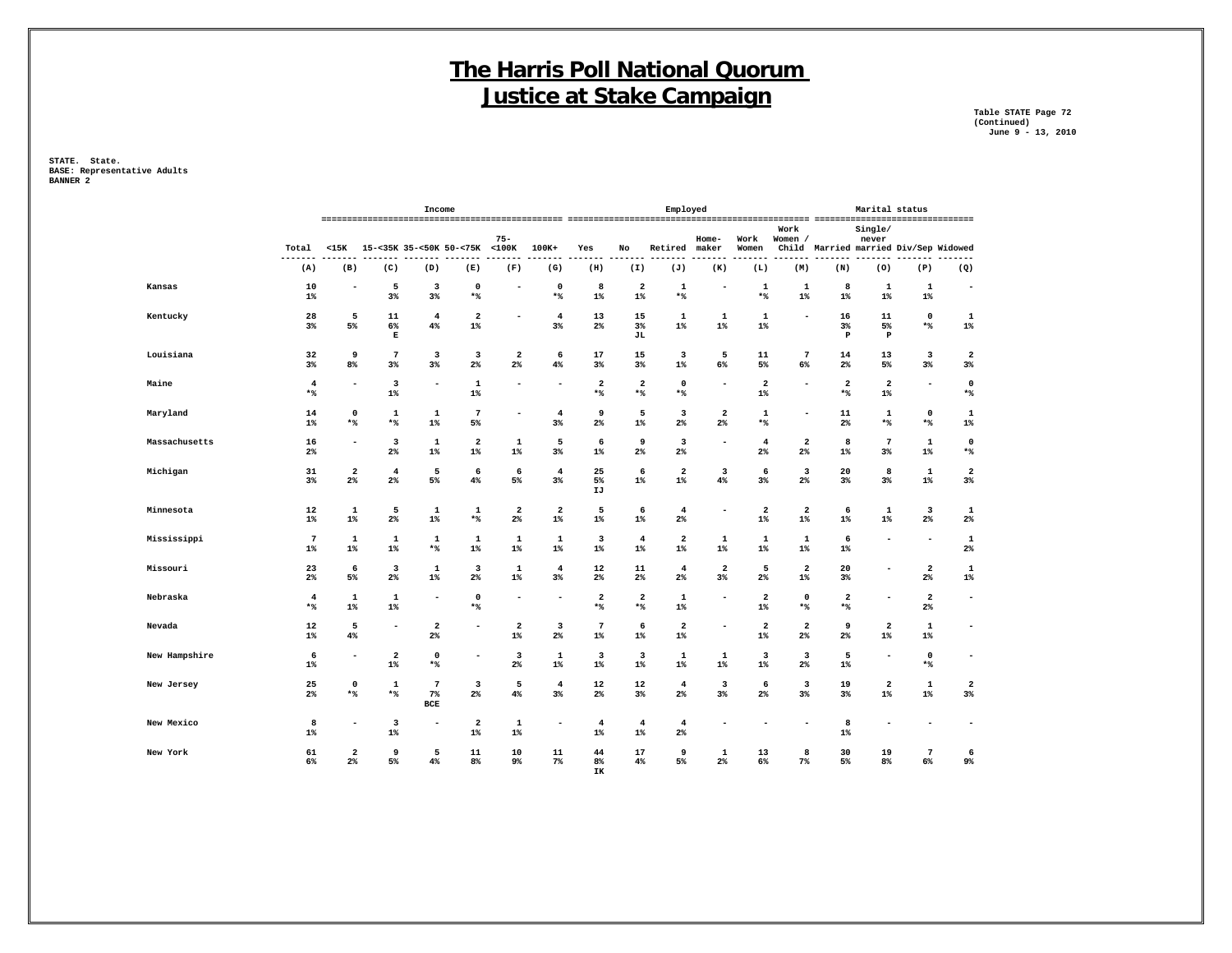**Table STATE Page 73 (Continued) June 9 - 13, 2010**

|                |                                |                                  |                                  | Income                         |                                  |                                    |                                           |                                |                                  | Employed                         |                                  |                         |                                           |                                       | Marital status                   |                                  |                                  |
|----------------|--------------------------------|----------------------------------|----------------------------------|--------------------------------|----------------------------------|------------------------------------|-------------------------------------------|--------------------------------|----------------------------------|----------------------------------|----------------------------------|-------------------------|-------------------------------------------|---------------------------------------|----------------------------------|----------------------------------|----------------------------------|
|                | Total<br>$- - - -$             | $15K$                            |                                  |                                | 15-<35K 35-<50K 50-<75K <100K    | $75 -$                             | 100K+                                     | Yes                            | No                               | Retired                          | Home-<br>maker                   | Work<br>Women           | Work<br>Women /                           | Child Married married Div/Sep Widowed | Single/<br>never                 |                                  |                                  |
|                | (A)                            | (B)                              | (C)                              | (D)                            | (E)                              | (F)                                | (G)                                       | (H)                            | (I)                              | (J)                              | (K)                              | (L)                     | (M)                                       | (N)                                   | (0)                              | (P)                              | (Q)                              |
| North Carolina | 39<br>4%                       | $\overline{\mathbf{2}}$<br>$2\%$ | 11<br>5%<br>G                    | 8<br>$7\%$                     | 6<br>4%                          | 5<br>$4\%$                         | $\overline{2}$<br>$1\%$                   | 23<br>4%                       | 14<br>3%                         | 7<br>4%                          | 1<br>$1\%$                       | 10<br>5%                | 6<br>5%                                   | 14<br>$2\%$                           | 9<br>4%                          | 10<br>9%<br>N                    | 5<br>$7\%$                       |
| North Dakota   | 8<br>$1\%$                     | 1<br>$1\%$                       | 3<br>$1\%$                       | $\mathbf{2}$<br>2 <sup>8</sup> | $\overline{a}$                   | 0<br>$*$ %                         | 1<br>$1\%$                                | $\overline{4}$<br>$1\%$        | 3<br>$1\%$                       | $\overline{\mathbf{2}}$<br>$1\%$ | $\overline{a}$                   | 3<br>2 <sup>°</sup>     | 3<br>$2\%$                                | 5<br>$1\%$                            |                                  | $\overline{\mathbf{2}}$<br>$2\%$ | $\mathbf 1$<br>$1\%$             |
| Ohio           | 41<br>4%                       | 6<br>5%                          | 10<br>5%                         | 6<br>5%                        | 6<br>4%                          | $\overline{4}$<br>4%               | $\overline{\mathbf{4}}$<br>3%             | 14<br>$3\%$                    | 25<br>5%                         | $\overline{4}$<br>2 <sup>°</sup> | 13<br>14%<br>HJLM                | 9<br>4%                 | $\overline{\mathbf{4}}$<br>3 <sup>8</sup> | 25<br>4%                              | 3<br>$1\%$                       | 8<br>$7\%$                       | $\overline{4}$<br>$6\%$          |
| Oklahoma       | 13<br>$1\%$                    | $\mathbf 0$<br>*%                | $\overline{\mathbf{2}}$<br>$1\%$ | $\blacksquare$                 | $\mathbf 0$<br>$*$               | $\overline{\mathbf{3}}$<br>$3\%$   | $\overline{\mathbf{4}}$<br>$3\%$          | 6<br>$1\%$                     | 8<br>$2\%$                       | $\mathbf{1}$<br>$1\%$            | 3<br>3%                          |                         | ۰                                         | 6<br>$1\%$                            | 5<br>$2\%$                       | $\overline{\mathbf{2}}$<br>$2\%$ | $\overline{\phantom{a}}$         |
| Oregon         | 18<br>$2\%$                    | 3<br>$3\%$                       |                                  | $\mathbf 1$<br>$1\%$           | $\overline{\mathbf{4}}$<br>$3\%$ | 5<br>$4\%$<br>${\bf G}$            | $\mathbf 0$<br>$*$                        | 9<br>$2\%$                     | 9<br>$2\%$                       | $\overline{4}$<br>$2\%$          | ٠                                | $\overline{4}$<br>$2\%$ | 3<br>$2\%$                                | 10<br>$2\%$                           | $\overline{\mathbf{4}}$<br>$2\%$ | $\overline{4}$<br>$3\%$          | $\overline{\phantom{0}}$         |
| Pennsylvania   | 54<br>5%                       | 9<br>8%                          | 9<br>4%                          | $7\phantom{.0}$<br>6%          | 6<br>4%                          | 3<br>$2\%$                         | 10<br>$7\%$                               | 29<br>5%                       | 24<br>5%                         | 8<br>4%                          | $\overline{\mathbf{2}}$<br>$2\%$ | 15<br>6%                | 9<br>7%                                   | 28<br>5%                              | 20<br>8%                         | $\overline{\mathbf{2}}$<br>$2\%$ | 3<br>4%                          |
| Rhode Island   | $\overline{\mathbf{4}}$<br>$*$ | $\overline{\mathbf{2}}$<br>$1\%$ |                                  |                                |                                  |                                    | $\overline{\mathbf{2}}$<br>2 <sup>8</sup> | $\overline{\mathbf{2}}$<br>$*$ | $\overline{\mathbf{2}}$<br>$*$ % | ۰                                | ۰                                | 1<br>$*$                | 1<br>1%                                   | 1<br>$*$                              | $\overline{\mathbf{2}}$<br>$1\%$ | 1<br>$1\%$                       | $\overline{\phantom{a}}$         |
| South Carolina | 17<br>$2\%$                    | $\overline{4}$<br>$3\%$          | 8<br>4%                          | 1<br>$1\%$                     | $\mathbf 1$<br>$1\%$             |                                    | 1<br>$\star$ $\!8$                        | 5<br>$1\%$                     | 11<br>$2\%$                      | $\overline{4}$<br>2%             | 5<br>$6\%$<br>$_{\rm HL}$        | 1<br>$*$                |                                           | 9<br>$2\%$                            | 5<br>$2\%$                       | $\overline{\mathbf{2}}$<br>$2\%$ | ٠                                |
| South Dakota   | $\mathbf{1}$<br>$*$            |                                  |                                  |                                | $\overline{\phantom{a}}$         | 1<br>$1\%$                         |                                           | $\mathbf{1}$<br>$*$            | $\mathbf 0$<br>$*$ %             |                                  | ۰                                |                         |                                           | $\mathbf{1}$<br>$*$                   |                                  | $\overline{\phantom{a}}$         | $\mathbf 0$<br>$*$               |
| Tennessee      | 26<br>$3\%$                    | 2<br>$2\%$                       | 10<br>5%                         | 1<br>$1\%$                     | 5<br>$3\%$                       | 1<br>$1\%$                         | 1<br>$1\%$                                | 17<br>$3\%$                    | 10<br>$2\%$                      | $\overline{\mathbf{4}}$<br>$2\%$ | 3<br>$3\%$                       | 9<br>4%                 | 6<br>5%                                   | 21<br>4%                              | $\overline{\mathbf{4}}$<br>$2\%$ |                                  | 1<br>1%                          |
| Texas          | 60<br>6%                       | 6<br>5%                          | 16<br>8 <sup>°</sup>             | 3<br>2%                        | 6<br>5%                          | 6<br>5%                            | 11<br>8 <sup>8</sup>                      | 35<br>$7\%$                    | 24<br>5%                         | 9<br>5%                          | $7\phantom{.0}$<br>8%            | 16<br>$7\%$             | $7\phantom{.0}$<br>6%                     | 40<br>$7\%$<br>$\circ$                | $\overline{4}$<br>$2\%$          | 10<br>9%<br>$\circ$              | 5<br>$7\%$                       |
| Utah           | $7\phantom{.0}$<br>$1\%$       | $\mathbf 0$<br>*%                | $\Omega$<br>$*$                  | ۰                              | $\mathbf 1$<br>$*$ %             | 1<br>$1\%$                         | 3<br>$2\%$                                | $\overline{4}$<br>$1\%$        | $\overline{\mathbf{2}}$<br>$1\%$ | $\overline{\mathbf{2}}$<br>$1\%$ | $\overline{\phantom{a}}$         | 3<br>$1\%$              | ÷                                         | 3<br>$1\%$                            | 3<br>$1\%$                       | $\overline{\phantom{a}}$         | $\blacksquare$                   |
| Vermont        | 14<br>$1\%$                    | 5<br>5%                          |                                  | ۰                              | $\overline{\bf 4}$<br>3%         | 1<br>$1\%$                         | $\overline{\mathbf{2}}$<br>$2\%$          | 10<br>$2\%$                    | $\overline{4}$<br>$1\%$          | $\overline{\mathbf{2}}$<br>$1\%$ | $\overline{\phantom{a}}$         | 3<br>$1\%$              |                                           | 9<br>$2\%$                            | $\overline{\phantom{a}}$         | 5<br>4%<br>NQ                    | $\mathbf 1$<br>$1\%$             |
| Virginia       | 25<br>$2\%$                    | $\mathbf 1$<br>$1\%$             | 5<br>$3\%$                       | 1<br>$1\%$                     | $\overline{\mathbf{2}}$<br>$2\%$ | $7\phantom{.0}$<br>6%<br><b>BD</b> | 3<br>$2\%$                                | 12<br>$2\%$                    | 13<br>$3\%$                      | $\overline{4}$<br>$2\%$          | $\mathbf{1}$<br>$1\%$            | 6<br>$3\%$              | $\overline{\mathbf{4}}$<br>3%             | 8<br>$1\%$                            | 14<br>6%                         | 1<br>$1\%$                       | $\overline{\mathbf{2}}$<br>$2\%$ |
| Washington     | 17<br>$2\%$                    |                                  | $\overline{\mathbf{3}}$<br>$2\%$ | $\mathbf 1$<br>$1\%$           | $\overline{\mathbf{2}}$<br>$1\%$ | 5<br>$4\%$                         | $\overline{\mathbf{4}}$<br>$3\%$          | 12<br>$2\%$                    | 5<br>$1\%$                       | $\overline{\mathbf{4}}$<br>$2\%$ | 0<br>$*$                         | 9<br>4%                 | 5<br>4%                                   | 11<br>$2\%$                           | $\mathbf 1$<br>$*$               | 3<br>$3\%$                       | $\overline{\mathbf{2}}$<br>$2\%$ |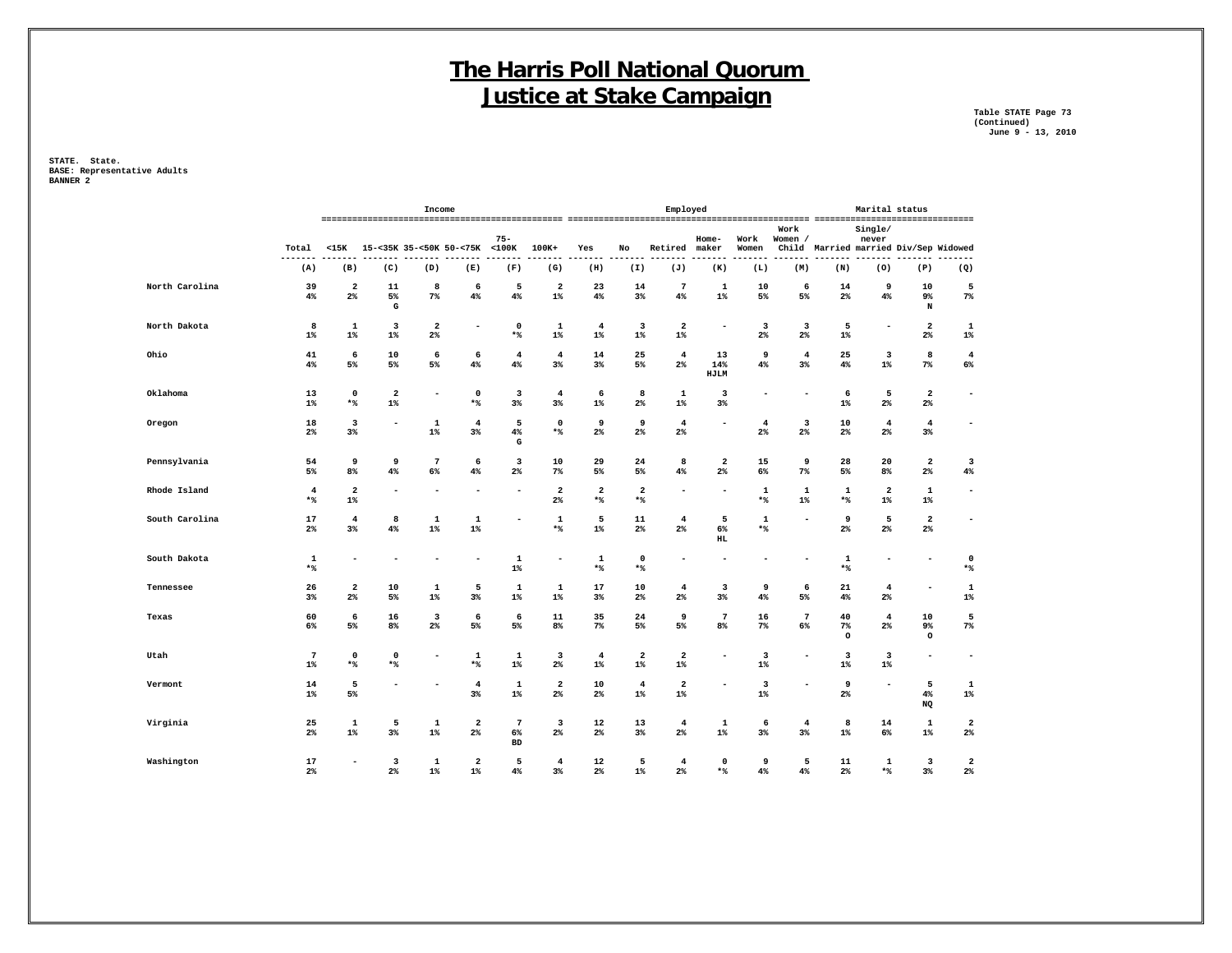**Table STATE Page 74 (Continued) June 9 - 13, 2010**

|               |          |                          |                          | Income  |                         |                       |                          |                  |                         | Employed                |                   |               |                      |             | Marital status          |                    |                                       |
|---------------|----------|--------------------------|--------------------------|---------|-------------------------|-----------------------|--------------------------|------------------|-------------------------|-------------------------|-------------------|---------------|----------------------|-------------|-------------------------|--------------------|---------------------------------------|
|               | Total    | $15K$                    | ;======================= |         | 15-<35K 35-<50K 50-<75K | $75 -$<br>$<$ 100 $<$ | $100K+$                  | Yes              | No                      | Retired                 | Home-<br>maker    | Work<br>Women | Work<br>Women /      |             | Single/<br>never        |                    | Child Married married Div/Sep Widowed |
|               | (A)      | (B)                      | (C)                      | (D)     | (E)                     | (F)                   | (G)                      | (H)              | (I)                     | (J)                     | (K)               | (L)           | (M)                  | (N)         | (0)                     | (P)                | (Q)                                   |
| West Virginia | $1\%$    | $\mathbf 0$<br>$*$       | $1\%$                    | $1\%$   | $^{\circ}$<br>$*$       | $1\%$                 | $\overline{\phantom{a}}$ | 5<br>$1\%$       | $\overline{a}$<br>$1\%$ | $\overline{a}$<br>$1\%$ | $^{\circ}$<br>$*$ | 3<br>$1\%$    | $\overline{a}$<br>2% | 5<br>$1\%$  | $\overline{a}$<br>$1\%$ | $\mathbf 0$<br>$*$ | 0<br>$*$                              |
| Wisconsin     | 28<br>3% | 5<br>5%                  | $1\%$                    | 6<br>5% | 2<br>2%                 | 4<br>3%               | $\overline{a}$<br>2%     | $\frac{11}{2\%}$ | $\frac{15}{3\%}$        | 8<br>4%                 | 6<br>6%           | 5<br>2%       | 4<br>3%              | 18<br>$3\%$ | 6<br>2%                 | $1\%$              | 2<br>3%                               |
| Wyoming       | $*$      | $\overline{\phantom{0}}$ |                          | $*$     | -                       |                       |                          | $*$ <sup>9</sup> |                         |                         |                   | $*$           |                      |             |                         |                    | $1\%$                                 |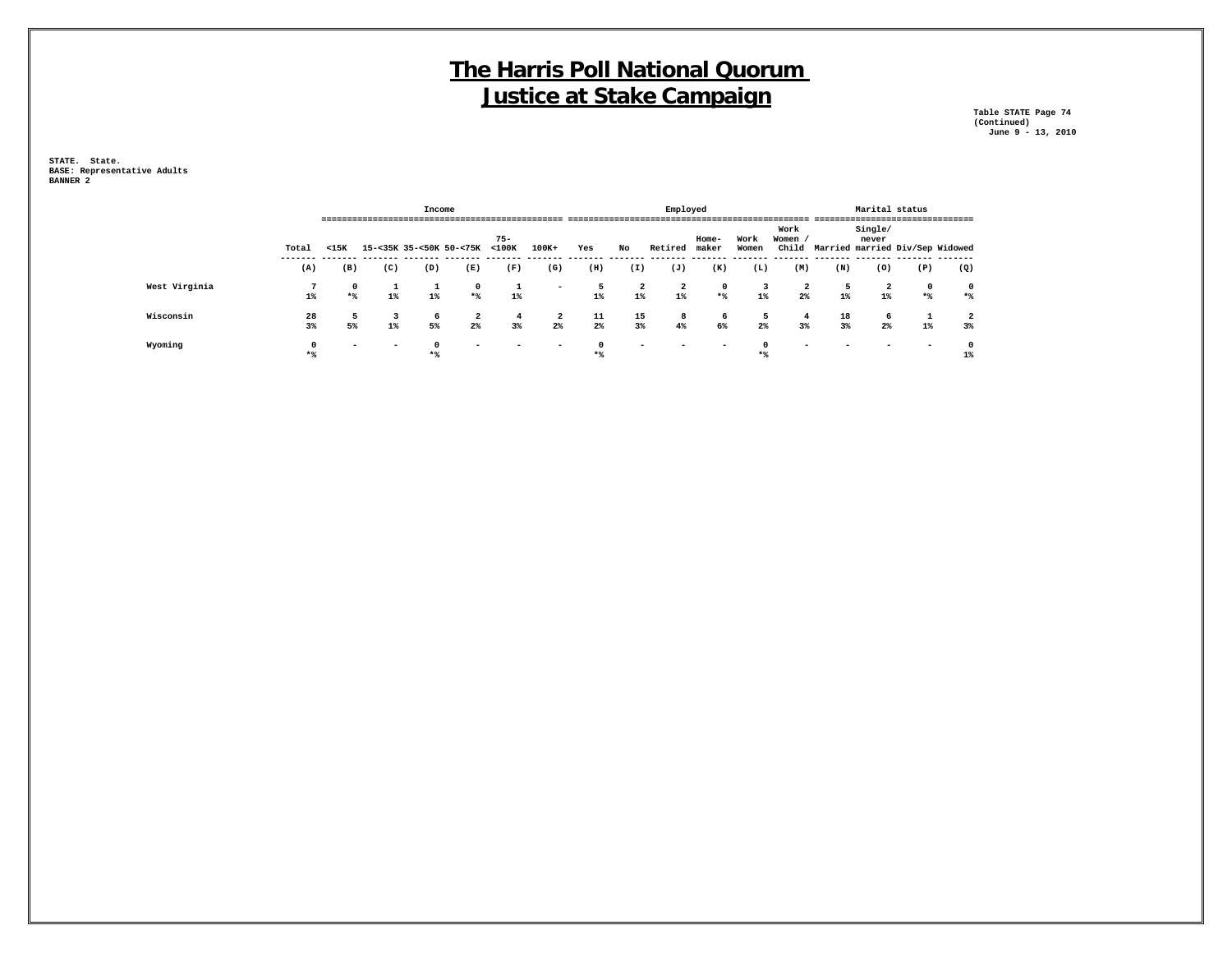**Table STATE Page 75**

 **June 9 - 13, 2010**

|          |                  |                    |                          | Region                   |                          |                          |                         | Ethnicity                     |                                  |                                                                                                                                                                                                                                                                                                                                                                                                                                  |                                  | Party ID                         |                         |
|----------|------------------|--------------------|--------------------------|--------------------------|--------------------------|--------------------------|-------------------------|-------------------------------|----------------------------------|----------------------------------------------------------------------------------------------------------------------------------------------------------------------------------------------------------------------------------------------------------------------------------------------------------------------------------------------------------------------------------------------------------------------------------|----------------------------------|----------------------------------|-------------------------|
|          |                  |                    | North-                   |                          |                          |                          |                         |                               |                                  |                                                                                                                                                                                                                                                                                                                                                                                                                                  |                                  |                                  |                         |
|          |                  | Total<br>-------   | East                     | Midwest                  | South                    | West                     | White                   | Black                         | Hispanic                         | Other                                                                                                                                                                                                                                                                                                                                                                                                                            | Total GOP                        | Total DEM Total IND              | ----                    |
|          |                  | (A)                | (B)                      | (C)                      | (D)                      | (E)                      | (F)                     | (G)                           | (H)                              | (I)                                                                                                                                                                                                                                                                                                                                                                                                                              | (J)                              | (K)                              | (L)                     |
|          | WEIGHTED 'N'     | 1,004<br>100%      | 218<br>100%              | 225<br>100%              | 334<br>100%              | 227<br>100%              | 681<br>100%             | 110<br>100%                   | 127<br>100%                      | 56<br>100%                                                                                                                                                                                                                                                                                                                                                                                                                       | 261<br>100%                      | 291<br>100%                      | 349<br>100%             |
|          | UNWEIGHTED TOTAL | 1,004              | 225                      | 232                      | 330                      | 217                      | 793                     | 65                            | 54                               | 58                                                                                                                                                                                                                                                                                                                                                                                                                               | 283                              | 298                              | 334                     |
| Alabama  |                  | 17<br>$2\%$        | $\overline{\phantom{a}}$ | $\overline{\phantom{a}}$ | 17<br>5%                 | $\overline{\phantom{a}}$ | 5<br>$1\%$              | $\overline{7}$<br>$7\%$       | $\overline{\mathbf{3}}$<br>3%    | $\overline{\mathbf{2}}$<br>$3\%$                                                                                                                                                                                                                                                                                                                                                                                                 | $\overline{\mathbf{2}}$<br>$1\%$ | 6<br>$2\%$                       | $\overline{7}$<br>$2\%$ |
| Arizona  |                  | 17<br>$2\%$        |                          | ۰                        | $\overline{\phantom{0}}$ | 17<br>$7\%$              | 17<br>$2\%$             |                               | $\overline{\phantom{0}}$         | $\overline{\phantom{a}}$                                                                                                                                                                                                                                                                                                                                                                                                         | $7\phantom{.0}$<br>$3\%$         | $\overline{4}$<br>$1\%$          | $\mathbf{3}$<br>$1\%$   |
| Arkansas |                  | 6<br>$1\%$         |                          | $\overline{a}$           | 6<br>$2\%$               | $\overline{\phantom{a}}$ | $\overline{4}$<br>$1\%$ | $\mathbf 1$<br>$1\%$          | $\overline{\phantom{a}}$         | 0<br>$1\%$                                                                                                                                                                                                                                                                                                                                                                                                                       | $\mathbf 1$<br>$\star$ $\!8$     | $\mathbf 1$<br>$*$ %             | $\mathbf{3}$<br>$1\%$   |
|          | California       | 123<br>12%         |                          |                          |                          | 123<br>54%               | 56<br>8%                | 12<br>11%                     | 39<br>31%<br>$_{\tt{FGI}}$       | 8<br>14%                                                                                                                                                                                                                                                                                                                                                                                                                         | 36<br>14%                        | 44<br>15%                        | 35<br>10%               |
| Colorado |                  | 21<br>$2\%$        |                          |                          |                          | 21<br>9%                 | 16<br>$2\%$             | $\mathbf 1$<br>$1\%$          | $\overline{\mathbf{3}}$<br>$3\%$ |                                                                                                                                                                                                                                                                                                                                                                                                                                  | 3<br>$1\%$                       | 12<br>4%<br>J                    | 5<br>$1\%$              |
|          | Connecticut      | 6<br>$1\%$         | 6<br>$3\%$               |                          |                          |                          | $\epsilon$<br>$1\%$     |                               |                                  |                                                                                                                                                                                                                                                                                                                                                                                                                                  | 1<br>$\star$ $\!$                | $\mathbf 1$<br>$\ast\$           | $\overline{4}$<br>$1\%$ |
| Delaware |                  | 8<br>$1\%$         | 8<br>$4\%$               |                          | $\overline{\phantom{0}}$ | $\blacksquare$           | $\bf{4}$<br>$1\%$       | $\overline{\phantom{a}}$      | $\overline{4}$<br>3%             | $\overline{\phantom{a}}$                                                                                                                                                                                                                                                                                                                                                                                                         | $\mathbf 1$<br>$\star$ $\!8$     | $\overline{\phantom{a}}$         | $\mathbf{3}$<br>$1\%$   |
| Florida  |                  | $\bf 42$<br>4%     | ۰                        | $\overline{\phantom{a}}$ | $\bf 42$<br>13%          | $\blacksquare$           | 33<br>5%                | $\mathbf{2}$<br>$1\%$         | $\epsilon$<br>5%                 | $\overline{\mathbf{2}}$<br>$3\%$                                                                                                                                                                                                                                                                                                                                                                                                 | 14<br>5%                         | 9<br>$3\%$                       | 14<br>4%                |
| Georgia  |                  | 23<br>$2\%$        |                          | $\overline{\phantom{a}}$ | 23<br>$7\%$              | $\blacksquare$           | 14<br>$2\%$             | $\overline{7}$<br>$7\%$       | $\mathbf 1$<br>$1\%$             | $\overline{\phantom{a}}$                                                                                                                                                                                                                                                                                                                                                                                                         | 6<br>$2\%$                       | $\overline{\mathbf{4}}$<br>$2\%$ | 10<br>3%                |
| Idaho    |                  | 5<br>$\star$ $\!8$ |                          | $\overline{\phantom{a}}$ | $\overline{\phantom{a}}$ | 5<br>$2\%$               | $\overline{4}$<br>$1\%$ | $\sim$                        | $\sim$                           | $\mathbf{1}$<br>$1\%$                                                                                                                                                                                                                                                                                                                                                                                                            | $\overline{\mathbf{2}}$<br>$1\%$ | $\blacksquare$                   | 3<br>$1\%$              |
| Illinois |                  | 32<br>$3\%$        | $\overline{\phantom{a}}$ | 32<br>14%                |                          | $\overline{\phantom{a}}$ | 24<br>4%                | 3<br>$3\%$                    | $\overline{4}$<br>$3\%$          | 0<br>$1\%$                                                                                                                                                                                                                                                                                                                                                                                                                       | 3<br>$1\%$                       | $7\phantom{.0}$<br>$2\%$         | 22<br>$6\%$<br>JК       |
| Indiana  |                  | 25<br>$3\%$        | $\overline{\phantom{a}}$ | 25<br>11%                |                          | $\blacksquare$           | 22<br>$3\%$             | ٠                             | $\blacksquare$                   | $\overline{\bf 4}$<br>6%                                                                                                                                                                                                                                                                                                                                                                                                         | 12<br>5%<br>L                    | $4\phantom{1}$<br>$2\%$          | $\mathbf{2}$<br>$1\%$   |
| Iowa     |                  | 10<br>$1\%$        |                          | 10<br>5%                 |                          | $\blacksquare$           | 10<br>$2\%$             |                               | ۰                                | $\overline{\phantom{a}}$                                                                                                                                                                                                                                                                                                                                                                                                         | $\overline{\mathbf{2}}$<br>$1\%$ | $\overline{\mathbf{2}}$<br>$1\%$ | 6<br>$2\%$              |
| Kansas   |                  | 10<br>$1\%$        |                          | 10<br>5%                 |                          |                          | 5<br>$1\%$              | $\overline{\mathbf{4}}$<br>3% |                                  | $\mathbf{2}% =\mathbf{2}+\mathbf{2}+\mathbf{3}+\mathbf{5}+\mathbf{5}+\mathbf{5}+\mathbf{6}+\mathbf{6}+\mathbf{5}+\mathbf{5}+\mathbf{6}+\mathbf{5}+\mathbf{6}+\mathbf{6}+\mathbf{5}+\mathbf{5}+\mathbf{6}+\mathbf{5}+\mathbf{6}+\mathbf{6}+\mathbf{5}+\mathbf{6}+\mathbf{6}+\mathbf{5}+\mathbf{6}+\mathbf{6}+\mathbf{6}+\mathbf{6}+\mathbf{6}+\mathbf{6}+\mathbf{6}+\mathbf{6}+\mathbf{6}+\mathbf{6}+\mathbf{6}+\mathbf$<br>$3\%$ | 5<br>$2\%$                       | $\overline{\phantom{a}}$         | 6<br>$2\%$              |
| Kentucky |                  | 28<br>$3\%$        |                          | $\overline{\phantom{a}}$ | 28<br>8 <sup>°</sup>     |                          | 28<br>4%                |                               |                                  | $\sim$                                                                                                                                                                                                                                                                                                                                                                                                                           | 5<br>$2\%$                       | 11<br>4%                         | 9<br>$3\%$              |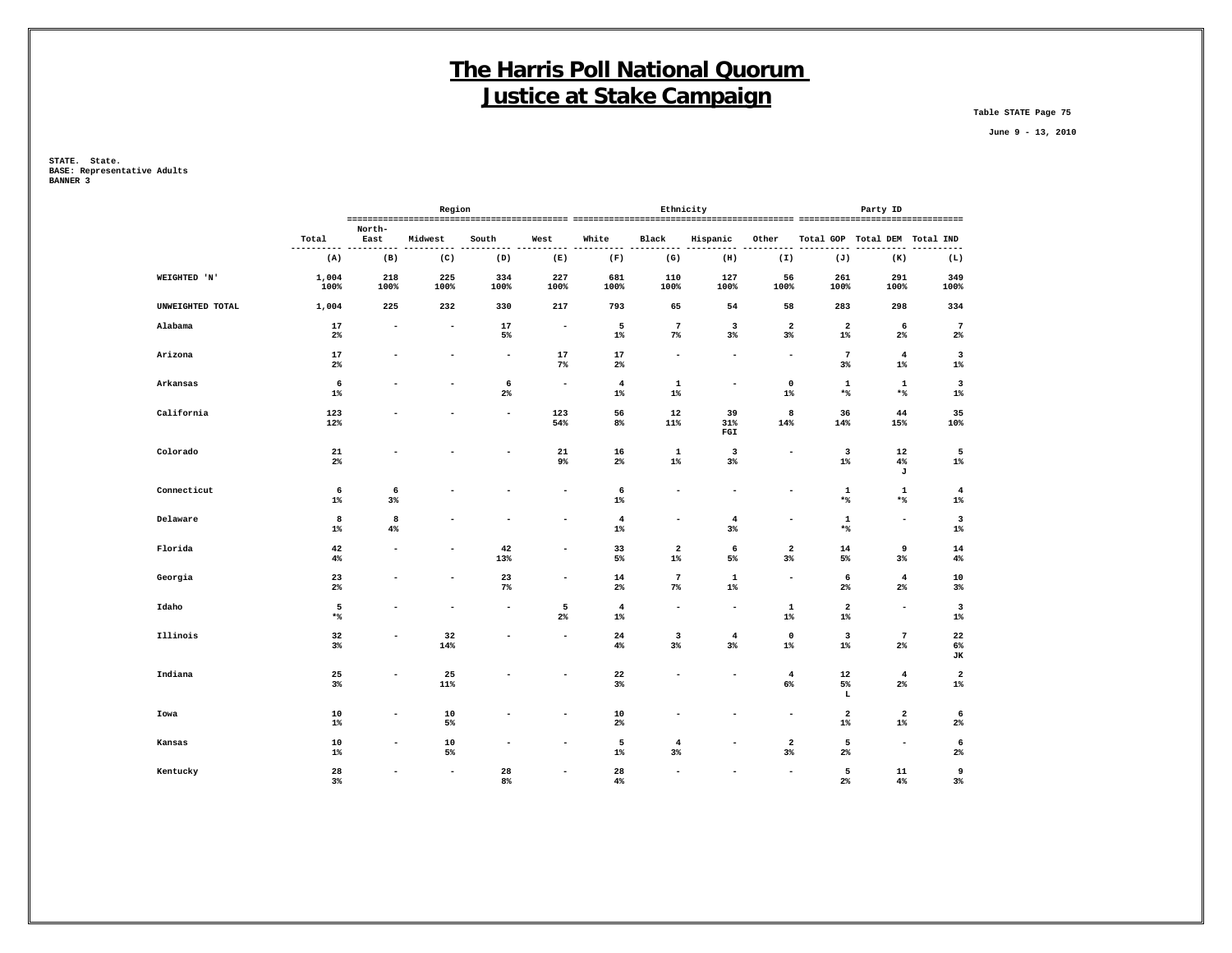**Table STATE Page 76 (Continued) June 9 - 13, 2010**

|                |                          |                          | Region                   |                          |                          |                                  | Ethnicity                                                       |                                  |                          |                                  | Party ID                          |                                  |
|----------------|--------------------------|--------------------------|--------------------------|--------------------------|--------------------------|----------------------------------|-----------------------------------------------------------------|----------------------------------|--------------------------|----------------------------------|-----------------------------------|----------------------------------|
|                | Total                    | North-<br>East           | Midwest                  | South                    | West                     | White                            | Black                                                           | Hispanic                         | Other                    |                                  | Total GOP Total DEM Total IND     |                                  |
|                | ----------<br>(A)        | (B)                      | (C)                      | (D)                      | ---<br>(E)               | ----<br>(F)                      | (G)                                                             | ---<br>(H)                       | (I)                      | (J)                              | (K)                               | .<br>(L)                         |
| Louisiana      | 32<br>$3\%$              | $\overline{\phantom{a}}$ | $\overline{\phantom{a}}$ | 32<br>10%                | $\overline{\phantom{a}}$ | 15<br>$2\%$                      | 14<br>12%<br>$\mathbf{FH}% _{C}^{\ast }=\mathbf{H}_{C}^{\ast }$ | $\overline{\mathbf{2}}$<br>$1\%$ | $\mathbf 1$<br>$2\%$     | 5<br>$2\%$                       | 9<br>$3\%$                        | 13<br>4%                         |
| Maine          | $\overline{4}$<br>$*$ %  | $\overline{4}$<br>$2\%$  |                          | ۰                        | ۰                        | $\overline{4}$<br>$1\%$          | $\overline{\phantom{a}}$                                        | $\overline{\phantom{a}}$         | $\overline{\phantom{a}}$ | $\overline{\phantom{a}}$         | $\mathbf{1}$<br>$\star$ $\!8$     | $\overline{\mathbf{2}}$<br>$1\%$ |
| Maryland       | 14<br>$1\%$              | 14<br>6%                 |                          |                          | $\blacksquare$           | $11\,$<br>$2\%$                  | $\mathbf{1}$<br>$1\%$                                           | $\mathbf 1$<br>$\star$ %         | $\overline{a}$           | $\overline{\mathbf{2}}$<br>$1\%$ | 5<br>$2\%$                        | 6<br>$2\%$                       |
| Massachusetts  | 16<br>$2\%$              | 16<br>7%                 |                          |                          | $\qquad \qquad -$        | 12<br>$2\%$                      | $\overline{\phantom{a}}$                                        | 3<br>$2\%$                       | $\mathbf{1}$<br>$1\%$    | 3<br>$1\%$                       | 5<br>$2\%$                        | $7\phantom{.0}$<br>$2\%$         |
| Michigan       | 31<br>$3\%$              | $\overline{\phantom{a}}$ | 31<br>14%                |                          | $\overline{\phantom{a}}$ | 23<br>3%                         | $\overline{a}$<br>$1\%$                                         | ٠                                | 6<br>11%<br>G            | 10<br>4%                         | $7\phantom{.0}$<br>$3\%$          | 11<br>3%                         |
| Minnesota      | 12<br>$1\%$              |                          | 12<br>5%                 |                          |                          | 12<br>$2\%$                      | $\overline{\phantom{0}}$                                        |                                  |                          | $\overline{\mathbf{4}}$<br>$2\%$ | $\overline{4}$<br>$2\%$           | $\overline{\mathbf{2}}$<br>$1\%$ |
| Mississippi    | $7\phantom{.0}$<br>$1\%$ |                          | $\overline{\phantom{a}}$ | $\overline{7}$<br>$2\%$  | ۰                        | 5<br>$1\%$                       | $\mathbf{1}$<br>$1\%$                                           |                                  | $\overline{a}$           | $\mathbf{3}$<br>$1\%$            | $\mathbf 1$<br>$*$ %              | $\overline{2}$<br>$1\%$          |
| Missouri       | 23<br>$2\%$              | ۰                        | 23<br>10%                | $\overline{\phantom{a}}$ | ۰                        | 17<br>3%                         | $\overline{\phantom{a}}$                                        | $\overline{4}$<br>3%             | ۰                        | 10<br>4%                         | 8<br>$3\%$                        | $\overline{\mathbf{4}}$<br>$1\%$ |
| Nebraska       | $\overline{4}$<br>$*$    | ۰                        | $\overline{4}$<br>$2\%$  | $\blacksquare$           | $\overline{\phantom{a}}$ | $\bf{4}$<br>1%                   | ۰                                                               |                                  | $\blacksquare$           | $\mathbf 0$<br>$*$               | $\mathbf{2}$<br>$1\%$             | $\sim$                           |
| Nevada         | 12<br>$1\%$              |                          |                          | -                        | 12<br>5%                 | 12<br>$2\%$                      |                                                                 | ۰                                | $\mathbf 0$<br>$*$ %     | 9<br>$3\%$<br>L                  | $\blacksquare$                    | $\overline{\mathbf{2}}$<br>$1\%$ |
| New Hampshire  | 6<br>$1\%$               | 6<br>$3\%$               |                          |                          | $\qquad \qquad -$        | 5<br>$1\%$                       |                                                                 |                                  | $\overline{\phantom{a}}$ | 5<br>$2\%$                       | $\overline{\phantom{0}}$          | $\overline{\phantom{a}}$         |
| New Jersey     | 25<br>$2\%$              | 25<br>11%                |                          |                          | ۰                        | 12<br>$2\%$                      | $\overline{2}$<br>$2\%$                                         | 10<br>8%                         | $\mathbf 0$<br>$1\%$     | $\overline{7}$<br>$3\%$          | 12<br>4%                          | 5<br>$1\%$                       |
| New Mexico     | 8<br>$1\%$               | $\overline{\phantom{a}}$ |                          |                          | 8<br>$3\%$               | $\overline{\mathbf{3}}$<br>$*$ % | $\overline{\mathbf{3}}$<br>$3\%$                                | $\overline{\phantom{a}}$         | $\overline{2}$<br>$3\%$  | $\overline{\mathbf{4}}$<br>$2\%$ | $\mathbf 1$<br>$\star$ $\uparrow$ | 3<br>$1\%$                       |
| New York       | 61<br>$6\%$              | 61<br>28%                |                          |                          | $\sim$                   | 34<br>5%                         | 15<br>14%                                                       | $\overline{4}$<br>$3\%$          | 5<br>8%                  | 9<br>$3\%$                       | 30<br>10%<br>J                    | 18<br>5%                         |
| North Carolina | 39<br>4%                 |                          |                          | 39<br>12%                |                          | 31<br>5%                         | 5<br>5%                                                         | $\mathbf 1$<br>$1\%$             | $\mathbf 0$<br>$*$ %     | 5<br>$2\%$                       | 8<br>$3\%$                        | 22<br>6%<br>J                    |
| North Dakota   | 8<br>$1\%$               |                          | 8<br>4%                  |                          |                          | $\overline{7}$<br>$1\%$          | $\overline{\phantom{a}}$                                        | $\overline{\phantom{a}}$         | $\mathbf{1}$<br>$2\%$    | $\mathbf 0$<br>$\star$ %         | $\overline{\mathbf{3}}$<br>$1\%$  | $\overline{\mathbf{4}}$<br>$1\%$ |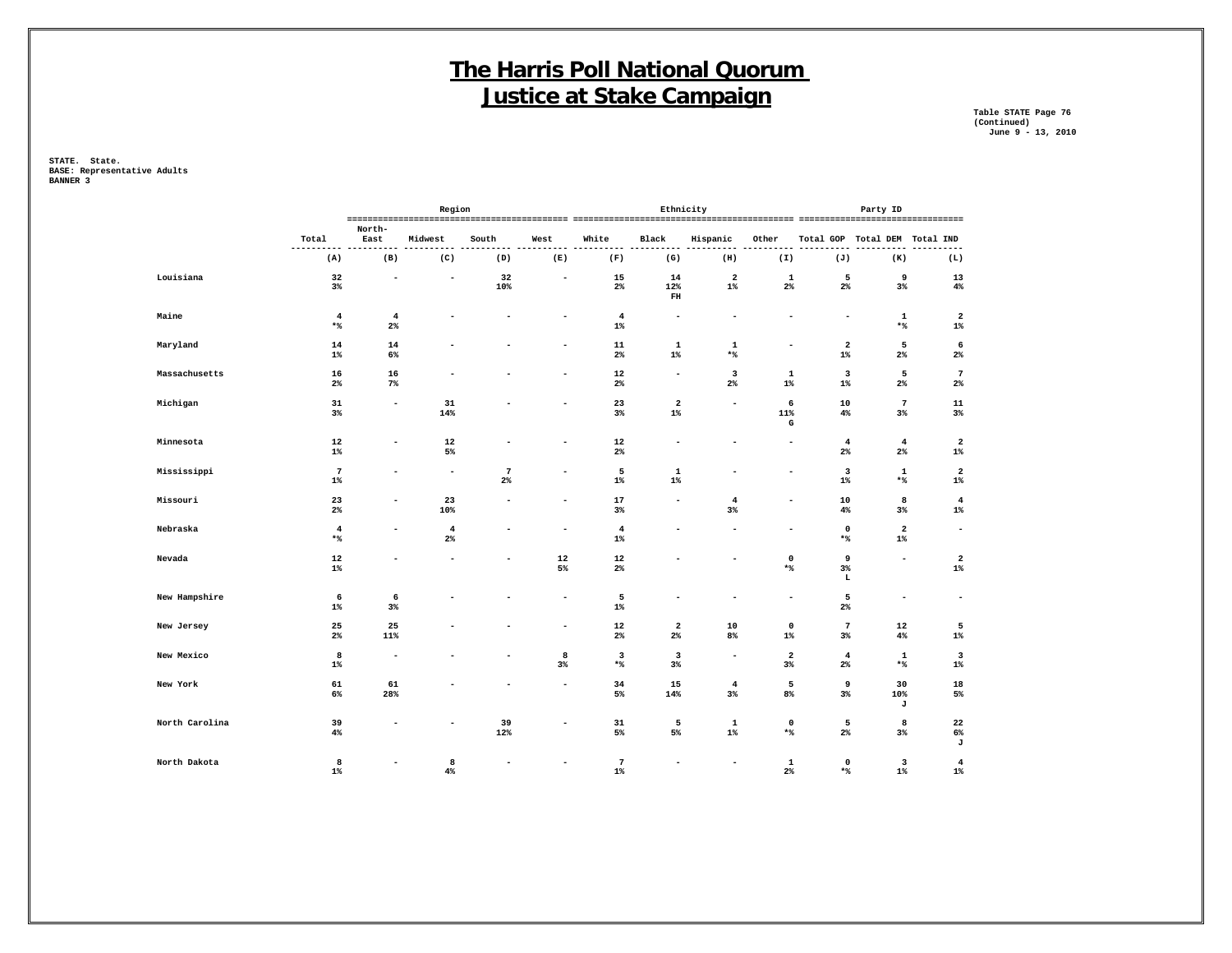**Table STATE Page 77 (Continued) June 9 - 13, 2010**

|                |                               |                          | Region                   |                          |                          |                                          |                                  | Ethnicity                        |                                  |                                  | Party ID                         |                                  |
|----------------|-------------------------------|--------------------------|--------------------------|--------------------------|--------------------------|------------------------------------------|----------------------------------|----------------------------------|----------------------------------|----------------------------------|----------------------------------|----------------------------------|
|                |                               | North-                   |                          |                          |                          |                                          |                                  |                                  |                                  |                                  |                                  |                                  |
|                | Total<br>----------           | East                     | Midwest                  | South                    | West                     | White                                    | Black                            | Hispanic                         | Other                            |                                  | Total GOP Total DEM Total IND    | .                                |
|                | (A)                           | (B)                      | (C)                      | (D)                      | (E)                      | (F)                                      | (G)                              | (H)                              | (I)                              | (J)                              | (K)                              | (L)                              |
| Ohio           | 41<br>4%                      | $\overline{\phantom{0}}$ | 41<br>18%                | $\overline{\phantom{a}}$ | $\overline{\phantom{a}}$ | 29<br>4%                                 | $7\phantom{.0}$<br>6%            | ٠                                | $\overline{\phantom{a}}$         | 8<br>3%                          | 9<br>3%                          | 13<br>$4\,$                      |
| Oklahoma       | 13<br>$1\%$                   |                          | $\overline{\phantom{a}}$ | 13<br>4%                 | $\overline{\phantom{a}}$ | 10<br>$1\%$                              | $\mathbf{1}$<br>$1\%$            | $\blacksquare$                   | $\overline{2}$<br>$4\%$          | $\mathbf 1$<br>$*$ %             | $\overline{4}$<br>$1\%$          | 8<br>$2\%$                       |
| Oregon         | 18<br>2%                      |                          |                          | $\overline{\phantom{a}}$ | 18<br>8%                 | 17<br>3%                                 | $\overline{\phantom{a}}$         | $\overline{\phantom{a}}$         | $\mathbf{1}$<br>$1\%$            | $\overline{\mathbf{3}}$<br>$1\%$ | 8<br>3%                          | 6<br>$2\%$                       |
| Pennsylvania   | 54<br>$5\%$                   | 54<br>25%                |                          | ۰                        | $\sim$                   | 40<br>6%                                 | $\overline{\mathbf{2}}$<br>2%    | 5<br>4%                          | 5<br>8%                          | 16<br>6%                         | 13<br>4%                         | 14<br>4%                         |
| Rhode Island   | $\overline{4}$<br>$*$ %       | $\overline{4}$<br>$2\%$  |                          | ۰                        | $\overline{\phantom{0}}$ | $\overline{\mathbf{3}}$<br>$\star$ $\!8$ | $\mathbf 1$<br>$1\%$             | $\overline{\phantom{a}}$         | $\blacksquare$                   | $\overline{\phantom{a}}$         | $\overline{4}$<br>$1\%$          | $\overline{\phantom{a}}$         |
| South Carolina | 17<br>$2\%$                   | $\blacksquare$           | $\overline{\phantom{a}}$ | 17<br>5%                 | $\overline{\phantom{a}}$ | 9<br>$1\%$                               | $\mathbf 1$<br>$1\%$             | 5<br>4%                          | $\overline{\phantom{a}}$         | 3<br>$1\%$                       | $\overline{\mathbf{2}}$<br>$1\%$ | 6<br>$2\%$                       |
| South Dakota   | $\mathbf 1$<br>$\star$ $\!8$  | ۰                        | $\mathbf 1$<br>$*$ %     | $\overline{\phantom{a}}$ | $\overline{\phantom{0}}$ | $\mathbf 0$<br>$\star$ $\!$              | $\overline{\phantom{a}}$         | $\overline{\phantom{a}}$         | $\mathbf 1$<br>$1\%$             | $\mathbf 0$<br>$*$               | $\overline{\phantom{a}}$         | $\mathbf 1$<br>$\star$ $\!8$     |
| Tennessee      | 26<br>3%                      |                          | $\overline{\phantom{a}}$ | 26<br>8%                 | $\overline{\phantom{a}}$ | 22<br>3%                                 | $\overline{4}$<br>3%             | $\mathbf 0$<br>$*$ %             | $\overline{\phantom{a}}$         | $\overline{4}$<br>2 <sup>°</sup> | $\overline{4}$<br>$1\%$          | 16<br>$4\%$                      |
| Texas          | 60<br>$6\%$                   |                          | $\overline{\phantom{a}}$ | 60<br>18%                | $\overline{\phantom{a}}$ | 27<br>4%                                 | $7\phantom{.0}$<br>$7\%$         | 21<br>16%                        | $\overline{2}$<br>3%             | 23<br>9%<br>L                    | 20<br>$7\%$                      | 10<br>3%                         |
| Utah           | $7\phantom{.0}$<br>$1\%$      |                          |                          | $\blacksquare$           | $\overline{7}$<br>$3\%$  | $\overline{4}$<br>$1\%$                  | ۰                                | $\overline{\phantom{a}}$         | $\overline{2}$<br>$4\%$          | $\overline{4}$<br>$1\%$          | $\mathsf 0$<br>$\star$ $\!8$     | $\overline{\mathbf{3}}$<br>$1\%$ |
| Vermont        | 14<br>$1\%$                   | 14<br>$6\%$              |                          | ۰                        | $\overline{\phantom{0}}$ | 9<br>$1\%$                               | $\overline{\phantom{a}}$         | 5<br>4%                          | $\blacksquare$                   | $\sim$                           | $\mathbf 1$<br>$\star$ $\!8$     | 13<br>$4\,$<br>$\bf K$           |
| Virginia       | 25<br>$2\%$                   |                          |                          | 25<br>$7\%$              | $\overline{\phantom{0}}$ | 16<br>$2\%$                              | 3<br>3%                          | $\overline{\mathbf{2}}$<br>$2\%$ | 3<br>6%                          | $\overline{4}$<br>$2\%$          | 10<br>4%                         | 6<br>$2\%$                       |
| Washington     | 17<br>$2\%$                   | ۰                        |                          | $\overline{\phantom{a}}$ | 17<br>7%                 | 13<br>$2\%$                              | $\overline{\phantom{a}}$         | $\mathbf 1$<br>$1\%$             | $\overline{\mathbf{2}}$<br>$4\%$ | $\overline{7}$<br>$3\%$          | $7\phantom{.0}$<br>$2\%$         | $\mathbf{3}$<br>$1\%$            |
| West Virginia  | $7\phantom{.0}$<br>$1\%$      | $\overline{7}$<br>$3\%$  |                          | ۰                        | $\overline{\phantom{a}}$ | $7\phantom{.0}$<br>$1\%$                 | $\mathbf 0$<br>$\star$ $\!8$     | ۰                                | $\overline{\phantom{a}}$         | $\overline{\mathbf{2}}$<br>$1\%$ | $\overline{\mathbf{2}}$<br>$1\%$ | 3<br>$1\%$                       |
| Wisconsin      | 28<br>$3\%$                   | $\blacksquare$           | 28<br>12%                | ۰                        | $\sim$                   | 19<br>$3\%$                              | $\overline{\mathbf{2}}$<br>$2\%$ | $\blacksquare$                   | $\overline{\mathbf{3}}$<br>6%    | 8<br>$3\%$                       | 6<br>2%                          | 12<br>3%                         |
| Wyoming        | $\mathbf 0$<br>$\star$ $\!\!$ | ۰                        |                          | $\overline{\phantom{a}}$ | 0<br>$*$                 | $\overline{\phantom{a}}$                 | $\overline{\phantom{a}}$         | $\sim$                           | $\mathbf 0$<br>$1\%$             | $\mathbf 0$<br>$*$ %             | $\overline{\phantom{a}}$         | $\overline{\phantom{a}}$         |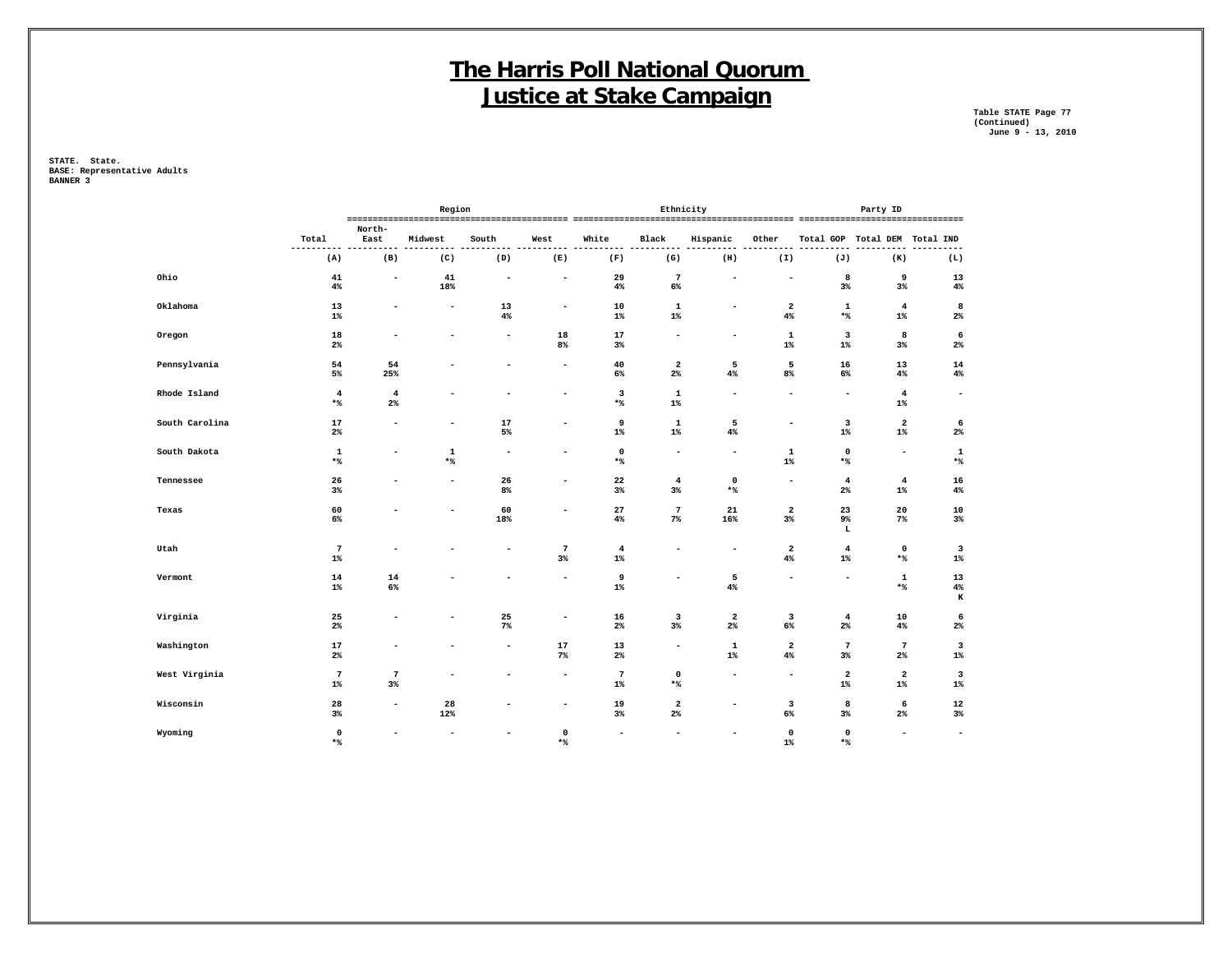**Table GEO4 Page 78**

 **June 9 - 13, 2010**

**GEO4. Four-Point Region. BASE: Representative Adults BANNER 1**

|                  |               | Gender      |             |             | Age (Collapsed) |             | Age         |             |             |                 |                 |                 |                   |                   |               | Gender / Age        |                     |                 |                              |             | Education   |              |                |
|------------------|---------------|-------------|-------------|-------------|-----------------|-------------|-------------|-------------|-------------|-----------------|-----------------|-----------------|-------------------|-------------------|---------------|---------------------|---------------------|-----------------|------------------------------|-------------|-------------|--------------|----------------|
|                  | Total         | Male        | Female      | $35$        | $35 - 54$       | $55+$       | $18 - 24$   | $25 - 34$   | $35 - 44$   | 45-54           | 55-64           | 65+             | Male<br>$18 - 34$ | Male<br>$35 - 54$ | Male<br>$55+$ | Female<br>$18 - 34$ | Female<br>$35 - 54$ | Female<br>$55+$ | Some HS HS grad College Grad |             | Some        | College Post | Grad           |
|                  | -----<br>(A)  | (B)         | (C)         | (D)         | (E)             | (F)         | (G)         | (H)         | (I)         | (J)             | (K)             | (L)             | (M)               | (N)               | (0)           | (P)                 | (Q)                 | (R)             | (S)                          | (T)         | (U)         | (V)          | (W)            |
| WEIGHTED 'N'     | 1,004<br>100% | 489<br>100% | 515<br>100% | 302<br>100% | 359<br>100%     | 304<br>100% | 134<br>100% | 167<br>100% | 181<br>100% | 178<br>100%     | 149<br>100%     | 155<br>100%     | 162<br>100%       | 179<br>100%       | 134<br>100%   | 139<br>100%         | 180<br>100%         | 170<br>100%     | 89<br>100%                   | 368<br>100% | 273<br>100% | 192<br>100%  | 70<br>100%     |
| UNWEIGHTED TOTAL | 1,004         | 483         | 521         | 153         | 329             | 484         | 55          | 98          | 140         | 189             | 202             | 282             | 86                | 176               | 204           | 67                  | 153                 | 280             | 52                           | 235         | 327         | 213          | 162            |
| Northeast        | 218<br>22%    | 110<br>23%  | 108<br>21%  | 69<br>23%   | 82<br>23%       | 60<br>20%   | 37<br>28%   | 32<br>19%   | 40<br>22%   | 42<br>23%       | 27<br>18%       | 33<br>21%       | 35<br>21%         | 44<br>25%         | 27<br>20%     | 34<br>25%           | 38<br>21%           | 33<br>20%       | 17<br>19%                    | 90<br>24%   | 54<br>20%   | 42<br>22%    | 15<br>21%      |
| Midwest          | 225<br>22%    | 105<br>22%  | 119<br>23%  | 57<br>19%   | 77<br>21%       | 76<br>25%   | 17<br>12%   | 40<br>24%   | 49<br>27%   | 29<br>16%       | 31<br>21%       | 45<br>29%<br>GJ | 29<br>18%         | 36<br>20%         | 36<br>27%     | 27<br>20%           | 41<br>23%           | 40<br>23%       | 27<br>30%                    | 77<br>21%   | 61<br>22%   | 41<br>21%    | 12<br>17%      |
| South            | 334<br>33%    | 161<br>33%  | 173<br>34%  | 119<br>40%  | 117<br>33%      | 88<br>29%   | 54<br>41%   | 65<br>39%   | 63<br>35%   | 54<br>30%       | 45<br>30%       | 43<br>28%       | 68<br>42%         | 51<br>28%         | 41<br>30%     | 51<br>37%           | 66<br>37%           | 47<br>28%       | 30<br>34%                    | 138<br>38%  | 92<br>34%   | 50<br>26%    | 21<br>31%      |
| West             | 227<br>23%    | 112<br>23%  | 115<br>22%  | 57<br>19%   | 83<br>23%       | 80<br>26%   | 26<br>19%   | 30<br>18%   | 29<br>16%   | 54<br>30%<br>HI | 46<br>31%<br>HI | 34<br>22%       | 30<br>19%         | 47<br>26%         | 30<br>23%     | 26<br>19%           | 36<br>20%           | 50<br>29%       | 15<br>17%                    | 64<br>17%   | 65<br>24%   | 60<br>31%    | 21<br>31%<br>т |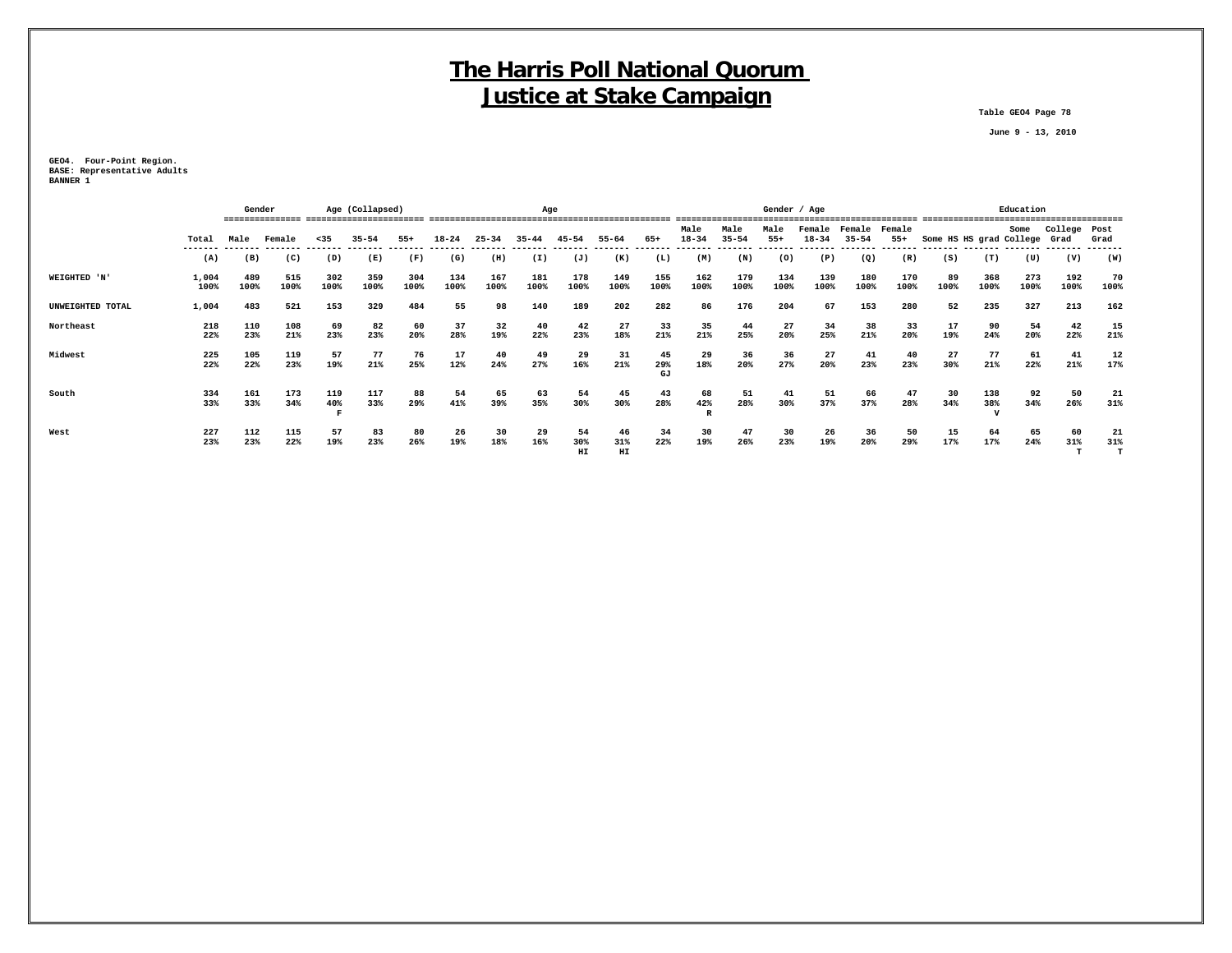**Table GEO4 Page 79**

 **June 9 - 13, 2010**

**GEO4. Four-Point Region. BASE: Representative Adults BANNER 2**

|                  |               |             |                          | Income      |                         |                       |                |                       |             | Employed       |                |                           |                          |                       | Marital status   |                      |                                             |
|------------------|---------------|-------------|--------------------------|-------------|-------------------------|-----------------------|----------------|-----------------------|-------------|----------------|----------------|---------------------------|--------------------------|-----------------------|------------------|----------------------|---------------------------------------------|
|                  | Total         | $15K$       |                          |             | 15-<35K 35-<50K 50-<75K | $75 -$<br>$<$ 100 $K$ | 100K+          | Yes                   | No          | Retired        | Home-<br>maker | Work<br>Women             | Work<br>Women ,<br>Child |                       | Single/<br>never |                      | --------<br>Married married Div/Sep Widowed |
|                  | (A)           | (B)         | (C)                      | (D)         | (E)                     | (F)                   | (G)            | (H)                   | (I)         | (J)            | (K)            | (L)                       | (M)                      | (N)                   | (0)              | (P)                  | (Q)                                         |
| WEIGHTED 'N'     | 1,004<br>100% | 113<br>100% | 206<br>100%              | 107<br>100% | 138<br>100%             | 113<br>100%           | 144<br>100%    | 536<br>100%           | 454<br>100% | 182<br>100%    | 92<br>100%     | 226<br>100%               | 118<br>100%              | 569<br>100%           | 240<br>100%      | 112<br>100%          | 69<br>100%                                  |
| UNWEIGHTED TOTAL | 1,004         | 84          | 175                      | 104         | 143                     | 119                   | 175            | 511                   | 478         | 277            | 78             | 224                       | 98                       | 567                   | 165              | 138                  | 117                                         |
| Northeast        | 218<br>22%    | 19<br>17%   | 29<br>14%                | 23<br>22%   | 42<br>30%<br>c          | 25<br>22%             | 42<br>29%<br>c | 131<br>24%<br>$\bf K$ | 85<br>19%   | 34<br>19%      | 9<br>10%       | 51<br>23%<br>$\mathbf{K}$ | 29<br>24%                | 123<br>22%            | 61<br>25%        | 19<br>17%            | 13<br>19%                                   |
| Midwest          | 225<br>22%    | 30<br>27%   | 49<br>24%                | 27<br>25%   | 28<br>21%               | 27<br>24%             | 21<br>15%      | 113<br>21%            | 109<br>24%  | 46<br>25%      | 35<br>38%<br>H | 52<br>23%                 | 29<br>25%                | 135<br>24%<br>$\circ$ | 35<br>14%        | 33<br>29%<br>$\circ$ | 20<br>29%<br>$\circ$                        |
| South            | 334<br>33%    | 41<br>37%   | 99<br>48%<br><b>DEFG</b> | 29<br>27%   | 34<br>24%               | 33<br>29%             | 44<br>31%      | 165<br>31%            | 163<br>36%  | 53<br>29%      | 36<br>39%      | 74<br>33%                 | 37<br>31%                | 174<br>31%            | 92<br>38%        | 38<br>34%            | 24<br>35%                                   |
| West             | 227<br>23%    | 23<br>20%   | 29<br>14%                | 28<br>26%   | 34<br>25%               | 28<br>25%             | 37<br>26%<br>c | 127<br>24%<br>к       | 98<br>22%   | 49<br>27%<br>к | 12<br>13%      | 49<br>22%                 | 23<br>20%                | 138<br>24%            | 52<br>22%        | 23<br>20%            | 11<br>16%                                   |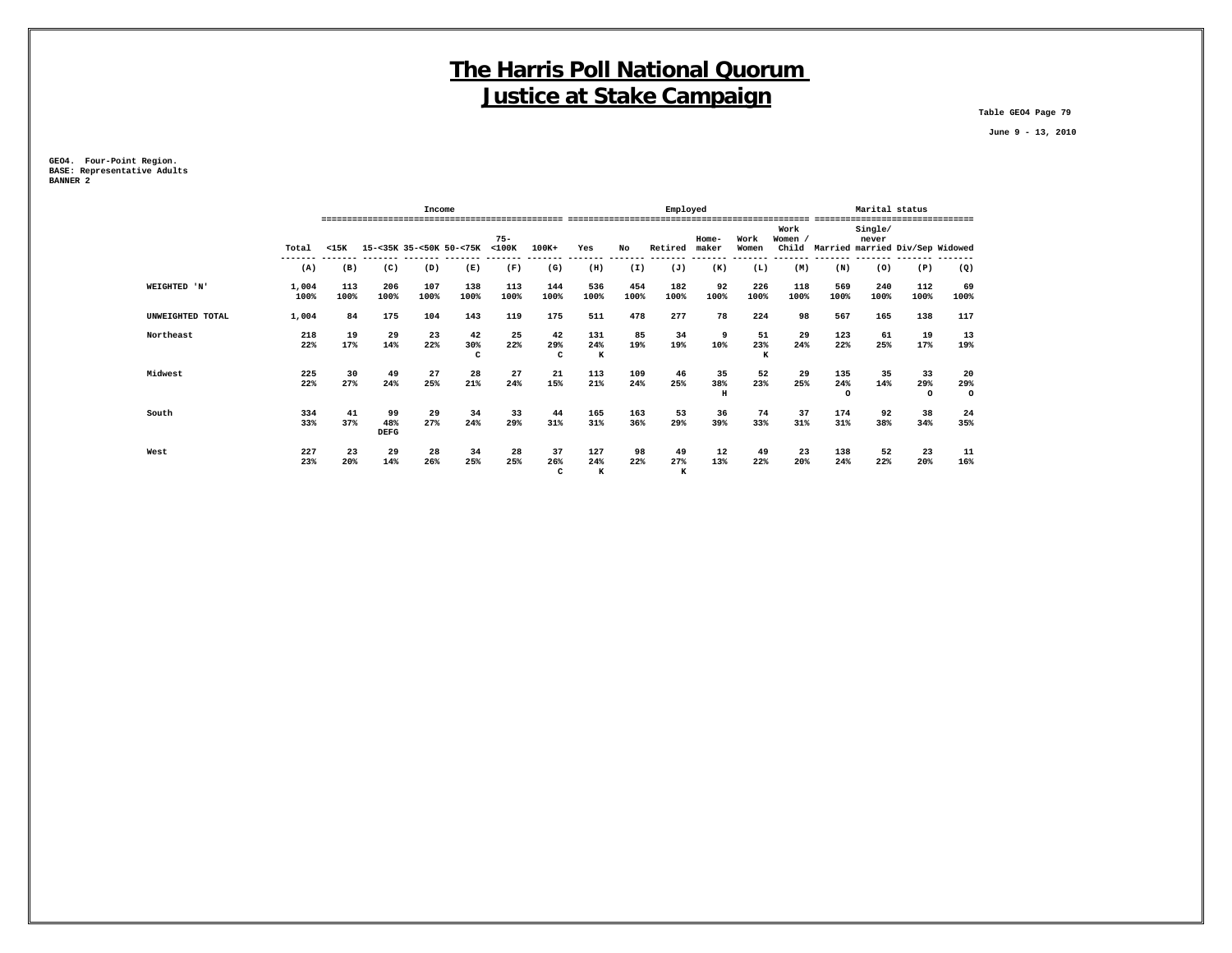**Table GEO4 Page 80**

 **June 9 - 13, 2010**

**GEO4. Four-Point Region. BASE: Representative Adults BANNER 3**

|              |                           |                          | Region                   |                          |                          |                     |           | Ethnicity | Party ID            |      |                               |      |  |
|--------------|---------------------------|--------------------------|--------------------------|--------------------------|--------------------------|---------------------|-----------|-----------|---------------------|------|-------------------------------|------|--|
|              |                           | North-                   |                          |                          |                          |                     |           |           |                     |      | -----------------------       |      |  |
|              | Total                     | East                     | Midwest                  | South                    | West                     | White               | Black     | Hispanic  | Other               |      | Total GOP Total DEM Total IND |      |  |
|              | (A)                       | (B)                      | (C)                      | (D)                      | (E)                      | (F)                 | (G)       | (H)       | (I)                 | (J)  | (K)                           | (L)  |  |
| WEIGHTED 'N' | 1,004                     | 218                      | 225                      | 334                      | 227                      | 681                 | 110       | 127       | 56                  | 261  | 291                           | 349  |  |
|              | 100%                      | 100%                     | 100%                     | 100%                     | 100%                     | 100%                | 100%      | 100%      | 100%                | 100% | 100%                          | 100% |  |
|              | 1,004<br>UNWEIGHTED TOTAL | 225                      | 232                      | 330                      | 217                      | 793                 | 65        | 54        | 58                  | 283  | 298                           | 334  |  |
| Northeast    | 218                       | 218                      | $\overline{\phantom{a}}$ | ۰                        | $\overline{\phantom{0}}$ | 147                 | 23        | 32        | 10                  | 46   | 72                            | 75   |  |
|              | 22%                       | 100%                     |                          |                          |                          | 22%                 | 20%       | 25%       | 18%                 | 18%  | 25%                           | 22%  |  |
| Midwest      | 225                       | $\overline{\phantom{0}}$ | 225                      | $\overline{\phantom{a}}$ | $\overline{\phantom{0}}$ | 172                 | 18        | 8         | 18                  | 62   | 53                            | 84   |  |
|              | 22%                       |                          | 100%                     |                          |                          | 25%<br>$\, {\bf H}$ | 16%       | $7\%$     | 31%<br>$\, {\rm H}$ | 24%  | 18%                           | 24%  |  |
| South        | 334                       | -                        | $\overline{\phantom{a}}$ | 334                      | $\overline{\phantom{a}}$ | 220                 | 53        | 42        | 13                  | 77   | 90                            | 126  |  |
|              | 33%                       |                          |                          | 100%                     |                          | 32%                 | 48%<br>FI | 33%       | 22%                 | 30%  | 31%                           | 36%  |  |
| West         | 227                       | -                        |                          | $\overline{\phantom{0}}$ | 227                      | 143                 | 16        | 44        | 16                  | 75   | 76                            | 64   |  |
|              | 23%                       |                          |                          |                          | 100%                     | 21%                 | 15%       | 35%       | 28%                 | 29%  | 26%                           | 18%  |  |
|              |                           |                          |                          |                          |                          |                     |           | G         |                     | L    |                               |      |  |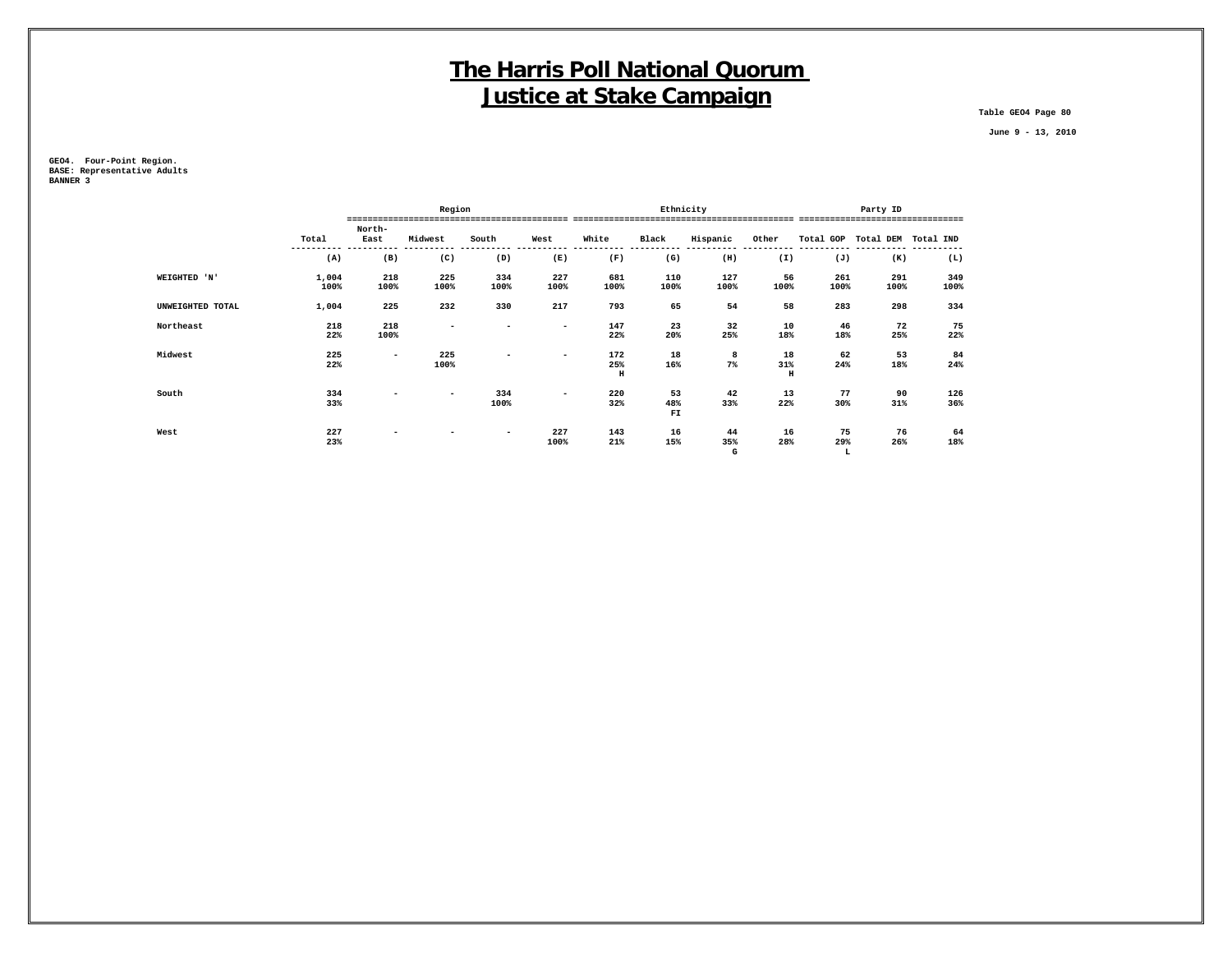**Table GEO8 Page 81**

 **June 9 - 13, 2010**

**GEO8. Eight-Point Region. BASE: Representative Adults BANNER 1**

|                  |               | Gender      |             |             | Age (Collapsed) |                 | Age         |             |                |                |                 |                           |                                  |                   | Gender / Age              |                     |                          | Education               |                              |             |                |                          |                               |
|------------------|---------------|-------------|-------------|-------------|-----------------|-----------------|-------------|-------------|----------------|----------------|-----------------|---------------------------|----------------------------------|-------------------|---------------------------|---------------------|--------------------------|-------------------------|------------------------------|-------------|----------------|--------------------------|-------------------------------|
|                  | Total         | Male        | Female      | $35$        | $35 - 54$       | $55+$           | $18 - 24$   | $25 - 34$   | $35 - 44$      | 45-54          | $55 - 64$       | 65+                       | Male<br>$18 - 34$                | Male<br>$35 - 54$ | Male<br>$55+$             | Female<br>$18 - 34$ | Female<br>$35 - 54$      | Female<br>$55+$         | Some HS HS grad College Grad |             | Some           | College                  | Post<br>Grad                  |
|                  | (A)           | (B)         | (C)         | (D)         | (E)             | (F)             | (G)         | (H)         | (I)            | (J)            | (K)             | (L)                       | (M)                              | (N)               | (0)                       | (P)                 | (Q)                      | (R)                     | (S)                          | (T)         | (U)            | (V)                      | (W)                           |
| WEIGHTED 'N'     | 1,004<br>100% | 489<br>100% | 515<br>100% | 302<br>100% | 359<br>100%     | 304<br>100%     | 134<br>100% | 167<br>100% | 181<br>100%    | 178<br>100%    | 149<br>100%     | 155<br>100%               | 162<br>100%                      | 179<br>100%       | 134<br>100%               | 139<br>100%         | 180<br>100%              | 170<br>100%             | 89<br>100%                   | 368<br>100% | 273<br>100%    | 192<br>100%              | 70<br>100%                    |
| UNWEIGHTED TOTAL | 1,004         | 483         | 521         | 153         | 329             | 484             | 55          | 98          | 140            | 189            | 202             | 282                       | 86                               | 176               | 204                       | 67                  | 153                      | 280                     | 52                           | 235         | 327            | 213                      | 162                           |
| New England      | 50<br>5%      | 24<br>5%    | 26<br>5%    | 19<br>6%    | 14<br>4%        | 16<br>5%        | 6<br>5%     | 13<br>8%    | 6<br>3%        | 8<br>4%        | 9<br>6%         | 7<br>5%                   | 11<br>$7\%$                      | 6<br>3%           | 7<br>5%                   | 9<br>6%             | 8<br>4%                  | 9<br>5%                 | 8<br>$9\%$                   | 14<br>4%    | 18<br>$7\%$    | $7\phantom{.0}$<br>$4\%$ | $\overline{\mathbf{3}}$<br>4% |
| Mid-Atlantic     | 168<br>17%    | 87<br>18%   | 82<br>16%   | 50<br>16%   | 69<br>19%       | 44<br>14%       | 31<br>23%   | 19<br>11%   | 35<br>19%      | 34<br>19%      | 18<br>12%       | 25<br>16%                 | 24<br>15%                        | 39<br>22%         | 20<br>15%                 | 26<br>18%           | 30<br>17%                | 24<br>14%               | 9<br>10%                     | 76<br>21%   | 37<br>13%      | 34<br>18%                | 12<br>17%                     |
| Great Lakes      | 168<br>17%    | 77<br>16%   | 91<br>18%   | 43<br>14%   | 59<br>16%       | 54<br>18%       | 14<br>10%   | 29<br>17%   | 40<br>22%<br>J | 19<br>10%      | 22<br>15%       | 32<br>21%<br>$\mathbf{J}$ | 24<br>15%                        | 25<br>14%         | 26<br>19%                 | 18<br>13%           | 34<br>19%                | 28<br>16%               | 23<br>26%                    | 58<br>16%   | 44<br>16%      | 27<br>14%                | 9<br>12%                      |
| Farm Belt        | 56<br>6%      | 28<br>6%    | 28<br>5%    | 14<br>5%    | 18<br>5%        | 22<br>$7\%$     | -3<br>2%    | 11<br>$7\%$ | 9<br>5%        | 10<br>6%       | 9<br>6%         | 13<br>8%<br>G             | 5<br>3%                          | 11<br>6%          | 10<br>8 <sup>°</sup>      | 9<br>6%             | 4%                       | 12<br>$7\%$             | -4<br>4%                     | 19<br>5%    | 17<br>6%       | 14<br>$7\%$              | 3<br>5%                       |
| Mountain         | 70<br>$7\%$   | 35<br>$7\%$ | 35<br>$7\%$ | -9<br>3%    | 23<br>6%        | 37<br>12%<br>DE |             | 9<br>5%     | $4\%$          | 16<br>9%       | 18<br>12%<br>HI | 18<br>12%<br>HI           | $\overline{\mathbf{2}}$<br>$1\%$ | 20<br>11%<br>MQ   | 12<br>9%<br>MQ            | 7<br>5%             | 3<br>2 <sup>8</sup>      | 24<br>14%<br><b>MPO</b> | 5%                           | 24<br>$7\%$ | 16<br>6%       | 19<br>10%                | 7<br>9%                       |
| Pacific          | 158<br>16%    | 77<br>16%   | 81<br>16%   | 48<br>16%   | 60<br>17%       | 43<br>14%       | 26<br>19%   | 22<br>13%   | 22<br>12%      | 38<br>21%<br>L | 27<br>18%<br>L  | 16<br>10%                 | 28<br>18%                        | 27<br>15%         | 18<br>13%                 | 19<br>14%           | 32<br>18%                | 25<br>15%               | 11<br>13%                    | 39<br>11%   | 49<br>18%<br>т | 42<br>22%<br>т           | 15<br>21%<br>т                |
| Outer South      | 233<br>23%    | 117<br>24%  | 115<br>22%  | 85<br>28%   | 77<br>22%       | 63<br>21%       | 45<br>33%   | 41<br>24%   | 42<br>23%      | 36<br>20%      | 33<br>22%       | 30<br>20%                 | 50<br>31%                        | 41<br>23%         | 25<br>19%                 | 35<br>25%           | 37<br>20%                | 38<br>23%               | 16<br>19%                    | 101<br>27%  | 61<br>22%      | 37<br>19%                | 14<br>21%                     |
| Deep South       | 101<br>10%    | 44<br>9%    | 57<br>11%   | 34<br>11%   | 40<br>11%       | 24<br>8%        | 10<br>$7\%$ | 24<br>14%   | 21<br>12%      | 18<br>10%      | 12<br>8%        | 13<br>8 <sup>8</sup>      | 18<br>11%                        | 10<br>6%          | 16<br>12%<br>$\mathbb{R}$ | 16<br>11%           | 29<br>16%<br>$_{\rm NR}$ | 9<br>5%                 | 13<br>15%                    | 38<br>10%   | 31<br>11%      | 12<br>7%                 | 7<br>10%                      |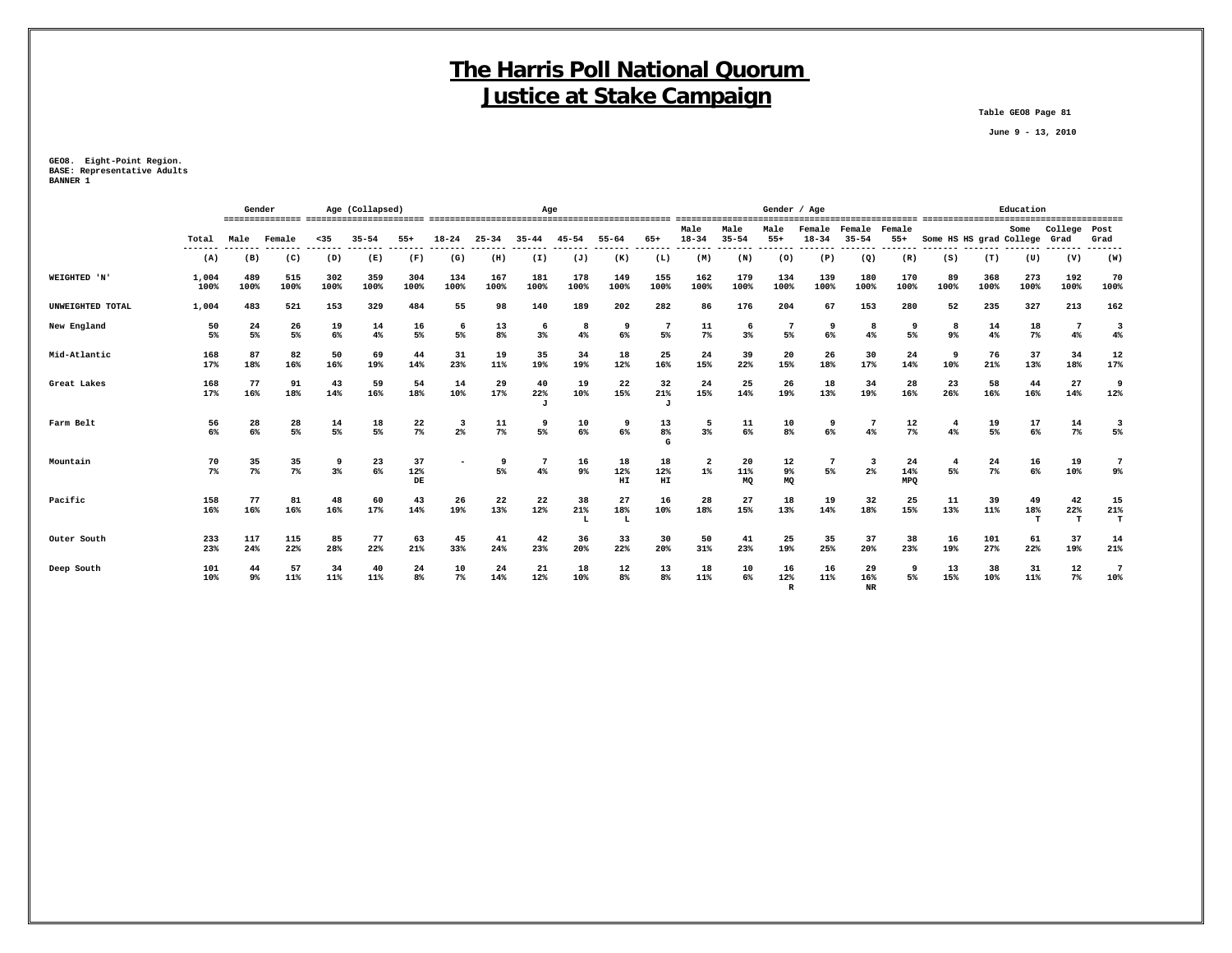**Table GEO8 Page 82**

 **June 9 - 13, 2010**

**GEO8. Eight-Point Region. BASE: Representative Adults BANNER 2**

|                  |                | Income                   |                          |                               |                          |                  |                      |                      |                           | Employed                  | Marital status            |               |                      |                                       |                       |                           |                         |
|------------------|----------------|--------------------------|--------------------------|-------------------------------|--------------------------|------------------|----------------------|----------------------|---------------------------|---------------------------|---------------------------|---------------|----------------------|---------------------------------------|-----------------------|---------------------------|-------------------------|
|                  | Total          | $15K$                    |                          |                               | 15-<35K 35-<50K 50-<75K  | $75 -$<br>$100K$ | $100K+$              | Yes                  | No                        | Retired                   | $Home-$<br>maker          | Work<br>Women | Work<br>Women /      | Child Married married Div/Sep Widowed | Single/<br>never      |                           |                         |
|                  | -------<br>(A) | (B)                      | (C)                      | (D)                           | $- - -$<br>(E)           | (F)              | (G)                  | (H)                  | (I)                       | (J)                       | (K)                       | (L)           | (M)                  | (N)                                   | (0)                   | (P)                       | ----<br>(Q)             |
| WEIGHTED 'N'     | 1,004<br>100%  | 113<br>100%              | 206<br>100%              | 107<br>100%                   | 138<br>100%              | 113<br>100%      | 144<br>100%          | 536<br>100%          | 454<br>100%               | 182<br>100%               | 92<br>100%                | 226<br>100%   | 118<br>100%          | 569<br>100%                           | 240<br>100%           | 112<br>100%               | 69<br>100%              |
| UNWEIGHTED TOTAL | 1,004          | 84                       | 175                      | 104                           | 143                      | 119              | 175                  | 511                  | 478                       | 277                       | 78                        | 224           | 98                   | 567                                   | 165                   | 138                       | 117                     |
| New England      | 50<br>5%       | $7\phantom{.0}$<br>$6\%$ | 8<br>4%                  | $\overline{\mathbf{2}}$<br>2% | 9<br>$7\%$               | 6<br>5%          | 12<br>8 <sup>°</sup> | 27<br>5%             | 22<br>5%                  | 9<br>5%                   | $\mathbf 1$<br>$1\%$      | 12<br>5%      | 6<br>5%              | 28<br>5%                              | 13<br>5%              | $\overline{7}$<br>6%      | $\mathbf 1$<br>1%       |
| Mid-Atlantic     | 168<br>17%     | 12<br>11%                | 21<br>10%                | 21<br>20%                     | 33<br>24%<br>C           | 19<br>17%        | 30<br>21%<br>C       | 104<br>19%<br>$\,$ K | 63<br>14%                 | 25<br>14%                 | 8<br>$9\%$                | 39<br>17%     | 23<br>19%            | 95<br>17%                             | 48<br>20%             | 12<br>10%                 | 12<br>18%               |
| Great Lakes      | 168<br>17%     | 21<br>19%                | 31<br>15%                | 19<br>18%                     | 23<br>17%                | 24<br>21%        | 16<br>11%            | 82<br>15%            | 83<br>18%                 | 36<br>20%                 | 29<br>31%<br>HL           | 38<br>17%     | 21<br>18%            | 95<br>17%                             | 29<br>12%             | 26<br>23%                 | 16<br>23%               |
| Farm Belt        | 56<br>6%       | 9<br>8%                  | 18<br>$9\%$              | 7<br>$7\%$                    | 5<br>4%                  | 3<br>3%          | 6<br>4%              | 31<br>6%             | 25<br>6%                  | 10<br>6%                  | 6<br>7%                   | 14<br>6%      | 8<br>7%              | 40<br>7%<br>$\circ$                   | 5<br>$2\%$            | $7\phantom{.0}$<br>6%     | $\overline{4}$<br>$6\%$ |
| Mountain         | 70<br>7%       | 11<br>$9\%$              | 14<br>$7\%$              | 5<br>5%                       | 9<br>$7\%$               | 10<br>9%         | 9<br>$6\%$           | 31<br>6%             | 39<br>9%<br>M             | 25<br>14%<br><b>HIKLM</b> | 4<br>4%                   | 11<br>5%      | $\mathbf{2}$<br>2%   | 49<br>9%<br>P                         | 9<br>4%               | $\overline{4}$<br>4%      | 8<br>12%<br>OP          |
| Pacific          | 158<br>16%     | 12<br>11%                | 15<br>$7\%$              | 23<br>21%<br>C                | 25<br>18%<br>$\mathbf c$ | 18<br>16%        | 28<br>19%<br>C       | 96<br>18%            | 59<br>13%                 | 24<br>13%                 | 8<br>$9\%$                | 38<br>17%     | 21<br>18%            | 88<br>16%<br>Q                        | 44<br>18%<br>$\Omega$ | 19<br>17%<br>$\mathbf{Q}$ | 3<br>5%                 |
| Outer South      | 233<br>23%     | 18<br>16%                | 64<br>31%<br>B           | 23<br>21%                     | 27<br>20%                | 28<br>25%        | 32<br>22%            | 126<br>24%           | 105<br>23%                | 35<br>19%                 | 19<br>21%                 | 54<br>24%     | 26<br>22%            | 126<br>22%                            | 62<br>26%             | 26<br>24%                 | 17<br>25%               |
| Deep South       | 101<br>10%     | 23<br>20%<br><b>DEFG</b> | 35<br>17%<br><b>DEFG</b> | 6<br>6%                       | 6<br>5%                  | 5<br>5%          | 12<br>8%             | 39<br>7%             | 58<br>13%<br>$\mathbf{H}$ | 18<br>10%                 | 17<br>18%<br>$\, {\rm H}$ | 20<br>9%      | 11<br>9 <sup>°</sup> | 48<br>8%                              | 30<br>13%             | 11<br>10%                 | 7<br>11%                |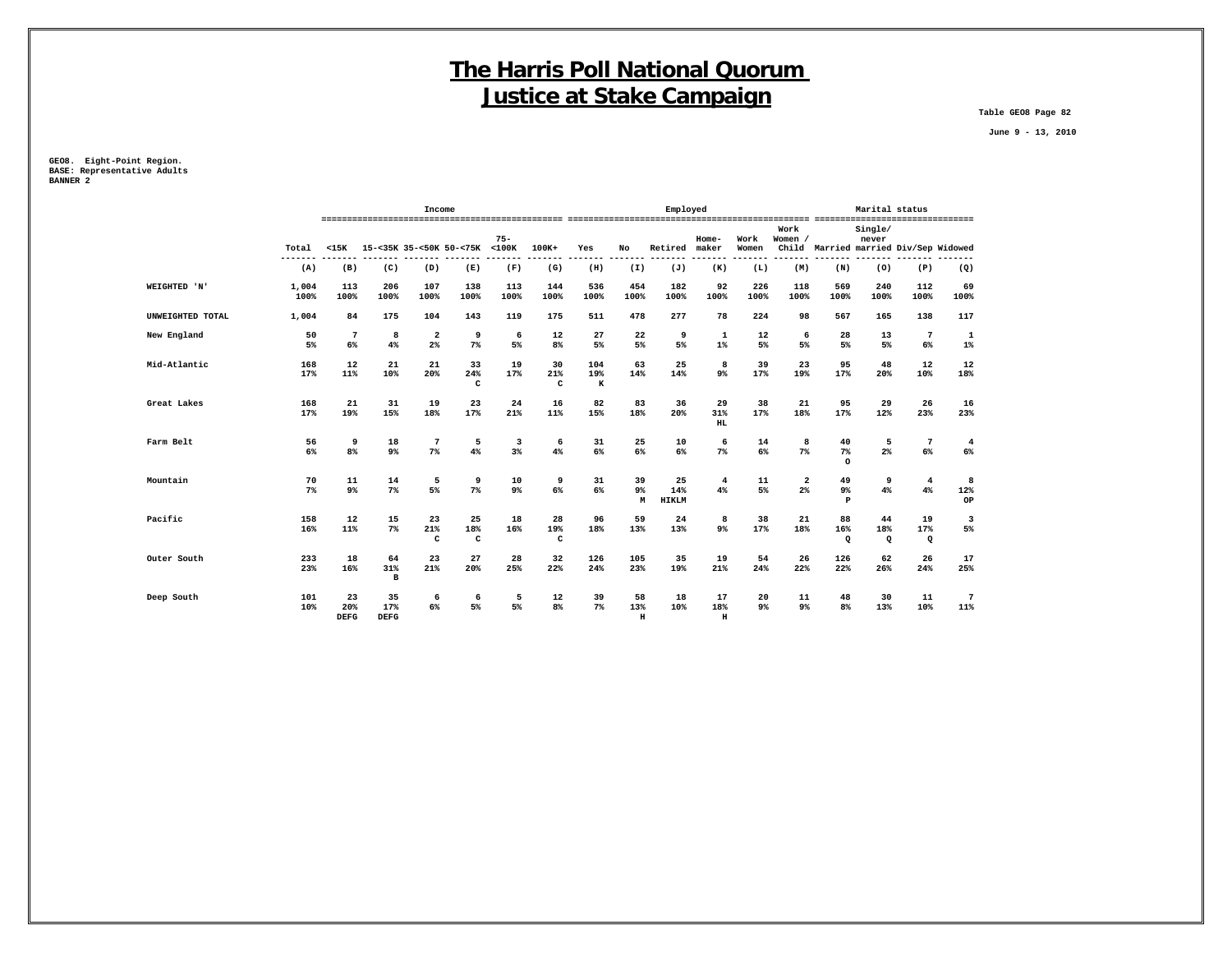**Table GEO8 Page 83**

 **June 9 - 13, 2010**

**GEO8. Eight-Point Region. BASE: Representative Adults BANNER 3**

|                  |               |                          | Region                   |                          |                          |                            | Ethnicity             |                          | Party ID                  |                 |                               |             |  |
|------------------|---------------|--------------------------|--------------------------|--------------------------|--------------------------|----------------------------|-----------------------|--------------------------|---------------------------|-----------------|-------------------------------|-------------|--|
|                  | Total         | North-<br>East           | Midwest                  | South                    | West                     | White                      | Black                 | Hispanic<br>$- - - -$    | Other                     |                 | Total GOP Total DEM Total IND |             |  |
|                  | (A)           | (B)                      | (C)                      | (D)                      | (E)                      | (F)                        | (G)                   | (H)                      | (I)                       | (J)             | (K)                           | (L)         |  |
| WEIGHTED 'N'     | 1,004<br>100% | 218<br>100%              | 225<br>100%              | 334<br>100%              | 227<br>100%              | 681<br>100%                | 110<br>100%           | 127<br>100%              | 56<br>100%                | 261<br>100%     | 291<br>100%                   | 349<br>100% |  |
| UNWEIGHTED TOTAL | 1,004         | 225                      | 232                      | 330                      | 217                      | 793                        | 65                    | 54                       | 58                        | 283             | 298                           | 334         |  |
| New England      | 50<br>5%      | 50<br>23%                | $\overline{\phantom{0}}$ | $\blacksquare$           | $\overline{\phantom{a}}$ | 40<br>6%<br>G              | $\mathbf{1}$<br>$1\%$ | 8<br>6%                  | $\mathbf{1}$<br>$1\%$     | 9<br>4%         | 11<br>4%                      | 26<br>8%    |  |
| Mid-Atlantic     | 168<br>17%    | 168<br>77%               | $\overline{\phantom{0}}$ | $\overline{\phantom{0}}$ | $\overline{\phantom{a}}$ | 107<br>16%                 | 21<br>19%             | 24<br>19%                | 10<br>17%                 | 37<br>14%       | 61<br>21%                     | 49<br>14%   |  |
| Great Lakes      | 168<br>17%    | $\overline{\phantom{a}}$ | 168<br>75%               |                          |                          | 129<br>19%<br>$\, {\rm H}$ | 14<br>13%             | $\overline{4}$<br>$3\%$  | 14<br>24%<br>$\, {\rm H}$ | 45<br>17%       | 38<br>13%                     | 63<br>18%   |  |
| Farm Belt        | 56<br>6%      | ۰.                       | 56<br>25%                | ۰                        | $\overline{\phantom{a}}$ | 43<br>6%                   | $\overline{4}$<br>3%  | $\overline{4}$<br>$3\%$  | 4<br>$7\%$                | 17<br>$7\%$     | 15<br>5%                      | 21<br>6%    |  |
| Mountain         | 70<br>7%      |                          |                          | ۰                        | 70<br>31%                | 56<br>8%<br>$\, {\rm H}$   | $\overline{4}$<br>4%  | 3<br>$3\%$               | 6<br>10%                  | 29<br>11%<br>KL | 17<br>6%                      | 19<br>$6\%$ |  |
| Pacific          | 158<br>16%    |                          |                          | ۰                        | 158<br>69%               | 87<br>13%                  | 12<br>11%             | 41<br>32%<br>$_{\rm FG}$ | 10<br>18%                 | 46<br>18%       | 59<br>20%                     | 44<br>13%   |  |
| Outer South      | 233<br>23%    |                          |                          | 233<br>70%               | $\overline{\phantom{a}}$ | 167<br>25%                 | 22<br>20%             | 31<br>24%                | 9<br>16%                  | 56<br>22%       | 67<br>23%                     | 86<br>25%   |  |
| Deep South       | 101<br>10%    |                          |                          | 101<br>30%               |                          | 53<br>8%                   | 31<br>29%             | 12<br>9%                 | 3<br>6%                   | 21<br>8%        | 23<br>8%                      | 41<br>12%   |  |

 **FHI**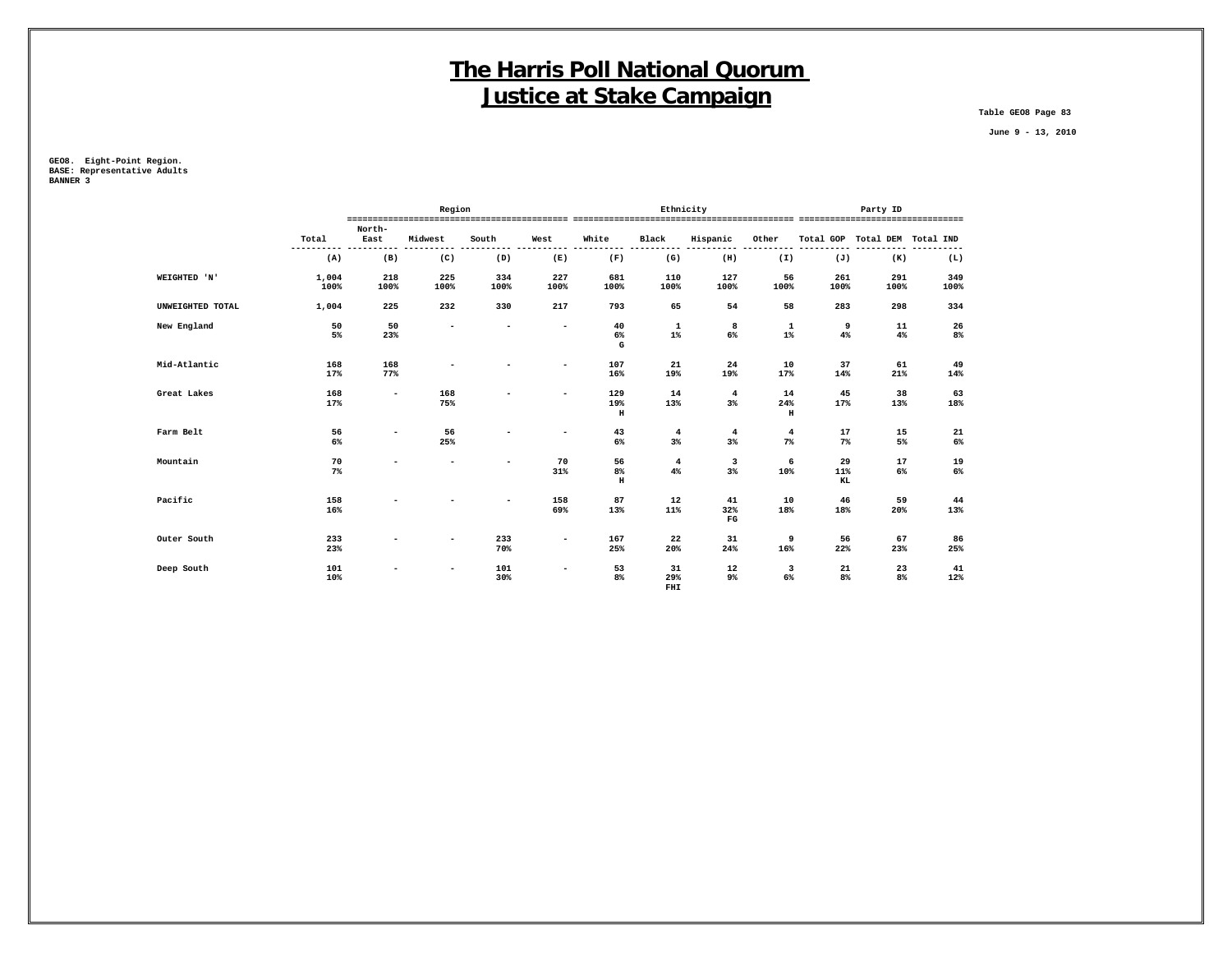**Table GEO9 Page 84**

 **June 9 - 13, 2010**

**GEO9. Nine-Point Region. BASE: Representative Adults BANNER 1**

|                    |               | Gender               |             |             | Age (Collapsed)      |                      | Age         |                      |                |                |                 |                 | Gender / Age            |                   |                            |                     |                               |                         |                         | Education       |                |                          |                       |  |  |
|--------------------|---------------|----------------------|-------------|-------------|----------------------|----------------------|-------------|----------------------|----------------|----------------|-----------------|-----------------|-------------------------|-------------------|----------------------------|---------------------|-------------------------------|-------------------------|-------------------------|-----------------|----------------|--------------------------|-----------------------|--|--|
|                    | Total         | Male                 | Female      | $35$        | $35 - 54$            | $55+$                | $18 - 24$   | $25 - 34$            | $35 - 44$      | $45 - 54$      | $55 - 64$       | $65+$           | Male<br>$18 - 34$       | Male<br>$35 - 54$ | Male<br>$55+$              | Female<br>$18 - 34$ | Female<br>$35 - 54$           | Female<br>$55+$         | Some HS HS grad College |                 | Some           | College<br>Grad          | Post<br>Grad          |  |  |
|                    | ----<br>(A)   | (B)                  | (C)         | (D)         | (E)                  | (F)                  | (G)         | (H)                  | (I)            | (J)            | (K)             | (L)             | (M)                     | (N)               | (0)                        | (P)                 | (Q)                           | (R)                     | (S)                     | (T)             | (U)            | (V)                      | -----<br>(W)          |  |  |
| WEIGHTED 'N'       | 1,004<br>100% | 489<br>100%          | 515<br>100% | 302<br>100% | 359<br>100%          | 304<br>100%          | 134<br>100% | 167<br>100%          | 181<br>100%    | 178<br>100%    | 149<br>100%     | 155<br>100%     | 162<br>100%             | 179<br>100%       | 134<br>100%                | 139<br>100%         | 180<br>100%                   | 170<br>100%             | 89<br>100%              | 368<br>100%     | 273<br>100%    | 192<br>100%              | 70<br>100%            |  |  |
| UNWEIGHTED TOTAL   | 1,004         | 483                  | 521         | 153         | 329                  | 484                  | 55          | 98                   | 140            | 189            | 202             | 282             | 86                      | 176               | 204                        | 67                  | 153                           | 280                     | 52                      | 235             | 327            | 213                      | 162                   |  |  |
| New England        | 50<br>5%      | 24<br>5%             | 26<br>5%    | 19<br>6%    | 14<br>4%             | 16<br>5%             | 6<br>5%     | 13<br>8 <sup>°</sup> | -6<br>3%       | 8<br>4%        | 9<br>6%         | 7<br>5%         | 11<br>$7\%$             | -6<br>3%          | -7<br>5%                   | 9<br>6%             | -8<br>4%                      | 9<br>5%                 | 8<br>9 <sup>°</sup>     | 14<br>4%        | 18<br>7%       | $7\phantom{.0}$<br>4%    | 3<br>4%               |  |  |
| Mid-Atlantic       | 140<br>14%    | 69<br>14%            | 70<br>14%   | 39<br>13%   | 58<br>16%            | 37<br>12%            | 26<br>19%   | 13<br>8 <sup>°</sup> | 29<br>16%      | 29<br>16%      | 15<br>10%       | 22<br>14%       | 17<br>10%               | 31<br>18%         | 16<br>12%                  | 22<br>16%           | 27<br>15%                     | 21<br>12%               | 9<br>10%                | 62<br>17%       | 28<br>10%      | 29<br>15%                | 11<br>16%             |  |  |
| East North Central | 157<br>16%    | 72<br>15%            | 85<br>17%   | 38<br>12%   | 57<br>16%            | 50<br>16%            | 13<br>10%   | 25<br>15%            | 40<br>22%<br>J | 16<br>9%       | 21<br>14%       | 29<br>19%       | 21<br>13%               | 25<br>14%         | 24<br>18%                  | 17<br>12%           | 31<br>17%                     | 26<br>15%               | 22<br>25%               | 55<br>15%       | 41<br>15%      | 24<br>12%                | 8<br>11%              |  |  |
| West North Central | 68<br>7%      | 34<br>$7\%$          | 34<br>$7\%$ | 19<br>6%    | 21<br>6%             | 27<br>9 <sup>°</sup> | 4<br>3%     | 15<br>9%             | 9<br>5%        | 12<br>$7\%$    | 10<br>$7\%$     | 16<br>11%<br>GI | 9<br>5%                 | 11<br>6%          | 13<br>$9\%$                | 11<br>8%            | -9<br>5%                      | 14<br>8%                | 4<br>5%                 | 21<br>6%        | 20<br>$7\%$    | 17<br>9%                 | 5<br>$7\%$            |  |  |
| South Atlantic     | 174<br>17%    | 85<br>17%            | 89<br>17%   | 59<br>19%   | 62<br>17%            | 50<br>16%            | 34<br>26%   | 24<br>14%            | 37<br>20%      | 26<br>14%      | 20<br>13%       | 30<br>19%       | 30<br>19%               | 31<br>17%         | 24<br>18%                  | 28<br>20%           | 31<br>17%                     | 26<br>15%               | 13<br>14%               | 66<br>18%       | 54<br>20%      | 29<br>15%                | 10<br>14%             |  |  |
| East South Central | 78<br>8%      | 37<br>8 <sup>°</sup> | 41<br>8%    | 28<br>9%    | 30<br>8 <sup>8</sup> | 17<br>5%             | 16<br>12%   | 12<br>7%             | 17<br>9%       | 13<br>$7\%$    | -8<br>5%        | 8<br>5%         | 18<br>11%               | 11<br>6%          | 5%                         | 10<br>$7\%$         | 19<br>10%                     | 9<br>6%                 | 5<br>5%                 | 46<br>12%<br>UV | 13<br>5%       | 8<br>$4\%$               | -6<br>9%              |  |  |
| West South Central | 111<br>11%    | 57<br>12%            | 55<br>11%   | 44<br>14%   | 36<br>10%            | 28<br>$9\%$          | 9<br>$7\%$  | 34<br>21%<br>GIL     | 15<br>8%       | 21<br>12%      | 19<br>13%<br>L  | 9<br>5%         | 27<br>17%               | 17<br>$9\%$       | 13<br>10%                  | 17<br>12%           | 19<br>11%                     | 15<br>$9\%$             | 13<br>14%               | 40<br>11%       | 33<br>12%      | 18<br>9%                 | -6<br>9%              |  |  |
| Mountain           | 70<br>7%      | 35<br>$7\%$          | 35<br>7%    | 9<br>$3\%$  | 23<br>6%             | 37<br>12%<br>DE      |             | -9<br>5%             | -7<br>4%       | 16<br>9%       | 18<br>12%<br>HI | 18<br>12%<br>HI | $\overline{2}$<br>$1\%$ | 20<br>11%<br>MQ   | 12<br>9 <sup>°</sup><br>MQ | 7<br>5%             | $\overline{\mathbf{3}}$<br>2% | 24<br>14%<br><b>MPQ</b> | 4<br>5%                 | 24<br>$7\%$     | 16<br>6%       | 19<br>10%                | $7\phantom{.0}$<br>9% |  |  |
| Pacific            | 158<br>16%    | 77<br>16%            | 81<br>16%   | 48<br>16%   | 60<br>17%            | 43<br>14%            | 26<br>19%   | 22<br>13%            | 22<br>12%      | 38<br>21%<br>L | 27<br>18%<br>L  | 16<br>10%       | 28<br>18%               | 27<br>15%         | 18<br>13%                  | 19<br>14%           | 32<br>18%                     | 25<br>15%               | 11<br>13%               | 39<br>11%       | 49<br>18%<br>T | 42<br>22%<br>$\mathbf T$ | 15<br>21%<br>T        |  |  |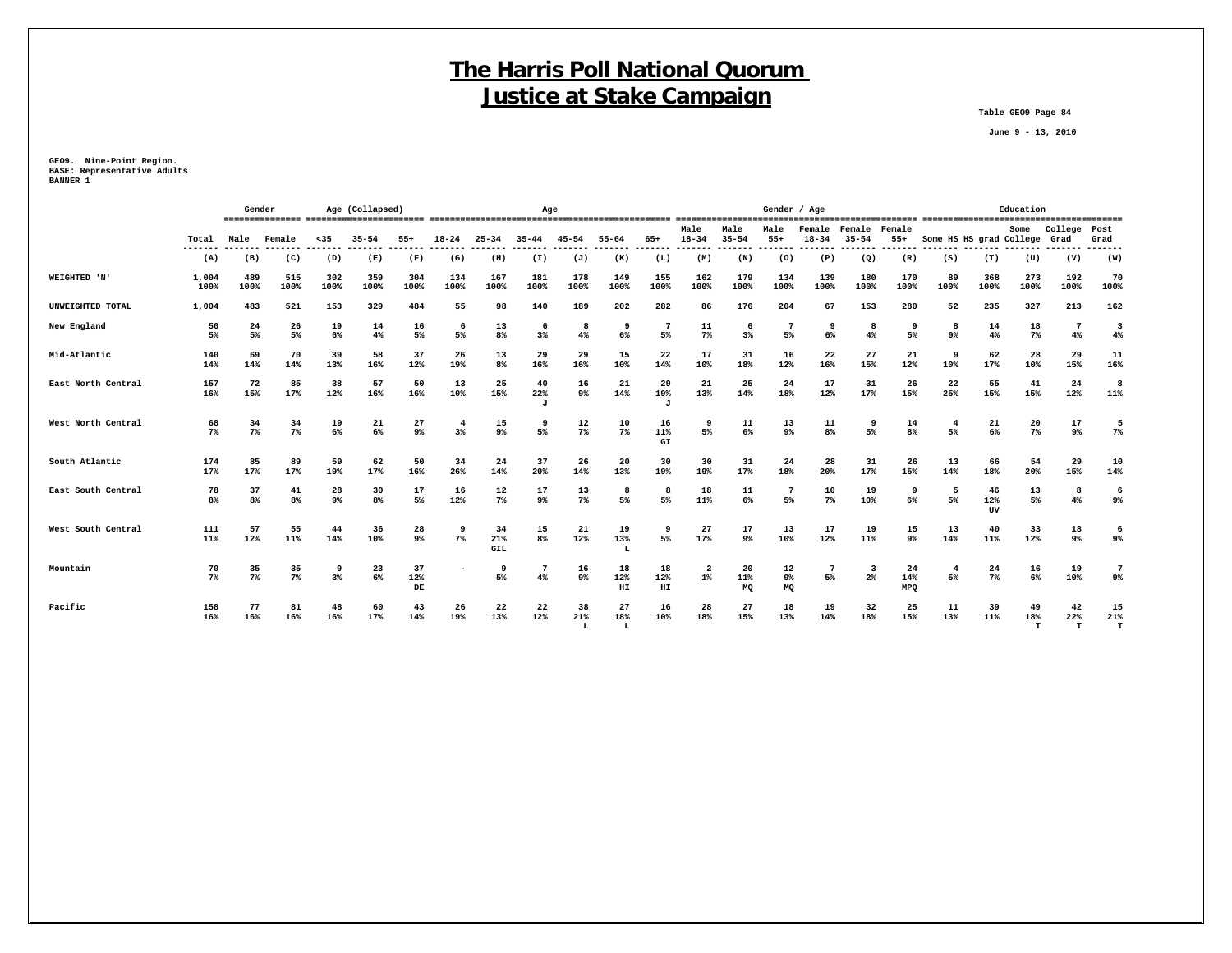**Table GEO9 Page 85**

 **June 9 - 13, 2010**

**GEO9. Nine-Point Region. BASE: Representative Adults BANNER 2**

|                    |                      |                       |                         | Income                    |                               |                     |                      |                     |                      | Employed                  |                   | Marital status |                                |                                 |                           |                                       |                                        |
|--------------------|----------------------|-----------------------|-------------------------|---------------------------|-------------------------------|---------------------|----------------------|---------------------|----------------------|---------------------------|-------------------|----------------|--------------------------------|---------------------------------|---------------------------|---------------------------------------|----------------------------------------|
|                    | Total                | $15K$                 |                         |                           | 15-<35K 35-<50K 50-<75K <100K | $75 -$              | $100K +$             | Yes                 | No                   | Retired                   | $Home-$<br>maker  | Work<br>Women  | Work<br>Women /                |                                 | Single/<br>never          | Child Married married Div/Sep Widowed |                                        |
|                    | $- - - - - -$<br>(A) | (B)                   | (C)                     | (D)                       | (E)                           | (F)                 | (G)                  | (H)                 | (I)                  | (J)                       | (K)               | (L)            | (M)                            | (N)                             | (0)                       | (P)                                   | (Q)                                    |
| WEIGHTED 'N'       | 1,004<br>100%        | 113<br>100%           | 206<br>100%             | 107<br>100%               | 138<br>100%                   | 113<br>100%         | 144<br>100%          | 536<br>100%         | 454<br>100%          | 182<br>100%               | 92<br>100%        | 226<br>100%    | 118<br>100%                    | 569<br>100%                     | 240<br>100%               | 112<br>100%                           | 69<br>100%                             |
| UNWEIGHTED TOTAL   | 1,004                | 84                    | 175                     | 104                       | 143                           | 119                 | 175                  | 511                 | 478                  | 277                       | 78                | 224            | 98                             | 567                             | 165                       | 138                                   | 117                                    |
| New England        | 50<br>5%             | $7\phantom{.0}$<br>6% | 8<br>4%                 | 2<br>2%                   | 9<br>7%                       | 6<br>5%             | 12<br>8%             | 27<br>5%            | 22<br>5%             | 9<br>5%                   | 1<br>$1\%$        | 12<br>5%       | 6<br>5%                        | 28<br>5%                        | 13<br>5%                  | $7\phantom{.0}$<br>$6\%$              | 1<br>$1\%$                             |
| Mid-Atlantic       | 140<br>14%           | 11<br>10%             | 19<br>$9\%$             | 19<br>18%                 | 19<br>14%                     | 18<br>16%           | 25<br>17%            | 85<br>16%<br>$\,$ K | 54<br>12%            | 20<br>11%                 | 6<br>7%           | 34<br>15%      | 20<br>17%                      | 77<br>13%                       | 41<br>17%                 | 10<br>9 <sup>°</sup>                  | 11<br>16%                              |
| East North Central | 157<br>16%           | 21<br>18%             | 26<br>13%               | 18<br>17%                 | 22<br>16%                     | 22<br>19%           | 14<br>9 <sup>°</sup> | 77<br>14%           | 77<br>17%            | 32<br>17%                 | 29<br>31%<br>HIJL | 35<br>16%      | 20<br>17%                      | 89<br>16%                       | 28<br>12%                 | 23<br>21%                             | 15<br>21%                              |
| West North Central | 68<br>$7\%$          | 9<br>8 <sup>8</sup>   | 23<br>11%               | 8<br>8%                   | 6<br>4%                       | 5<br>5%             | 8<br>5%              | 36<br>7%            | 32<br>7%             | 14<br>8 <sup>8</sup>      | 6<br>7%           | 17<br>$7\%$    | 10<br>8%                       | 46<br>8 <sup>°</sup><br>$\circ$ | $7\phantom{.0}$<br>3%     | 10<br>$9\%$                           | 5<br>8%                                |
| South Atlantic     | 174<br>17%           | 12<br>10%             | 47<br>23%               | 19<br>18%                 | 29<br>21%                     | 20<br>18%           | 19<br>13%            | 85<br>16%           | 87<br>19%            | 33<br>18%                 | 16<br>18%         | 37<br>16%      | 18<br>15%                      | 83<br>15%                       | 57<br>24%                 | 20<br>18%                             | 12<br>17%                              |
| East South Central | 78<br>8%             | 13<br>12%             | 28<br>13%<br><b>EFG</b> | 6<br>6%                   | 8<br>6%                       | 3<br>2 <sup>8</sup> | 8<br>$6\%$           | 38<br>7%            | 36<br>8 <sup>8</sup> | 11<br>6%                  | 6<br>7%           | 14<br>6%       | 7<br>6%                        | 47<br>8 <sup>°</sup><br>P       | 18<br>8 <sup>8</sup><br>P | $\overline{\mathbf{2}}$<br>$1\%$      | $7\phantom{.0}$<br>10%<br>$\, {\bf P}$ |
| West South Central | 111<br>11%           | 17<br>15%             | 26<br>13%               | 6<br>6%                   | 10<br>$7\%$                   | 12<br>10%           | 22<br>15%<br>D       | 62<br>11%           | 49<br>11%            | 14<br>8 <sup>8</sup>      | 15<br>17%         | 28<br>12%      | 15<br>12%                      | 62<br>11%                       | 24<br>10%                 | 17<br>15%                             | $7\phantom{.0}$<br>10%                 |
| Mountain           | 70<br>$7\%$          | 11<br>$9\%$           | 14<br>$7\%$             | 5<br>5%                   | 9<br>7%                       | 10<br>9%            | 9<br>6%              | 31<br>6%            | 39<br>9%<br>M        | 25<br>14%<br><b>HIKLM</b> | 4<br>4%           | 11<br>5%       | $\mathbf{2}$<br>2 <sup>8</sup> | 49<br>$9\%$<br>$\, {\bf P}$     | 9<br>4%                   | $\overline{4}$<br>4%                  | 8<br>12%<br>OP                         |
| Pacific            | 158<br>16%           | 12<br>11%             | 15<br>$7\%$             | 23<br>21%<br>$\mathbf{C}$ | 25<br>18%<br>C                | 18<br>16%           | 28<br>19%<br>C       | 96<br>18%           | 59<br>13%            | 24<br>13%                 | 8<br>9%           | 38<br>17%      | 21<br>18%                      | 88<br>16%<br>$\mathbf Q$        | 44<br>18%<br>$\mathbf Q$  | 19<br>17%<br>$\mathbf Q$              | 3<br>5%                                |